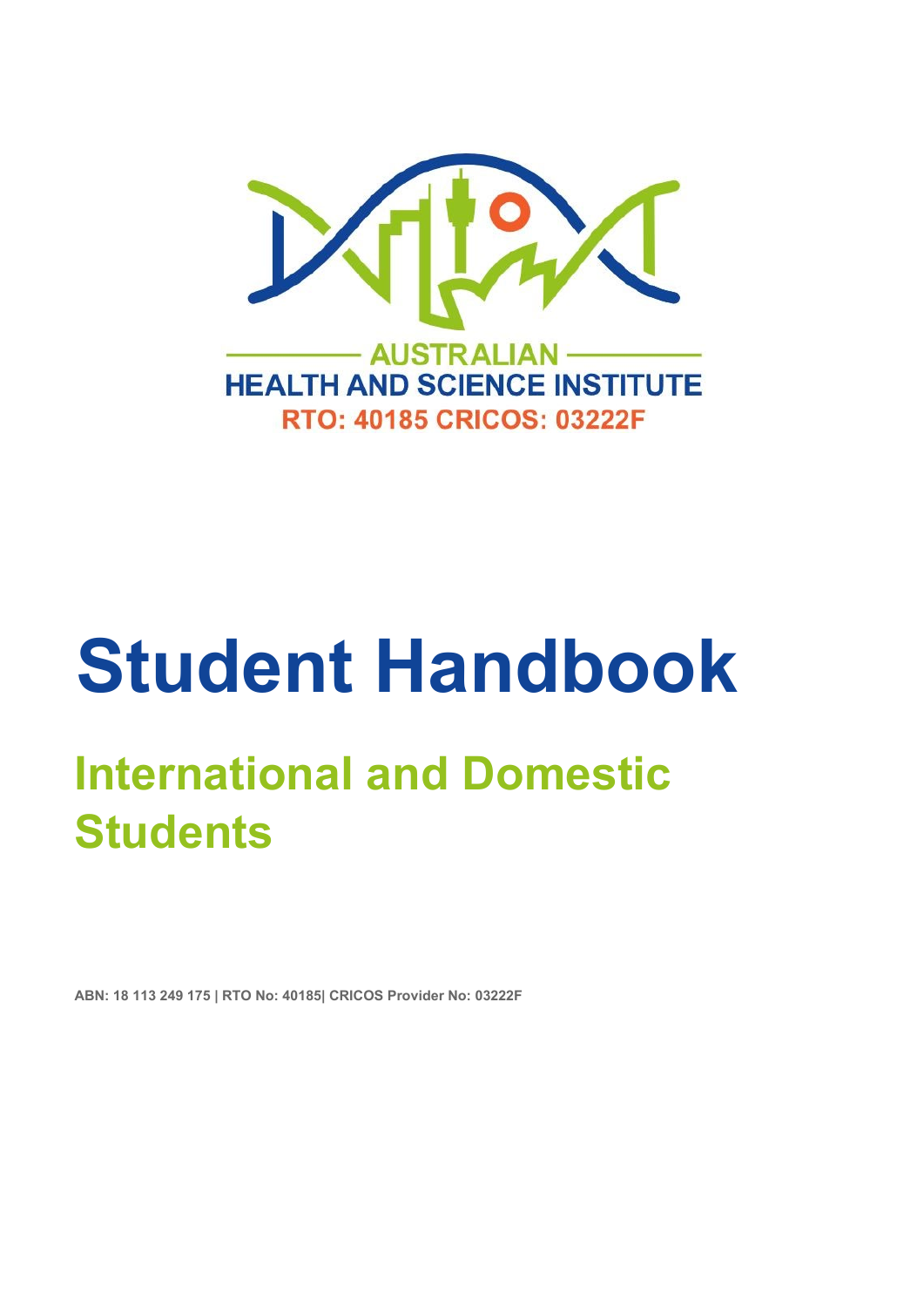

### **Table of Contents**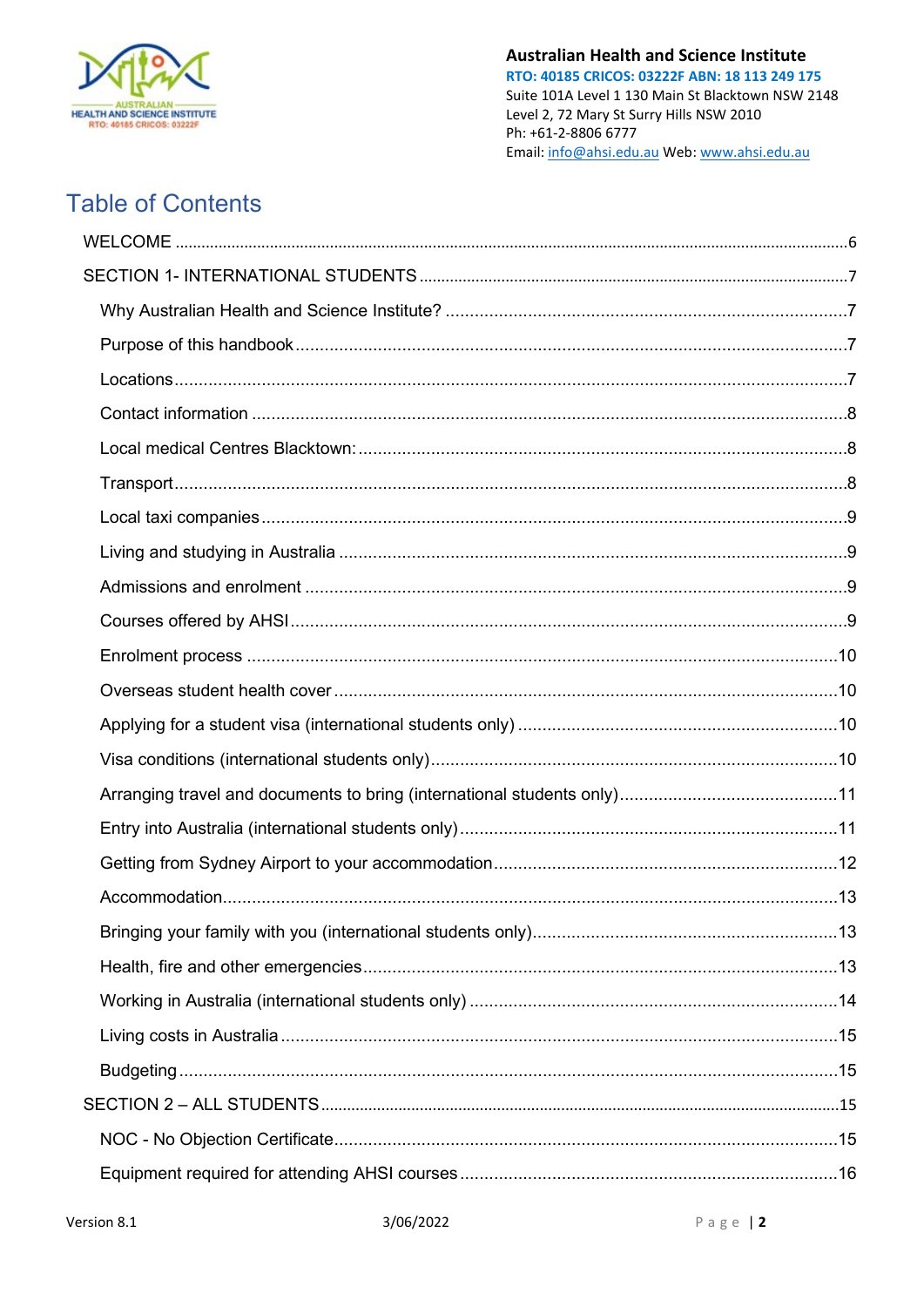

RTO: 40185 CRICOS: 03222F ABN: 18 113 249 175 Suite 101A Level 1 130 Main St Blacktown NSW 2148 Level 2, 72 Mary St Surry Hills NSW 2010 Ph: +61-2-8806 6777 Email: info@ahsi.edu.au Web: www.ahsi.edu.au

| 3/06/2022<br>Version 8.1<br>Page $ 3 $ |  |
|----------------------------------------|--|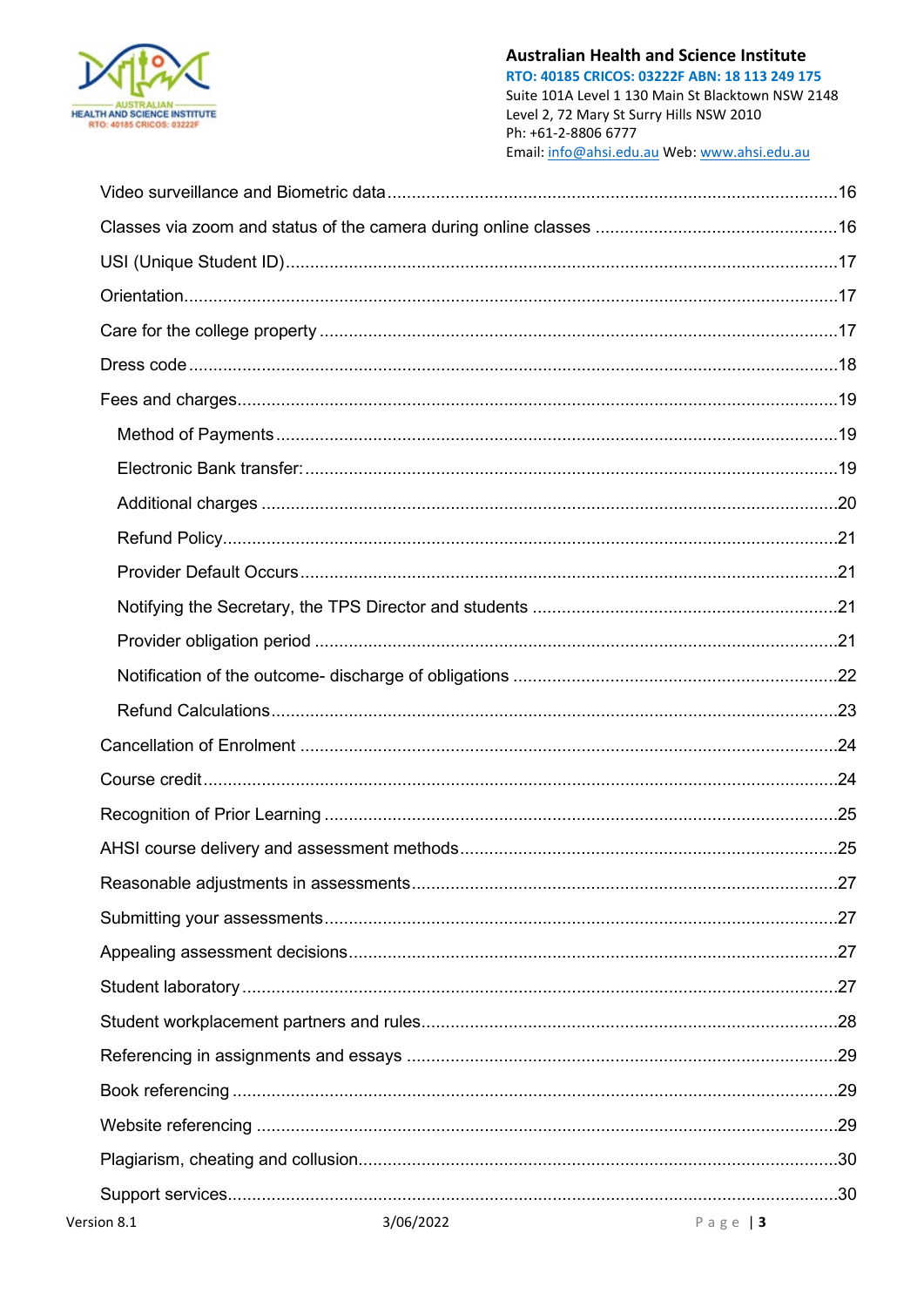

RTO: 40185 CRICOS: 03222F ABN: 18 113 249 175 Suite 101A Level 1 130 Main St Blacktown NSW 2148 Level 2, 72 Mary St Surry Hills NSW 2010 Ph: +61-2-8806 6777 Email: info@ahsi.edu.au Web: www.ahsi.edu.au

| Complaints and appeals process during deferral, suspension or cancellation 55            |        |
|------------------------------------------------------------------------------------------|--------|
|                                                                                          |        |
|                                                                                          |        |
|                                                                                          |        |
|                                                                                          |        |
|                                                                                          |        |
|                                                                                          |        |
|                                                                                          |        |
|                                                                                          |        |
|                                                                                          |        |
|                                                                                          |        |
|                                                                                          |        |
|                                                                                          |        |
|                                                                                          |        |
|                                                                                          |        |
|                                                                                          |        |
|                                                                                          |        |
|                                                                                          |        |
|                                                                                          |        |
| The right to be accompanied by a support person during the complaints/appeals process 70 |        |
|                                                                                          |        |
|                                                                                          |        |
| $2/\Omega$<br>$\mathsf{inn} \mathsf{0} \mathsf{1}$                                       | $\Box$ |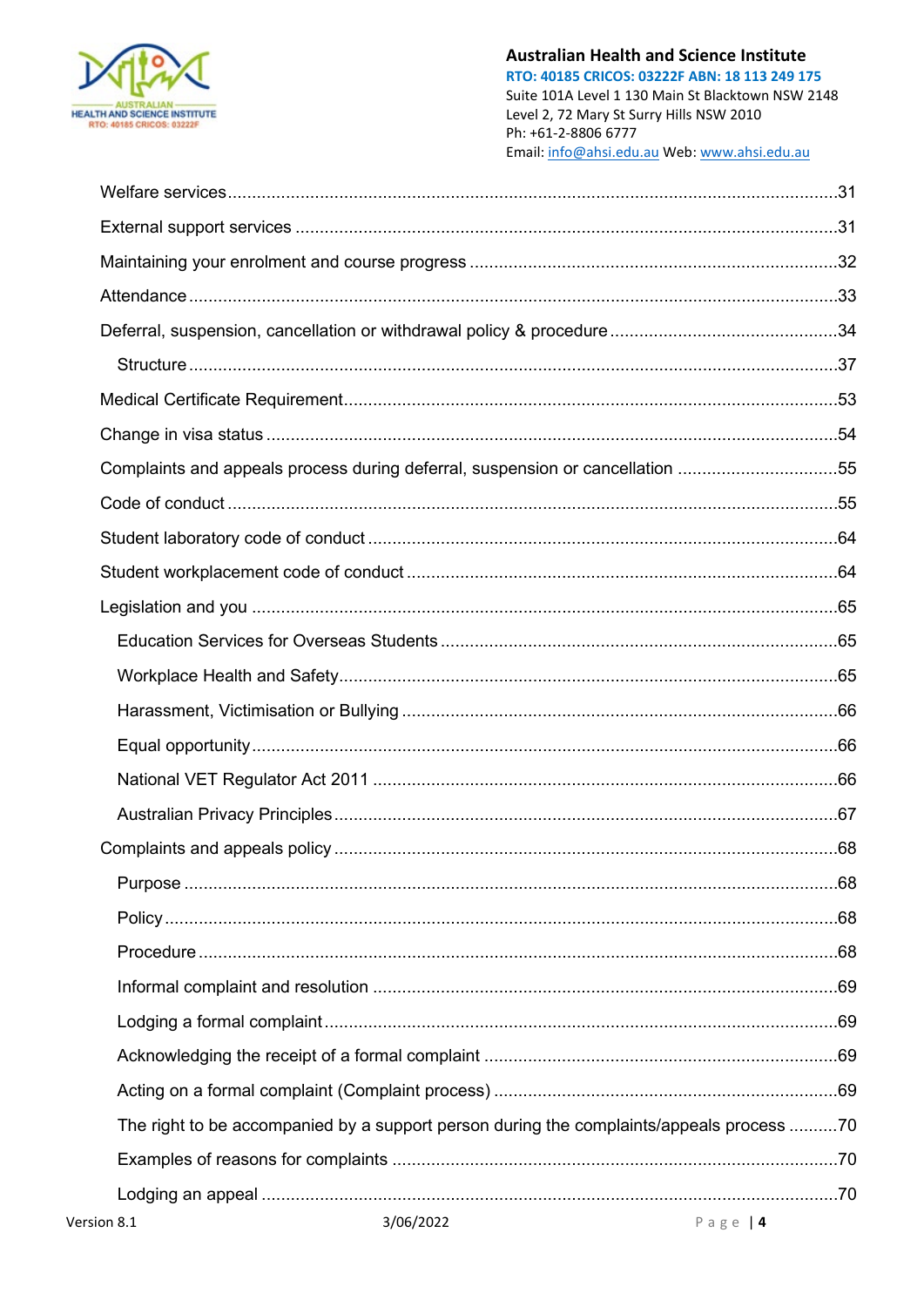

**RTO: 40185 CRICOS: 03222F ABN: 18 113 249 175** Suite 101A Level 1 130 Main St Blacktown NSW 2148 Level 2, 72 Mary St Surry Hills NSW 2010 Ph: +61-2-8806 6777 Email[: info@ahsi.edu.au](mailto:info@ahsi.edu.au) Web[: www.ahsi.edu.au](http://www.ahsi.edu.au/)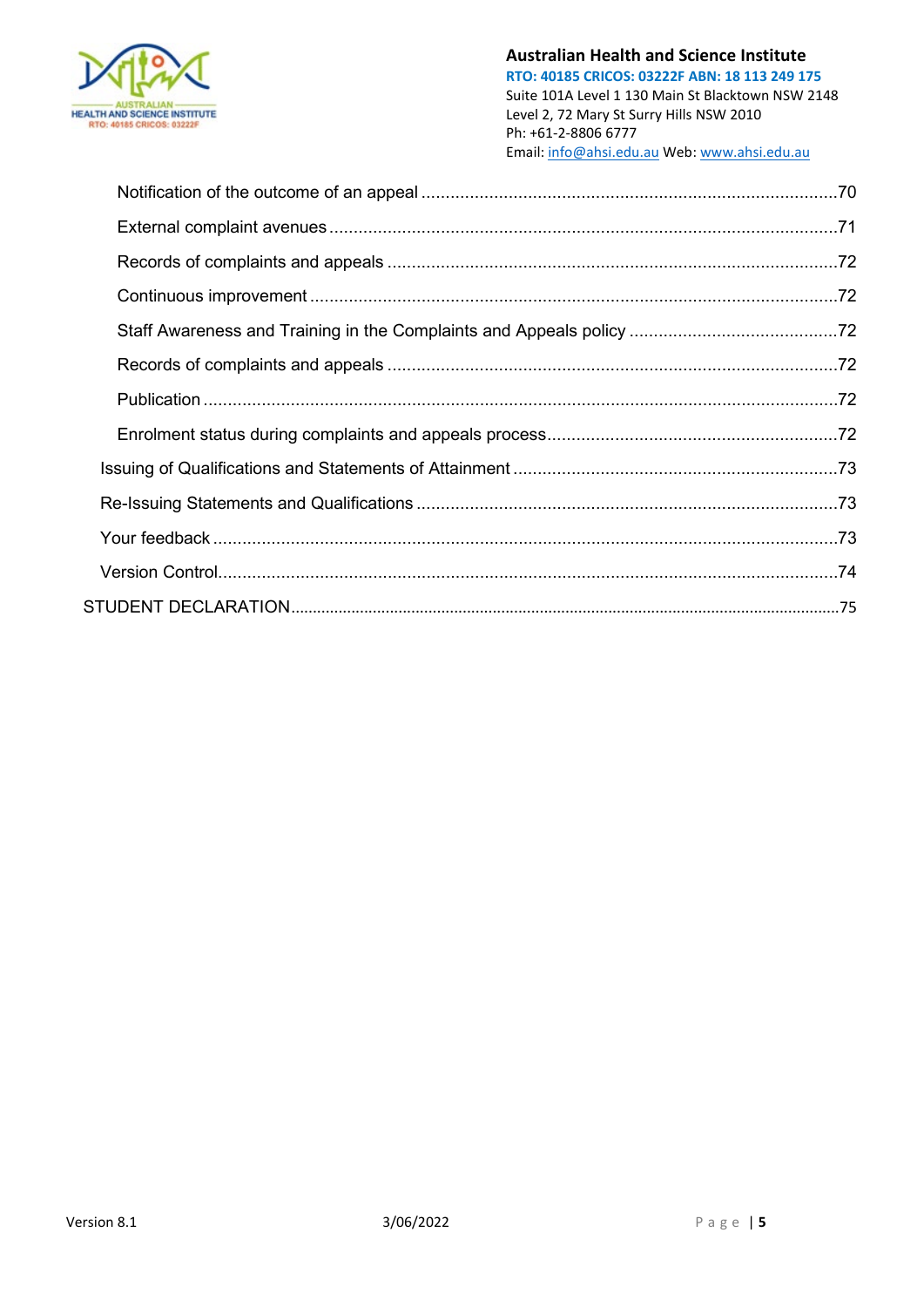

#### <span id="page-5-0"></span>**WELCOME**

Australian Health and Science Institute (AHSI) welcomes students from all over the world. Our students not only love learning with us, but the opportunities that they encounter are some of the most valuable experiences during their study in Australia.

With our modern training facilities and experienced staff, the student will experience hands on training delivered in classroom and college student laboratory as well as in real workplace settings.

Upon successful completion of our courses, these valuable 'real life' experiences will prepare each student to become industry ready. Highly professional trainers, outstanding student support and a convenient location are a few reasons why AHSI is the right choice for you.

AHSI is closely linked with the health industry, which enables us to create graduates that will cater for the needs of the sector and the ability to tailor courses to meet the growing industry needs; you will find that our courses are flexible and designed to suit your education level and lifestyle in Australia.

In the future, AHSI will also introduce science based courses, to prepare students for the jobs of the future in science, in the IT, cybersecurity and AI domains.

AHSI prides itself in having adopted a culture of quality based on three main pillars:

- World best governance
- Academic excellence and research
- Modern campus and learning resources

#### **AHSI's mission:**

AHSI gives our students the education, training and skills for the jobs of the future.

#### **AHSI's vision:**

To create a skilled global workforce of choice.

#### **AHSI's principles:**

- Ethical in all we do
- Creating the workforce of the future
- Quality person-centred approach
- Embracing all cultures and nationalities
- Social support for our students

Australian Health and Science Institute (AHSI) is your pathway to the global workforce of the future.

Recurrent themes in AHSI's philosophy are the Quality (In everything we do, think, or perform every day), Humanity (Commitment for a better, more tolerant society for all) and Sustainability (Looking after planet Earth as individuals and as a community)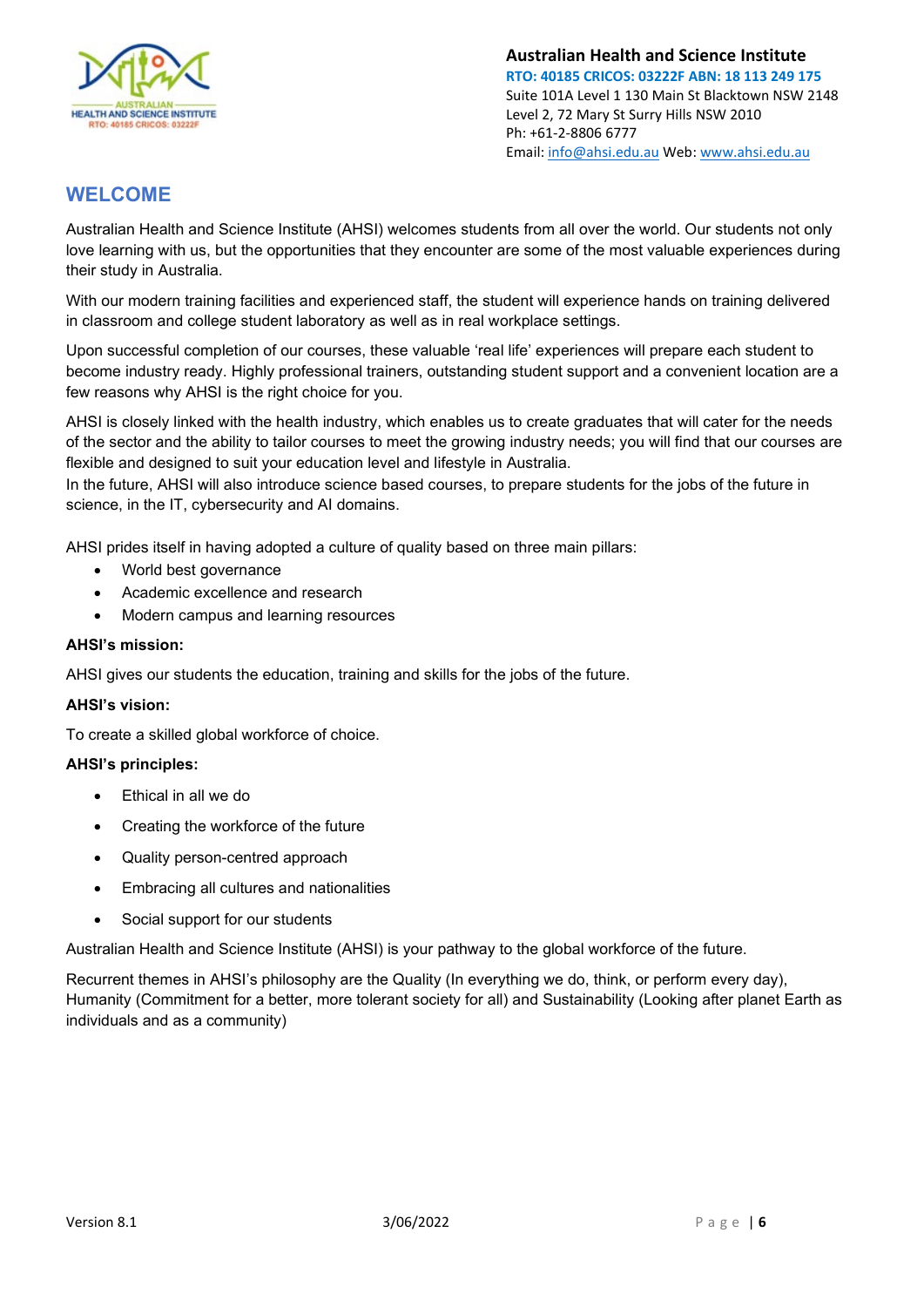

#### <span id="page-6-0"></span>**SECTION 1- INTERNATIONAL STUDENTS**

The first part of this Handbook provides you with all the information you need to know about applying for a course, your visa and arriving in Australia, including important information such as working in Australia and your accommodation.

#### <span id="page-6-1"></span>*Why Australian Health and Science Institute?*

Students at Australian Health and Science Institute (AHSI) are supported in their learning to develop a strong link between theory and practical knowledge. Health and Science courses offered at the college are designed to progress the student from basic theory to become a competent, confident practitioner.

AHSI Trainers & Assessors are all fully qualified in their field and have current industry experience. All learning programs are taught in accordance with government and registered body requirements.

#### <span id="page-6-2"></span>*Purpose of this handbook*

The purpose of this handbook is to provide you with all the information you need to know to prepare for and while studying with AHSI. Please ensure you read it thoroughly before you arrive.

#### <span id="page-6-3"></span>*Locations*

Australian Health and Science Institute (AHSI) has two locations:

#### **Blacktown Campus**

Level 1 130 Main St Blacktown NSW 2148 **Tel**: +6 12 88066777 **Email:** [info@ahsi.edu.au](mailto:info@ahsi.edu.au)

**Web:** [https://ahsi.edu.au](https://ahsi.edu.au/)



The Blacktown campus is located within 9 minutes walking distance from the Blacktown Train station marked with T on the map (top left hand corner).

#### **Sydney City Campus**

Level 2 72 Marry St

Surry Hills NSW 2010

**Tel**: +6 12 88066777

**Email:** [info@ahsi.edu.au](mailto:info@ahsi.edu.au)

**Web:** [https://ahsi.edu.au](https://ahsi.edu.au/)

G

Sydney City campus is located within 5 minutes walking distance from Central Train Station, the hub of trains in Sydney.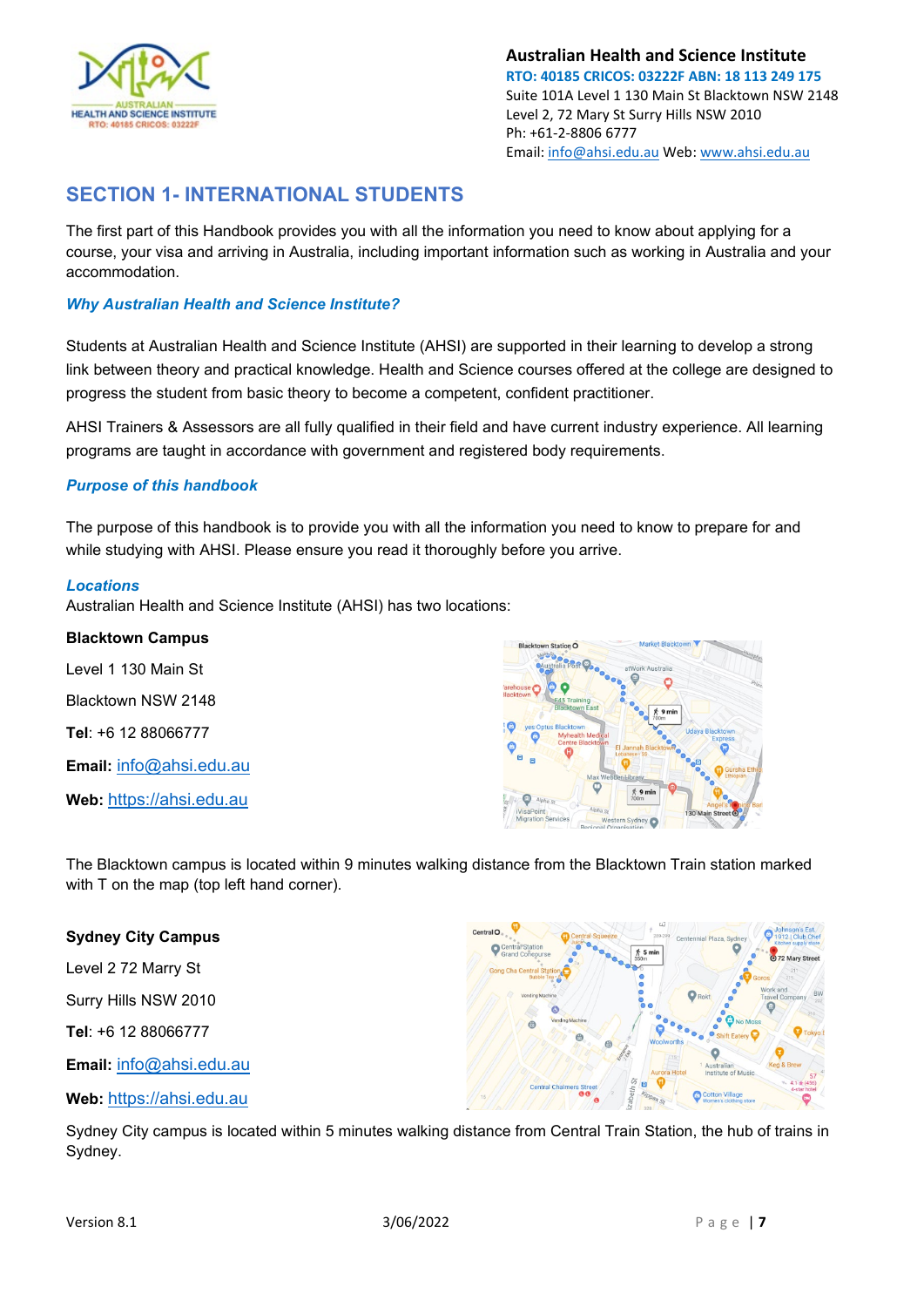

**RTO: 40185 CRICOS: 03222F ABN: 18 113 249 175** Suite 101A Level 1 130 Main St Blacktown NSW 2148 Level 2, 72 Mary St Surry Hills NSW 2010 Ph: +61-2-8806 6777 Email[: info@ahsi.edu.au](mailto:info@ahsi.edu.au) Web[: www.ahsi.edu.au](http://www.ahsi.edu.au/)

#### <span id="page-7-0"></span>*Contact information*

#### **Mrs Monica Schlesinger (Director, PEO and CEO)**

Email: ceo@ahsi.edu.au Tel: +61288066777 **Student Support officer** 

Email: [info@ahsi.edu.au](mailto:info@ahsi.edu.au) Tel: +61288066777

#### **Emergency Telephone Numbers:**

Police, Fire, Ambulance – Dial 000

#### **Department of Home Affairs:**

#### 131 881

9 Wentworth St, Parramatta NSW 2150

**Web:** [www.homeaffairs.gov.au](http://www.homeaffairs.gov.au/)

<span id="page-7-1"></span>*Local medical Centres Blacktown:*

#### **Blacktown Family Medical Centre**

1/117-119 Main St Blacktown NSW 2148

Phone: (02) 9671 8500

Located across the Main St road from the college

#### **Eastbrooke Blacktown GP Super Clinic**

112 Main St Blacktown NSW 2148 Phone: (02) 8834 0222 Located within 5 minutes of walking distance from the college Appointments: [eastbrooke.com.au](http://www.eastbrooke.com.au/)

#### <span id="page-7-2"></span>*Transport*

You can access transport information anytime, anywhere on this website: transportnsw.info

- trip planning and timetables for train, bus, ferry, and light rail across NSW
- ticket and fare information
- school bus services information
- travel to events, attractions and walks and cycling activities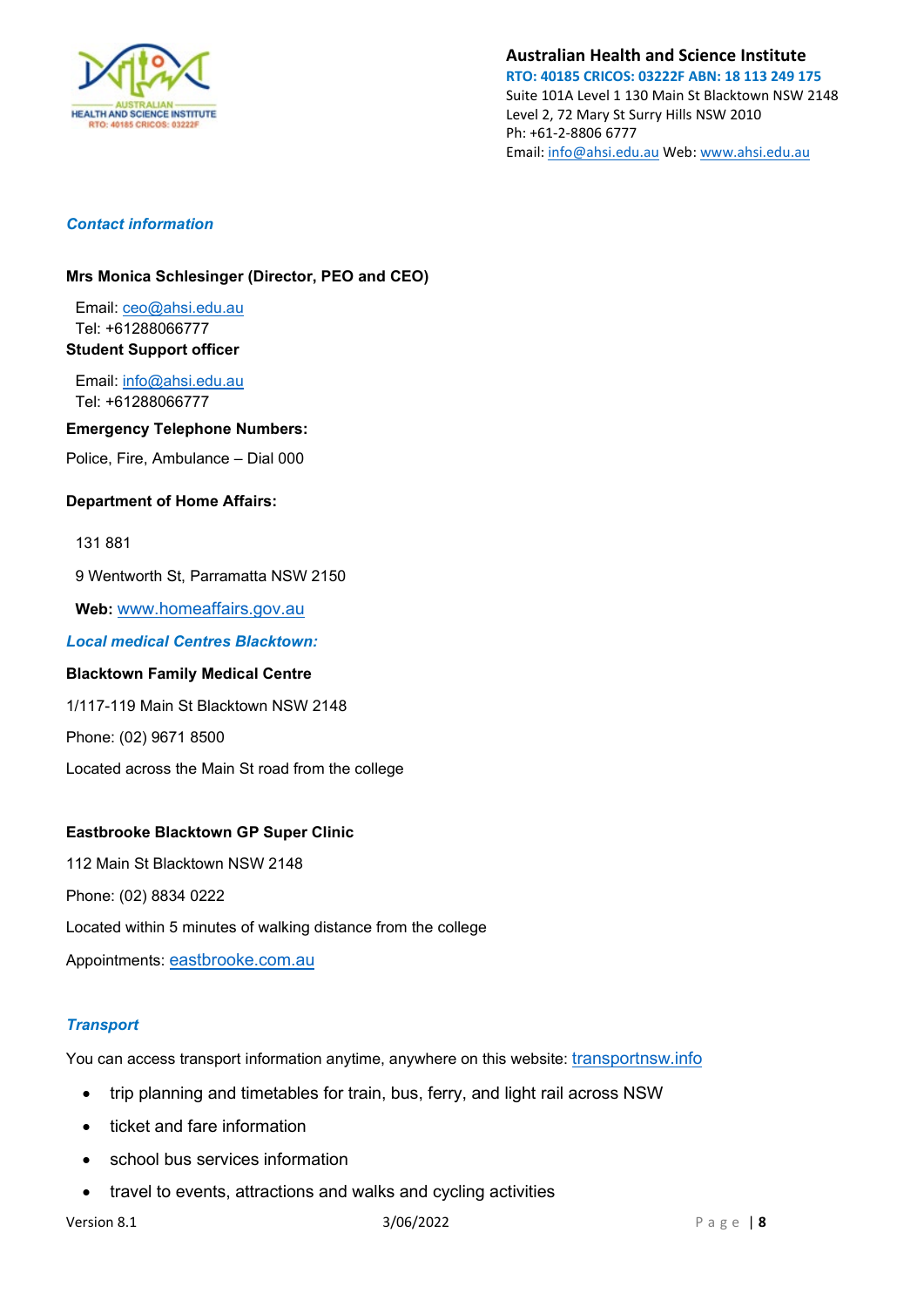

- accessible travel information for people with disabilities
- service interruptions and developments across the transport network, including track work
- facilities at stations, stops and wharves
- customer information when travelling
- customer feedback service
- TTY response for hearing and speech impaired customers call 1800 637 500
- To access AHSI, you can use Trains on the Blacktown line AHSI is located within 5 minutes of the train station.

#### <span id="page-8-0"></span>*Local taxi companies*

- [www.13cabs.com.au](http://www.13cabs.com.au/)
- [www.silvertop.com.au](http://www.silvertop.com.au/)

#### <span id="page-8-1"></span>*Living and studying in Australia*

You can find lots of useful information about living and studying in Australia at [www.studyinaustralia.gov.au.](http://www.studyinaustralia.gov.au/) The web site also includes a useful guide about studying and living in Australia that you can download. Some of the information included on this website is also included in this guide.

As part of your orientation program, you will also be provided with information to assist you with adjusting to study and life in Australia, including information about living and studying in Sydney.

This first section of the Handbook provides you with information about the courses we offer, how to apply, including how to apply for your visa. It also provides you with information about arriving in Australia, as well as some introductory information about living and studying in Australia.

#### <span id="page-8-2"></span>*Admissions and enrolment*

AHSI accepts applications from all students who meet the entry requirements published in the Course Overview and Course Brochure. Applications are accepted on a first come, first served basis but if a course is full, you will be offered a place in a course starting later.

#### <span id="page-8-3"></span>*Courses offered by AHSI*

AHSI's course offering as of the date of writing and issuing this version is as follows:

- CHC33015 Certificate III in Individual Support (Disability)
- CHC30113 Certificate III in Early Childhood Education and Care
- CHC43015 Certificate IV in Ageing Support
- CHC43115 Certificate IV in Disability
- CHC51015 Diploma of Counselling
- CHC52015 Diploma of Community Services
- CHC50113 Diploma of Early Childhood Education and Care
- CHC53315 Diploma of Mental Health
- BSB80615 Graduate Diploma of Management (Learning)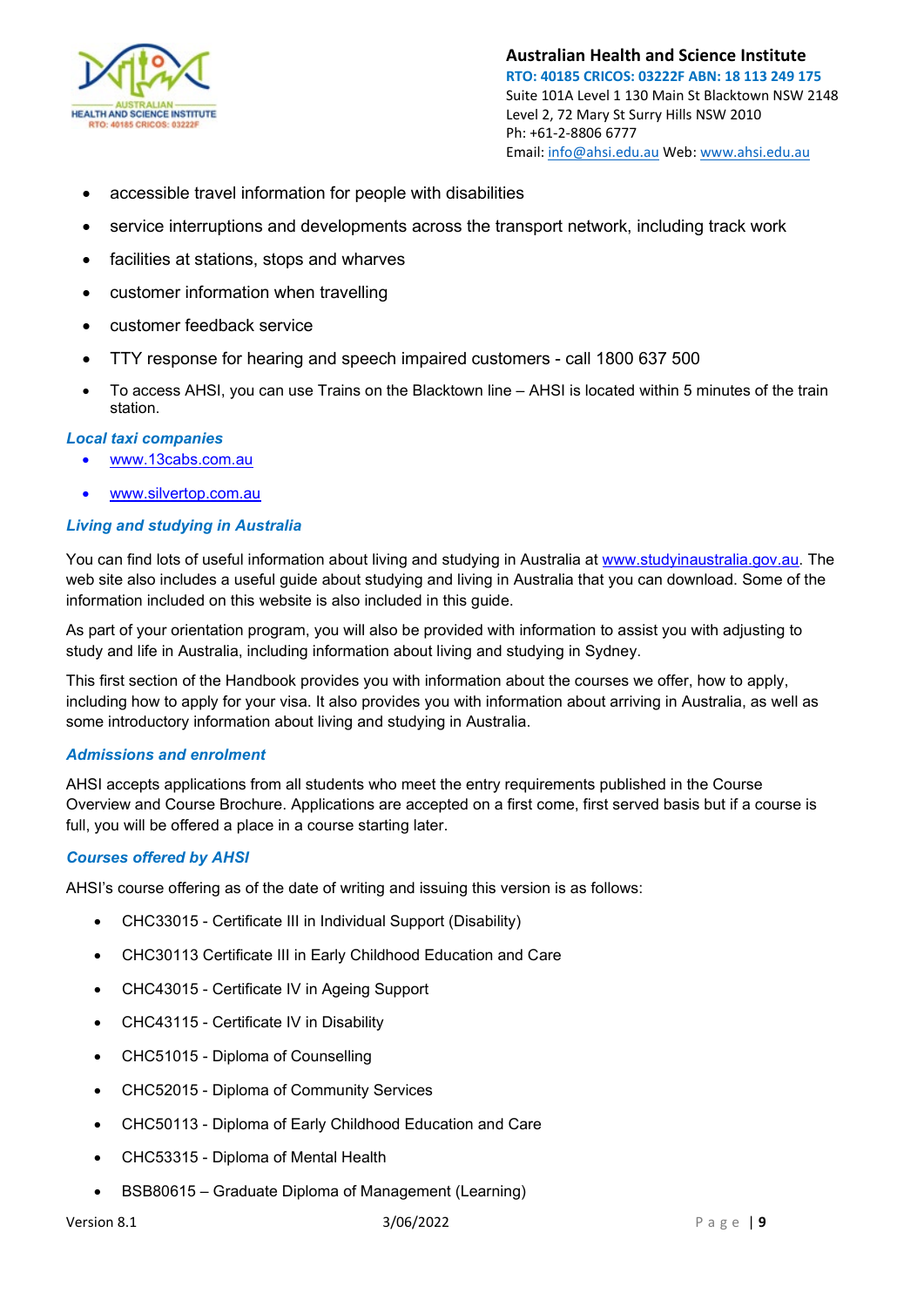

- BSB80120 Graduate Diploma of Management (Learning)
- CHCSS00114 Entry into Care Roles Skills Set
- Individual Units of competency HLTAID009, HLTAID011, HLTAID012, HLTHPS006, HLTHPS007 for international & domestic students
- Over 300 other units for domestic students implicit units of competency

#### <span id="page-9-0"></span>*Enrolment process*

To apply to enrol in a course, you must complete an Enrolment Form. Once you have decided what course you want to study, apply by following the application process as outlined in this handbook. You must complete an Application form available on the AHSI website. Most AHSI courses have entry requirements, which you will need to satisfy and provide the necessary documentary evidence (as indicated in the enrolment form) such as certified copies of qualifications, identification documents including your passport, previous education qualification and evidence of English Language proficiency for International students (test undertaken in the last 3 years) such as IELTS , PTE, TOEFL or any other English test that is accepted by DHA:

#### <https://immi.homeaffairs.gov.au/help-support/meeting-our-requirements/english-language/proficient-english>

If you cannot provide evidence of English proficiency, you will be issued with a conditional letter of offer Based on AHSI receiving evidence of your English Proficiency prior to commencement of your course.

#### <span id="page-9-1"></span>*Overseas student health cover*

All international students must possess an Overseas Student Health Cover (OSHC). You will need to arrange OSHC before you come to Australia to cover you from the moment you arrive. The Department of Immigration and Border Protection requires you to maintain OSHC for the duration of your time on a student visa in Australia.

You can choose to take out OSHC with a provider recommended by AHSI, or with the Australian OSHC provider of your choice. There are five providers of OSHC in Australia. Visit these websites to find detailed information on what they cover and to decide which provider is right for you.

- NIB OSHC: [www.nib.com.au/home/newtonib/overseasstudents](http://www.nib.com.au/home/newtonib/overseasstudents)
- Australian Health Management OSHC: [www.ahmoshc.com](http://www.ahmoshc.com/)
- BUPA Australia: [www.overseasstudenthealth.com](http://www.overseasstudenthealth.com/)
- Medibank Private: [www.medibank.com.au/Client/StaticPages/OSHCHome.aspx](http://www.medibank.com.au/Client/StaticPages/OSHCHome.aspx)
- OSHC World care: [www.oshcworldcare.com.au](http://www.oshcworldcare.com.au/)

Your OSHC will help you pay for medical or hospital care you may need while you are studying in Australia, and it will contribute towards the cost of most prescription medicines, and an ambulance in an emergency.

#### <span id="page-9-2"></span>*Applying for a student visa (international students only)*

Once you receive the AHSI electronic Confirmation of Enrolment/s (CoE), you are now eligible to apply for your student visa. Please ensure you check that you have met all the application requirements for your country in which you hold your passport. Further information about applying for a student visa can be found at: <https://immi.homeaffairs.gov.au/visas/getting-a-visa/visa-listing/student-500>

#### <span id="page-9-3"></span>*Visa conditions (international students only)*

If you are granted a Student visa, you must abide by its conditions as mentioned in the Visa Grant Letter. The information is also available at: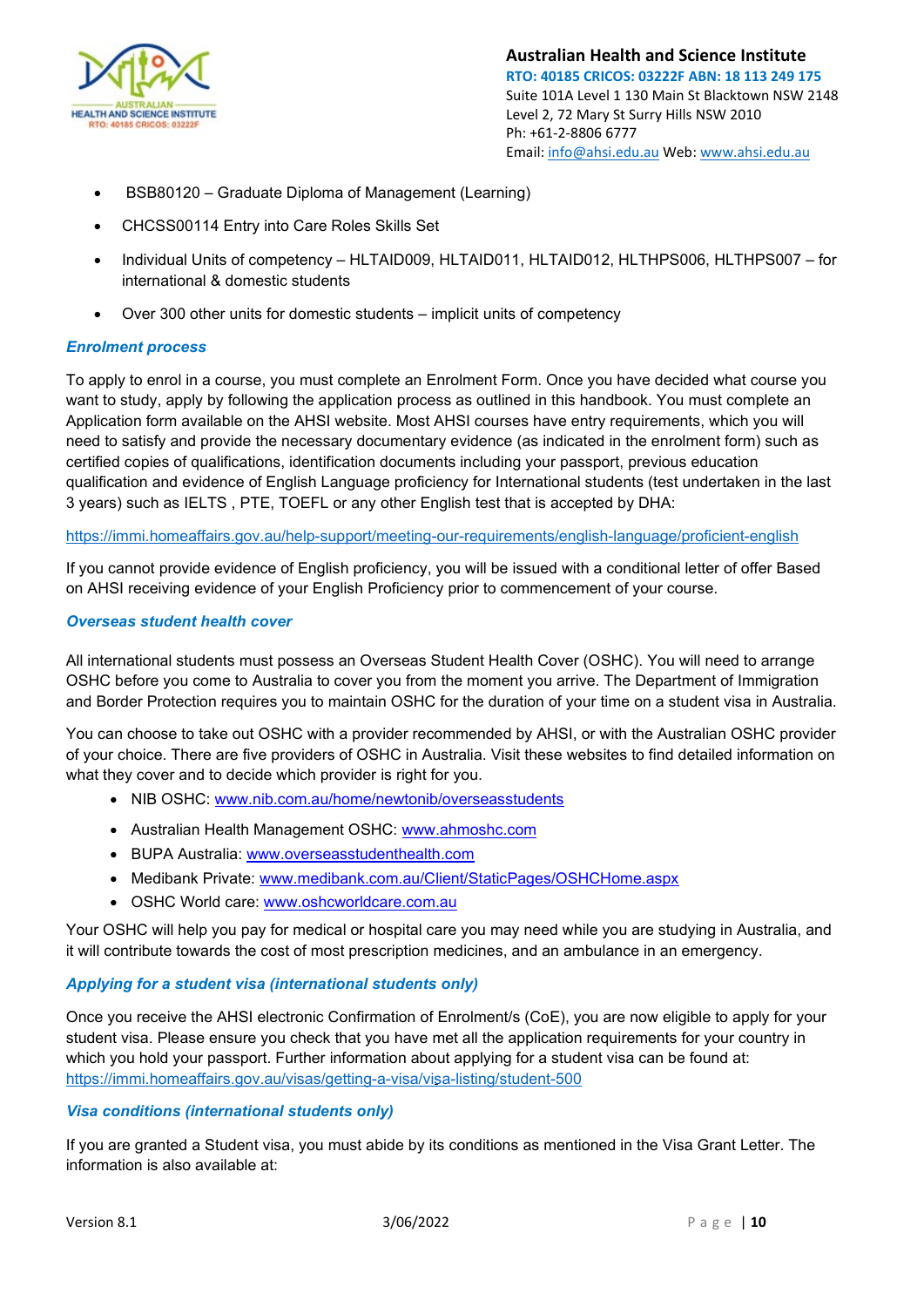

[https://immi.homeaffairs.gov.au/visas/already-have-a-visa/check-visa-details-and-conditions/see-your-visa](https://immi.homeaffairs.gov.au/visas/already-have-a-visa/check-visa-details-and-conditions/see-your-visa-conditions?product=500)[conditions?product=500](https://immi.homeaffairs.gov.au/visas/already-have-a-visa/check-visa-details-and-conditions/see-your-visa-conditions?product=500) 

Failure to comply with these conditions may result in the cancellation of your student visa.

Conditions that you must abide by while studying with AHSI (but are not limited to) are:

- Satisfy attendance and/or course progress requirements and maintain a valid enrolment for your chosen course of study.
- Only work if you have been given permission to do so as part of your visa grant.
- Maintain approved Overseas Student Health Cover (OSHC) while in Australia.
- Notify AHSI of your & your next of kin Australian addresses and any subsequent changes of addresses within 5 days.
- Complete the course within the duration specified in the CoE.

Remain with the principal education provider (AHSI) for 6 months; if you wish to transfer to another institution you will need a letter of release from AHSI and submit a letter from the other institution stipulating that they have made you an offer of enrolment. Prior to considering such a change, you need to inform yourself about the requirements for being deemed C (Competent) in the Units you undertook, as most of these Units have a workplacement component, which you must complete before being deemed Competent. If AHSI extends the duration of any student's enrolment, AHSI must advise the student to contact Immigration to

#### <span id="page-10-0"></span>*Arranging travel and documents to bring (international students only)*

seek advice on any potential impacts on their visa, including the need to obtain a new visa.

Costs of travelling to Australia are not included in your course fees and you will need to arrange and pay for your travel to Australia. You should plan to arrive in Sydney at least 2 weeks before your course orientation, to give yourself time to settle in.

Sydney Airport, also known as Kingsford Smith Airport, is the primary airport serving the Sydney city. The distance from Sydney Airport to AHSI is approximately 40 kilometres.

You will need to prepare a folder with all your official documents to bring with you to Australia including:

- Valid passport including a valid student visa.
- Your Confirmation of Enrolment (CoE).
- Health Insurance policy.
- Original or certified copies of documents such as your birth certificate, medical records and educational qualifications as advised by AHSI at the time of confirmation of enrolment.
- If you are travelling with your family, you will need to include their documents as well. Keep all the documents in your carry-on luggage. Prior to departing for Australia, make copies that can be left behind with family and sent to you if they get lost.

#### <span id="page-10-1"></span>*Entry into Australia (international students only)*

When you arrive in Australia, you will need to show your passport and arriving passenger card at a Customs and Immigration checkpoint. You may be asked questions about your stay before your passport is stamped and given back.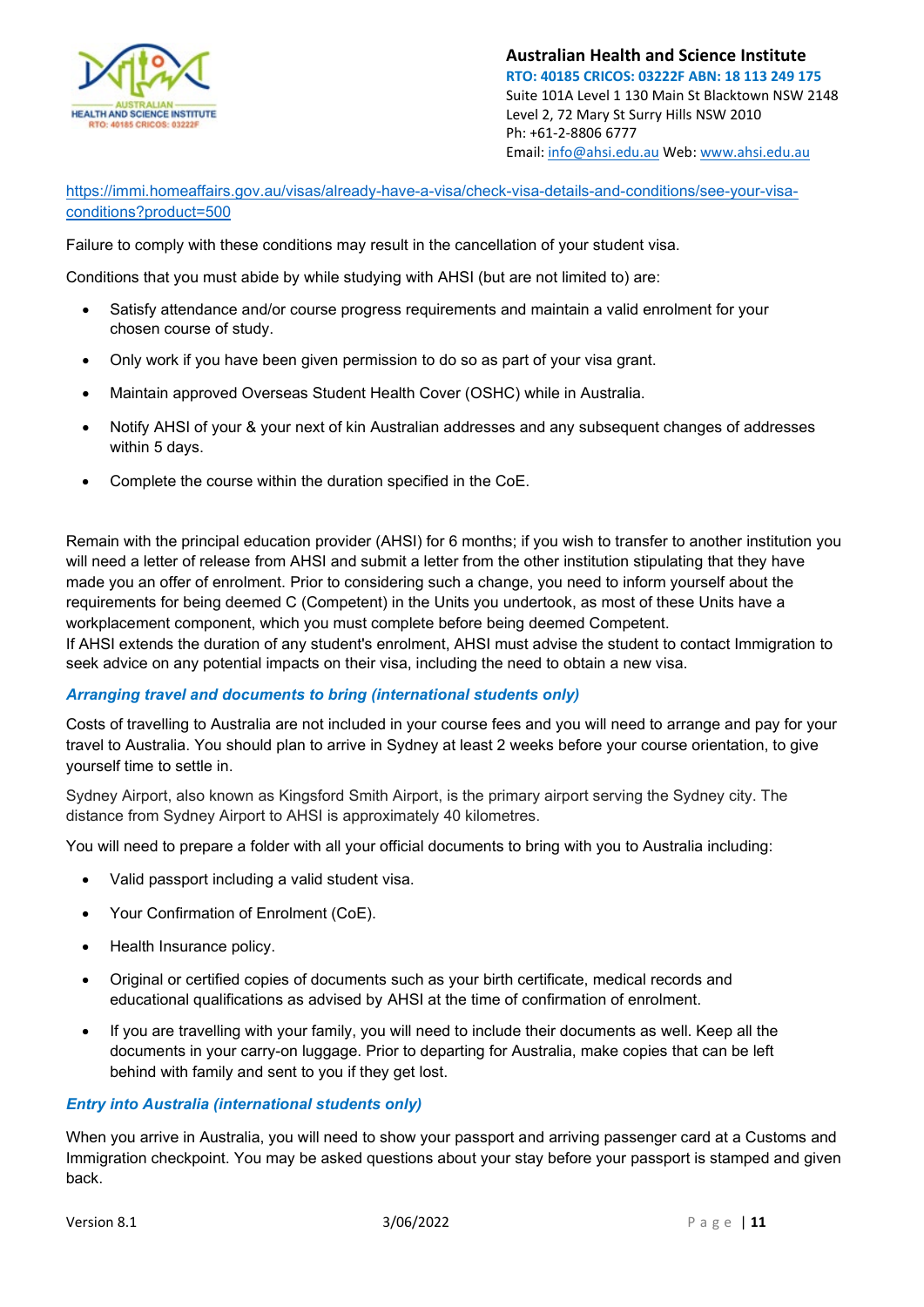

Once you have passed through the Immigration checkpoint, you should collect your bags ensuring that you check your baggage and check that nothing is missing or damaged. If something is missing or you notice any damage, go to the baggage counter and advise them of your problem. Staff at the baggage counter will help you find missing baggage or lodge a claim for damage to your belongings.

Once you have your luggage, you will go through customs where your luggage may be checked. Australia has strict quarantine laws to stop people from bringing in certain food, animal and plant items. You should declare any items that you are bringing in on the form given to you on the plane.

If customs officers decide that any of the items you are bringing in are not safe, they will be removed and destroyed. If you fail to declare or dispose of any quarantine items, or make a false declaration, you may receive a fine or be prosecuted. All international mail is also screened and checked by customs. If you want further information, visit the Australian Quarantine and Inspection Service (AQIS) website at [www.aqis.gov.au](http://www.aqis.gov.au/)

#### <span id="page-11-0"></span>*Getting from Sydney Airport to your accommodation*

**Airport Shuttle (REDY2GO)**- REDY2GO has door-to-door shuttle services from Sydney Airport to your hotel or any place in the city: Sydney CBD (Central Business District), China Town, [Mascot,](https://www.redy2go.com.au/mascot-shuttle-services) The Rocks and many other popular tourist spots in New South Wales. More information about costs and timetables are found at:

#### <https://www.redy2go.com.au/sydney-airport-shuttles>

**Taxi services**- Taxi fares vary based on distance, location and time of travel. Additional charges apply on some public holidays, when booking in advance, making an electronic payment, using toll roads, or when you require a Maxi taxi which can take five or more passengers. For more information visit https://nswtaxi.org.au/fares-andcharges

**Airport Pickups**- Airport pickups and drop off at your organized accommodation can be arranged by the college upon request made at the time of application for a cost of \$150.

**Train**- If your accommodation is close to a train station, the cheapest option to travel in Sydney from the airport is the train. In order to take the train you will need an Opal card, which you can purchase in the airport.

#### **Keeping in contact**

Before you leave home, you should provide your family and friends, and your education provider in Australia, with details of your flights to Australia and where you will be staying when you arrive. (Do not change these details without informing them.) Once you have arrived in Australia, you should then let your family and friends know that you have arrived safely. For safety reasons, always let someone know where you are.

#### **Arranging your finances**

The currency of Australia is the Australian Dollar. Ideally, you should change your money into Australian dollars before you arrive, but if you haven't you will need to change some as soon as you arrive – you will usually be able to do this at the airport.

Once you have arrived in Sydney you can also change more money into Australian dollars at any bank or currency exchange. Note, however, that banks are not open on the weekend and while currency exchange outlets are generally open, the rate is usually not as good as with a bank.

You should not carry large sums of money with you and it is best to only have the money that you will need for the first few days and then arrange to have the rest of the funds transferred to you in Australia.

The amount you will need to bring with you will depend on whether you have already paid for your accommodation before you arrive. Think about how much money you will need to last you for a couple of weeks.

Find out more about money matters by visiting [http://www.studyinaustralia.gov.au/en/Living-in-Australia/Money-](http://www.studyinaustralia.gov.au/en/Living-in-Australia/Money-Matters)**[Matters](http://www.studyinaustralia.gov.au/en/Living-in-Australia/Money-Matters)**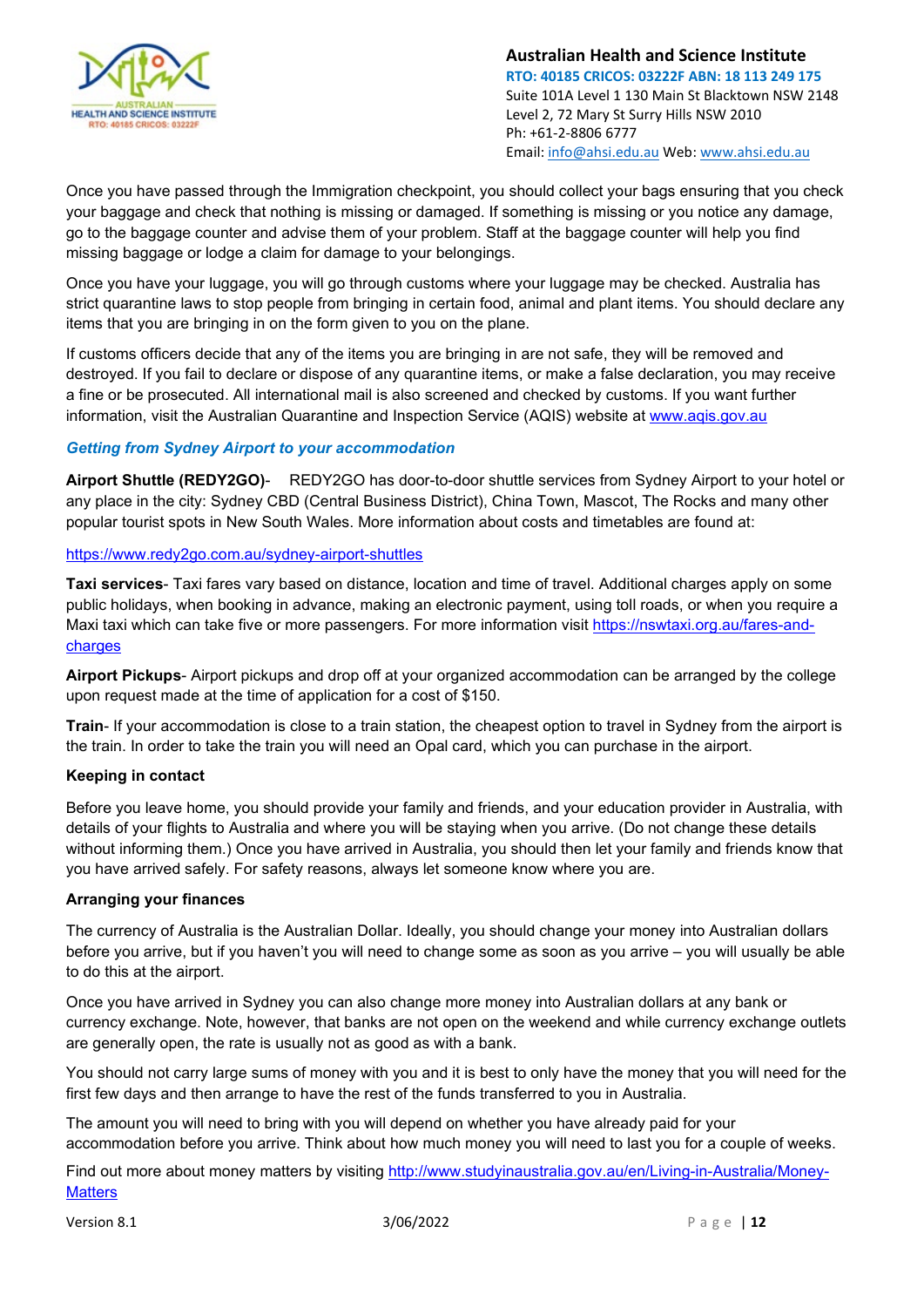

#### <span id="page-12-0"></span>*Accommodation*

There are various accommodation options to suit different budgets and needs:

- Homestay- Popular with younger students, staying with a local Australian family.
- Shared Accommodation- Living in a flat (apartment) or house with other students.
- Lease a house. You have the same legal rights as anybody else renting in Australia.

You can find housing information at the following websites:

- o [www.flatmatefinders.com.au](http://www.flatmatefinders.com.au/)
- o [www.gumtree.com.au](http://www.gumtree.com.au/)
- o [www.domain.com.au](http://www.domain.com.au/)
- o [www.realestate.com.au](http://www.realestate.com.au/)

#### <span id="page-12-1"></span>*Bringing your family with you (international students only)*

If you intend to bring your family with you, they will also need to have a visa and be covered by health insurance. Family members include your partner (married or de facto) and your children less than 18 years of age. You will need to provide proof of your family relationships with official documents including birth certificates and marriage certificates. For more details, visit [www.immi.gov.au](http://www.immi.gov.au/)

Where you have dependent children that need to attend childcare or school, you should be aware of the following costs:

Typical childcare costs in Sydney are as follows

- Centre-based childcare- \$80 to \$120 per day per child
- Family day care- \$5.50-\$16.80 per hour per child dependent on geographical location and service.

Find out more at:<https://www.careforkids.com.au/articlesv2/article.asp?ID=77>

For school children, current costs range from \$ 8,159; to find out more about application processes and costs go to [https://education.nsw.gov.au](https://education.nsw.gov.au/)

You should also be aware that the above costs for childcare and schooling are in addition to living costs which approximately estimated as:

- \$21,041 a year for the main student.
- \$7,362 a year for the student's partner.
- \$3,152 a year for the student's each dependent child.

If you are including any school-age children in your student visa, add a schooling-cost of at least \$8,296 per year for each child.

#### <span id="page-12-2"></span>*Health, fire and other emergencies*

#### **Emergencies**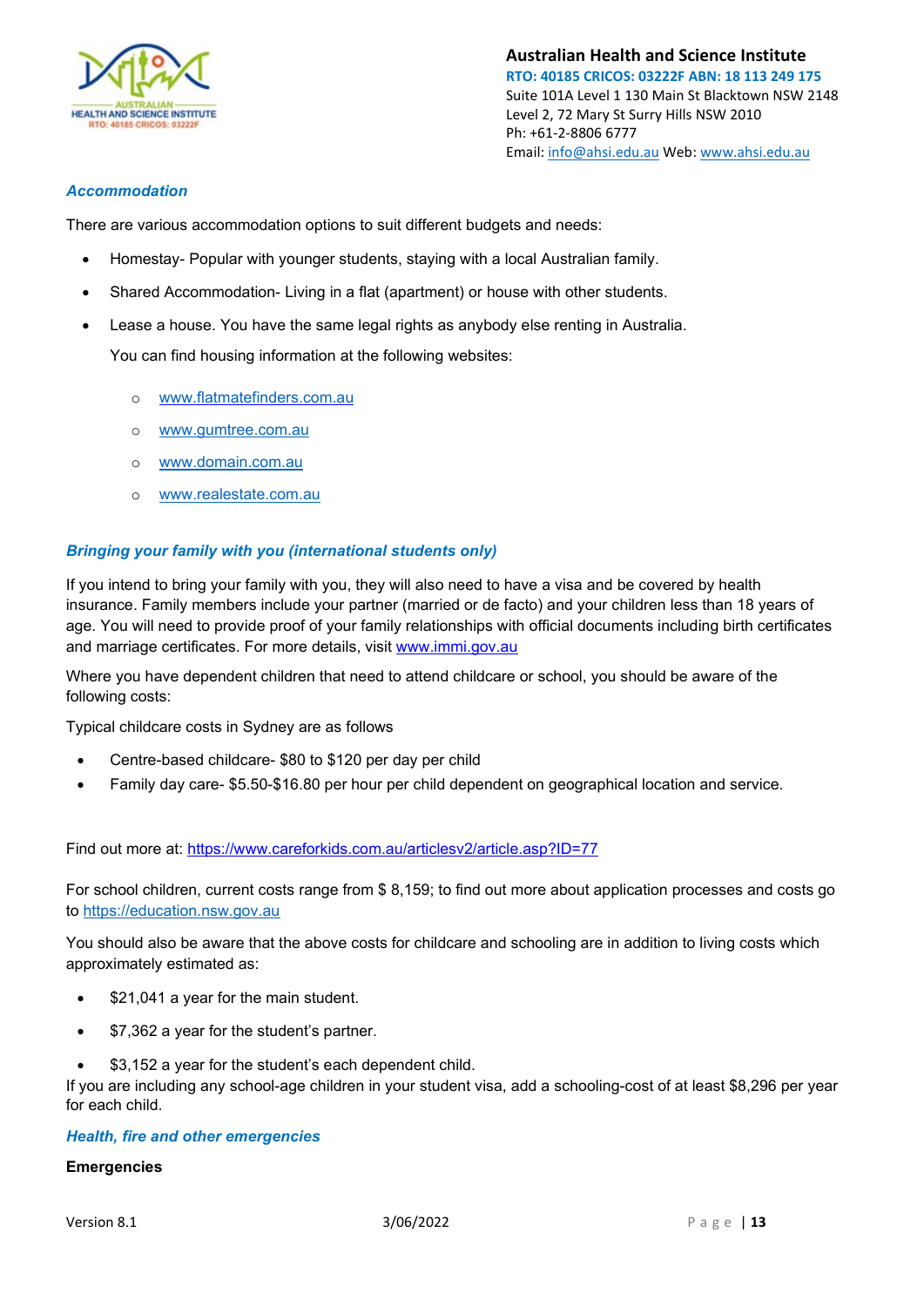

For emergencies such as fire, ambulance or police, phone 000. When you dial 000, you will be asked whether you want to fire, ambulance or police and why you want this assistance. You will also be asked for your name and address and telephone number.

Australian police protect people and properties, detect and prevent crime, and preserve peace for everyone. They are not connected to the military or politics. The police can help you stay safe.

#### **Fire**

The fire brigade extinguishes fires, rescues people from fires in cars and buildings, and helps in situations where gas or chemicals become a danger. As soon as a fire starts, call 000 no matter how small or large the fire may be.

#### **Ambulance**

Ambulances provide immediate medical attention in an emergency and emergency transportation to hospital. To access an ambulance, call 000.

#### **Medical assistance**

Emergency medical treatment is available 24 hours a day at the emergency department of a public hospital, or at some medical centres. Public and private hospitals are listed in the White Pages telephone directory under 'Hospitals' and you can also find them by searching on the internet.

If you need to go to the hospital, remember to bring your health insurance card and any medicines you are currently taking. For anything other than an emergency, seek medical help from a general practitioner (GP) or local medical centre.

#### <span id="page-13-0"></span>*Working in Australia (international students only)*

You cannot work in Australia until you have commenced your course with AHSI. Once your course has commenced, you are permitted to work a maximum of 40 hours per fortnight when your course is **in session**, and up to 80 hours per fortnight when your course is **not in session**.

- Work that is part of your course workplacement is not included in the limit of 40 hours per fortnight.
- If you are doing voluntary, unpaid work, it is also not included in the limit of 40 hours per fortnight if it:
	- $\circ$  Is of benefit to the community.
	- $\circ$  Is for a non-profit organisation.
	- $\circ$  Would not otherwise be undertaken in return for wages by an Australian resident (that is, it is a designated volunteer position).

o Is genuinely voluntary (that is, no remuneration, either in cash or kind is received). Visit the following website to find out more about working in Australia, including how to find a job. <http://www.border.gov.au/Trav/Stud/More.>

You should also visit the following website to find out more about working in Australia, including your Employment rights and conditions.<https://www.studyinaustralia.gov.au/english/live-in-australia/working>

If you require any further information about your workplace rights and obligations, for example, resolving a workplace dispute, visit the Fair Work Ombudsman site at [www.fairwork.gov.au](http://www.fairwork.gov.au/)

#### **Information for international students**:

<https://www.fairwork.gov.au/about-us/our-role/corporate/open-letter-to-international-students>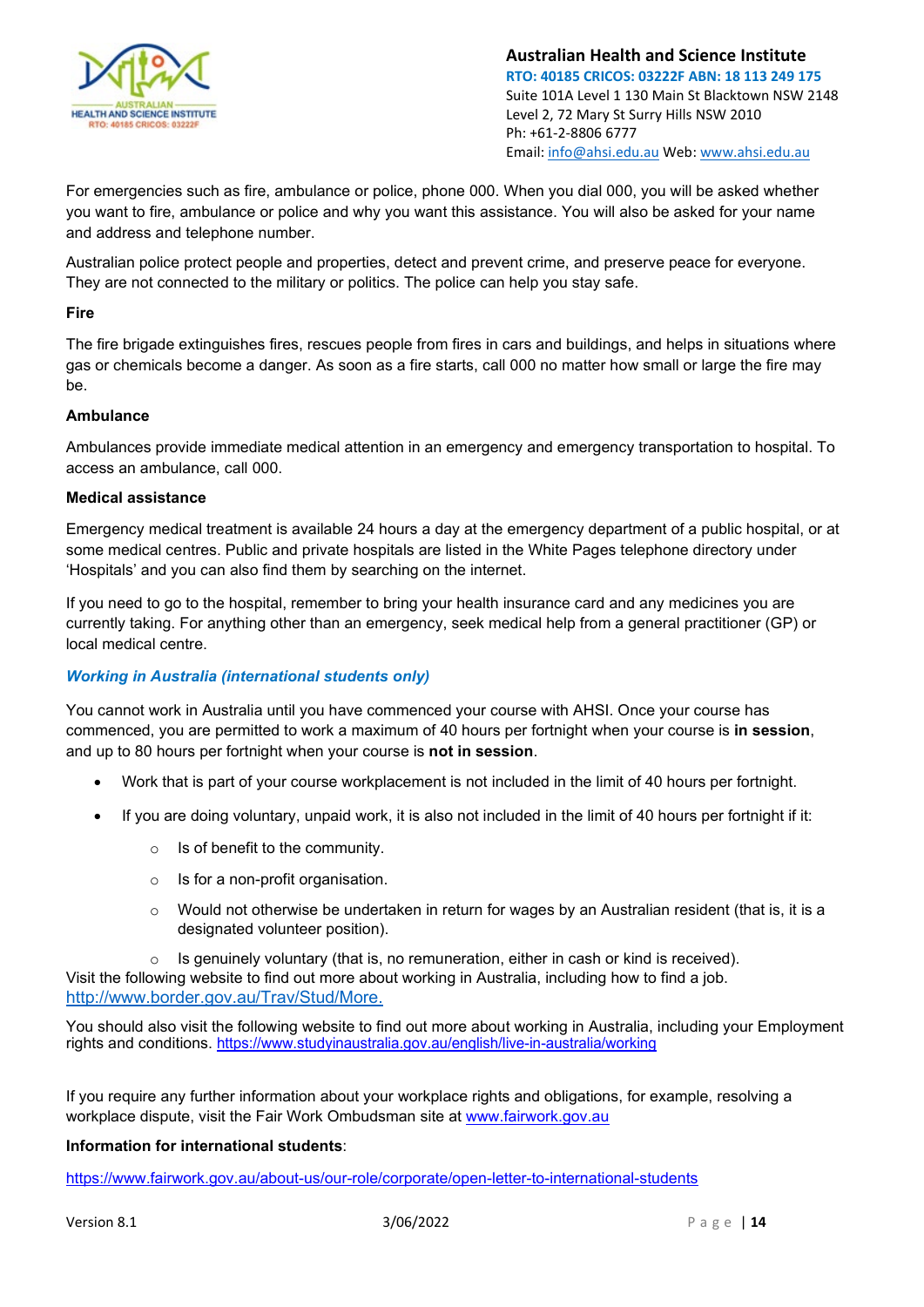

**Check your pay rate:** <https://www.fairwork.gov.au/pay>

**Find your award rate**:<https://calculate.fairwork.gov.au/findyouraward>

**Contact the fair work ombudsman if you are having problems** <https://www.fairwork.gov.au/contact-us>

#### <span id="page-14-0"></span>*Living costs in Australia*

Migration regulations in Australia require international students to show evidence that they can contribute to the cost of living and studying in Australia. This helps to ensure students are better able to make the most of their studies and have a safe and enjoyable experience in Australia.

While international students can supplement their income with money earned through part-time work in Australia, the 'living costs' requirement helps to support the success of students in their studies by ensuring that they don't have to rely on such work to meet all their expenses.

From 23 October 2019, the basic rate of living costs under the Migration regulations increased. Under these regulations' prospective student visa applicants and their family members must have access to the following funds to meet the living costs requirements:

- \$21,041 a year for the main student.
- \$7,362 a year for the student's partner.
- \$3,152 a year for the student's every dependent child.
- \$8,296 a year for each child's annual school cost.

Students must demonstrate that the funds they are relying upon to meet the costs of studying in Australia will be genuinely available to them during their stay in Australia.

The figures above are indicative only and that costs can vary significantly depending on where you live in Australia. You should be prepared in case your living costs are greater than the indicated figures.

For more information visit the Department of Immigration and Border Protection website.

#### <span id="page-14-1"></span>*Budgeting*

Once you've settled in, you should ideally work out a budget that covers costs including clothing, food, accommodation, transport and entertainment, travel costs and child care, if applicable.

It is important to be aware of how much money you spend and where you are spending it. Sticking to a budget will ensure you are on top of where your money goes.

Read more about budgeting at [www.understandingmoney.gov.au](http://www.understandingmoney.gov.au/)

#### <span id="page-14-2"></span>**SECTION 2 – ALL STUDENTS**

#### <span id="page-14-3"></span>*NOC - No Objection Certificate*

Due to the high stakes and professional and ethical requirements of the professions for which AHSI teaches courses, you will be asked to participate in interviews at various stages of your enrolment:

- Pre-enrolment you may be invited to an interview with the Principal Executive Officer (PEO) or the Academic and Placements Manager
- Before being assigned a workplacement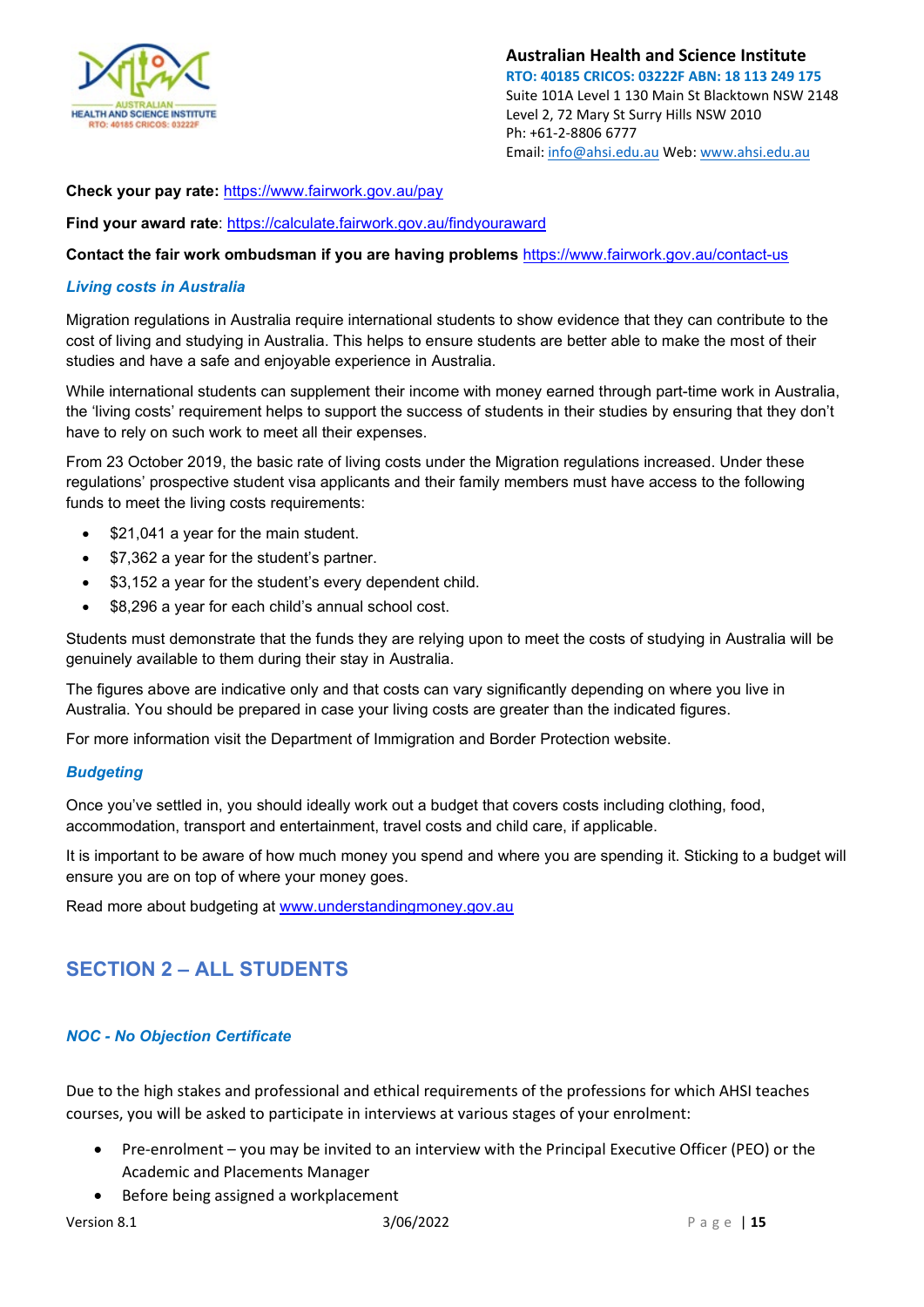

- If there are any issues, or complaints against you from trainers or AHSI staff or workplacement provider staff
- Duration a suspension or before being re-instated as a continuing student
- Before separation (through withdrawal or suspension/ cancellation of studies with AHSI) your status will be subject to the NoC – No objection Certificate.

The Certificate will be signed by the PEO or Academic and Placements Manager and will allow you to either be enrolled, or continue to workplacements, or be re-instated as a student following a suspension or cancellation of enrolment.

#### <span id="page-15-0"></span>*Equipment required for attending AHSI courses*

In order to study with AHSI, you will need to have a laptop which you must bring to the college every time you attend courses.

AHSI provides free Wi-Fi for use in the classroom. YouTube use for entertainment is not allowed on the premises and at the expense of the college.

AHSI has a number spare Desktop PCs and laptops, which can be used in cases of emergency when students forget their laptop.

#### <span id="page-15-1"></span>*Video surveillance and Biometric data*

AHSI uses video surveillance in all the classrooms. This is to protect students, to monitor student engagement in the classroom and also as a condition set by its insurance provider, to have video surveillance.

AHSI will maintain the records of footage taken by cameras and can use this in scenarios of student or Trainer and Assessor complaints.

To better monitor the student and staff attendance, AHSI has introduced biometric data capture (finger print or face recognition) and will use this to record the exact time a student arrives at the campus or leaves the campus. The attendance evidence is backed up by the Roll call taken by Trainers and Assessors on a two hourly slots basis.

All students will be asked to sign a form that explains clearly the use of such data, the security with which it must be kept and who has access to this data.

The evidence is kept and monitored to ensure students attend a minimum of 80% of their classes.

The video surveillance or biometric data capture on premises other than AHSI (workplacement facilities, venues for conferences, venues for other events) differs from venue to venue and can be advised before attending such events.

#### <span id="page-15-2"></span>*Classes via zoom and status of the camera during online classes*

When classes are delivered via video or phone conferencing facilities (such as but not limited to zoom), the Trainers will request students to have their camera on and participate in the classroom, to ensure full participation. Failure to do so, will lead to Trainers giving a warning, which if not headed, will allow Trainers to disconnect the students and mark them absent.

Also, for the purpose of meeting ASQA requirements, ALL zoom classes will be recorded and kept safely by AHSI.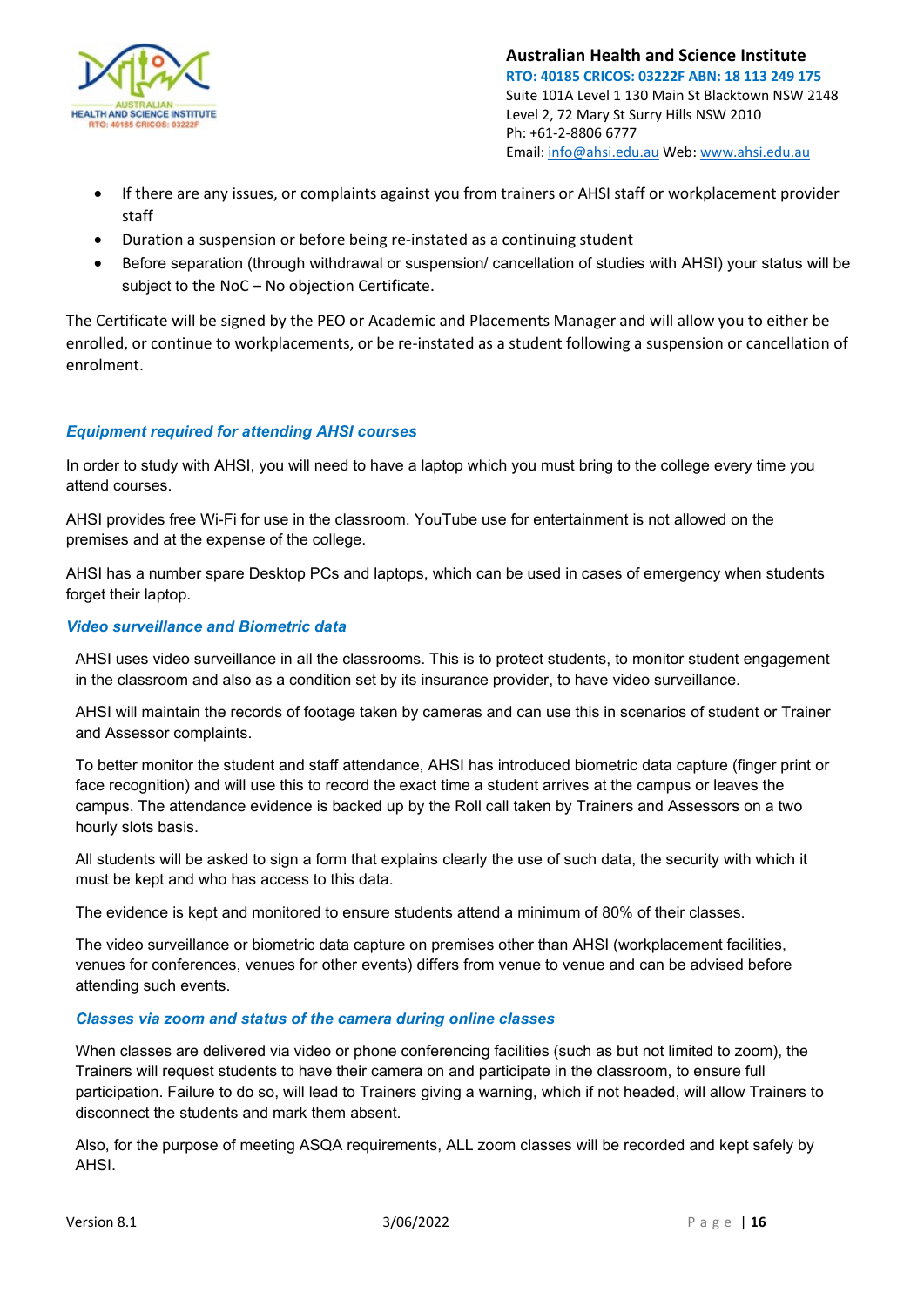

Whilst AHSI will conduct all classes face to face for International students, there may be occasions (such as the recent COVID19 pandemic and the associated lockdown periods) when AHSI will deliver the classes via zoom or other video conferencing channels.

AHSI may also allow students when they are sick or have compelling and compassionate circumstances, provided they justify their condition with a medical or misadventure certificate, to attend the class via zoom, even if the other students are being taught face to face. In all such cases, the student must switch the camera on, to allow the trainer to monitor and observe them during formative assessments and during teaching.

#### <span id="page-16-0"></span>*USI (Unique Student ID)*

All student must acquire a Unique Student ID before starting courses with AHSI.

Please apply t[o https://www.usi.gov.au/](https://www.usi.gov.au/) and advise AHSI when you have obtained one. Alternatively you can give AHSI permission to apply for a USI on your behalf using the form you will be given at Orientation time.

#### <span id="page-16-1"></span>*Orientation*

We are committed to ensuring that you get all the support you need to adjust to life and study in Australia and to be successful in your studies.

Prior to commencing your studies, you will be required to participate in a compulsory orientation program that will include information on:

- USI you must provide your USI or apply for one before commencing studies with AHSI
- Police Clearance and Working with Children certificate AHSI courses have a workplacement component which will take place on the premises of various healthcare services and child care providers. All these providers require you to have these certificates prior to commencement. Additionally, you must have your Red Card vaccination status (mandatory for all healthcare workers) which includes double vaccination against COVID19 and booster (if applicable).
- Introduce students to staff
- Facilities available and locations on campus
- Outline the course structure, duration, attendance
- Information about what is expected during student laboratory
- Explain key policies such as assessment, course progress requirements deferral, extension, cancellation, course transfer, fees and refunds, complaints and appeals.
- How to access and use resources such as computers, Internet, Moodle and library and support.
- Explain Health and Safety and emergency procedures
- Overview of professional associations

#### <span id="page-16-2"></span>*Care for the college property*

While you are studying with AHSI, you are required to take care of the AHSI property and resources and notify the AHSI staff of any damage you see.

AHSI will also not tolerate the destruction or theft of college property. Students are expected to act responsibly while on college premises. If any college property is found damaged or stolen, and evidence shows that a student was responsible for this damage, the responsible student will be charged for the damage. Students are also not permitted to move items, furniture or resources from the room without permission. For malicious damage, the student will pay a fee of \$1,000 or the price of the item damaged for each incident, whichever is higher.

AHSI has video cameras on its premises, as required under its insurance policy and staff will find the evidence required in case of damage.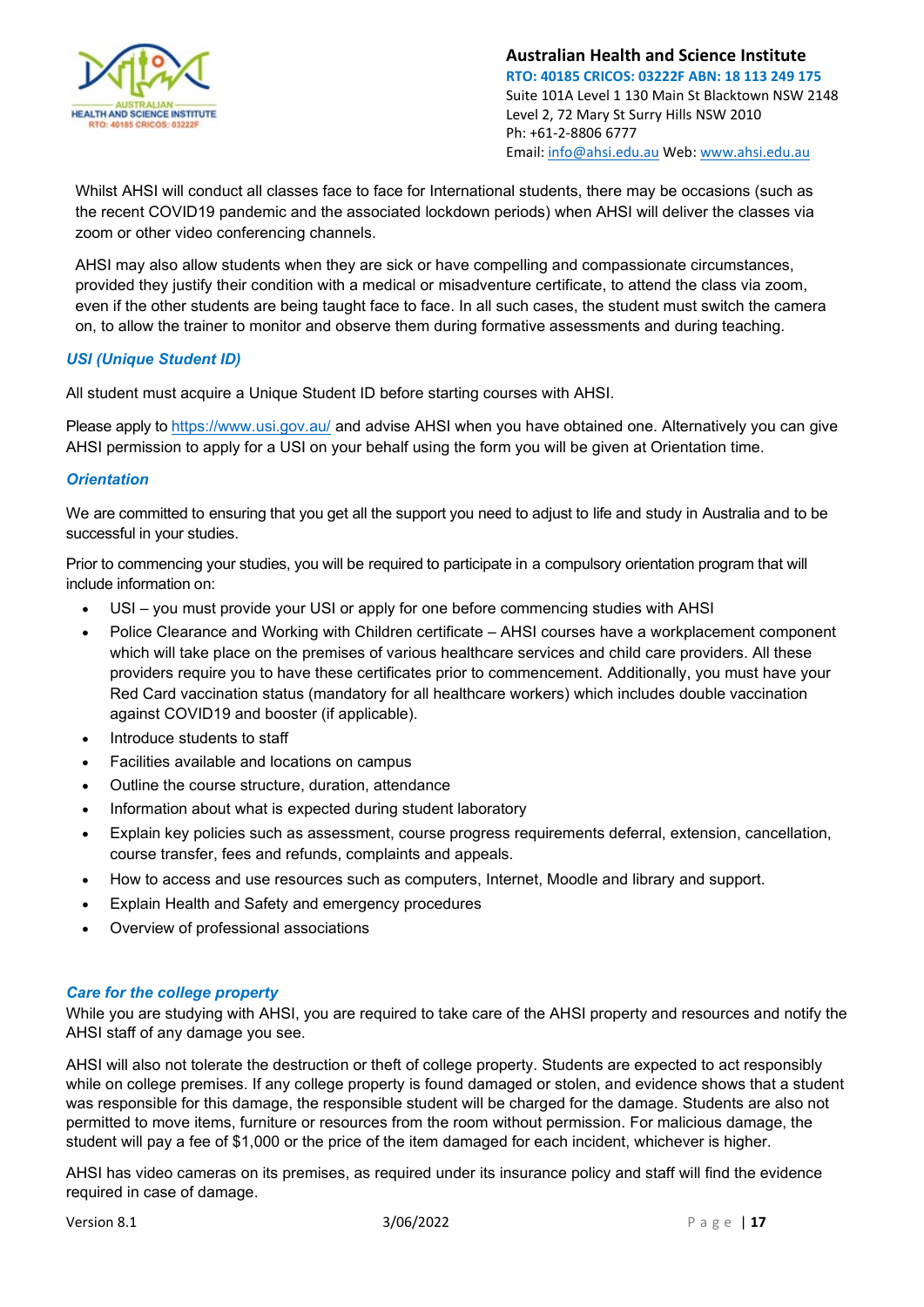

AHSI management may choose to report the student who damaged property to the Police and DHA which will take adequate action.

#### <span id="page-17-0"></span>*Dress code*

The dress code at AHSI depends on the specific circumstances of the activity undertaken. It is important that in all situations you come to college or venue chosen for the activity with clean clothes and respect hygiene rules.

Please consider that you have undertaken a course that will lead to you becoming a future healthcare professional and dress and behave accordingly.

#### **Dress code during classes:**

- Wear comfortable shoes suitable for the season. Flip-flops (thongs) are not allowed, due to concerns in the case of a fire evacuation.
- Wear comfortable clothes, that one would expect to wear in a class environment. This means neat, clean, casual attire.
- The type of clothes you could wear: Women- T-shirt and trousers, or shorts, blouse and skirt, dress that do not display offensive language and/or image. Men – T-shirt and trousers.
- Please take into account that you will be tomorrow's healthcare professionals and dress accordingly.

#### **Dress code during laboratory classes:**

- Wear enclosed comfortable shoes
- Short nails and if you have long hair it must be tied so that it does not interfere or get caught in the devices you will be using

#### **Dress code during workplacement:**

- The workplacement activities may require stricter rules than the class rules: i.e. no shorts or revealing tops.
- Nails cut short
- The facility may require that you wear the AHSI uniform
- Enclosed shoes
- Some facilities may require that you wear the AHSI badge

#### **Dress code during religious understanding events:**

- AHSI offers quarterly events that facilitate a religious understanding, linked to the Working with diverse people (CHCDIV001), which is undertaken for all qualifications at AHSI.
- The dress code for these events is stricter than all other codes and may include: covering your head with a scarf if visiting a mosque, taking the shoes off when visiting a Hindu temple, no short sleeves, no revealing tops, etc
- Enclosed shoes
- Any other requirements mandated by the specific facility, place of worship or organisation
- Make-up kept to a minimum

#### **Dress code during conferences and lectures with invited guests:**

• AHSI organises special guest events with either the Academic Board or Board of Directors members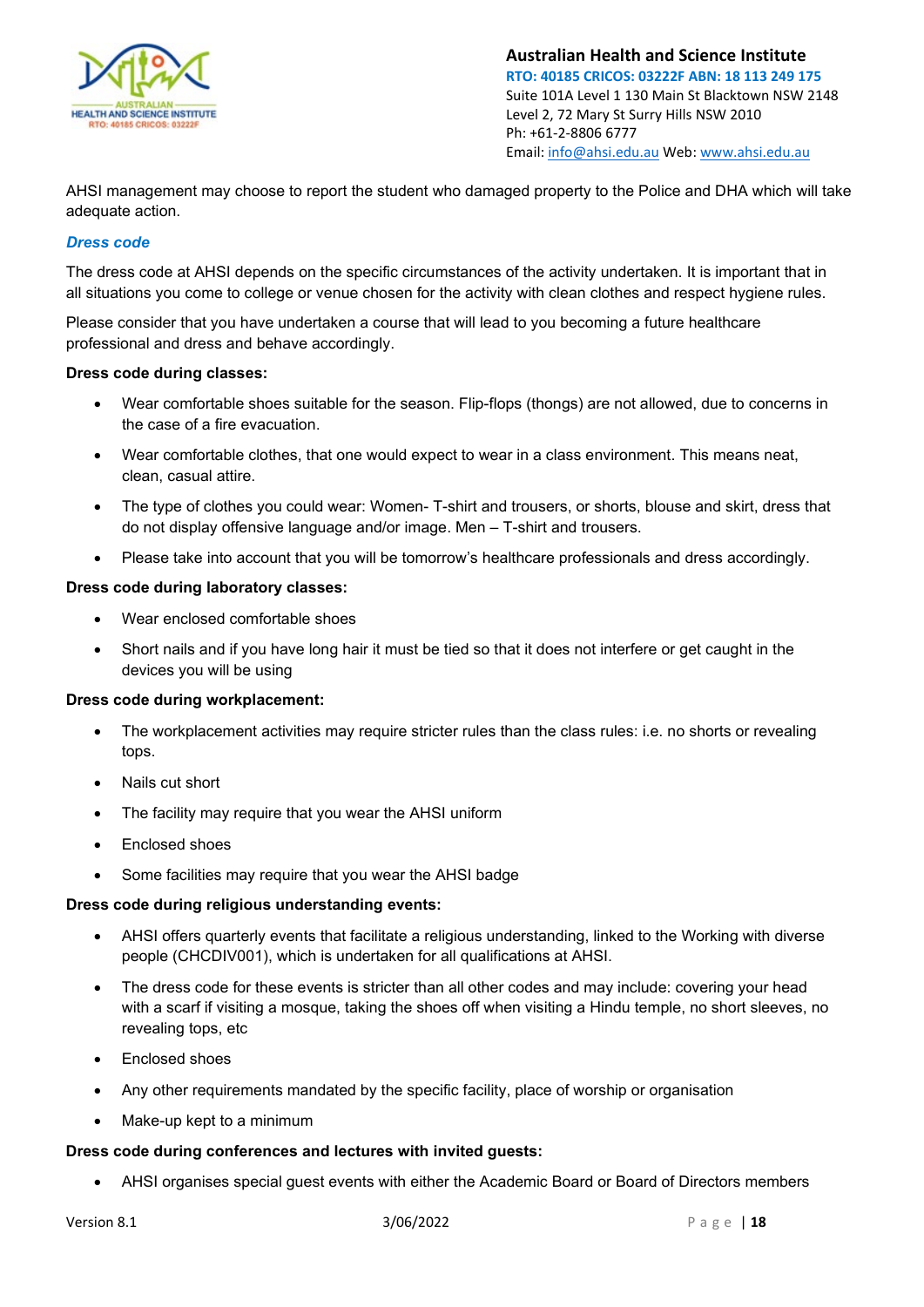

- AHSI also sponsors students to participate in industry conferences, tradeshows and partner organisation events
- The dress code must be professional; no shorts or short skirts are allowed, no revealing tops and makeup kept to a minimum

#### <span id="page-18-0"></span>*Fees and charges*

An enrolment fee applies to all our courses. This fee is due at the time of accepting your Letter of Offer.

A Material fee is payable at the commencement of the course you are enrolling in with AHSI. This fee covers a name badge, student laboratory products, some educational trips, some of the events and special training and classes. For some of the courses, the Material fee covers the textbooks and software licences.

You can find up to date fees and charges information by visiting our website [www.ahsi.edu.au.](http://www.ahsi.edu.au/)

#### <span id="page-18-1"></span>*Method of Payments*

You can pay your fees by the following methods:

- Electronic Bank transfer,
- Cash or Bank Cheque,
- CreditCard-MasterCard or Visa cards only.(Please note that a 3% surcharge applies to all credit card payments)

#### <span id="page-18-2"></span>*Electronic Bank transfer:*

| <b>Bank:</b>                        | Commonwealth Bank                                       |  |
|-------------------------------------|---------------------------------------------------------|--|
| <b>Account Name:</b>                | Australian Health and Science Institute Pty Ltd - Trust |  |
|                                     | Account                                                 |  |
| BSB:                                | 062 443                                                 |  |
| <b>Account Number:</b><br>1322 1032 |                                                         |  |
| <b>Swift code:</b>                  | CTBAAU2S (Overseas transfers only)                      |  |

*NOTE: Please ensure to provide your student ID and name as a reference when transferring your fees.*

All fees and charges will be outlined in the Letter of Offer showing the due dates for each payment. You can pay your fees using the methods described above and indicate the method of payment. All prepaid fees are protected in line with the requirements of the VET Quality Framework which legislates the provision of training and assessment in Australia and with the ESOS Framework that regulates the standards for provision of Education to International students.

At AHSI, student fees are protected under the Tuition Fees Protection Service (TPS) and Australia's consumer protection laws.

Please visit [www.tps.gov.au](http://www.tps.gov.au/) for more information.

Any optional textbooks or materials that may be recommended but are not required for completion of the course are not included in the course fees.

However, if after these attempts you have not passed, you will either be issued with a Statement of Attainment for the parts of the course that you have passed only. For the units you were deemed NYC (not yet competent), you will be required to redo the unit and pay the associated fee, resit the part of the course that the assessment relates to and pay a resitting fee. Re-sitting fees will be calculated as total cost divided by total number of hours for the course and multiplied by total Unit hours.

Version 8.1 3/06/2022 Page | **19**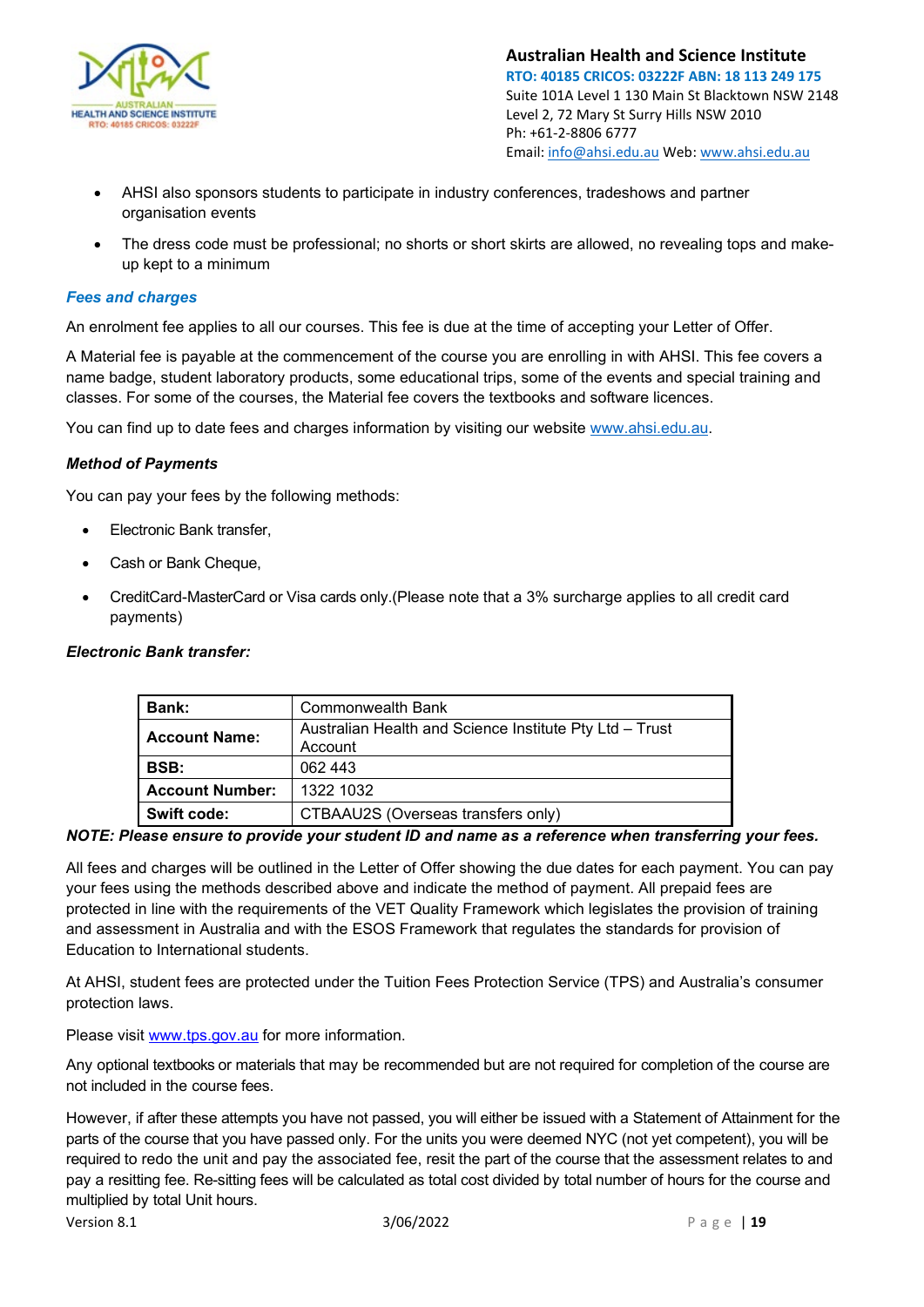

Depending on the course you have enrolled in, your fees will be charged in instalments. You must pay your fees within 7 days of the due date mentioned in your Offer letter. It is important that you pay your fees on time to maintain your enrolment. If you are unable to make the payments, you must contact us at [info@ahsi.edu.au](mailto:info@ahsi.edu.au) immediately and book an appointment with the Student Support officer or Principal Executive Officer.

#### <span id="page-19-0"></span>*Additional charges*

AHSI has the following of additional charges:

| Application Fee (also known as Enrolment Fee)                                                          | \$300     |
|--------------------------------------------------------------------------------------------------------|-----------|
| Change of COE                                                                                          | \$100     |
| Course Material Fees for Certificate III and Certificate IV Qualifications                             | \$750     |
| Course Material Fees for Diploma of Early Childhood Education and Care and Diploma of Mental<br>Health | \$1500    |
| Course Material Fees for Diploma of Counselling and Diploma of Community Services                      | \$1000    |
| Overdue tuition fee per week (for each week you are late in your payment)                              | \$200     |
| Deferment of Enrolment                                                                                 | \$150     |
| Re-Assessment of the unit (within 28 days)                                                             | \$200     |
| Late Submission Fee for each week following the due date                                               | \$200     |
| New Enrolment & Re-enrolment fee                                                                       | \$300     |
| Holiday Reference Letter                                                                               | \$30      |
| Enrolment/Attendance Letter                                                                            | \$30      |
| Leave Letter                                                                                           | \$30      |
| Invitation letter for Family Members                                                                   | \$30      |
| Release Letter                                                                                         | No Charge |
| Re-issuing of Certificate/Transcripts                                                                  | \$150     |
| <b>Student ID Card</b>                                                                                 | \$50      |
| Re-issue of Student ID Card                                                                            | \$75      |
| RPL Fee per unit                                                                                       | \$500     |
| First Aid Course - provided by a Third party (variable price up to \$125)                              | \$125     |
| Withdrawal form fee                                                                                    | \$500     |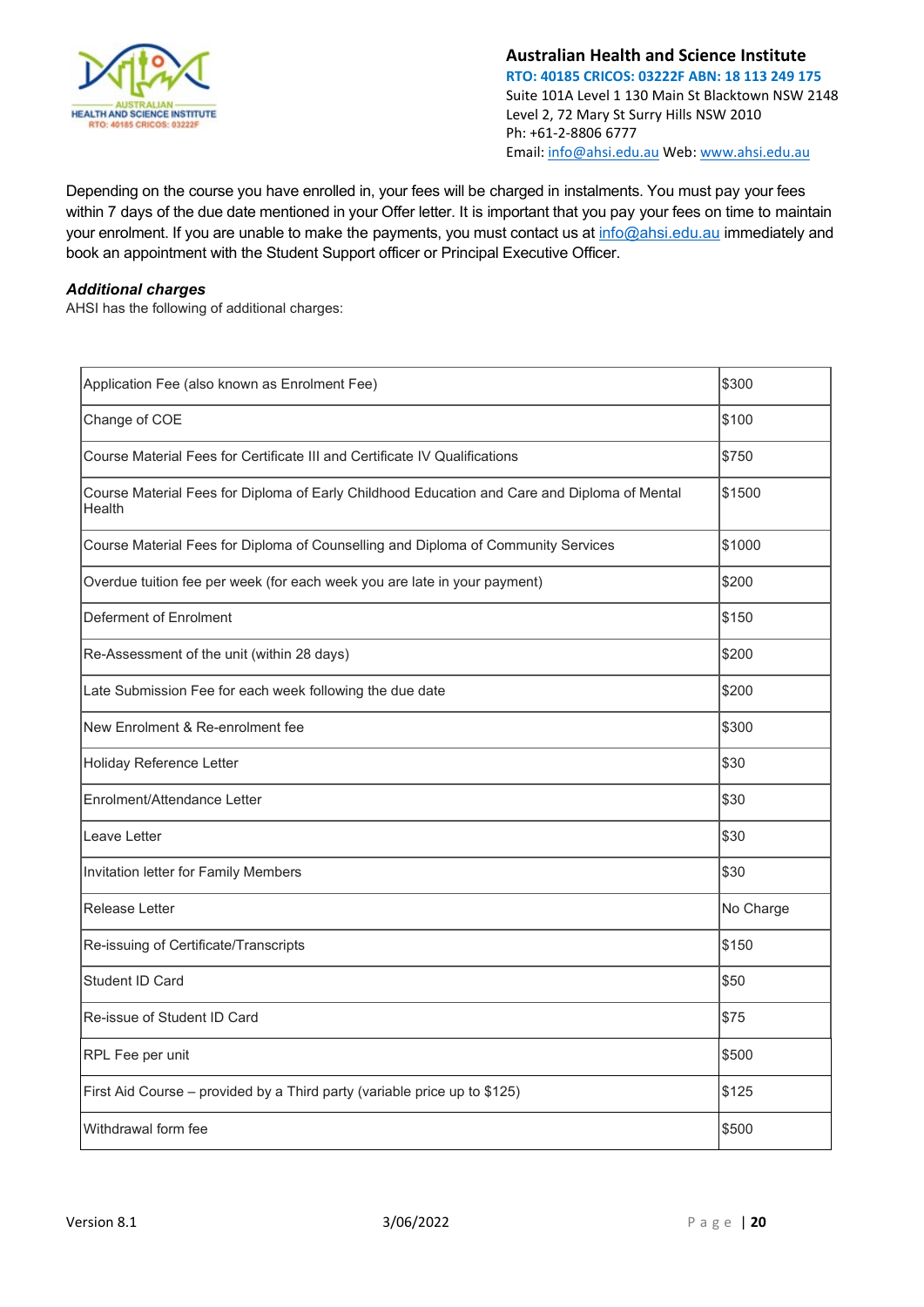

| Failure to turn up to the Workplacement arranged by AHSI on the date due or lack of documents<br>required for the Workplacement at the time of the Workplacement schedule will attract an additional<br>fee per instance of non-compliance with AHSI rules | \$300 |
|------------------------------------------------------------------------------------------------------------------------------------------------------------------------------------------------------------------------------------------------------------|-------|
| Discussing the entire Academic situation and creating a Support plan                                                                                                                                                                                       | \$250 |

Please note that any outstanding fees for more than a Term without any prior payment arrangement with AHSI management will be given to a Debt Collection Agency and you will incur additional fees and charges required by the Debt Collection Agency.

#### <span id="page-20-0"></span>*Refund Policy*

The purpose of this Refund Policy is to set out the principles and procedures to be followed when a student applied for tuition fees refund due to withdrawal from a course, deferral or cancellation of course. This policy also outlines the criteria under which a full or partial refund may be granted.

Students have the right to obtain a refund for services not provided by AHSI in the event the:

- Arrangement is terminated early, or
- AHSI fails to provide the agreed services, or
- Other situations as set in the Cancellation, withdrawal, suspension policy, further in this document.

#### <span id="page-20-1"></span>*Provider Default Occurs*

In the unlikely event of default by AHSI, such situations are covered by the provisions of the ESOS Act 2000 and the ESOS Regulations 2001.

In the circumstances of provider default where the refund option is chosen by the student, AHSI must refund the student all course fees.

Under section 46A of the ESOS Act a registered provider default, in relation to an overseas student or intending overseas student and a course at a location, if:

- the provider fails to start providing the course to the student at the location on the agreed starting day; or
- after the course starts but before it is completed, it ceases to be provided to the student at the location; and the student has not withdrawn from the course before the default day.

#### <span id="page-20-2"></span>*Notifying the Secretary, the TPS Director and students*

- Under section 46B of the ESOS Act, AHSI must notify the Secretary and the TPS Director of the default within 3 business days of the default occurring. Under section 46B AHSI must also notify students in relation to whom AHSI has defaulted.
- The notices must be in writing and meet the requirements of section 46B.

#### <span id="page-20-3"></span>*Provider obligation period*

- Under section 46D of the ESOS Act, AHSI has 14 days after the day of the default (the provider obligation period) to satisfy its tuition protection obligations to the student as set out in the section.
- If AHSI fails to discharge its obligations to the student under section 46D, it is an offence under section 46E of the ESOS Act and serious penalties apply.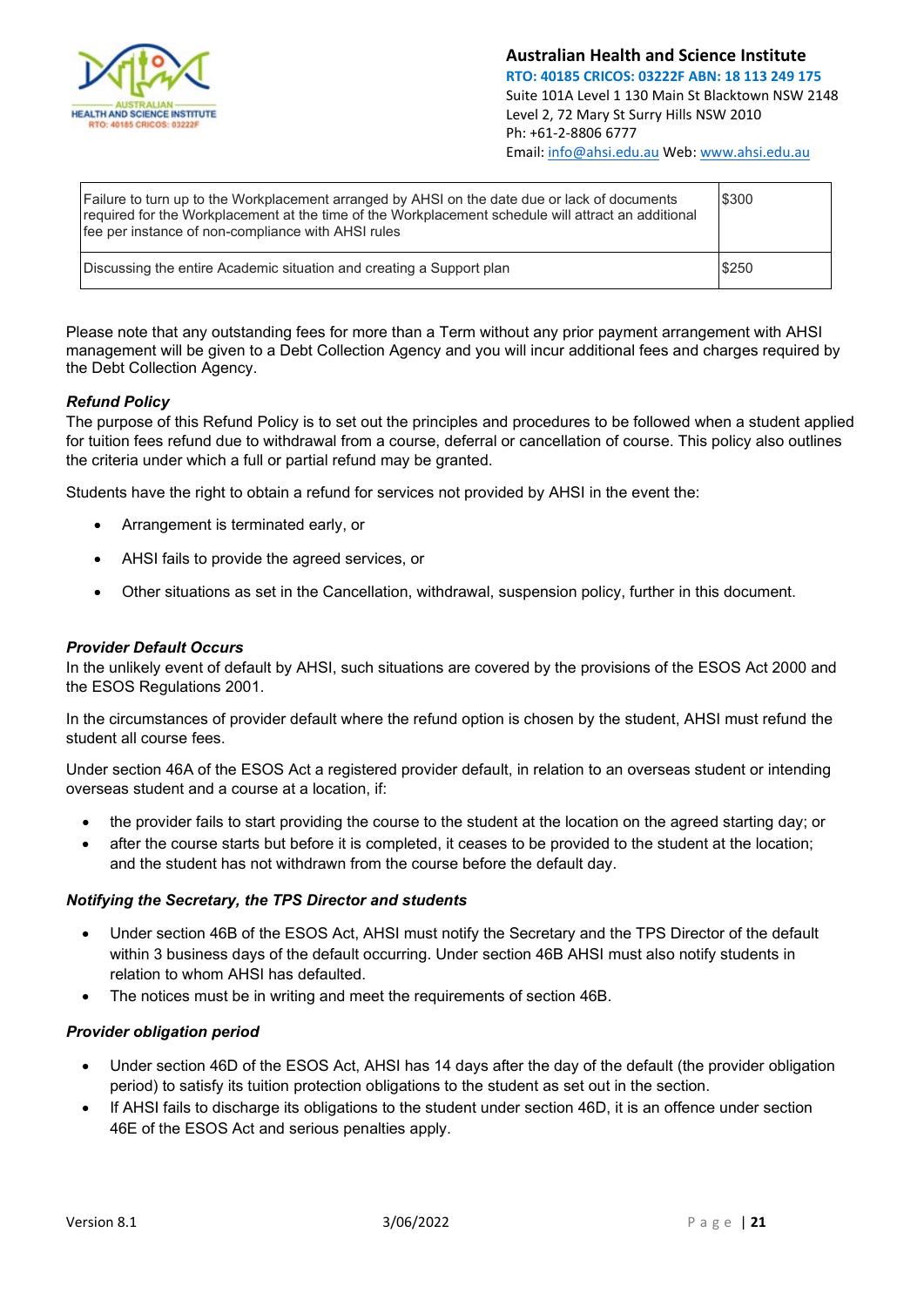

#### <span id="page-21-0"></span>*Notification of the outcome- discharge of obligations*

- Under section 46F of the ESOS Act, AHSI has 7 days after the end of its obligation period to give notice to the Secretary and the TPS Director of the outcome of the discharge of its obligations. This notice must comply with the requirements of section 46F.
- If AHSI does not meet its obligations, affected students may be assisted by the TPS Director.

However, if the student agrees to accept an alternative (replacement) course or part of a course, to be provided to the student at AHSI's expense, then AHSI is relieved of its liability to make the payment. The student must advise AHSI in writing whether they agree to the alternative arrangement.

The tuition fees **will be refunded** only under the following circumstances as shown in the table below:

| <b>Enrolment Fee</b>                                              | Non-refundable part (the lesser of 5% of the<br>amount of course fees received by AHSI or<br>\$500)                                                                              |  |
|-------------------------------------------------------------------|----------------------------------------------------------------------------------------------------------------------------------------------------------------------------------|--|
| <b>Tuition Fees</b>                                               |                                                                                                                                                                                  |  |
| Visa refused prior to course commencement                         | Full refund                                                                                                                                                                      |  |
| Withdrawal at least 10 weeks prior to the agreed start date       | 90% refund                                                                                                                                                                       |  |
| Withdrawal at least 5 weeks prior to the agreed start date        | 70% refund                                                                                                                                                                       |  |
| Withdrawal less than 4 weeks prior to the agreed start date       | No refund                                                                                                                                                                        |  |
| Withdrawal after the agreed start date                            | No refund                                                                                                                                                                        |  |
| Visa cancelled due to actions of the student                      | No refund                                                                                                                                                                        |  |
| Visa extension is refused                                         | Return of unused tuition fees                                                                                                                                                    |  |
| Withdrawal from the study - current students                      | Refund of unused tuition fees (of the following<br>term/s) (Notification of Withdrawal form must<br>be received 4 weeks prior to term<br>commencement by Student Administration) |  |
| <b>Compulsory Health Insurance</b><br>(Student Visa holders only) | Refer to OSHC provider terms and conditions                                                                                                                                      |  |
| Airport Pick-up                                                   | Full Refund if service cancelled 5 days prior to<br>flight arrival                                                                                                               |  |
| <b>Assessment of RPL</b>                                          | Up to \$500/unit                                                                                                                                                                 |  |
| Work placement component for online courses                       | Varies from course to course                                                                                                                                                     |  |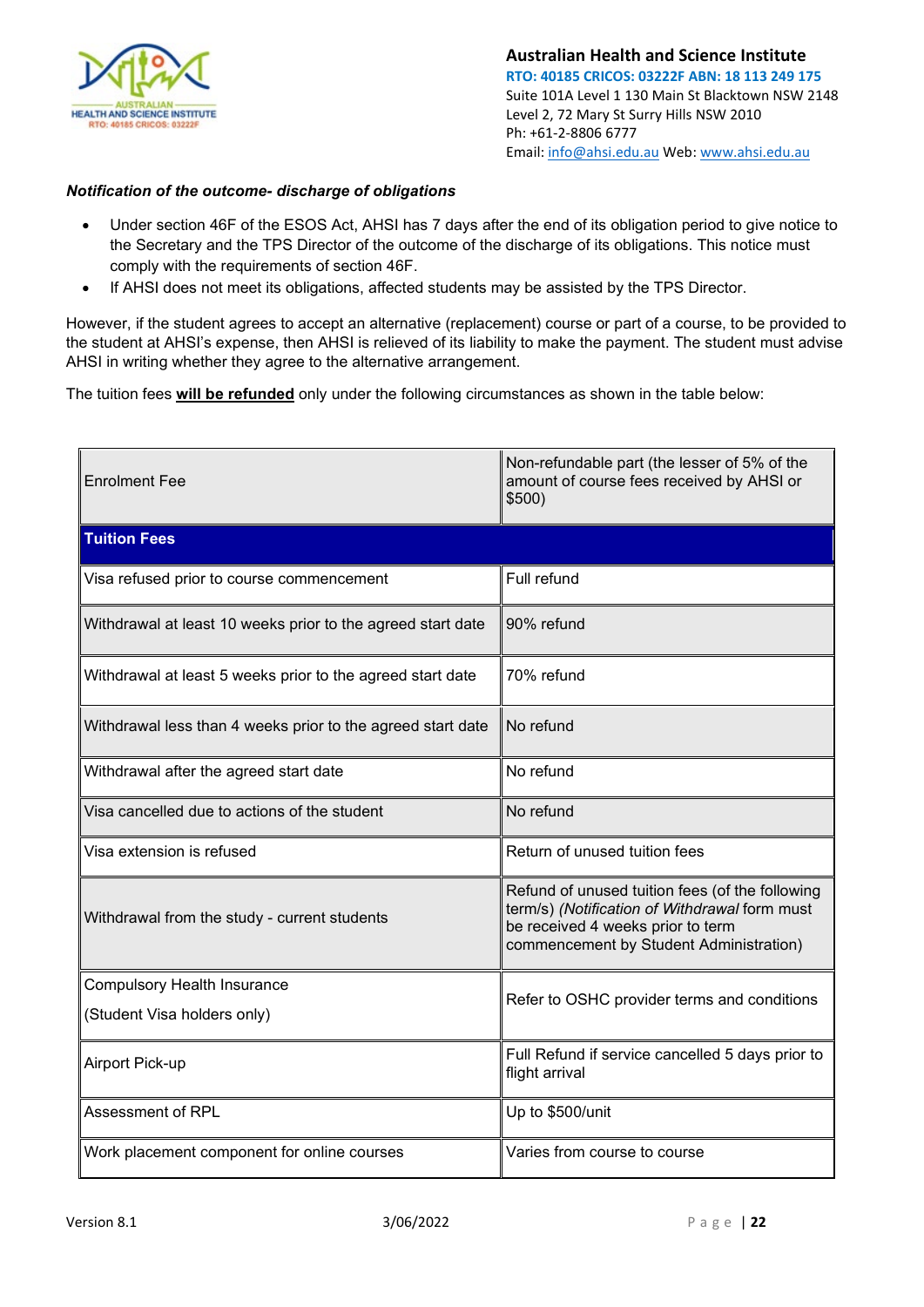

| Penalty for lack of preparedness for Workplacement.<br>Applies to:                                                                                                                                                                                                                                                                                                                                      |       |
|---------------------------------------------------------------------------------------------------------------------------------------------------------------------------------------------------------------------------------------------------------------------------------------------------------------------------------------------------------------------------------------------------------|-------|
| Going to WP without a valid police clearance<br>Going to WP without a valid Working with children<br>certificate<br>Not turning up to the workplacement facility without<br>a medical reason (substantiated by Medical<br>certificate) when the WP was organised by AHSI<br>Failure to provide records of COVID19 and other<br>vaccinations required for Healthcare, childcare and<br>community courses | \$300 |
| Penalty to re-open moodle account once it was blocked due<br>to lack of attendance (dropping below 50%)                                                                                                                                                                                                                                                                                                 | \$200 |
| Penalty to re-open moodle after the period of submission (2)<br>weeks after the unit finished) closed                                                                                                                                                                                                                                                                                                   | \$200 |

Tuition fees **will be not refunded** under the following circumstances:

- The course starts at the location on the agreed starting day, but the student does not start the course on that day (and has not previously withdrawn); or
- The student withdraws from the course at the location (either before or after the agreed starting day); or
- The registered provider of the course refuses to provide, or continue providing, the course to the student at the location because of one or more of the following:
	- $\circ$  The student failed to pay an amount payable to the provider for the course;
	- o The student breached a condition of their student visa;
	- o Misbehaviour or misconduct by the student

All requests for refund should be made in writing on the Refund Application Form with documented evidence of the reason for withdrawal and refund and forwarded to Student Support.

Eligible refunds will be refunded within 28 days of receipt of the said claim. No administrative fee is charged for processing refunds. However, the lesser of 5% of the amount of course fees received by AHSI or \$500, is not refundable.

#### <span id="page-22-0"></span>*Refund Calculations*

All refund considerations are strictly limited to the total fees AHSI has received. The refund calculation will not include:

- The non-refundable part of the initial deposit;
- The part of expenses for travel, bank charges, accommodation and other domestic services that cannot be offset by providing the services to someone else;
- The cost of books, equipment and other materials needed for the course;
- The proportion of course money received for the proportion of the course provided to the student before the default date.

All refunds will include a statement outlining the calculations for the refund amount. A refund will only be given to the person who paid the tuition fees. For example, if the tuition fee was paid by an agent or parents, the money will only be refunded to either the agent or parents.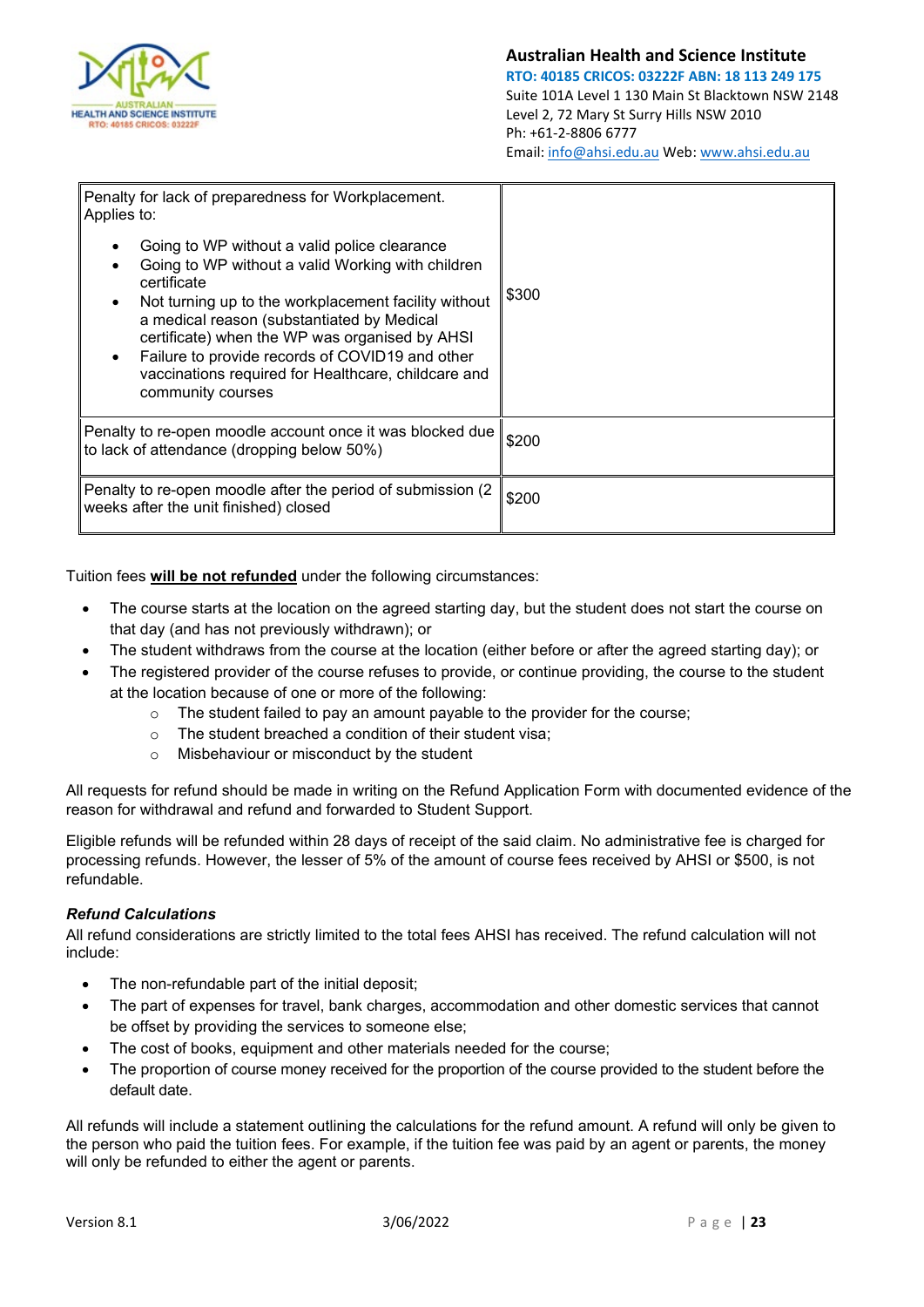

All refunds will be provided in Australian currency and where the refund is required to be made in a foreign currency it will be made at the current exchange rate as of the day of deposit. Students will have the currency exchange fee taken out of the refund total amount paid.

This refund policy does not remove students' rights to take further action under the Australian Consumer Law.

**Deferral of Commencement**: The Enrolment Fee has a non-refundable part, and students are not required to pay an additional application fee when re-commencing the course.

**Suspension of Studies**: All suspension of studies for compassionate or compelling reasons may be eligible for fee transfer to a new term. For any other reason for the suspension of studies will attract 10% term fees for admin and processing.

#### <span id="page-23-0"></span>*Cancellation of Enrolment*

- If a student visa is rejected, the total amount paid minus the lesser of \$500 or 5% of the deposited amount will be refunded upon proof of visa rejection from DHA.
- Refunds only apply 4 weeks prior to a term commencement. Once this period has lapsed, no refund will be issued.
- There are no refunds for public holidays or days when a student is absent from class.
- If the cancellation is initiated by AHSI for breaches of the Code of conduct or breaches of the CoE, the student will be charged until the last day of their enrolment. The remaining fees will be refunded following the successful request and Refund form sent by the student.

Any request for refunds must be made in writing using the correct forms and can be lodged either via email or letter to [admissions@ahsi.edu.au.](mailto:admissions@ahsi.edu.au) Students should state their reasons for requesting a refund and attach any relevant documentary evidence such as a medical certificate.

You will be advised of the outcome of your request for a refund in writing within 14 days and all refunds will be paid within 28 days of the refund form received (if the refund application is approved).

In unforeseen circumstances where AHSI is unable to provide the course or where the numbers of students enrolling are insufficient to run the course, course fees will be refunded in full. Enrolled students will be contacted and will be offered a place in an alternative course or a full refund. Where an enrolled student elects to receive a refund, there is no need to request a refund in writing. A full refund will be made within 5 days of communicating with the enrolled student that the course will not be offered. Students who elect to enrol in another course will have their enrolment automatically transferred and a new agreement and tax invoice will be provided to the student.

#### <span id="page-23-1"></span>*Course credit*

Course credit is where you are awarded advanced standing in a course because of existing qualifications, skills and experience that you have. This means that you are not required to participate in a part of the course you have enrolled in, saving you time and money.

Course credit can be awarded in three ways - through recognition of qualifications and statements of attainment issued by another RTO, through credit transfer (in a course where you were deemed Competent) and through Recognition of Prior Learning (RPL). An explanation of each of these ways of gaining course credit is included below, as well as how to apply and the costs involved.

Under recognition arrangements, any AQF qualifications or VET statements of attainment that you have from another RTO and are a direct match to the units in the course you are enrolling in, will result in credit towards your course.

All you need to do is to indicate on your enrolment form that you wish to apply for course credit and provide a certified copy of your qualification including a record of results or your statement of attainment. There is no charge for Credit Transfer.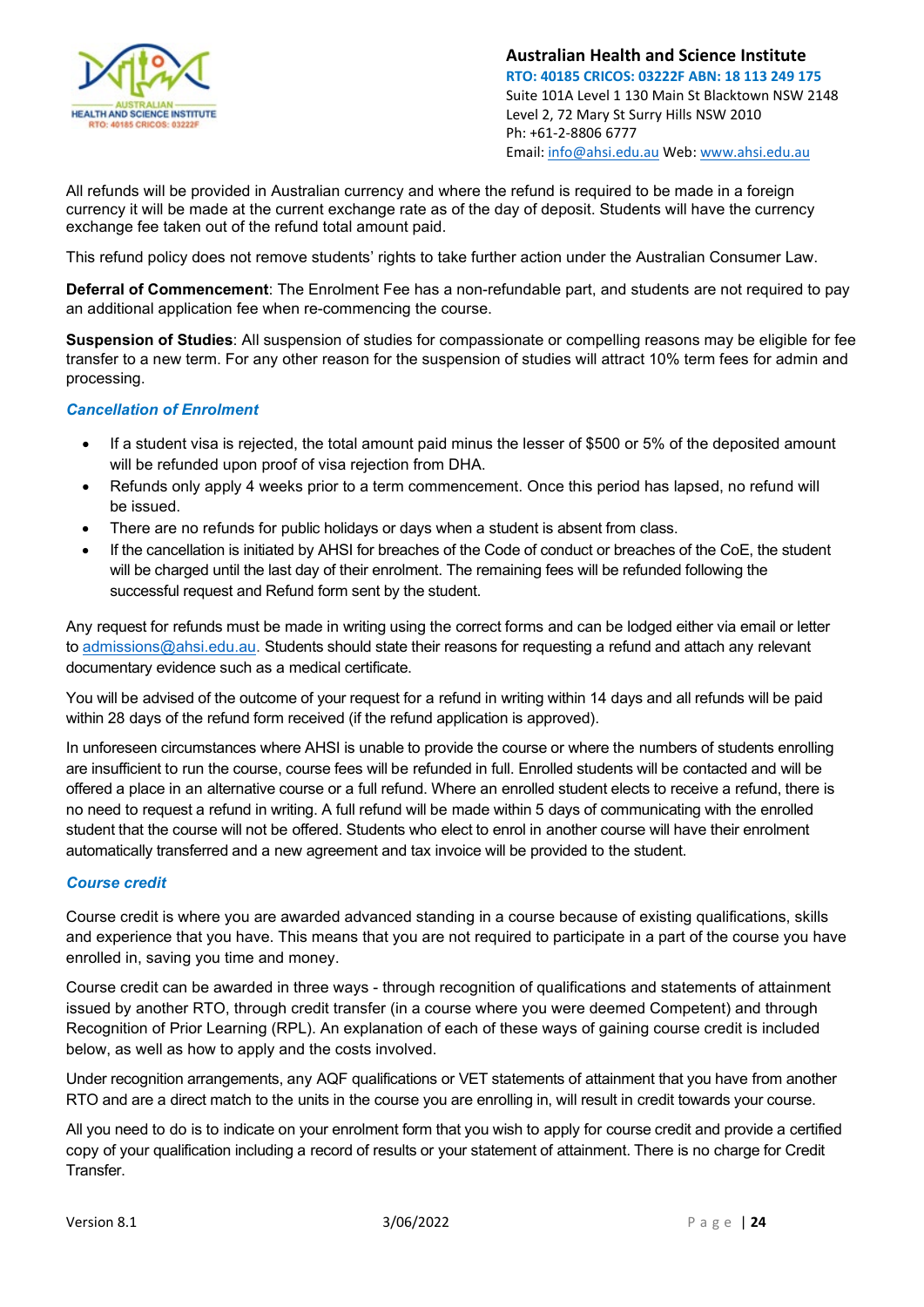

AHSI will not award any course credits when you have been deemed NYC (Not yet competent) in units you studied with other providers.

In line with its pursuit of academic quality and ASQA regulated academic progress, students may still be asked to attend classes if the unit is being delivered during their enrolment with AHSI and if the Trainer notices a gap in the student's knowledge, AHSI will organise appropriate support.

If you wish to have units considered for Credit transfer, you must advise the Admissions officer during the Orientation, tick the respective box in the Enrolment form and the Offer letter. The Credit transfer form must be filled in within 28 days of your course commencement with AHSI.

#### <span id="page-24-0"></span>*Recognition of Prior Learning*

Recognition of Prior Learning (RPL) means that you can get credit for the skills and knowledge that you have gained through your work and life experience, as well as training that you have completed that is outside formal training arrangements.

AHSI has a process that has been structured to minimise the time and cost to applicants and provides a supportive approach to students wishing to take up this option.

If you choose to apply for RPL to prove entry requirements, you will be provided with a kit that will assist you to collect all the evidence you will need to provide in order for us to assess your application. You may need to gather a portfolio of evidence if you worked in the specific sector before, third party references, etc.

An Assessor will also be available to assist you. You may be tested on your knowledge and competency. Fees are applicable for recognition of prior learning and you will be advised of these fees on contacting us about an application for RPL.

Should you not be able to demonstrate sufficient knowledge and experience in the Units you are applying for, AHSI will not award the RPL.

For more information about applying for RPL, contact the Course Co-ordinator or Academic and workplacement Manager via the contact details listed at the front of this Handbook.

If you wish to have units considered for RPL, you must advise the Admissions officer during the Orientation, tick the respective box in the Enrolment form and the Offer letter. The RPL form must be filled in at Orientation time or prior, and this will have additional charges.

#### <span id="page-24-1"></span>*AHSI course delivery and assessment methods*

The training and assessment offered by AHSI focus on providing you with knowledge and skills required to the standard of performance required in the workplace. This is known as **competency-based training and assessment.** Each of the components of your course is a "unit of competency". You may either be studying one or more units of competency or a set of units that make up a total qualification. Each unit of competency is linked to specific skills and knowledge that are required in the workplace.

AHSI has a responsibility for the developing, implementing, monitoring and evaluating quality training and assessment strategies and practices that meet training package and VET accredited course requirements in compliance with the Standards set by ASQA.

AHSI has a responsibility for the quality of training and assessment in compliance with the Standards and takes this responsibility seriously. This has been implemented by the governance structure (accountability to the Board of Directors and Academic Board), adoption of a quality management system based on the Kaizen methodology (continuous improvements), researching and applying industry trends and implementation of recommendations from Students' quarterly surveys.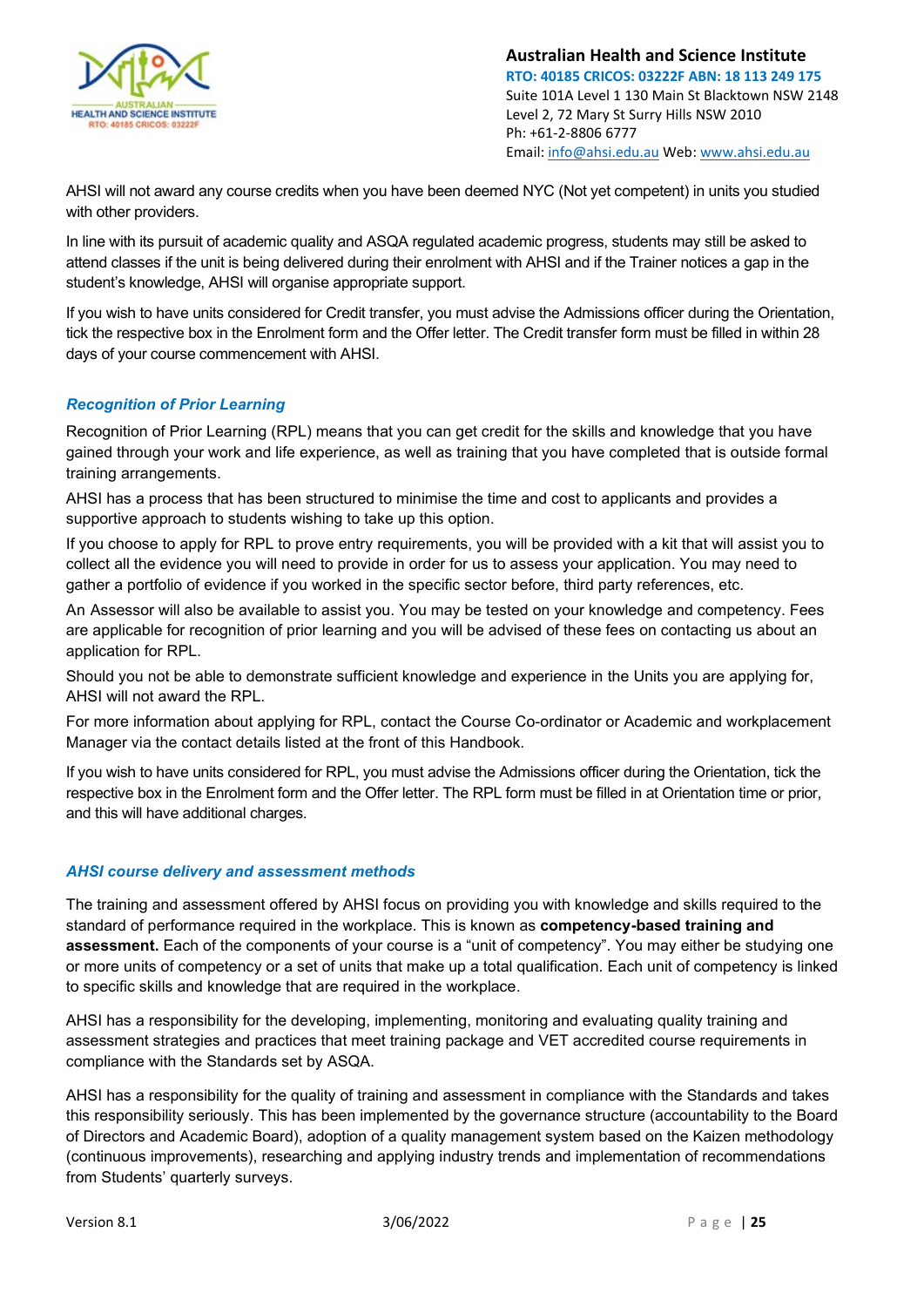

Assessments can be submitted only online. Students receive their feedback from the trainers online or through class or one-on-one feedback discussions. Support is provided by the trainers online through email, live classes and via the telephone.

Our course brochures include the details of how we deliver the training to you, for example, classroom-based training, as well as the assessment methods that will be used to assess whether you have reached the required standard of performance. Assessment methods vary depending on the unit of competency but usually include Summative assessments at the end of each Unit of competency, which consist of written assignments and Formative assessments which can be done during class projects, group activities, class tutorials and practical demonstrations.

Example of formative assessments you will need to undertake:

- Work Observation
- Personal Journal
- Short Questions
- Case Studies/Scenarios
- Research Activities
- Portfolio of Work
- **Demonstration**
- Role Playing
- Practical Exercises
- Group Activities
- Written assessments

The Summative written assessments can be submitted only online. Students receive their feedback from the trainers online or through class or one-on-one feedback discussions. Support is provided by the trainers online through email, live classes and via the telephone.

Students will be provided with:

- Induction pack comprised of this Student Handbook and an Orientation PowerPoint presentation
- Student Assessment Booklets for each unit
- Login for the Learning Management System used by AHSI (Moodle), where you can access Learner guides, handouts and reference materials
- Access to Library any book can be borrowed for the day after filling in the form
- Free Microsoft Office access (web based licence)
- Materials necessary for class special projects and activities organised by AHSI

A distinctive advantage students have when studying at AHSI is the additional knowledge they acquire about industry trends, specific characteristics of the Australian Healthcare space and cross-professional cooperation.

The CEO/PEO of AHSI has significant experience in the Healthcare space and has been sitting on a number of Medical Boards of Directors and Clinical advisory Committees. The experience of the CEO/PEO spans Primary Care, Health Informatics (ehealth), Standards for Primary Care, Clinical Radiology, Hospital PAS systems, etc.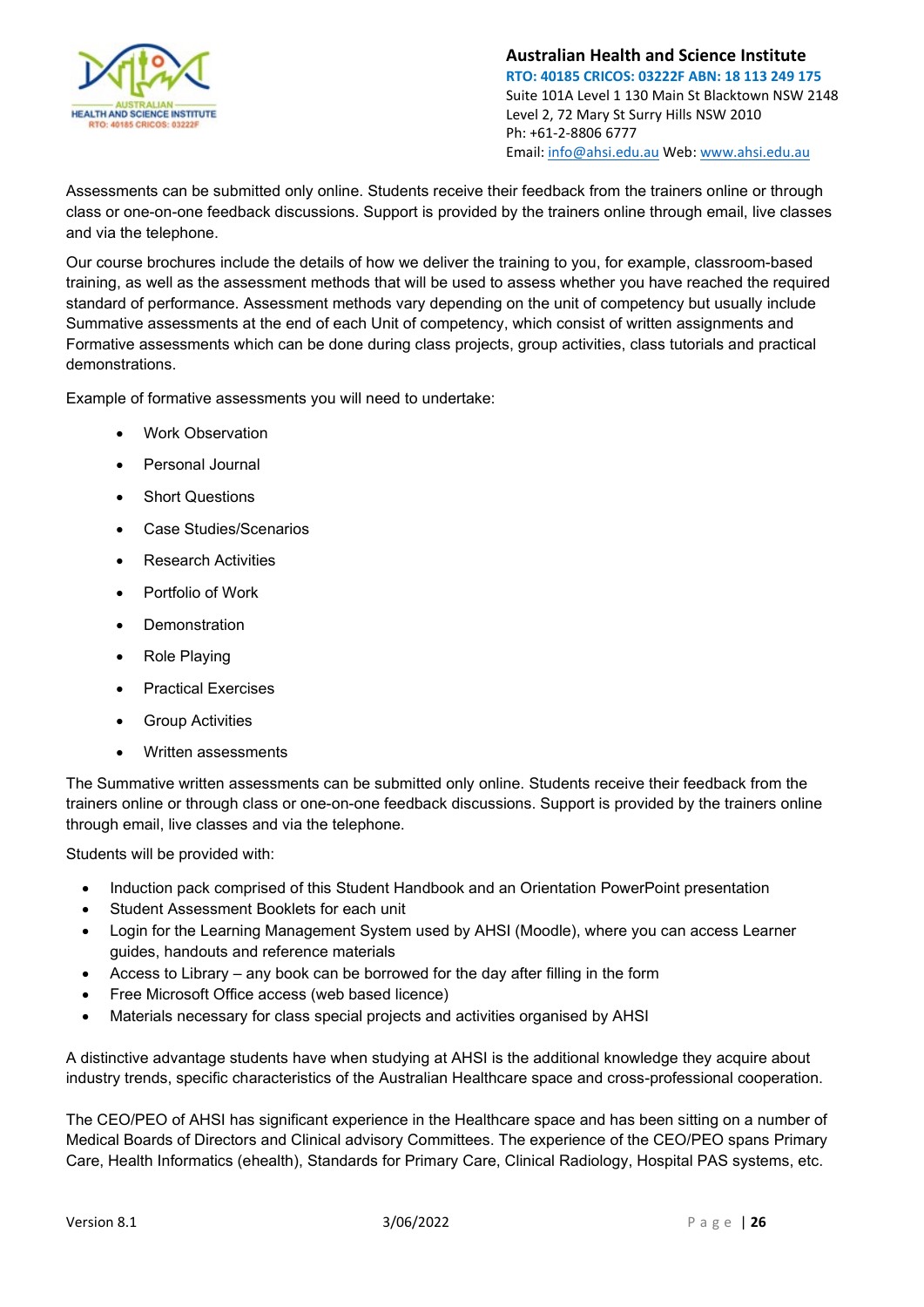

Students have weekly discussions with their course coordinator or Trainer about the trends and important challenges of the Healthcare space, undertake projects that will help them better integrate in the workplacement or work environment and also learn about the sustainability challenges we all face.

Additionally, the CEO and members of the Academic Board and Board of Directors are recognised Leaders in the Healthcare industry or science and governance. Students will have the opportunity to meet them quarterly and discuss success factors and what it takes to succeed in the Healthcare domain.

They are frequent speakers at conferences and events and the top achievers are sponsored by AHSI to participate and learn side by side with industry professionals.

#### <span id="page-26-0"></span>*Reasonable adjustments in assessments*

Some students may need modifications to assessments. This is called reasonable adjustment. The reasonable adjustment can involve:

- Adapting physical facilities, environment and/or equipment
- Making changes to the assessment arrangements without creating an unfair advantage for the student concerned
- Making changes to the way evidence for assessment is gathered e.g. written questions asked orally.
- Rephrasing questions if students do not understand the question

#### <span id="page-26-1"></span>*Submitting your assessments*

Students must submit written assessment (Summative assessments) tasks along with a completed Assessment Cover Sheet. The cover sheet asks students to make a declaration that the work is their own. Written tasks will not be accepted without a signed cover sheet.

AHSI will MAINLY accept electronic submissions of assessments. In some instances you may need to scan your assignment.

It is recommended to keep a copy of your work as well as assessments for future reference. AHSI does not accept any responsibility for work that goes missing during the submission process.

AHSI will not allow students to submit assessments unless they attended 50% of the classes at a minimum.

#### <span id="page-26-2"></span>*Appealing assessment decisions*

You make an appeal against an assessment decision. Please refer to the complaints and appeals section in this handbook for information about lodging an Appeal.

#### <span id="page-26-3"></span>*Student laboratory*

AHSI has created a simulated student laboratory on their premises. The laboratory is run by Trainers or a Laboratory assistant and has a roster for all students to experience the practical application of the training they experience at AHSI and what is expected of them in the Australian Health centres.

All students may be required to wear their AHSI uniform on laboratory days and make sure that it is clean. The cost of a student's uniform is included in resource fee. During practicals/demonstrations nails need to be kept short, clean and tidy, perfume and aftershave are kept to a minimum, no jewellery is to be worn and long hair needs to be tied up. Enclosed shoes must be worn.

Students need to present a professional image when working in the Student Laboratory, therefore they must be punctual and be fully aware of their personal hygiene and presentation as it reflects AHSI and their own professionalism.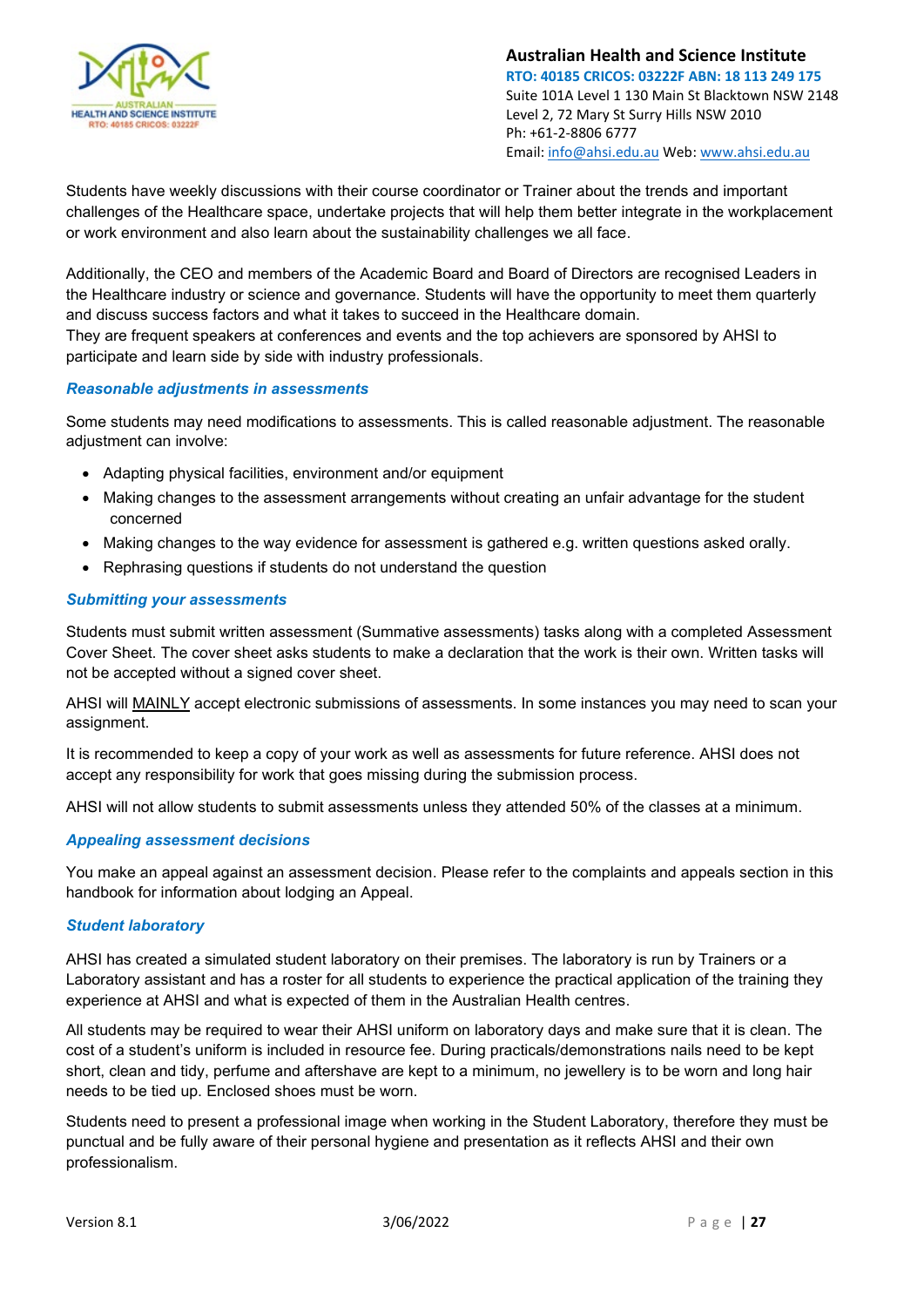

All the requirements for the dress code in different situations (classroom, laboratory, workplacement, special events, religious understanding events, conferences, meeting with external guests, etc) are detailed in the Dress code policy which will be made available at the Orientation time.

#### <span id="page-27-0"></span>*Student workplacement partners and rules*

AHSI has put in place a number of workplacement agreements with Healthcare, Community Services and Early Childcare service providers. Students will be offered these placements to learn practical aspects of working in the respective industry or sector.

The expectations and behaviour on the premises of these providers will be outlined in a separate agreement, called the Tripartite agreement. Not all providers will require this agreement to be in place.

In order for students to benefit from a workplacement, they will need to attend 70% of the classes (at a minimum) and be deemed Competent in their Assessments.

Students must attend the entire Workplacement component of their study, as make-up classes may not be available unless special circumstances occur.

AHSI has a number of conditions Students must abide by before being accepted for a Workplacement, which include but are not limited to:

- NDIS certificate (following the completion of the online module)
- HHA certificate (following the completion of the online module)
- Police clearance certificate
- Working with children certificate
- Red card (vaccinations up to date according to Australian healthcare requirements) including COVID19 vaccination and/or boosters will be required in most workplacement organisations.
- First aid course certificate this may incur an additional fee to the fees listed
- Other study requirements (units that must have been completed) please discuss the course by course requirements with the Academic and workplacement Manager or Academic Manager

Some of these requirements may incur an additional cost payable to the respective organisation.

Failure to turn up to the workplacement facility without these documents without prior approval will attract a penalty. Failure to turn up to the workplacement facility without a valid medical reason will incur a penalty when the workplacement was organised by AHSI.

Students are expected to follow the instructions of the Workplacement supervisors, engage in activities undertaken for the benefit of the clients, undertake all tasks as required and follow the instructions of the workplacement supervisors.

Students are expected to be punctual, learn the rules of the workplacement providers that apply to the tasks undertaken.

Failure to engage in activities as instructed and expected at the level of the course you are undertaking may lead to the workplacement supervisor cancelling your workplacement.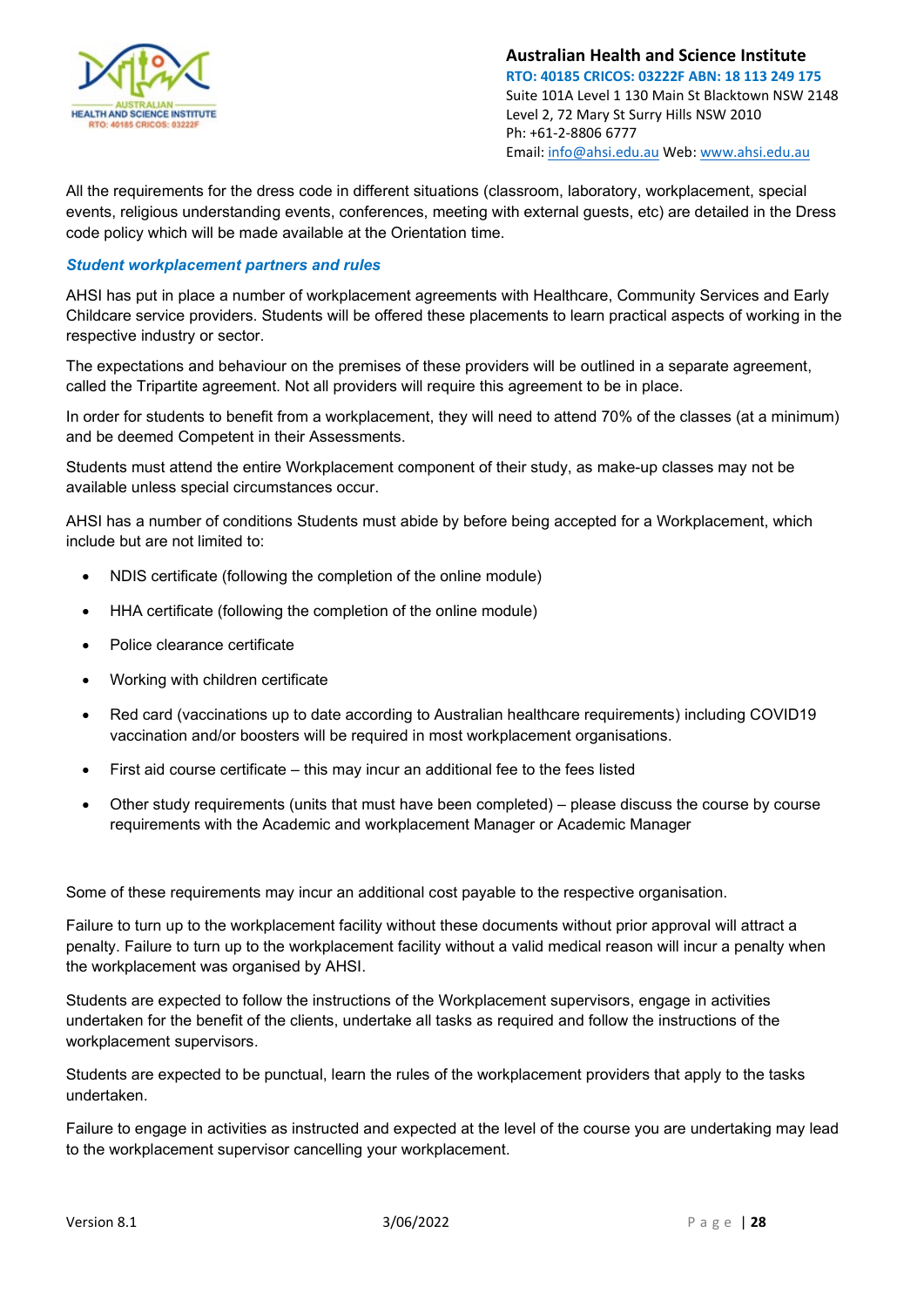

In certain circumstances, you may apply to AHSI to choose or find your own workplacement facility. In all such cases, a contract between AHSI and the new provider must be in place before you start your workplacement.

Students who have their workplacement cancelled by a workplacement provider due to their behaviour, lack of engagement, not respecting the rules of the workplacement provider and any other reasons provided by the workplacement provider, will need to source their own workplacement in order to complete the course.

This may also lead to the Cancellation of enrolment.

The students will have to find a workplacement provider, which must be approved by AHSI as adequate to offer the full list of tasks that must be undertaken for the specific qualification. Failure to find a workplacement provider in such situations (where the student had its workplacement cancelled by the provider organised by AHSI) may lead to the student not being able to complete the course. In such cases, AHSI will offer the student the transcript of the units completed and cancel the enrolment.

This is particularly relevant to the students in Diploma of Community Services, which need to undertake two blocks of 200 hours of workplacement with two different providers.

Failure to turn up to interviews or meetings with workplacement providers without a medical justification will lead to AHSI not introducing the students to providers and not organising a second workplacement provider.

#### <span id="page-28-0"></span>*Referencing in assignments and essays*

The referencing style used at AHSI is the Harvard style. If you are using a quote or have sourced information that is not your own work then use the following style.

Two types of citations are included:

**[In-text citations](https://www.citethisforme.com/harvard-referencing#harvard-in-text-citations)** are used when directly quoting or paraphrasing a source. They are in the body of the work and contain a fragment of the full citation.

Depending on the source type, some Harvard Reference in-text citations may look something like this:

"After that I lived like a young rajah in all the capitals of Europe…" (Fitzgerald, 2004).

**[Reference Lists](https://www.citethisforme.com/harvard-referencing#harvard-reference-list)** are located at the end of the work and display full citations for sources used in the assignment.

Here is an example of a full citation for a book found in a Harvard Reference list:

Fitzgerald, F. (2004). The great Gatsby. New York: Scribner.

#### <span id="page-28-1"></span>*Book referencing*

Generally, Harvard Reference List citations follow this format:

• Last name, First Initial. (Year published). *Title*. City: Publisher,Page(s).

Citations are listed in alphabetical order by the author's last name.

If there are multiple sources by the same author, then citations are listed in order by the date of publication.

#### <span id="page-28-2"></span>*Website referencing*

When citing a website, use the following structure:

• Last name, First initial (Year published). Page title. [online] Website name. Available at:URL [Accessed Day Mo.Year].

When no author is listed, use the following structure: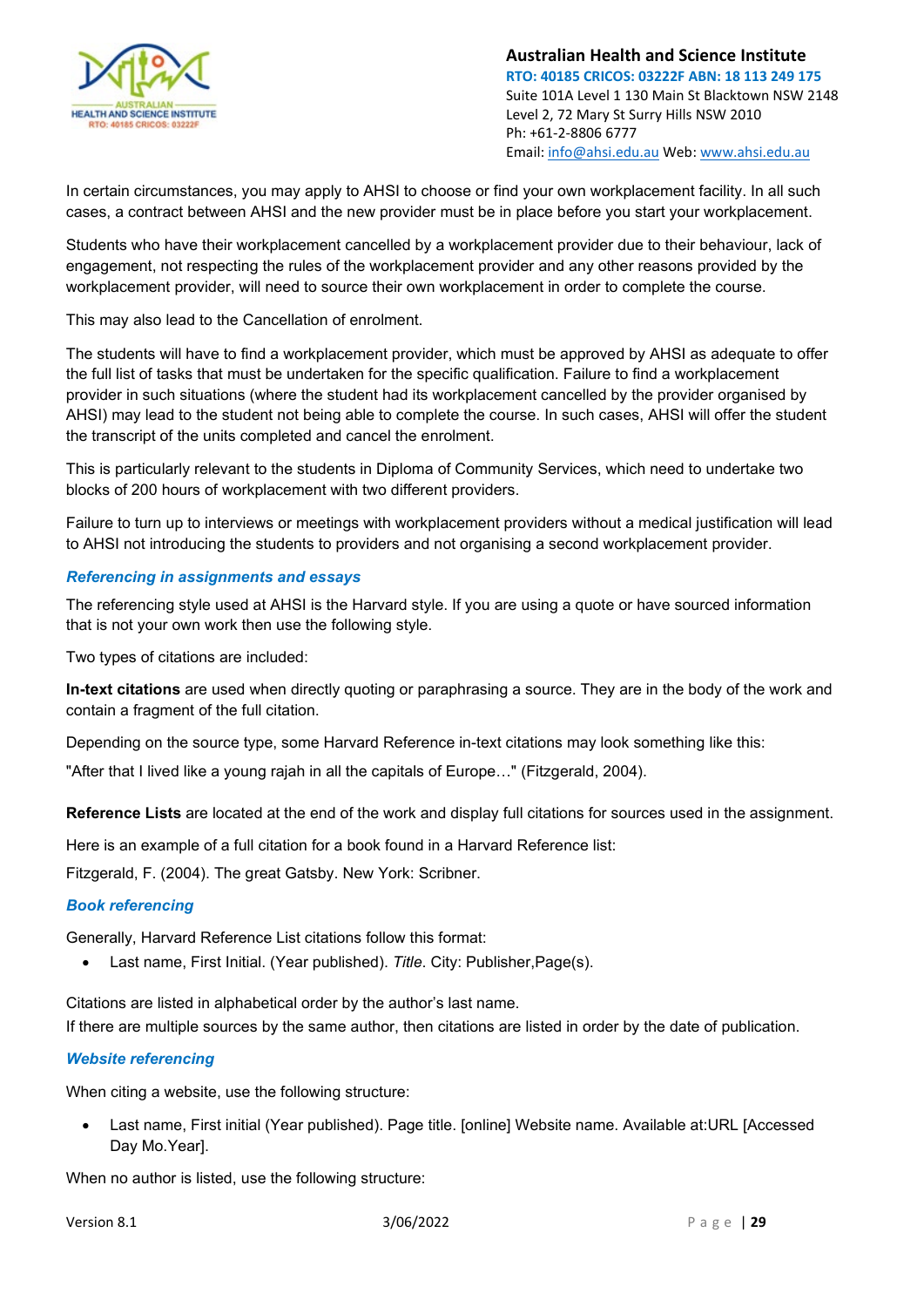

• The website name, (Year published). *Page title*. [online] Available at: URL [Accessed DayMo. Year]. Further information can be found at<https://www.citethisforme.com/harvard-referencing>

#### <span id="page-29-0"></span>*Plagiarism, cheating and collusion*

AHSI has a zero tolerance policy for plagiarism, cheating and collusion. Students are always expected to act with integrity and only submit work that is their own or that has been appropriately referenced and includes acknowledgements of all texts and resource materials utilised in the development of the work.

When you submit your assessments, you will be required to sign a declaration that the work provided is your own and that you have not cheated or plagiarised the work or colluded with any other student/s.

Where a student is suspected of plagiarising, cheating or conspiring, AHSI will take the necessary steps to detect if this has occurred by comparing work with electronic reference materials, internet resources and the work of other students, using electronic plagiarism detection, comparing work against various academic databases and referring to our plagiarism register or any other appropriate method.

If you are found to have plagiarised, cheated or conspired, you will be given an opportunity to respond to the allegations. If you are found to have plagiarised, cheated or conspired, we will take disciplinary action which is likely to require you to re-sit the assessment.

Your Trainers will compare the level of your spoken and written English demonstrated in class with the level in your Assignments submitted online. If they feel there is a substantive difference, you may be asked to re-sit the Assignment in classroom conditions with an AHSI staff being present (invigilator). AHSI will not allow Contract cheating (term given to commissioning of work to other individuals and presenting it as their own).

Disciplinary action may lead to the suspension or cancellation of your enrolment which may affect your visa.

#### <span id="page-29-1"></span>*Support services*

All students will be provided with a range of learning support options and resources to help them achieve competency. Students have the following support at our Campus:

- Necessary IT skills to submit assignments and work online
- Free courses in presentation and public speaking run by the AHSI trainers on a quarterly basis.
- Twice a year, a Referencing course is run by AHSI to teach students how to reference correctly.
- Resume preparation and Interview short courses
- Revision days are provided throughout the duration of the course.
- Face to face Trainer assistance available on request for additional tutoring/mentoring.
- Have access to a Student Support officer, Student Counsellor and Course Co-ordinator on Campus.
- Internet and computer access available on Campus (AHSI requires however that you bring your own laptop, as the Library has 8 Desktop PCs to be used in an emergency when a student has forgotten the laptop).
- Interpretation and understanding of the learning content or assessment activities.
- Preparation for practical skills assessment.
- Make-up classes on request (reasonable situations where the student could not attend due to illness or serious misfortune, which must be documented or have evidence presented); the make-up classes may incur additional fees.
- The application of knowledge and skills in the student laboratory under the guidance of a professional supervisor.

Where additional support needs have been identified an Individual Support Plan will be developed; this may include:

• Mentoring from trainers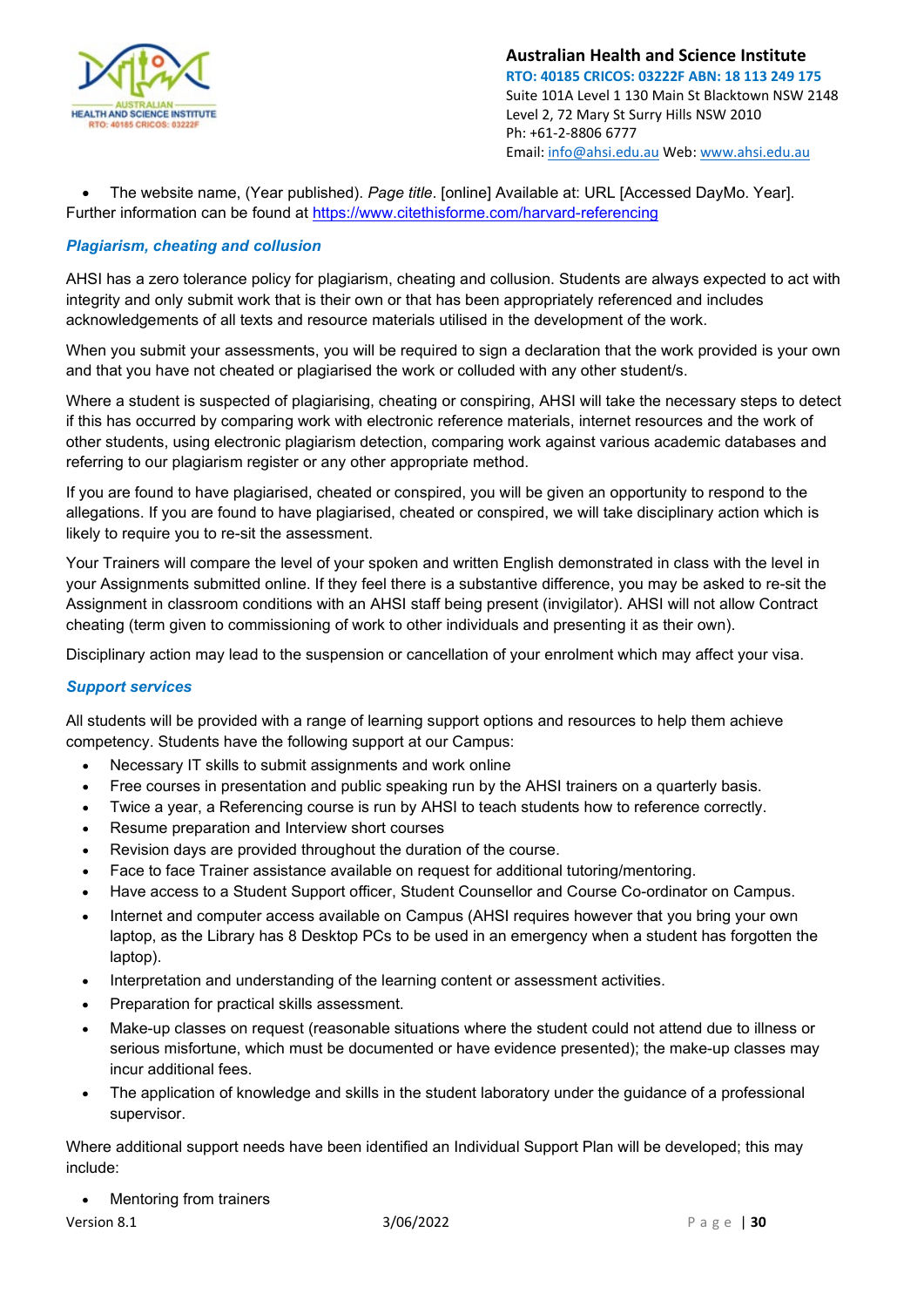

- Additional classes, tutorials and workshops
- Online support and exercises for some courses
- Computer and technology support
- Referral to external support services/courses
- Reasonable adjustment to assessments which do not compromise the quality of the assessment

The provision of additional support services will be provided where necessary to enable students to participate in the same way as any other person regardless of whether support services have been required.

Students are encouraged to discuss any individual learning or support needs that may arise throughout their studies with the Academic Manager, Course Coordinator, Academic and workplacement Manager and the Student Counsellor. Contact us at any time on 02 8806 6777 or [admissions@ahsi.edu.au t](mailto:admissions@ahsi.edu.au)o discuss your support needs.

#### <span id="page-30-0"></span>*Welfare services*

We can also offer you a range of welfare services to help with the mental, physical, social and spiritual well- being of international students. These services may include, through direct provision or referral, information/advice about accommodation, counselling, crisis services, disabilities and equity issues, financial matters, legal issues, medical issues, mental health, peer mentoring, programs promoting social interaction, religious and spiritual matters, and stress-management. It may also include advice on academic and study issues. In a limited number of cases, AHSI may introduce you to potential employers in the Healthcare space.

AHSI has a student Counsellor, Mr Michael Schlesinger, who is on campus or available via zoom every week.

Contact us at 02 8806 6777 or [admissions@ahsi.edu.au f](mailto:admissions@ahsi.edu.au)or details about welfare services you would like to be referred to.

#### <span id="page-30-1"></span>*External support services*

#### **1. Reading and Writing Hotline**

Telephone: 1300 655 506

#### Web:<http://www.literacyline.edu.au/index.html>

The Hotline can provide you with advice and a referral to one of the 1200 providers of courses in adult literacy and numeracy.

#### **2. Australian Human Rights Commission**

Telephone:1300 656 419

#### Web:<https://www.humanrights.gov.au/>

The Commission can resolve individual complaints about discrimination, sexual harassment and racial and religious vilification by offering a conciliation process that is confidential, impartial, free, and simple.

#### **3. Legal Aid NSW**

Telephone: 1300 888 529

Web: <https://www.legalaid.nsw.gov.au/>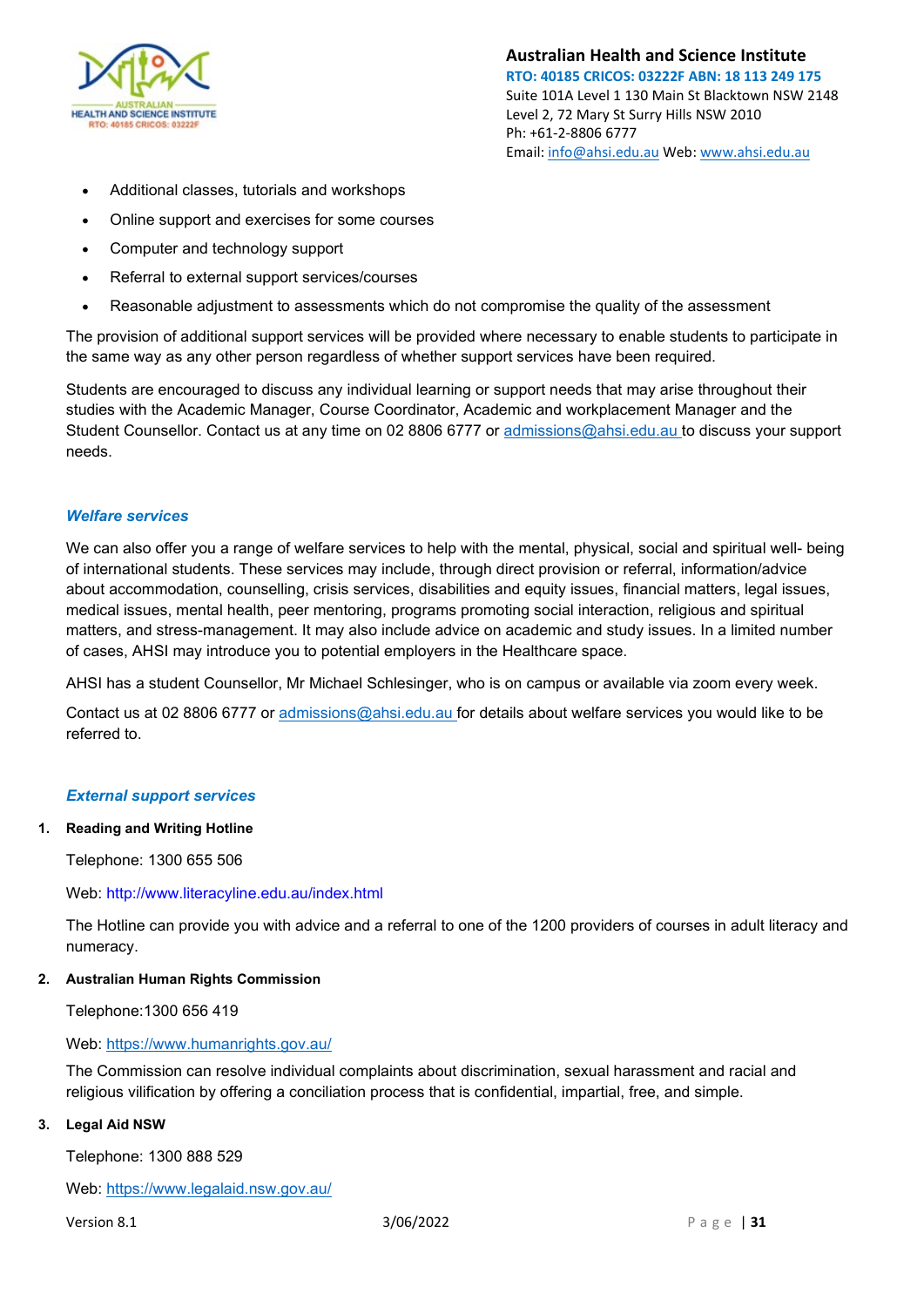

Legal Aid NSW helps people with their legal problems. Their legal services include legal advice, help at court and family dispute resolution. They can help in most areas of criminal law, family law and civil law.

#### **4. Disability Advocacy NSW**

Telephone: 1300 365 085

Disability Advocacy NSW (DA) is a program of Advocacy Law Alliance Inc.

DA believes that people with a disability have the same rights (and responsibilities) as people who do not have a disability. DA's core purpose is to ensure that people with a disability realise these rights in practice by advocating with and for them.

#### **5. International Student Legal Service NSW**

Based in Redfern Legal Centre and provides free legal advice to international students. Advice is provided on an appointment basis on Wednesday nights and can be attended in person, via video link or over the phone.

Telephone: 02 9698 7645

#### **6. Lifeline**

Telephone: 13 11 14

Anyone can call Lifeline. The 13 11 14 service offers a counselling service that respects everyone's right to be heard, understood and cared for. They also provide information about other support services that are available in communities around Australia. If you feel that you might need telephone counselling, you can call about anything that might be troubling you.

#### **7. ReachOut**

#### Website: [www.reachout.com.au](http://www.reachout.com.au/)

Reach Out is a web-based service that inspires young people to help themselves through tough times and find ways to boost their own mental health and wellbeing. Their aim is to improve young people's mental health and wellbeing by building skills and providing information, support and referrals in ways they know work for young people.

#### **8. The Overseas students Ombudsman**

- provides a free service
- is independent and impartial and does not advocate for the student or the provider—that means the

Ombudsman does not take sides, can investigate your dispute impartially and may recommend that

your provider changes a decision or an action: [http://www.ombudsman.gov.au/about/overseas-](http://www.ombudsman.gov.au/about/overseas-students/international-students)

[students/international-students](http://www.ombudsman.gov.au/about/overseas-students/international-students)

#### **9. Community based organisations**

• There are many community based organisations that can help you improve your English skills and learn more about life and civilisation in Australia

#### <span id="page-31-0"></span>*Maintaining your enrolment and course progress*

You must meet the course progress requirements in order to satisfy the conditions of your visa. These course progress requirements will be clearly explained to you during the orientation program.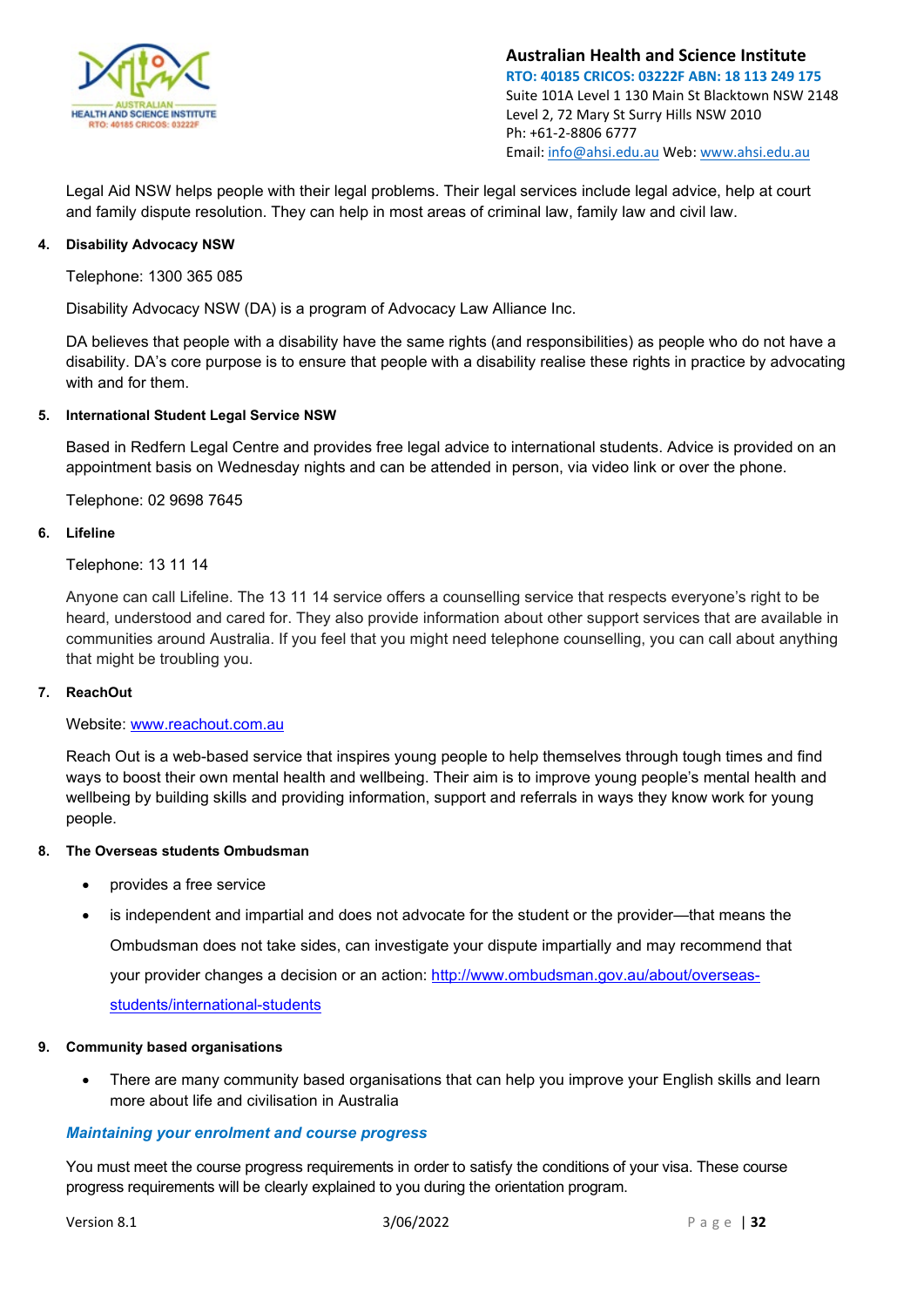

AHSI will assist you to meet course progress requirements by monitoring your progress and providing you with the relevant support at an early stage. We can provide you with a range of support from extra time to complete tasks or recommendations for English courses. If after providing you with this support, you do not meet course progress requirements, you will be issued with a first warning letter stating that your course progress is unsatisfactory and inviting you to a meeting to discuss further support. Following the provision of this support, if your progress is still unsatisfactory, you will be sent a second warning letter; failure to address the issue, you will be sent an ITR (Intention to report email) inviting you to a meeting to discuss why you are still not meeting satisfactory course progress requirements and to discuss new or revised support arrangements.

Where you continue to not meet course progress requirements in two consecutive study periods, you will be reported to DHA for not meeting course progress requirements. DHA will make the final decision on whether your visa will be cancelled because of your unsatisfactory course progress.

You may appeal AHSI decision to report you to DHA. However, an appeal will only be considered if AHSI has not recorded or calculated the student's marks correctly, has not provided appropriate support as set out in this policy, has not implemented other policies such as assessment and feedback which could impact on the student's results or there are compassionate or compelling reasons which have contributed to the unsatisfactory progress.

Circumstances that are compassionate or compelling circumstances include (but are not limited to):

- Serious illness or injury, where a medical certificate states that the student was unable to attend classes.
- Bereavement of close family members such as parents or grandparents.
- Major political upheaval or natural disaster in the home country requiring emergency travel which has impacted on the student's studies.
- A distressing experience that has impacted on the student and which could include involvement in or witnessing of a serious accident; and witnessing or being the victim of a serious crime. These cases should be supported by police or psychologists' reports.
- Where AHSI is unable to offer a pre-requisite unit.
- Where the student is unable to begin studying on the course commencement date due to delay in receiving a student visa.
- Where your study load is reduced due to difficulties with meeting course progress requirements, this may mean that you will need to do additional subjects in future sessions to complete your course in the time specified in your student visa.

You must notify AHSI and provide proof of any such circumstances as soon as they occur.

#### <span id="page-32-0"></span>*Attendance*

As well as meeting course progress requirements, you must also meet attendance requirements as part of your visa conditions. It is expected that you will attend all classes; however, we understand that in some cases you may not be able to get to a class because of your personal circumstances such as illness or family matters. To maintain satisfactory attendance, you must attend at least 80% of your classes. You must however attend 100% of all practical assessments, workplacements and demonstrations, as make up classes may not be available. In order to become Competent in most Units, you must complete the workplacement component.

**Version 8.1 3/06/2022** Page | **33** Where you are at risk of not meeting attendance requirements, we will contact you to arrange a meeting to discuss your attendance and any support we can offer you to meet requirements. Once we enact the process for warning you that you are not meeting attendance requirements and we have provided you with assistance, if you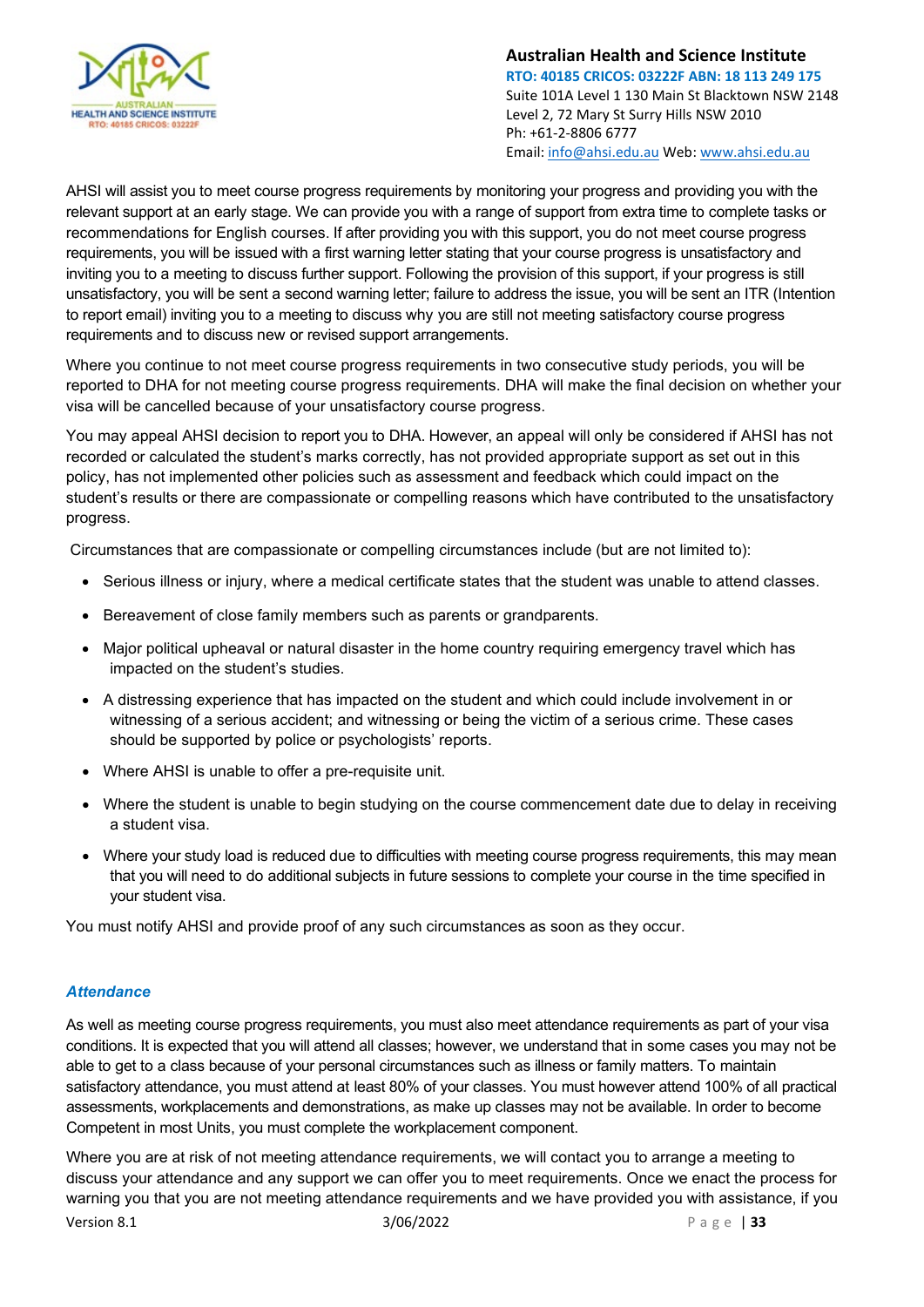

do not or cannot meet attendance requirements, we will be required to report you to DHA. DHA will make the final decision on whether your visa will be cancelled because of your unsatisfactory attendance.

In some cases, you may not be reported if attendance falls below 80%. Your attendance will not be reported if it is at least 70% and you are maintaining satisfactory academic performance.

You may also not be reported in the case of compassionate or compelling circumstance i.e. those beyond your control and which have an impact on your course progress or wellbeing (see course progress requirements for details of compassionate and compelling circumstances).

If your attendance drops below 50%, your Moodle account will be blocked. You may be charged a fee to unlock it.

#### <span id="page-33-0"></span>*Deferral, suspension, cancellation or withdrawal policy & procedure*

#### **Purpose**

The first purpose of the Policy and Procedures is to enable students from the Australian Health and Science Institute (AHSI) to withdraw, defer, suspend or cancel their studies and also to understand how to appeal (internally and externally where the case may be) the decisions of the AHSI academic management body.

The second purpose is to inform the AHSI academic management on their obligations and processes for supporting students and making decisions with respect to their enrolment with AHSI in cases of deferral, suspension, cancellation or withdrawal from the studies with AHSI.

#### **Scope**

This Policy sets out the way deferral, suspension, cancellation or withdrawal of enrolment of overseas (international) students will be managed, including those requested and those actioned due to other circumstances. This Policy is consistent with the *[National Code 2018](https://www.legislation.gov.au/Details/F2017L01182)* and the *Education Services for Overseas Students Act 2000 (Cth)*.

The Procedures for each of the deferral, suspension, cancellation or withdrawal show the steps that must be followed by AHSI staff and the student involved in the particular process.

The policy and procedure apply to all AHSI campuses and all overseas students, with some exceptions for the procedure.

The policy and procedure should be read and understood by:

- AHSI students
- AHSI staff and management
- AHSI agents

#### **Compliance**

The deferral, suspension and cancellation policy and procedures adhere to the Standards of Registered Training Organisations 2015 (Standard 6 Clause 6.1 and 6.2), ESOS Framework (ESOS Act 2000) National Code 2018 Standard 9.

According to Standard 9 from the National Code 2018:

*Registered providers must:*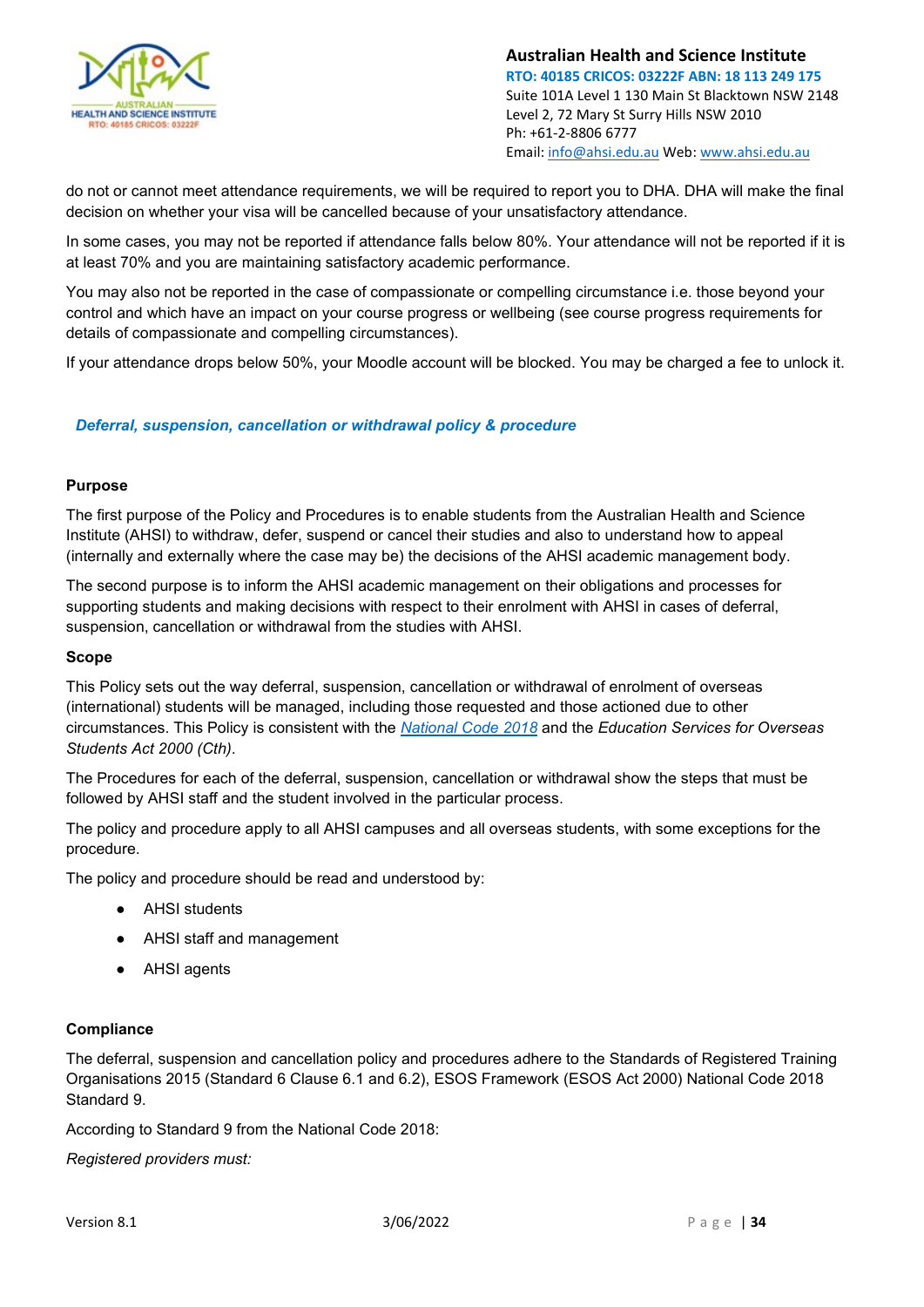

- *have a documented process for assessing, approving and recording a deferment, suspension or cancellation of study*
- *notify the overseas student in writing of the intention to suspend or cancel their enrolment*
- *tell the overseas student to seek advice from the Department of Home Affairs on the potential impact on their visa if enrolment has been deferred, suspended or cancelled*
- *not let a suspension or cancellation take effect until the overseas student has been given a chance to complete an internal appeals process, unless their health or wellbeing, or the wellbeing of others, is likely to be at risk*

#### **Definitions**

| <b>Term</b>                                      | <b>Definition</b>                                                                                                                                                                                                           |
|--------------------------------------------------|-----------------------------------------------------------------------------------------------------------------------------------------------------------------------------------------------------------------------------|
| CEO                                              | <b>Chief Executive Officer</b>                                                                                                                                                                                              |
| CoE                                              | Certificate of Enrolment                                                                                                                                                                                                    |
| Cancellation                                     | CoE is cancelled. Student must re-apply if he or she wishes to continue study.                                                                                                                                              |
| Commonwealth<br>Ombudsman                        | The Office of the Commonwealth Ombudsman investigates complaints that<br>international students have with private education providers. A private education<br>provider can be a school, college or university in Australia. |
|                                                  | https://www.ombudsman.gov.au/making-a-complaint/overseas-students                                                                                                                                                           |
|                                                  | The Ombudsman represents the authority for external complaints handling, once<br>the international decision and its subsequent internal appeal are not satisfactory<br>to the International (overseas) student.             |
| Compassionate and<br>compelling<br>circumstances | These circumstances are generally those beyond the control of the overseas<br>student and which have an impact upon the overseas student's course progress<br>or wellbeing. These could include, but are not limited to:    |
|                                                  | serious illness or injury, where a medical certificate states that the<br>$\bullet$<br>overseas student was unable to attend classes;                                                                                       |
|                                                  | bereavement of close family members such as parents or<br>$\bullet$<br>grandparents (where possible a death certificate should be provided);                                                                                |
|                                                  | major political upheaval or natural disaster in the home country<br>requiring emergency travel and this has impacted on the overseas<br>student's studies;                                                                  |
|                                                  | a traumatic experience, which could include:                                                                                                                                                                                |
|                                                  | involvement in, or witnessing of a serious accident; or<br>$\circ$                                                                                                                                                          |
|                                                  | witnessing or being the victim of a serious crime, and this has impacted<br>$\circ$<br>on the overseas student (these cases should be supported by police or<br>psychologists' reports)                                     |
|                                                  | where the registered provider was unable to offer a pre-requisite unit, or the<br>overseas student has failed a prerequisite unit and therefore faces a<br>shortage of relevant units for which they are eligible to enroll |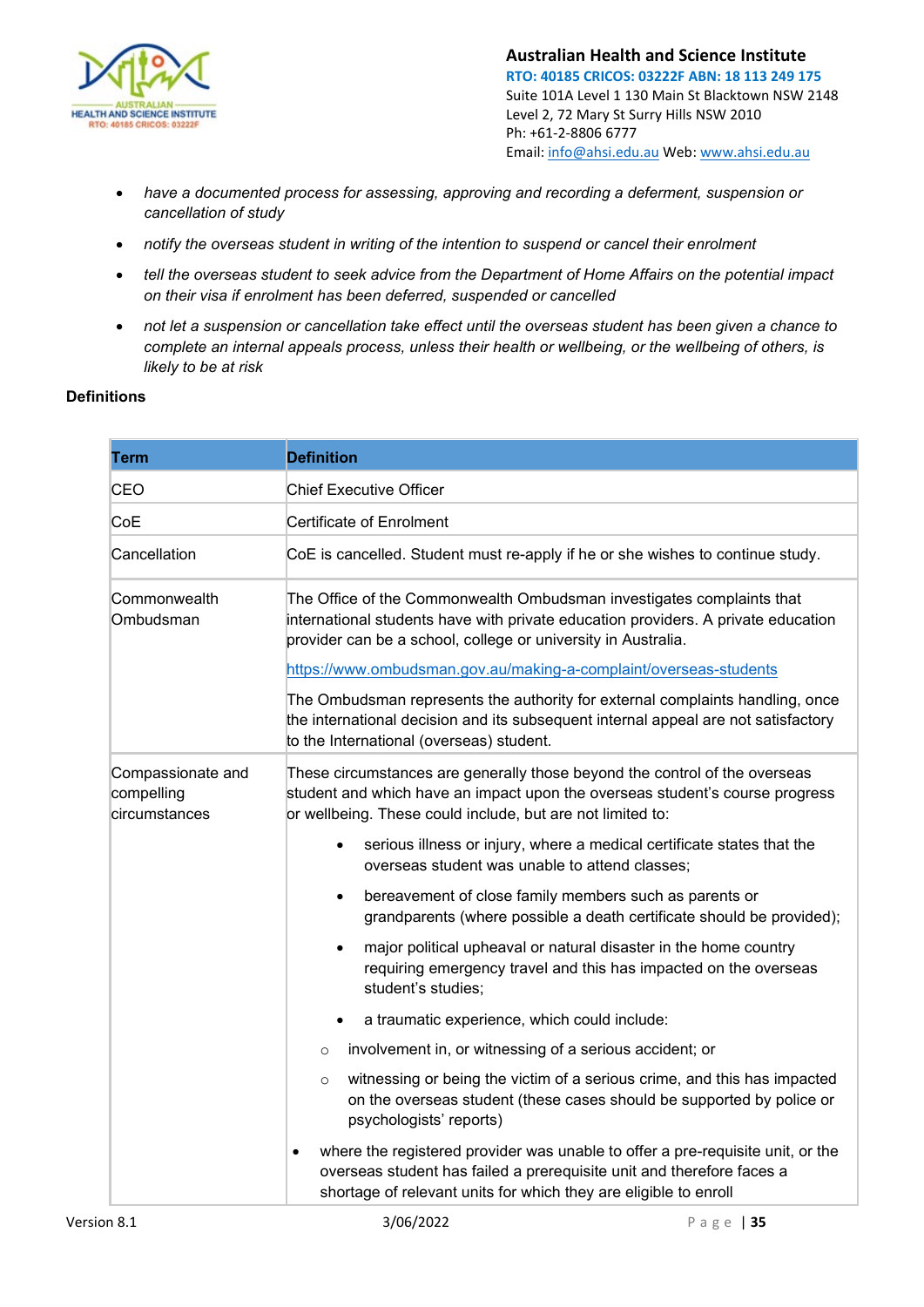

|                                                                                       | COVID19 or other pandemic induced social distancing rules leading to<br>$\bullet$<br>students loosing their jobs or suffering as a result of their families in their<br>own countries being affected                                                                                                                                                                                                                                                                                                                                                                                                                                |
|---------------------------------------------------------------------------------------|-------------------------------------------------------------------------------------------------------------------------------------------------------------------------------------------------------------------------------------------------------------------------------------------------------------------------------------------------------------------------------------------------------------------------------------------------------------------------------------------------------------------------------------------------------------------------------------------------------------------------------------|
|                                                                                       | AHSI will use its professional judgement to assess each case on its individual<br>merits. When determining whether compassionate or compelling circumstances<br>exist, AHSI will consider documentary evidence provided to support the claim,<br>and will keep copies of these documents in the overseas student's file.                                                                                                                                                                                                                                                                                                            |
| Deferment                                                                             | A request by the student prior to the commencement of the study period to<br>temporarily postpone study (Student initiated).                                                                                                                                                                                                                                                                                                                                                                                                                                                                                                        |
| <b>DoHA</b>                                                                           | Department of Home Affairs                                                                                                                                                                                                                                                                                                                                                                                                                                                                                                                                                                                                          |
| <b>DET</b>                                                                            | Australian Government Department of Education and Training                                                                                                                                                                                                                                                                                                                                                                                                                                                                                                                                                                          |
| <b>ITR</b>                                                                            | Intention to report - this is the final warning that AHSI gives a student for a<br>breach of visa conditions, a breach of the CoE or Offer letter. The student will be<br>given 20 business days to contact AHSI and participate in the meeting with the<br>AHSI academic staff to put in place a plan to correct the breaches.                                                                                                                                                                                                                                                                                                     |
| International<br>(Overseas) Student                                                   | AHSI defines an International (Overseas) Student as someone who is not an<br>Australian citizen or permanent resident or a New Zealand citizen or a permanent<br>visa holder. This definition includes students studying onshore on a range of<br>temporary visas (working holiday visa, tourist visa, student visa etc.) or offshore<br>as an online student. Information that applies only to students studying on<br>specific visa classes (e.g.: Student Visa) is specified when relevant. It should be<br>noted that all international students pay fees specified for international students,<br>regardless of visa subclass. |
| Leave of absence                                                                      | A request by the student to temporarily postpone study after the commencement<br>of the study period (Student initiated).                                                                                                                                                                                                                                                                                                                                                                                                                                                                                                           |
| <b>ESOS Framework</b>                                                                 | Education Services for Overseas Students Act 2000 is a national code that<br>applies to delivering of education and training courses to overseas students.                                                                                                                                                                                                                                                                                                                                                                                                                                                                          |
| Offer letter                                                                          | Offer letter is a formal letter of offer, which includes information on students'<br>program of study, tuition fees, deposits, start date and any academic/non-<br>academic conditions and the student agreement.                                                                                                                                                                                                                                                                                                                                                                                                                   |
| <b>PEO</b>                                                                            | Principal Executive Officer - ultimate authority in charge of the Academic matters<br>and decisions in AHSI                                                                                                                                                                                                                                                                                                                                                                                                                                                                                                                         |
| Suspension                                                                            | When the enrolment of a student in his or her course of study is suspended for a<br>period of time, after which the student may recommence study.                                                                                                                                                                                                                                                                                                                                                                                                                                                                                   |
| <b>PRISMS</b>                                                                         | Provider Registration and International Student Management System                                                                                                                                                                                                                                                                                                                                                                                                                                                                                                                                                                   |
| <b>Standards</b><br>for<br><b>Registered Training</b><br>Organisations (SRTO)<br>2015 | A legislative instrument describing the minimum standards to be met by RTOs<br>through the VET Quality Framework. The VET Quality Framework is aimed at<br>achieving greater national consistency in the way providers are registered and<br>monitored and in how standards in the vocational education and training (VET)<br>sector are enforced. http://www.asqa.gov.au/about- asqa/national-vet-<br>regulation/vet-quality-framework.html                                                                                                                                                                                        |
| Version 8.1                                                                           | 3/06/2022<br>Page   $36$                                                                                                                                                                                                                                                                                                                                                                                                                                                                                                                                                                                                            |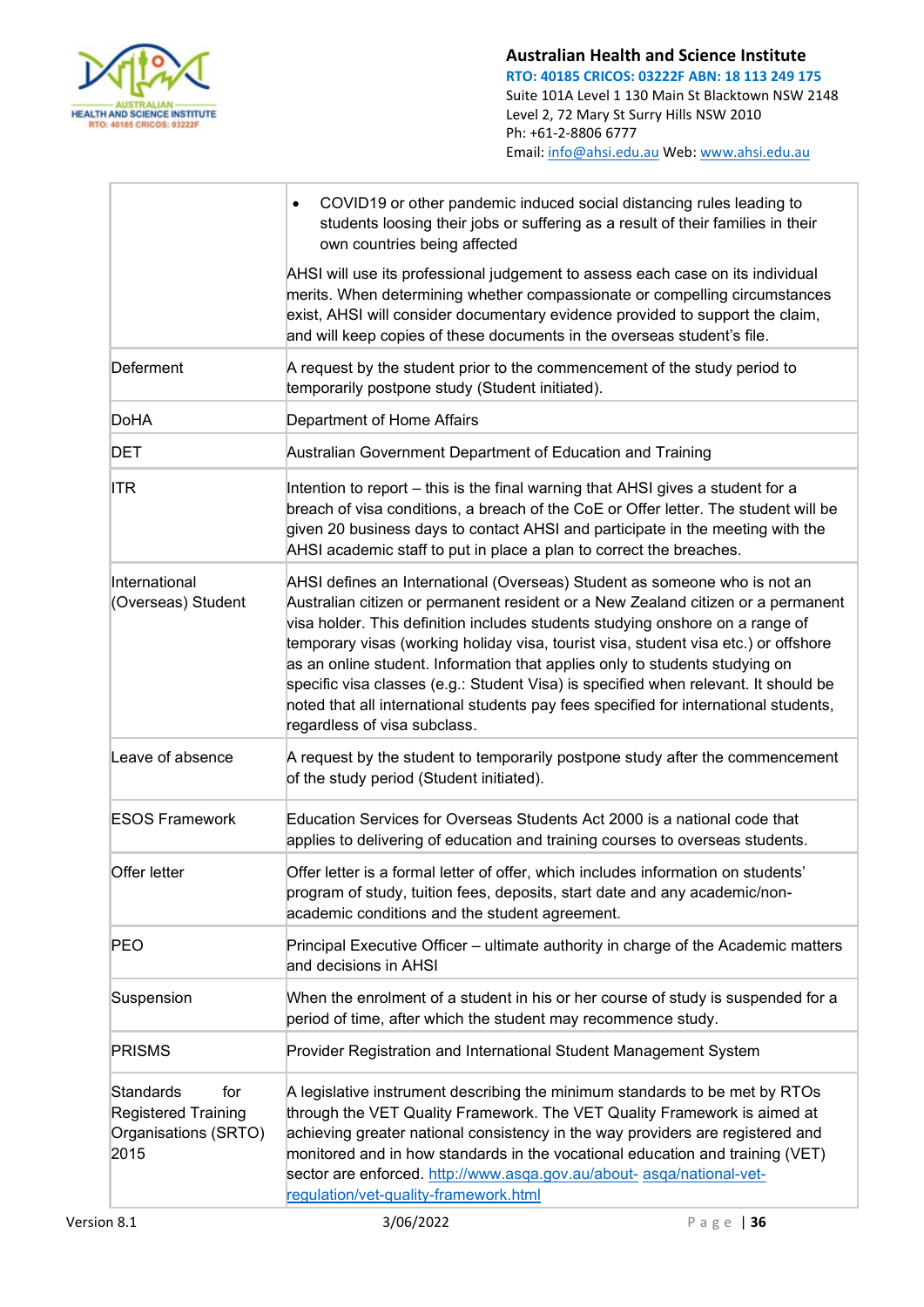

| Misbehaviour         | This is defined in the Student Code of Conduct (in the Student Handbook) and<br>includes breaches of any AHSI Code of conduct or instruction or fails to comply<br>with the lawful direction of an AHSI staff member. This includes breaches of any<br>AHSI policies, including those relating to intellectual property, discrimination,<br>computer or library facilities, health and safety, ethics and professional standards. |  |
|----------------------|-----------------------------------------------------------------------------------------------------------------------------------------------------------------------------------------------------------------------------------------------------------------------------------------------------------------------------------------------------------------------------------------------------------------------------------|--|
| <b>Relevant Acts</b> | National Code of Practice for Providers of Education and Training to<br>Overseas Students 2018                                                                                                                                                                                                                                                                                                                                    |  |
|                      | Standard 8: Overseas student visa requirements- National Code of<br>$\bullet$<br>Practice for Providers of Education and Training to Overseas<br>Students 2018                                                                                                                                                                                                                                                                    |  |
|                      | Standard 9: Deferring, suspending or cancelling the overseas<br>student's enrolment- National Code of Practice for Providers of<br>Education and Training to Overseas Students 2018                                                                                                                                                                                                                                               |  |
|                      | Standard 10: Complaints and appeals- National Code of Practice for<br>Providers of Education and Training to Overseas Students 2018                                                                                                                                                                                                                                                                                               |  |
|                      | Education Services for Overseas Students, ESOS Act 2018                                                                                                                                                                                                                                                                                                                                                                           |  |
|                      | Department of Home Affairs, DOHA (Migration Act 1958 (Cth) and<br>Migration Regulations 1994 (Cth) National Code                                                                                                                                                                                                                                                                                                                  |  |
|                      | National Vocational Education and Training Regulator Act 2011                                                                                                                                                                                                                                                                                                                                                                     |  |

## **Structure**

This part of the document is divided into two clearly differentiated sections: the Policies and the Procedures.

The Policy applies to all International students and describes the principles for assessing, approving and recording a deferment, suspension, cancellation or approval of withdrawal.

The Procedure will apply to all overseas students and will describe the steps involved; some of the steps such as raising a variation of the CoE (Confirmation of Enrolment) in PRISMS will only apply to overseas students on a student visa and follows AHSI's obligation to record all such variations.

The Procedure also refers to internal appeals to the PEO (Principal Executive Officer) and to external appeals to the Commonwealth Ombudsman [\(https://www.ombudsman.gov.au/making-a-complaint/overseas-students\)](https://www.ombudsman.gov.au/making-a-complaint/overseas-students).

AHSI advises all overseas students to seek advice from the Department of Home Affairs on the potential impact on their visa if enrolment has been deferred, suspended or cancelled [\(https://immi.homeaffairs.gov.au/visas/getting-a-visa/visa-finder\)](https://immi.homeaffairs.gov.au/visas/getting-a-visa/visa-finder).

## Policies

The Policies for Deferment, cancellation and suspension affirm the commitment of AHSI and explains the principles of deferment, cancellations, suspension and withdrawal for international students and ensures that AHSI meets its reporting obligations. These principles are listed below:

Version 8.1 3/06/2022 Page | **37** • AHSI programs of study have a set duration which is specified in the Offer letter and the CoE.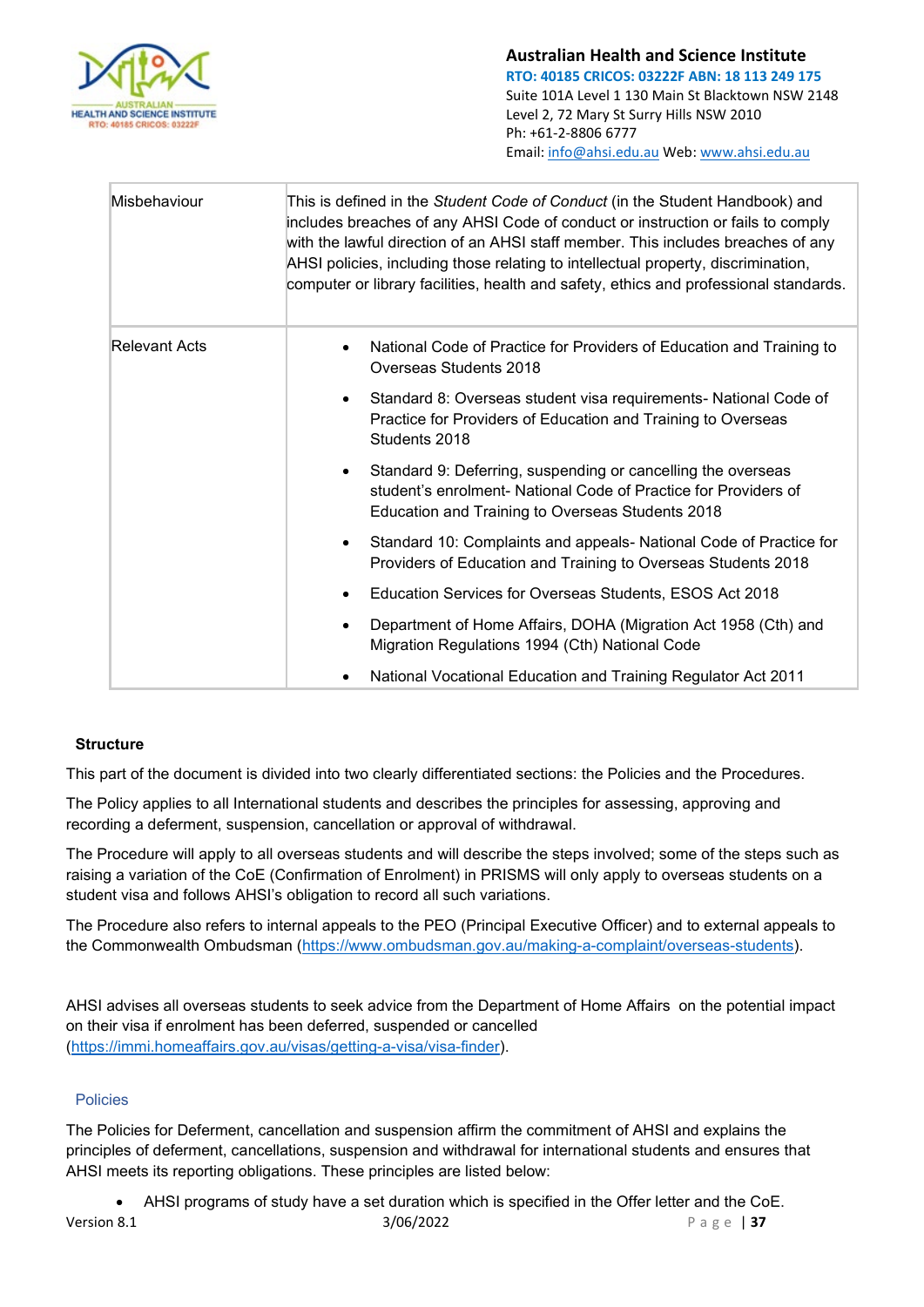

- In the circumstances where the student's CoE is varied, as a result of a deferral or suspension, AHSI will make arrangements to help the student reintegrate in the program of study, in a way that does not jeopardise his/her study, the number of units that must be completed and the quality of learning. The duration of the CoE may be varied however, depending on the units the student missed.
- AHSI can defer the enrolment of a student if it believes that are compassionate or compelling circumstances, which must be substantiated by evidence provided to AHSI when the request is made.
- AHSI can suspend the enrolment of a student at the student's request in compassionate or compelling circumstances or as a result of a disciplinary action triggered by the student's breach of the CoE and Offer letter conditions (listed below):
	- $\circ$  Misbehaviour by student or breach of the Code (see Definition in the Code of Conduct further in this document)
	- $\circ$  Failure to pay the fees listed in the Letter of Offer or the subsequent Payment Plan (which is created at the student's request when they are unable to pay the fees at the dates listed in the Letter of Offer).
	- o Breach of the course academic progress or attendance requirements; some of the assessments occur only in the face to face (or Zoom classes – when COVID conditions impose social distancing rules). The thresholds for the course attendance and requirements for academic progress are:
		- 50% attendance to be able to complete the moodle assignments
		- 80% attendance is required to qualify for the workplacement
		- Some of the simulation assignments will be done in class and failure to attend will attract a penalty or fee to repeat them
- Such breaches may also attract the cancellation of the student's enrolment and CoE, which may have visa implications.
- AHSI may cancel the student's enrolment when a serious breach of the visa or enrolment conditions has occurred
- AHSI will follow the procedure of informing the student, giving them the opportunity to correct their behaviour and action (in most but very serious cases) and appeal the decision (internally followed by an external process in some cases)
- Breaches of academic progress: Before a suspension or cancellation is initiated, AHSI will send the student two warning letters (at 10 business days apart), after which AHSI will send the student an ITR (Intention to report) and give the student 20 business days to appeal. If the student choses to not respond to the letters, emails or calls from AHSI for the entire duration of the 20 business days from the day AHSI sent the ITR, this stands for the student's acceptance of AHSI's decision to cancel the CoE, the student's choice not to appeal the decision and the student's choice not to appeal the result of the possible Internal AHSI appeal and the do not appeal to the external body, the Commonwealth Ombudsman. After the expiry of the 20 business days period without having any response from the student, AHSI will cancel the CoE in PRISMS for the reasons stated in the previous warning letters and ITR.
- Breaches of academic progress: If the student choses to contact AHSI to reverse its decision, the student will meet with AHSI academic staff within the 20 business days; if the decision to cancel the CoE is upheld by AHSI, the student has the opportunity to appeal it by writing to the CEO/PEO. If the decision is upheld by the CEO/PEO, the student must inform AHSI if he/she wishes to appeal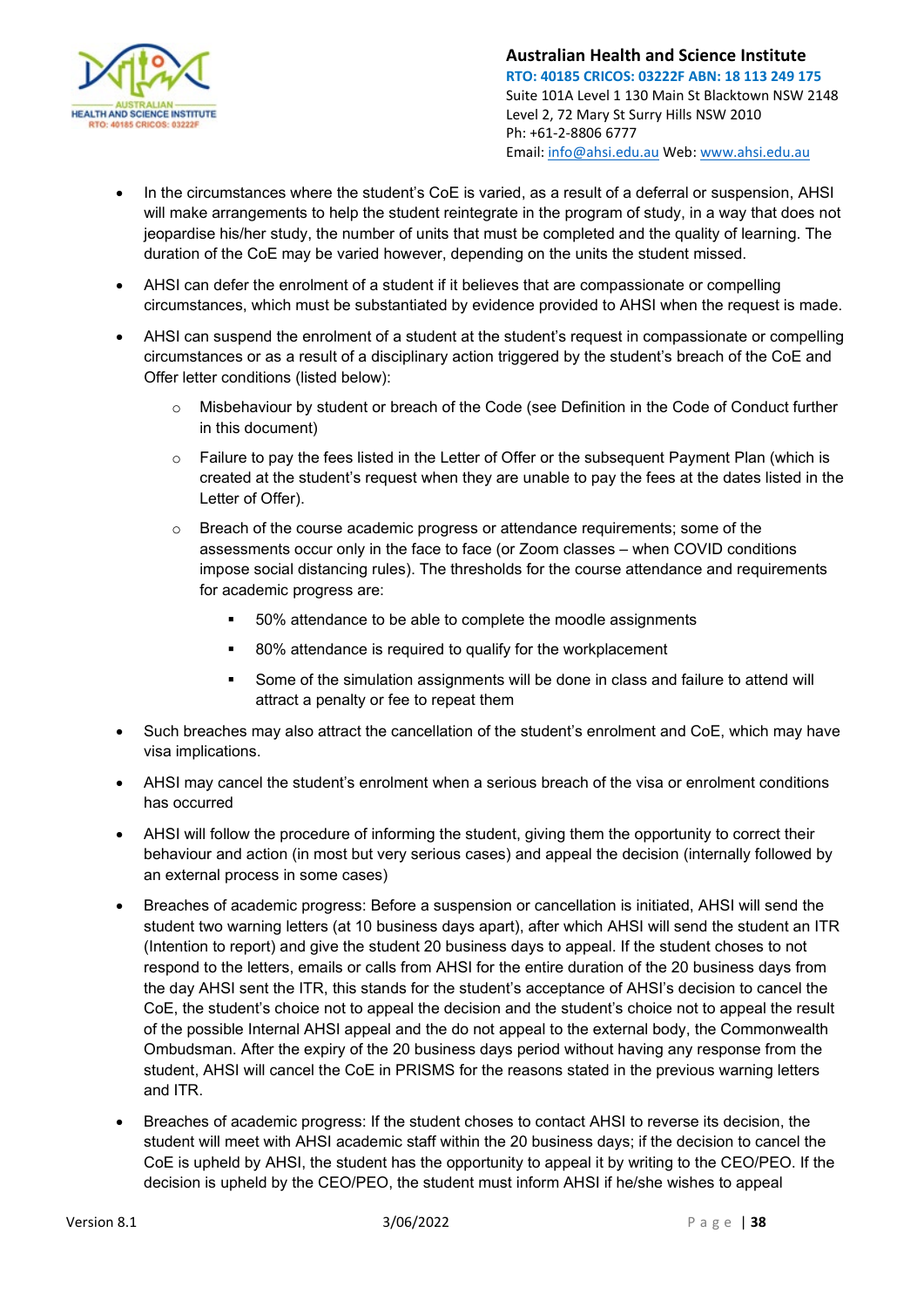

externally. In such cases, the final cancellation of the CoE will not occur until the external appeal has been concluded and finalised. The student must inform AHSI of this external appeal.

• Non-payment of fees will attract the same cancellation process by AHSI, however the external appeal stage is no longer required and AHSI may proceed with the CoE cancellation following the student's lack of action after two (2) consecutive warning letters, sent at an interval of ten (10) business days, followed by the ITR and twenty (20) business days after the ITR passed.

AHSI manages the enrolment of overseas students and maintain up to date enrolment information in RTOManager, the Student management system.

The AHSI Letter of enrolment, which must be signed by student prior to enrolment, represents the contract between AHSI and the student and stipulates the obligations of the international students including but not limited to payment of fees, attendance, course progress, obtaining various approvals required for workplacement (such as Police clearance, Working with children certificate, etc).

All the documents signed by AHSI and the overseas student will be uploaded and maintained in the Student Management system and can be made available to the student or government agencies upon request.

The status of the student and his/her progress is communicated and reported by AHSI to the NVR through the annual AVETMISS report.

All the obligations of the overseas students and of AHSI as a provider of VET courses are listed in the Student handbook [\(www.ahsi.edu.au\)](http://www.ahsi.edu.au/), which may be updated from time to time – available for download on the AHSI website. The main policies can also be found on the AHSI website or inside the Student handbook.

AHSI can defer, suspend or cancel an overseas student's enrolment under certain circumstances set out in this policy. AHSI can approve or reject a withdrawal request from an overseas student in certain conditions.

Students can apply, in writing, for deferral, suspension or cancellation or withdrawal from their course enrolment using the *Defer, Suspend, Cancel or Withdraw from Enrolment Form – Overseas students* in the circumstances set out in this Policy.

AHSI advises all overseas students to seek advice from the Department of Home Affairs on the potential impact on their visa if enrolment has been deferred, suspended or cancelled.

## *Deferral Policy*

A deferral is the postponement of commencement date of the course and can only be initiated by a student. A student may only apply to defer their enrolment in compassionate and compelling circumstances. The student must notify AHSI of the intent to defer commencement of a course using the *Defer, Suspend Cancel or Withdraw from Enrolment Form Overseas student* citing compassionate and compelling circumstances as detailed in the *Special Consideration Policy* (at the end of the document).

Commencement of a course may not be deferred in excess of six (6) months and acceptance of the deferral request is at the discretion of the AHSI. Deferral can only occur at the beginning of a Term and must be sent to AHSI seven (7) business days before the beginning of the Term.

The student must produce proof of such circumstances within seven (7) business days of the change in circumstances.

If, for any reason, the reason for deferral is due to a medical emergency or has a severe medical conditions, severe depression or psychological issues which lead the provider to fear for the student's wellbeing; any medical conditions that incapacitate the student for more than two (2) weeks, this must be substantiated by a medical certificate issued by a Medical Specialist.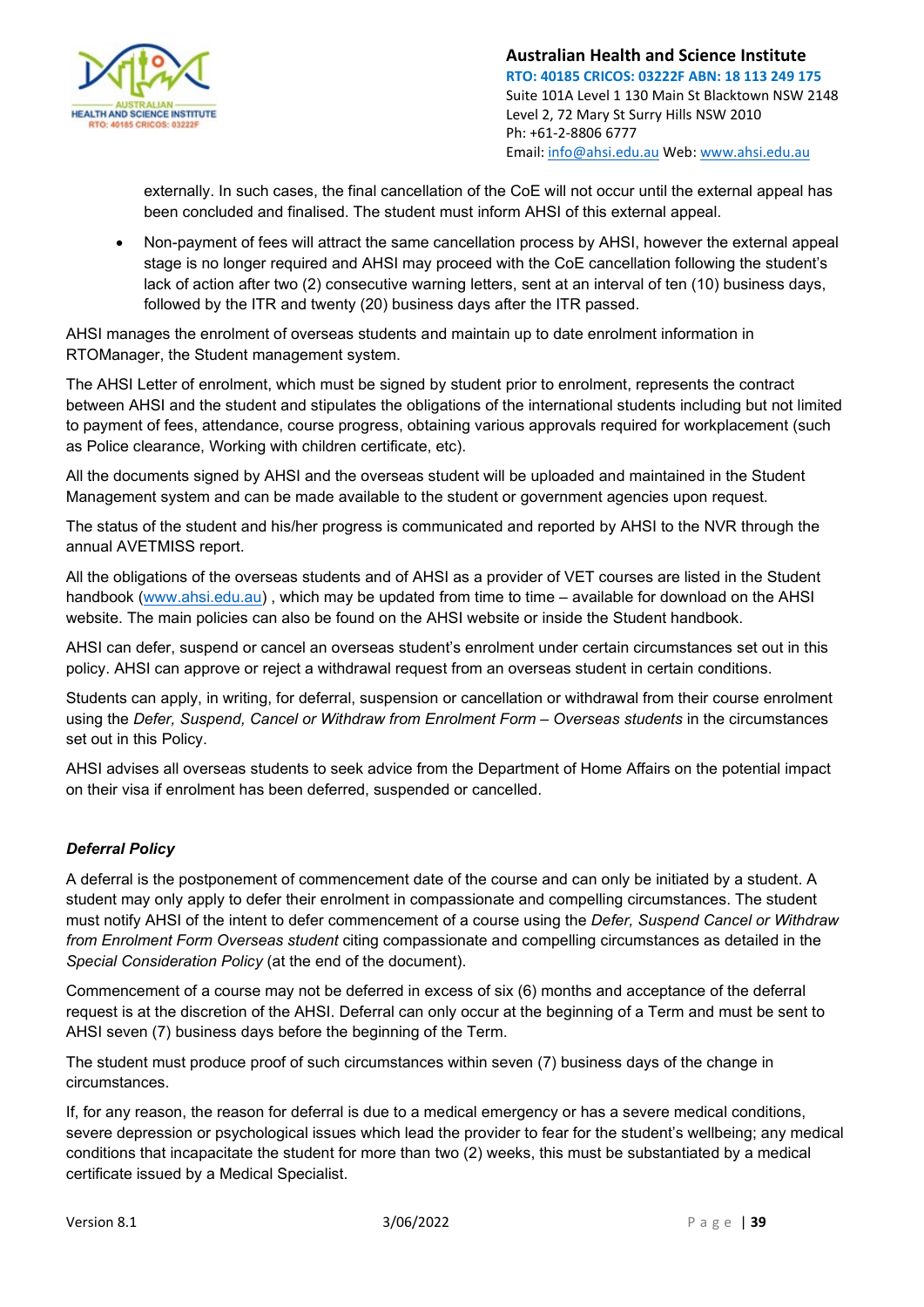

## *Suspension Policy*

A suspension is an interruption to the student's course and can be initiated by either the AHSI or the student.

A student may only apply to suspend their enrolment in compassionate and compelling circumstances. The student must notify the AHSI of the intent to suspend a course using the *Defer, Suspend, Withdraw or Cancel Enrolment Form – Overseas student* and citing compassionate and compelling circumstances as detailed in the *Special Consideration Policy.*

Students can only suspend up to 6 months of their course over their time at AHSI and will only be allowed a maximum of two (2) suspension periods (totalling up to 6 months). Approval of the student's suspension request is at the discretion of the AHSI.

If, for any reason, the reason for suspension is due to a medical emergency or has a severe medical conditions, severe depression or psychological issues which lead the provider to fear for the student's wellbeing; any medical conditions that incapacitate the student for more than two (2) weeks must be substantiated by a medical certificate issued by a Medical Specialist.

If the suspension is initiated by AHSI, AHSI will inform the student in writing of its intention to suspend the student's enrolment and follow the Procedure steps detailed below.

AHSI may suspend a student's enrolment due to any misbehaviour resulting in a breach of the code of conduct.

Any claim of extenuating circumstances must be supported by appropriate evidence.

## *Cancellation Policy*

Cancellation is withdrawal of the student from enrolment in a course initiated by AHSI for reasons stated below.

AHSI may cancel a student's enrolment if either of these events occur, following the procedure for Cancellation:

- The student significantly breaches the *Student Code of Conduct* (found in the Student handbook) or as a consequence of other significant student misbehaviour as set out in the *Student Code of conduct*.
- The student has engaged or threatens to engage in behaviour that is reasonably believed to endanger the student or others.
- The student is disruptive and fails repeatedly to comply with the reasonable requests of the trainer.
- The student fails to pay fees as stated in the Letter of Offer or the Payment Plan that has been approved by AHSI admissions.
- The student breaches course progress or attendance requirements (in line with the *Attendance Policy and Procedure and Academic Progress Policy & Procedure – Overseas students* ). Breach of the course academic progress or attendance requirements; some of the assessments occur only in the face to face (or Zoom classes – when COVID conditions impose social distancing rules). The thresholds for the course attendance and requirements for academic progress are:
	- $\circ$  50% attendance to be able to complete the moodle assignments and NOT have moodle access **Suspended**
	- o 80% attendance is required to qualify for the workplacement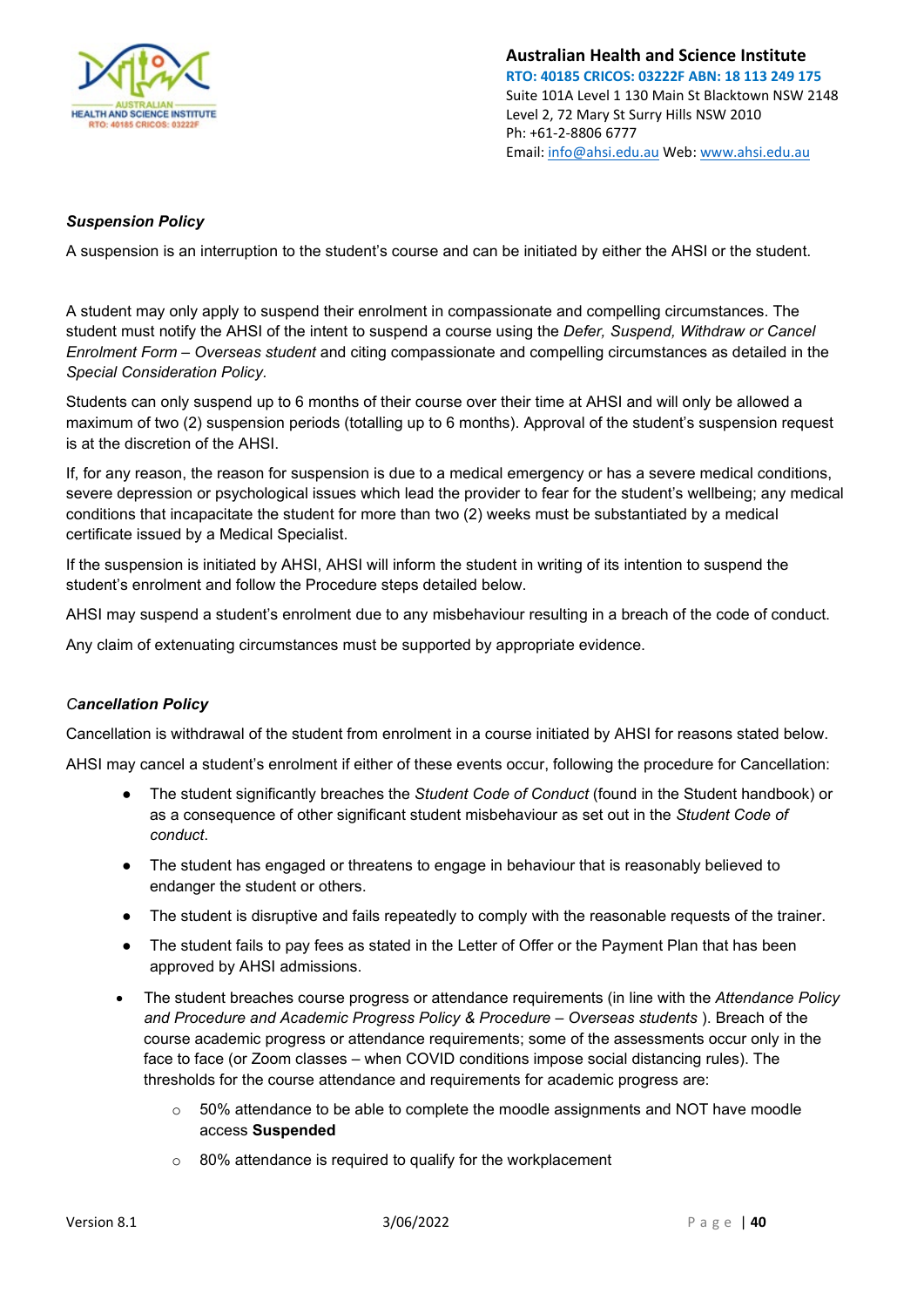

- $\circ$  Some of the simulation assignments will be done in class and failure to attend will attract a penalty or fee to repeat them
- The student is or will be unable to meet the entry requirements and / or conditions of enrolment for a course. This includes failure to obtain and maintain a Police Clearance Certificate or approval to work with children through a positive Working With Children Check (or its equivalent, unless an exemption applies) and / or a valid first aid certificate, where these are required as part of the workplacement components of courses. Additionally, all students wishing to enrol in a Healthcare course must have their Red Card for vaccinations including the COVID19 vaccine.

Any claim of extenuating circumstances must be supported by appropriate evidence.

AHSI can report a student in PRISMS for non-payment of fees after it issues two (2) warning letters, followed by an ITR (Intention to Report) and the student does not contact AHSI for a period of twenty (20) business days after the ITR was issued. In this circumstance, AHSI may terminate the CoE in PRISMS immediately.

AHSI will only report a student in PRISMS for unsatisfactory course progress after satisfying the following conditions of Standard 9 of the National Code 2018:

- the internal and external complaints processes have been completed and the breach has been upheld;
- In all cases where the student does not respond to AHSI requests sent via the two (2) consecutive warning letters and the ITR within the period of twenty (20) business days from the day the ITR was sent, AHSI considers the student agrees to its decision to cancel the CoE and has declined AHSI's invitation to remedy the lack of academic progress, the invitation to access AHSI's appeal process and the initiation of the external appeal process.
- All the units of competency the student did not attend will need to be repeated, at the student's additional cost (calculated by dividing the total Tuition fee by the number of units of the course, multiplied by the number of units the student missed out). Failure to pay the additional cost to complete such units will lead to the cancellation of enrolment.
- The student cannot appeal to the external Commonwealth Ombudsman of ASQA prior to firstly discussing with AHSI academic team the remedy and/or following the internal appeal process.

## *Withdrawal Policy*

Withdrawal from study with AHSI is initiated by the student.

A student may initiate a withdrawal from their enrolment at any time for any reason. The student must notify AHSI of the intent to suspend a course using the *Defer, Suspend, cancel or withdrawal Enrolment Form – Overseas student*. Students who initiate a withdrawal should consider the financial penalties they may incur when submitting an application (refer to the *Refund Policy* found in the Student Handbook ).

AHSI will not accept withdrawals in the following conditions:

- The student fails to submit a valid Letter of Offer showing the intended course(s) and registered provider of transfer.
- The student is requesting to transfer due to lack of financial capacity to cover tuition, living, or travel costs.
- The student has outstanding fees owed to AHSI
- The withdrawal request occurs earlier than six months (6) from the commencement of the highest qualification to be undertaken with AHSI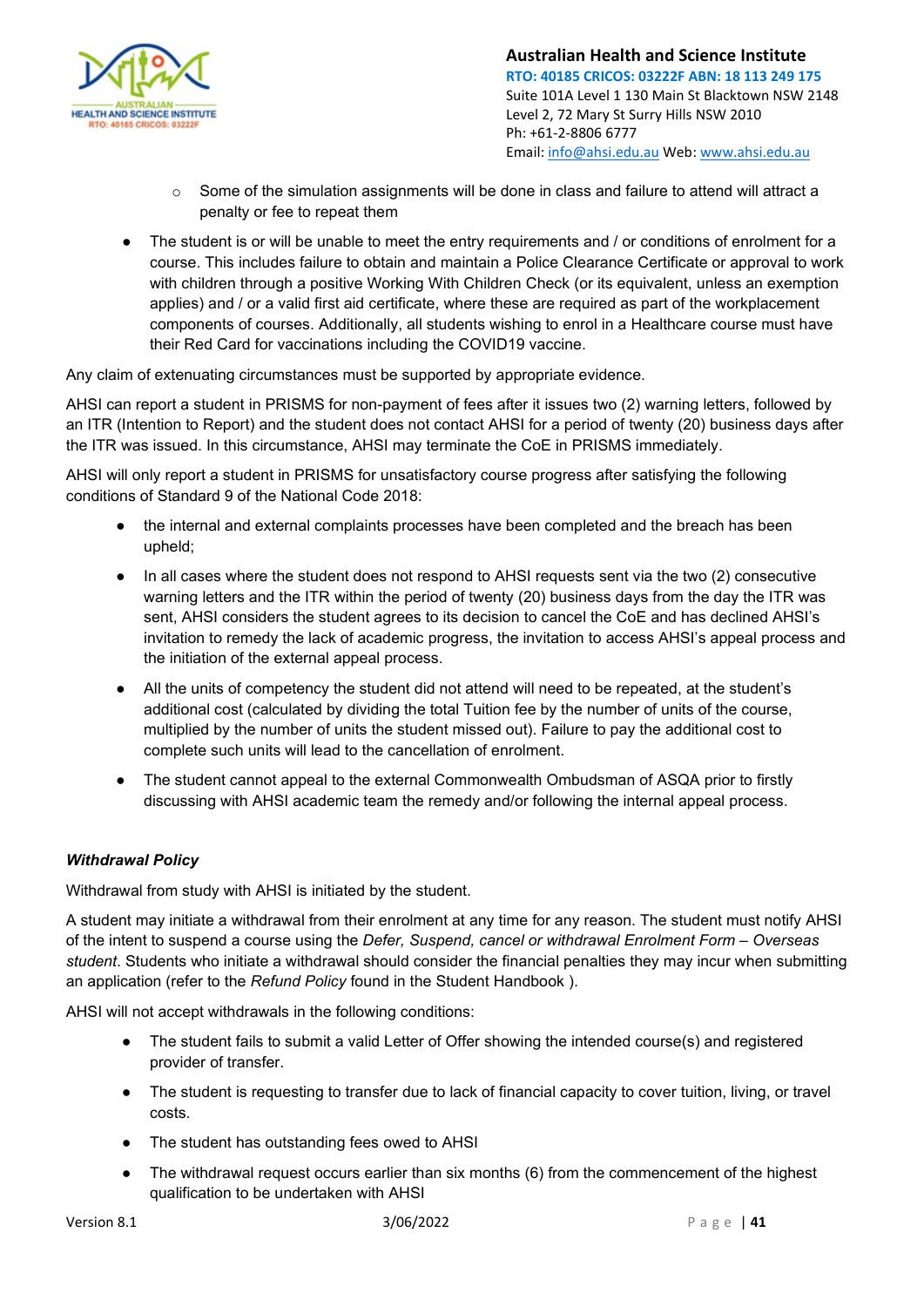

- The transfer will result in a breach of the mandatory and discretionary visa conditions
- The transfer is considered detrimental to the student's education or welfare
- The request to transfer to another education provider does not comply with the Department of Immigration policies
- The student academic progress status is **Suspended** from access to Moodle (learning management system) or participation in workplacement for poor academic performance or lack of academic progress
- The student is requesting to transfer after failing to meet tuition payment obligations, course attendance, or course progress requirements and it is deemed that the reasons to transfer are solely to avoid AHSI obligatory report of student visa non-compliance to DHA, in accordance with the National Code 2018

The conditions in which AHSI would consider providing a letter of release are listed in the Letter of Offer and include but are not limited to:

- AHSI is unable to offer a course that meets the student needs
- AHSI is unable to offer a course at the location stated in the Offer letter
- AHSI varies substantially the structure of the course
- Any other condition listed in the Offer letter for such circumstances

## *Complaints or Suggestions*

AHSI encourages students to come forward and offer suggestions for improvement via quarterly surveys. The management analyses the responses to these surveys and acts on them accordingly.

Students have the opportunity to put complaints or suggestions by contacting any member of the AHSI student administration team (in the office, or via email to [admissions@ahsi.edu.au](mailto:admissions@ahsi.edu.au) or to the Academic and Placements manager [Nancy.li@ahsi.edu.au\)](mailto:Nancy.li@ahsi.edu.au) or in writing via the forms found on the Reception desk. They can fill in the forms and put them in the Suggestion/Complaints box which is checked regularly.

The complaints or suggestions are resolved promptly by AHSI, however in cases where the student is not satisfied with the outcome, they may appeal to the PEO. Failing a satisfactory resolution from their point of view, they can follow the External complaints process (by contacting the Commonwealth Ombudsman).

Procedures

## *Deferral Procedure*

| <b>Student obligation</b>                                                                                                                                       | <b>AHSI obligation</b> |
|-----------------------------------------------------------------------------------------------------------------------------------------------------------------|------------------------|
| The student ensures they meet all the conditions listed<br>in the policy above that can lead to AHSI approving a<br>deferral form.                              |                        |
| The student obtains advice from DHA (Department of<br>Home affairs) regarding the impact to their visa status.                                                  |                        |
| Overseas/international students intending to defer<br>their course(s) should notify AHSI in writing via the<br>Defer, Suspend Cancel or Withdraw from Enrolment |                        |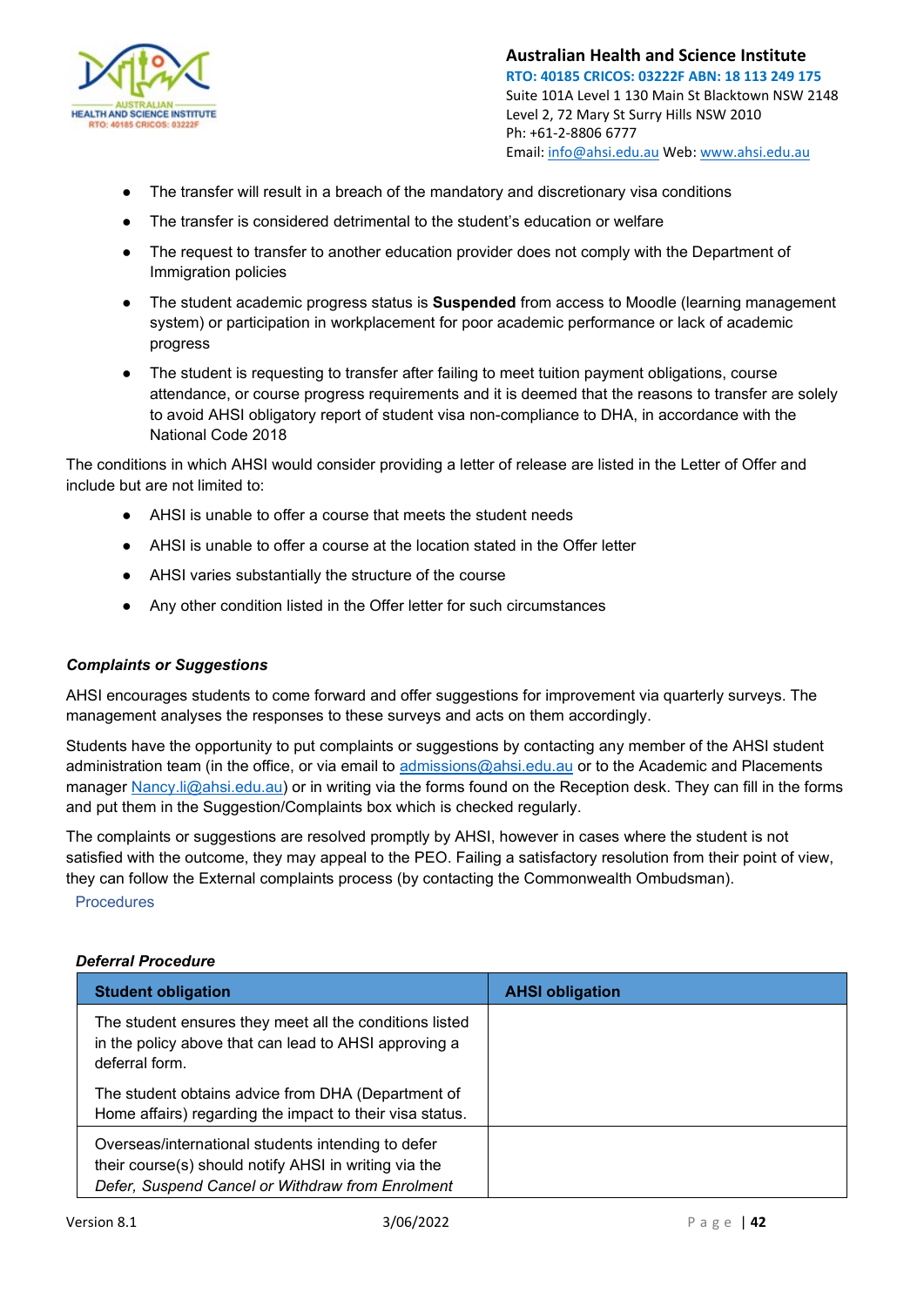

| Form Overseas student. (Forms available via AHSI<br>Website or Reception of AHSI)                                                                                                                                                                                                                                                                                                        |                                                                                                                                                                                                                                        |
|------------------------------------------------------------------------------------------------------------------------------------------------------------------------------------------------------------------------------------------------------------------------------------------------------------------------------------------------------------------------------------------|----------------------------------------------------------------------------------------------------------------------------------------------------------------------------------------------------------------------------------------|
| Students must produce evidence to substantiate their<br>deferral application within seven (7) business days of<br>submitting their application to AHSI.                                                                                                                                                                                                                                  |                                                                                                                                                                                                                                        |
| Please note that students will not be allowed to defer<br>for an excess of six (6) months and deferment will only<br>allowed at the start of the term.                                                                                                                                                                                                                                   |                                                                                                                                                                                                                                        |
|                                                                                                                                                                                                                                                                                                                                                                                          | AHSI will respond within 5 business days from<br>receipt of the Defer, Suspend Cancel or<br><b>Withdraw from Enrolment Form Overseas</b><br>student                                                                                    |
|                                                                                                                                                                                                                                                                                                                                                                                          | AHSI will inform the student that approving an<br>application for a deferral from their studies<br>may affect their student visa. The student will<br>be advised to contact the Department of Home<br>Affairs for further information. |
|                                                                                                                                                                                                                                                                                                                                                                                          | If approved, the Administration team will make<br>the required changes to the student's<br>enrolment in PRISMS, including by entering<br>the following information within 28 days as per<br>the ESOS Act:                              |
|                                                                                                                                                                                                                                                                                                                                                                                          | The day the deferral starts; and                                                                                                                                                                                                       |
|                                                                                                                                                                                                                                                                                                                                                                                          | The expected duration of the<br>deferral; and                                                                                                                                                                                          |
|                                                                                                                                                                                                                                                                                                                                                                                          | The learner's residential address,<br>phone number and email address.                                                                                                                                                                  |
|                                                                                                                                                                                                                                                                                                                                                                                          | If, at any point during the leave of absence, the<br>end date of the leave of absence is changed,<br>the Administration will make the required<br>change in PRISMS.                                                                    |
|                                                                                                                                                                                                                                                                                                                                                                                          | AHSI will maintain a record of all<br>communication with the student regarding their<br>deferral application, along with all relevant<br>documentation, in the student's file.                                                         |
| The student receives the outcome of the application.<br>1. Where an application is successful and the request<br>to defer is approved, the student will receive a new<br>COE and a new offer letter informing them of their<br>new study duration at AHSI.<br>The student must sign the new Letter of Offer and<br>return it to the administration team before their<br>deferral starts. | AHSI will create a new COE for the student<br>and issue a new offer letter with the updated<br>study duration the student is expected to have<br>at AHSI.                                                                              |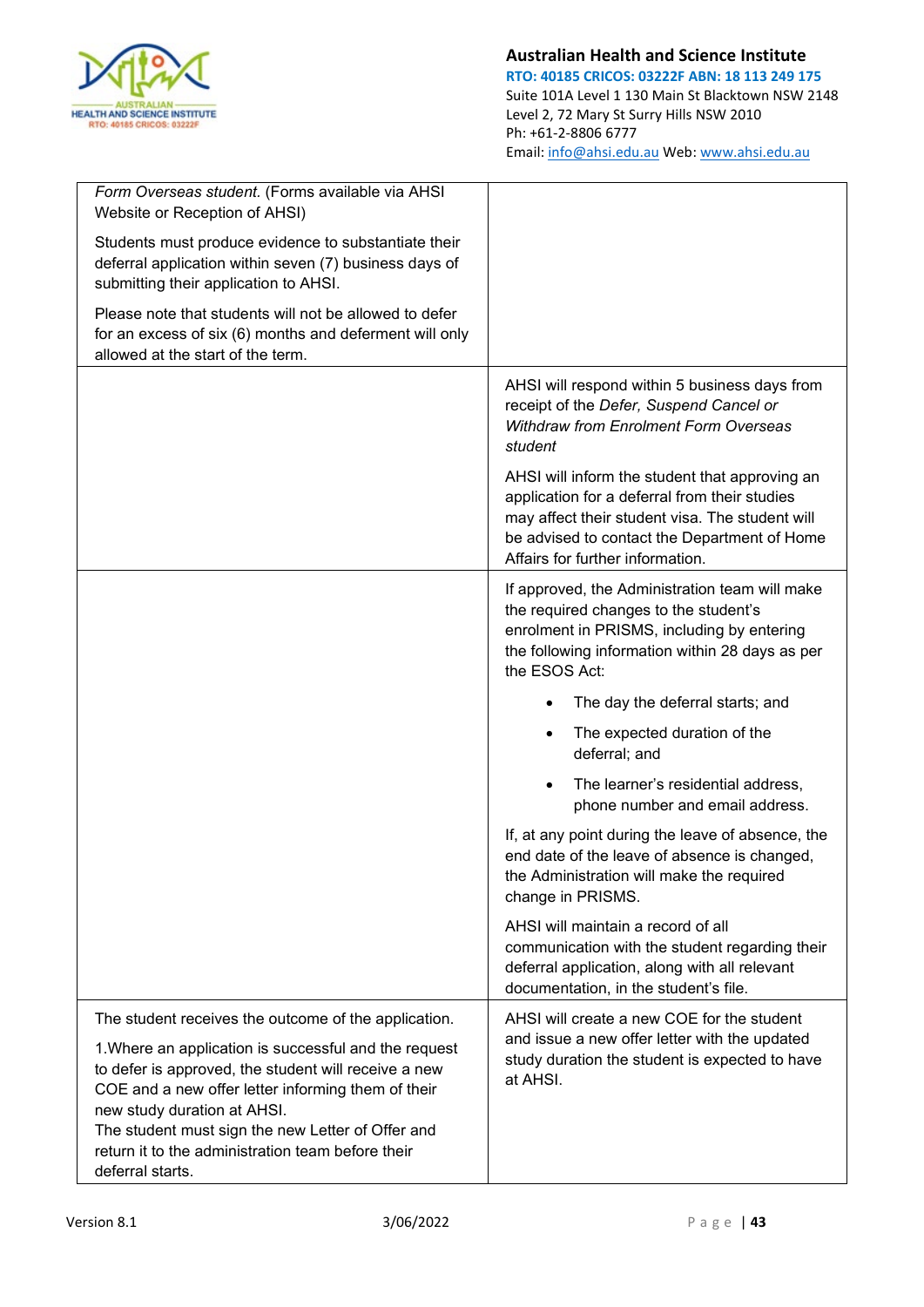

|                                                                                                                                                                                                                                                                                                                                                                                                                                                                                                                   | Deferral of a student's enrolment will be<br>reported as soon as practicable after the<br>student has been granted deferral (within 7<br>days of approval).                                                                                                                                                                                              |
|-------------------------------------------------------------------------------------------------------------------------------------------------------------------------------------------------------------------------------------------------------------------------------------------------------------------------------------------------------------------------------------------------------------------------------------------------------------------------------------------------------------------|----------------------------------------------------------------------------------------------------------------------------------------------------------------------------------------------------------------------------------------------------------------------------------------------------------------------------------------------------------|
| The student receives the outcome of the application.<br>2. Where an application is unsuccessful and the<br>request to defer is refused, the student will be<br>informed of the reasons for this refusal. The student is<br>entitled to submit a new application that addresses the<br>reasons for refusal.<br>Where an application is unsuccessful, the student has<br>the right to lodge an appeal with AHSI. If the appeal is<br>unsuccessful, the student must commence their<br>course on the specified date. | If the application to defer is refused by AHSI<br>and the student chooses to appeal the<br>decision. Within 20 working days, AHSI will<br>apply its normal complaints and appeals<br>process within 10 business days of the formal<br>lodgement of the complaint or appeal.<br>If the AHSI PEO/CEO upholds the decision,<br>then this decision is final. |

## *Suspension Procedure*

There are two types of suspension:

- suspension initiated by AHSI and
- suspension initiated by the student.

| <b>Student obligation</b> | AHSI obligation - Suspension initiated by<br><b>AHSI</b>                                                                                                                                                                                                                                                                                                                       |
|---------------------------|--------------------------------------------------------------------------------------------------------------------------------------------------------------------------------------------------------------------------------------------------------------------------------------------------------------------------------------------------------------------------------|
|                           | Suspension of the studies is a temporary<br>measure taken by AHSI to correct the student's<br>behaviour taken when the student violates<br>AHSI's Code of Conduct<br>AHSI will inform the student that a suspension of<br>their studies may affect their student visa. The<br>student will be advised to contact the<br>Department of Home Affairs for further<br>information. |
|                           | AHSI will notify the student, in writing, of its<br>intention and allow the student twenty (20)<br>business days to access the College's internal<br>complaints and appeals process, unless<br>extenuating circumstances relating to the<br>welfare of the student or it has a negative impact<br>on other students or staff:<br>is missing;                                   |
|                           | has medical concerns, severe depression<br>or psychological issues which lead the                                                                                                                                                                                                                                                                                              |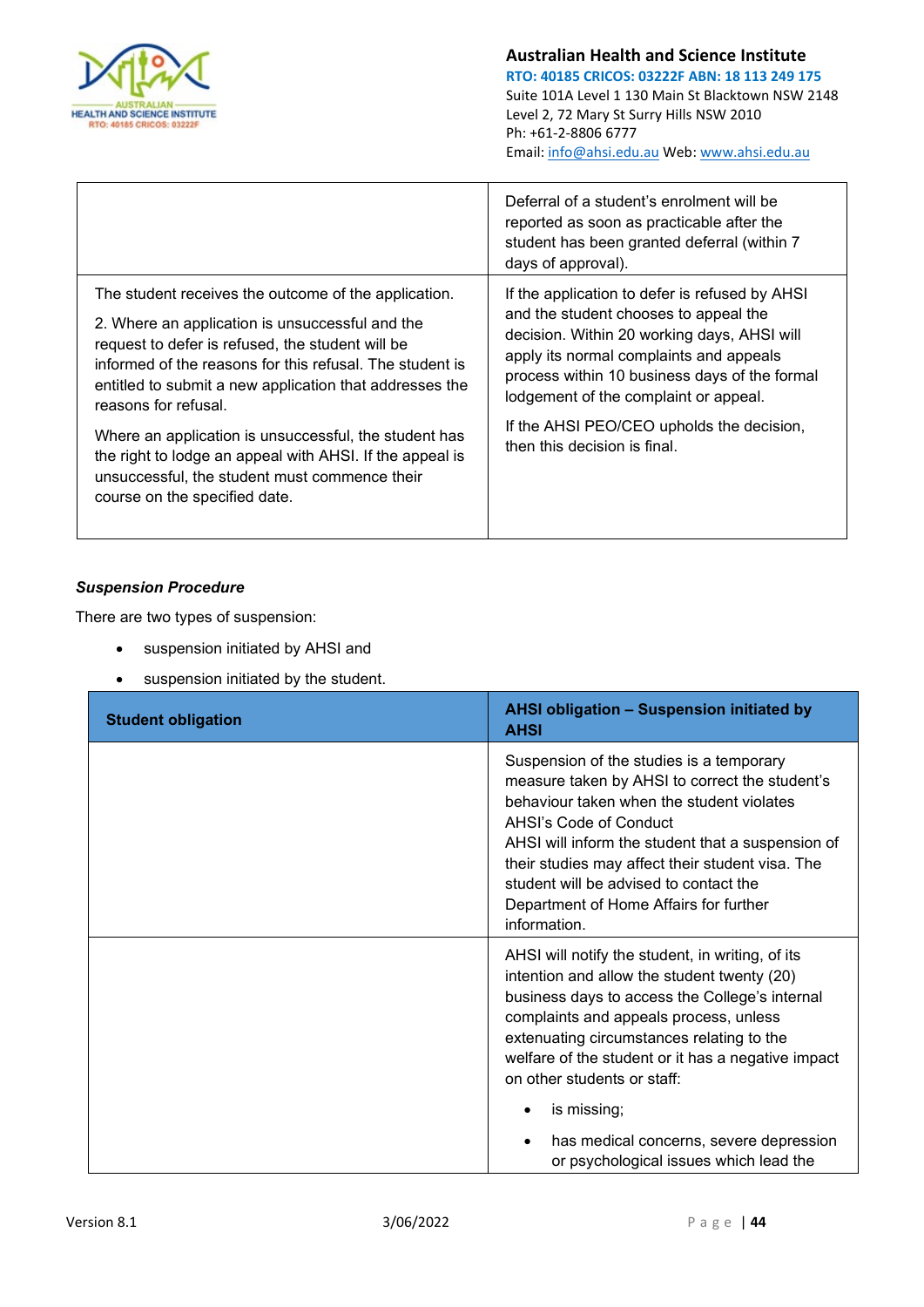

|                                                                                                                                                                                                                                                                                  | provider to fear for the student's<br>wellbeing;                                                                                                                                                                                                                                                                                                                                                                                  |
|----------------------------------------------------------------------------------------------------------------------------------------------------------------------------------------------------------------------------------------------------------------------------------|-----------------------------------------------------------------------------------------------------------------------------------------------------------------------------------------------------------------------------------------------------------------------------------------------------------------------------------------------------------------------------------------------------------------------------------|
|                                                                                                                                                                                                                                                                                  | has engaged or threatens to engage in<br>behaviour that is reasonably believed to<br>endanger the student or others; or                                                                                                                                                                                                                                                                                                           |
|                                                                                                                                                                                                                                                                                  | is at risk of committing a criminal offence                                                                                                                                                                                                                                                                                                                                                                                       |
|                                                                                                                                                                                                                                                                                  | The behaviour of the student impacts<br>negatively the staff or other students                                                                                                                                                                                                                                                                                                                                                    |
| If student chooses to appeal the suspension<br>decision they must complete a Feedback &<br>Complaints form detailing the reasons why they are<br>not satisfied with the decision.<br>The student has twenty (20) business days to<br>appeal the decision and can access the AHSI | If, after 20 working days, the student does not<br>access the College's internal complaints and<br>appeals process, this constitutes the student's<br>agreement with AHSI's decision and implicit<br>decision not to appeal the decision both<br>internally and externally.                                                                                                                                                       |
| Complaints and Appeals processes (as set out in the<br><b>Complaints and Appeals Policy.</b>                                                                                                                                                                                     | The Admissions team will notify the Department<br>of Education of the change to the student's<br>enrolment status through PRISM.                                                                                                                                                                                                                                                                                                  |
| If the outcome of the appeal is successful for the<br>student, the student's enrolment is maintained and<br>AHSI will determine an appropriate management<br>plan to allow the student to continue their studies.                                                                | If, within 20 working days, the student does<br>access the AHSI's internal complaints and<br>appeals process, AHSI will apply its normal<br>complaints and appeals process within 10<br>business days of the formal lodgement of the<br>complaint or appeal. The student will be invited<br>to an interview with the PEO/CEO and the<br>trainer or a member of the Academic team to<br>present his/her case.                      |
|                                                                                                                                                                                                                                                                                  | Following the interview, the student will be<br>notified in writing of the outcome of the review<br>within ten (10) working days of lodgement of the<br>appeal. Should the decision to suspend be<br>upheld, AHSI will advise the student of the<br>external complaints process (Commonwealth<br>ombudsman). AHSI will maintain a student's<br>enrolment until the external complaints and<br>appeals process has been completed. |
| If the outcome of the external appeal is unsuccessful<br>for the student, the student's enrolment is<br>suspended. The Administration team will make the<br>required changes to the student's enrolment in<br>PRISMS and inform the student in writing.                          | If the student's enrolment is suspended AHSI<br>will notify the Department of Home Affairs via<br>PRISMS, including by providing the following<br>information within 14 days:                                                                                                                                                                                                                                                     |
|                                                                                                                                                                                                                                                                                  | The day the student's studies are<br>terminated/suspended                                                                                                                                                                                                                                                                                                                                                                         |
|                                                                                                                                                                                                                                                                                  | The last day of the student's studies; and                                                                                                                                                                                                                                                                                                                                                                                        |
|                                                                                                                                                                                                                                                                                  | The Student's residential address, phone<br>number and email address.                                                                                                                                                                                                                                                                                                                                                             |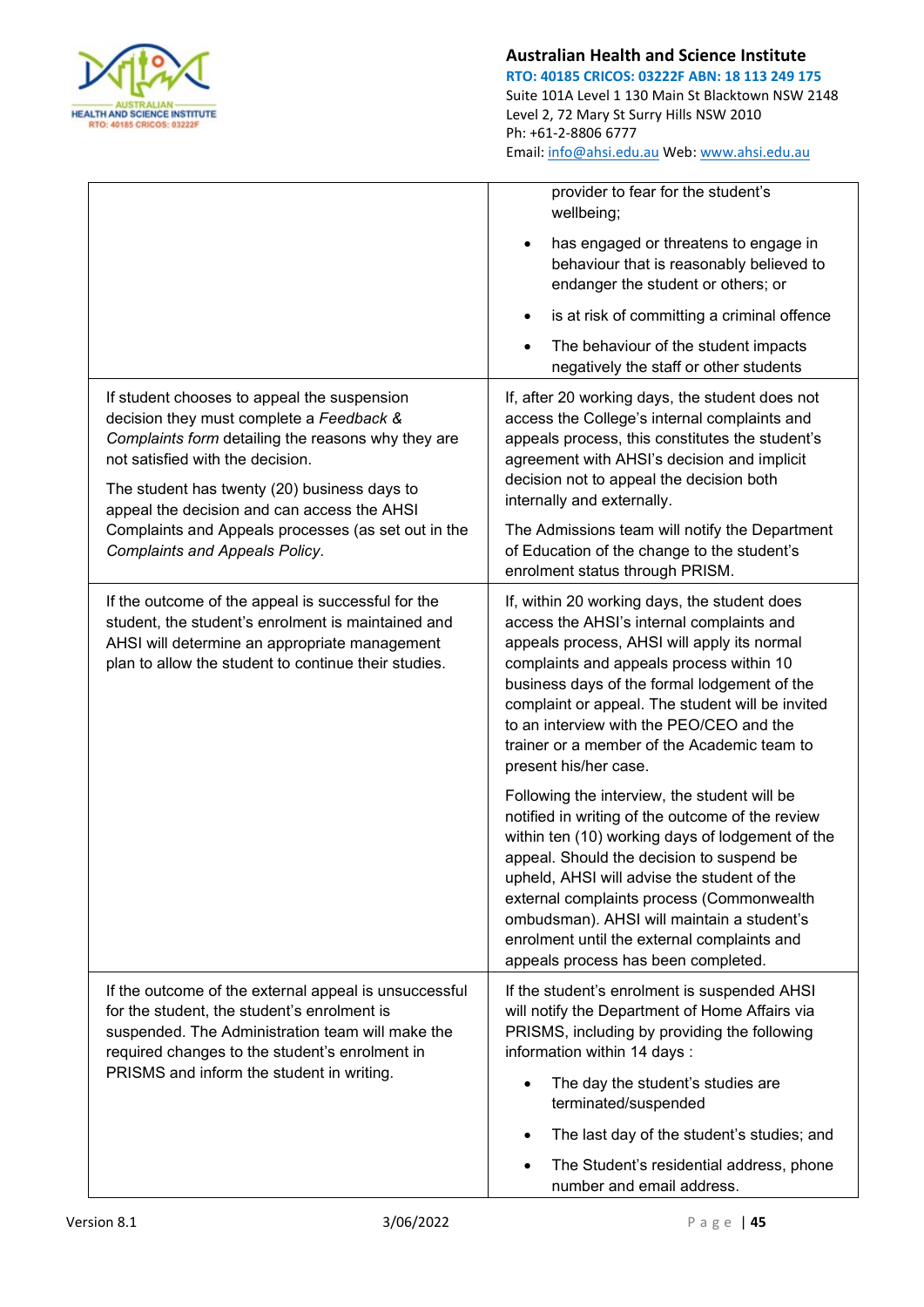

| AHSI will maintain a record of all communication<br>with the student regarding their suspension,<br>along with all relevant documentation                                                                                                                           |
|---------------------------------------------------------------------------------------------------------------------------------------------------------------------------------------------------------------------------------------------------------------------|
| The student will be issued with the relevant<br>Cancellation Notice on the same day. If the<br>student has indicated that they have engaged<br>an education agent, the agent will also be<br>notified upon suspension or cancellation of the<br>student's enrolment |

| Student obligation - Suspension initiated by the<br><b>student</b>                                                                                                                                                                               | <b>AHSI obligation -</b>                                                                                                                                                                                                                                                                                                                                      |
|--------------------------------------------------------------------------------------------------------------------------------------------------------------------------------------------------------------------------------------------------|---------------------------------------------------------------------------------------------------------------------------------------------------------------------------------------------------------------------------------------------------------------------------------------------------------------------------------------------------------------|
| The student applies to suspend his/her enrolment for<br>compassionate or compelling reasons by filling in<br>the Defer, Suspend Cancel or Withdraw from<br>Enrolment Form Overseas student form and<br>substantiates the claim and circumstances | AHSI will review the application within five (5)<br>business days from the receipt of the form. The<br>AHSI academic team may request to interview the<br>student and will make a decision and inform the<br>student within the five (5) business days from<br>receipt of the Defer, Suspend Cancel or Withdraw<br>from Enrolment Form Overseas student form. |
|                                                                                                                                                                                                                                                  | AHSI will also inform the student that a<br>suspension of their studies may affect their<br>student visa. The student will be advised to<br>contact the Department of Home Affairs for further<br>information.                                                                                                                                                |
|                                                                                                                                                                                                                                                  | If the Suspension request is approved, the AHSI<br>admissions team will suspend the course for the<br>period required (not longer than $six - 6$ – months<br>in aggregate).                                                                                                                                                                                   |
|                                                                                                                                                                                                                                                  | Depending on circumstances, AHSI may require<br>to:                                                                                                                                                                                                                                                                                                           |
|                                                                                                                                                                                                                                                  | Cancel the initial CoE and issue a new one                                                                                                                                                                                                                                                                                                                    |
|                                                                                                                                                                                                                                                  | Put in place a Learning plan for the student<br>to help him/her progress in the studies                                                                                                                                                                                                                                                                       |
|                                                                                                                                                                                                                                                  | Ask the student to repeat any unfinished<br>units of competency which will need to be<br>retaught, at an additional cost (calculated<br>by dividing the total cost of the Tuition fee<br>by the number of units and multiplying it by<br>the units that should be repeated).                                                                                  |
|                                                                                                                                                                                                                                                  | Refer the student to external agencies<br>(hospital, police, charities)                                                                                                                                                                                                                                                                                       |
|                                                                                                                                                                                                                                                  | Report the change to the CoE within 14<br>days                                                                                                                                                                                                                                                                                                                |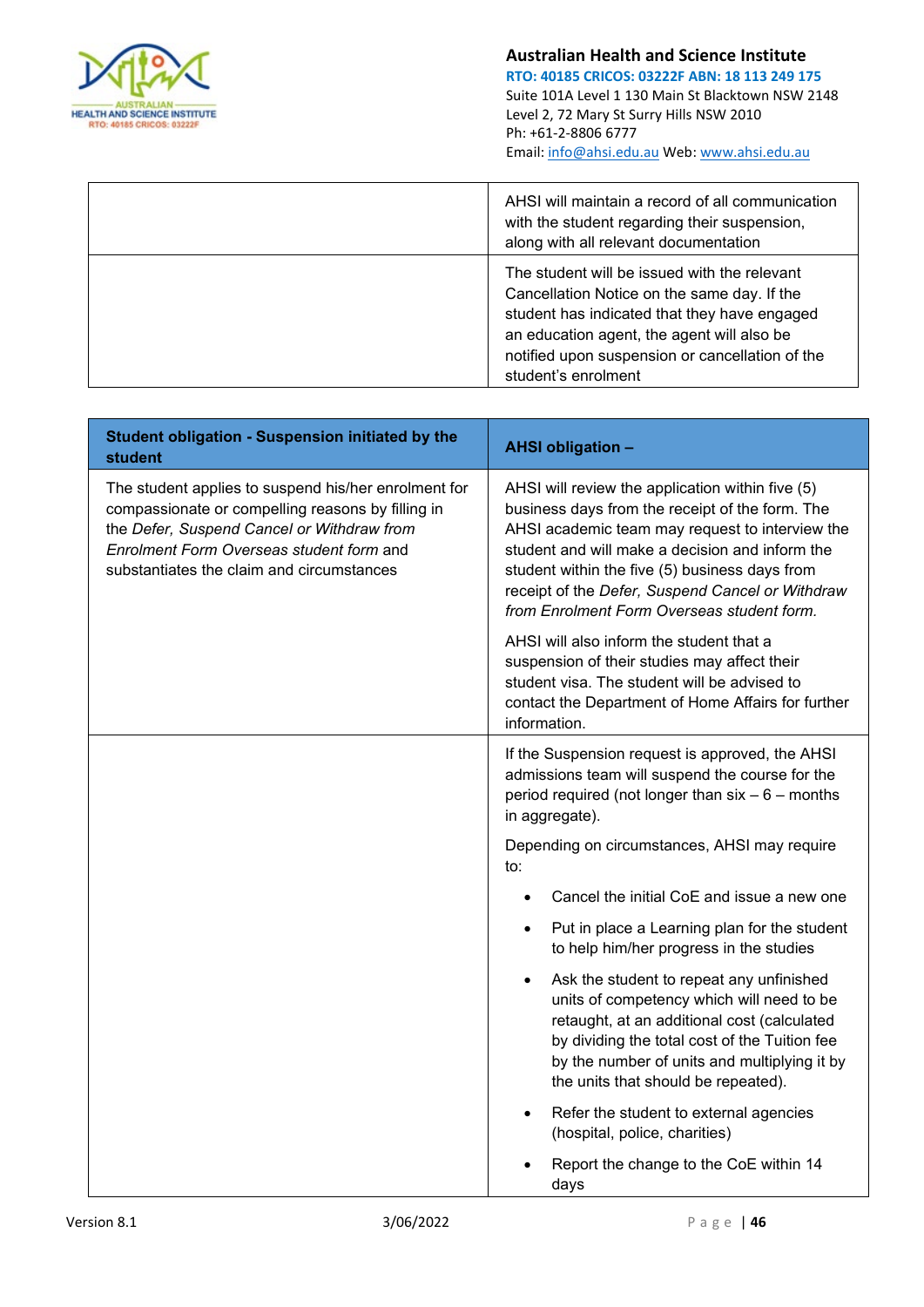

|                                                                                                                                                                                                                                                                                                                | If the Suspension is not approved, the AHSI<br>admissions team will inform the student in writing<br>of the decision, the internal appeal and the<br>external appeal processes.                                                                                                            |
|----------------------------------------------------------------------------------------------------------------------------------------------------------------------------------------------------------------------------------------------------------------------------------------------------------------|--------------------------------------------------------------------------------------------------------------------------------------------------------------------------------------------------------------------------------------------------------------------------------------------|
|                                                                                                                                                                                                                                                                                                                | The student must follow the internal appeal<br>process before going to the external appeal body<br>(the Commonwealth Ombudsman).                                                                                                                                                           |
| If the student chooses to appeal the suspension<br>decision they must complete a Feedback &<br>Complaints form detailing the reasons why they are<br>not satisfied with the decision.<br>The student has twenty (20) business days to<br>appeal the decision and can access the AHSI                           | If, after twenty (20) working days, the student<br>does not access AHSI's internal complaints and<br>appeals process, the Admissions team will notify<br>the student that the Suspension will take place<br>and notify the Department of immigration if this<br>affects the student's CoE. |
| Complaints and Appeals processes (as set out in the<br><b>Complaints and Appeals Policy.</b>                                                                                                                                                                                                                   | By not accessing the internal appeal process, the<br>student agrees to AHSI's decision and if the<br>student does not notify AHSI of a decision to<br>access the external process it is implied the<br>student does not wish to pursue the external<br>complaint pathway.                  |
| If the outcome of the complaint or appeal is<br>successful for the student, the student's enrolment is<br>maintained and AHSI will suspend the studies for a<br>duration no longer than six (6) months and will<br>determine an appropriate management plan to allow<br>the student to continue their studies. | The student will be notified in writing of the<br>outcome of the appeal and be offered a study<br>plan to maintain academic progress.                                                                                                                                                      |
| If the outcome of the complaint or appeal is<br>unsuccessful for the student, the student's<br>enrolment is suspended. The Administration team<br>will make the required changes to the student's<br>enrolment in PRISMS and inform the student in<br>writing.                                                 | If the appeal of the student is unsuccessful, the<br>AHSI academic team will inform the student of the<br>decision and give the student a further ten (10)<br>business days to lodge an appeal with the<br>external provider (Commonwealth Ombudsman).                                     |
| The student has the obligation to inform AHSI of the<br>decision of the Commonwealth Ombudsman.                                                                                                                                                                                                                | If the decision of the Commonwealth Ombudsman<br>is similar to AHSI's decision, the request to<br>suspend enrolment will be rejected.                                                                                                                                                      |
|                                                                                                                                                                                                                                                                                                                | If the Commonwealth Ombudsman advises the<br>student's enrolment should be suspended, AHSI<br>will give effect to the requested suspension and<br>advise the student if additional costs will be<br>incurred to repeat the units that were not finished/<br>completed.                     |
|                                                                                                                                                                                                                                                                                                                | If the student has indicated that they have<br>engaged an education agent, the agent will also<br>be notified upon suspension or cancellation of the<br>student's enrolment.                                                                                                               |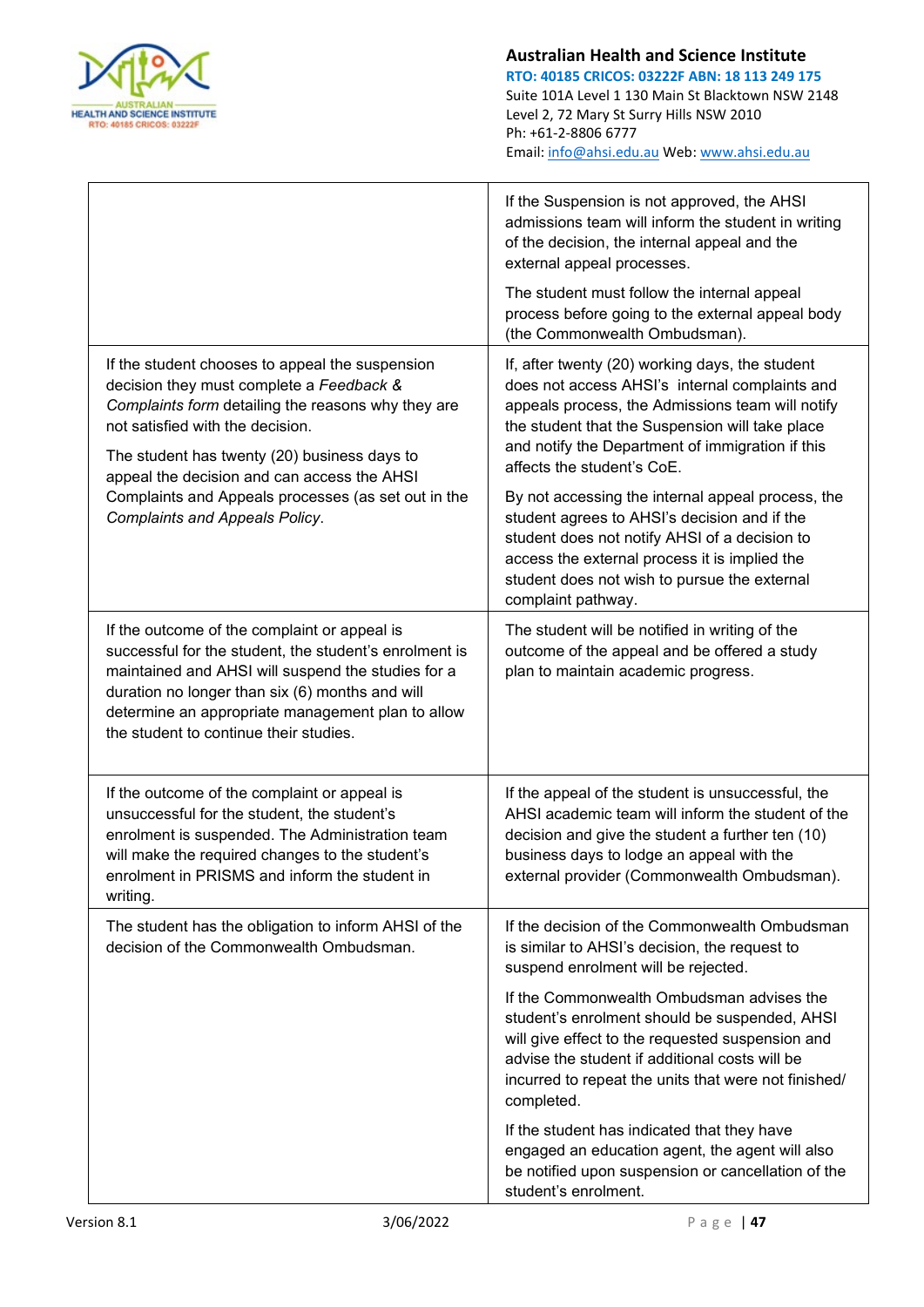

At all times, the student must follow the process detailed above, otherwise it may trigger an earlier suspension/cancellation.

## *Cancellation procedure*

A cancellation of the enrolment can only be initiated by AHSI. A student cannot initiate a cancellation of studies. The student may initiate a Withdrawal, as see in the next section.

| <b>Student obligation</b>                                                                                                                                                                                                                           | <b>AHSI obligation</b>                                                                                                                                                                                                                                                                                                                                                                                                                                                          |
|-----------------------------------------------------------------------------------------------------------------------------------------------------------------------------------------------------------------------------------------------------|---------------------------------------------------------------------------------------------------------------------------------------------------------------------------------------------------------------------------------------------------------------------------------------------------------------------------------------------------------------------------------------------------------------------------------------------------------------------------------|
|                                                                                                                                                                                                                                                     | If the cancellation is initiated by AHSI, AHSI will<br>inform the student first in writing through the<br>First and Second warning letters for either non-<br>payment of fees or unsatisfactory course<br>progress which are sent two (2) weeks apart.<br>For cases when the student breaches the<br>student Code of Conduct, AHSI will initiate a<br>cancellation within 20 days of notifying the<br>student and the student does not engage in<br>breach remediation process. |
| Student can adhere to the warning letter and pay<br>their owing fees and/or improve their academic<br>progress.                                                                                                                                     |                                                                                                                                                                                                                                                                                                                                                                                                                                                                                 |
| Student must also attend an intervention meeting<br>with a student support officer and implement an<br>intervention strategy.                                                                                                                       |                                                                                                                                                                                                                                                                                                                                                                                                                                                                                 |
| If these stops are followed, the cancellation process<br>will stop here.                                                                                                                                                                            |                                                                                                                                                                                                                                                                                                                                                                                                                                                                                 |
|                                                                                                                                                                                                                                                     | If there is no improvement in student progress<br>an ITR (Intention to Report) will be sent of its<br>intention to cancel the student's enrolment and<br>notify the student in writing that they have 20<br>working days to access AHSI Complaints and<br>Appeals processes (as set out in the Complaints<br>and Appeals Policy - Overseas students).                                                                                                                           |
|                                                                                                                                                                                                                                                     | If the appeals process is activated, the<br>cancellation of the student's enrolment cannot<br>take effect until the complaints and appeals<br>process is completed or timeframes exhausted,<br>unless extenuating circumstances relating to the<br>welfare of students apply.                                                                                                                                                                                                   |
| The student can adhere to the previous warning<br>letters and ITR and attend an intervention meeting<br>with a student support officer. An intervention<br>strategy will be implemented, if successful, the<br>cancellation process will stop here. |                                                                                                                                                                                                                                                                                                                                                                                                                                                                                 |
| If student chooses to appeal the ITR decision they<br>must complete a Feedback & Complaints form                                                                                                                                                    | If a student chooses to appeal the ITR decision<br>a review of the decision will be undertaken by                                                                                                                                                                                                                                                                                                                                                                               |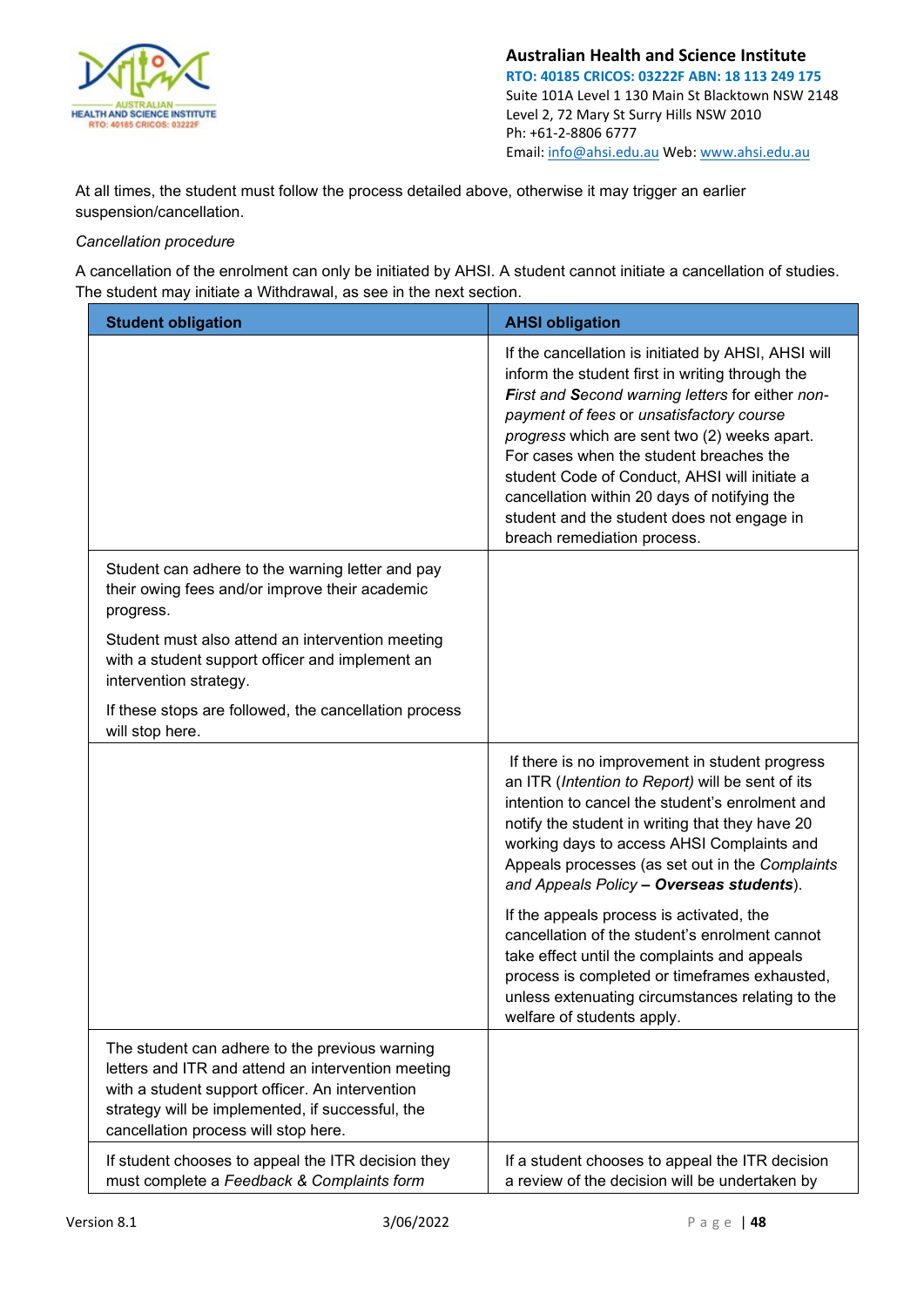

| detailing the reasons why they are not satisfied with<br>the decision.<br>The student has 20 working days to appeal the<br>decision and can access the AHSI Complaints and<br>Appeals processes (as set out in the Complaints and<br>Appeals Policy - International).<br>The student also has the right to contact an external<br>Appeal process (the Commonwealth Ombudsman<br>(www.ombudsman.gov.au).<br>If the appeals process is activated, the suspension<br>of the student's enrolment cannot take effect until<br>the complaints and appeals processes (internal and<br>external) are completed or timeframes exhausted. | AHSI. The student will be notified in writing of<br>the outcome of the review within 20 working<br>days of lodgment of the appeal. Further appeals<br>can be made to the AHSI management team.<br>AHSI will advise the student about the external<br>complaints process via the Commonwealth<br>ombudsman.<br>AHSI may inform the Commonwealth<br>ombudsman and verify if it should change in any<br>way its decision                                             |
|---------------------------------------------------------------------------------------------------------------------------------------------------------------------------------------------------------------------------------------------------------------------------------------------------------------------------------------------------------------------------------------------------------------------------------------------------------------------------------------------------------------------------------------------------------------------------------------------------------------------------------|-------------------------------------------------------------------------------------------------------------------------------------------------------------------------------------------------------------------------------------------------------------------------------------------------------------------------------------------------------------------------------------------------------------------------------------------------------------------|
| The student will be issued with the relevant<br>Cancellation Notice on the same day.<br>If the student has indicated that they have engaged<br>an education agent, the agent will also be notified<br>upon suspension or cancellation of the student's<br>enrolment.                                                                                                                                                                                                                                                                                                                                                            | If the student chooses not to appeal the decision<br>within 20 working days, AHSI has the right to<br>notify the Department of Education and Training<br>through the Provider Registration and<br>International Student Management System<br>(PRISMS) as soon as practicable, after the<br>complaints and appeals process is completed or<br>exhausted (within 20 days), that it wishes to<br>permanently cancel (terminate) the overseas<br>student's enrolment. |
|                                                                                                                                                                                                                                                                                                                                                                                                                                                                                                                                                                                                                                 | Once this process is complete, the overseas<br>student's CoE status will be listed as 'cancelled'<br>AHSI will provide the following information to<br>PRISMS within 31 days as prescribed by<br>subsection 19(1A) of the ESOS Act:                                                                                                                                                                                                                               |
|                                                                                                                                                                                                                                                                                                                                                                                                                                                                                                                                                                                                                                 | 1. The day the student's studies are terminated<br>(whether or not the termination takes effect on<br>that day); and                                                                                                                                                                                                                                                                                                                                              |
|                                                                                                                                                                                                                                                                                                                                                                                                                                                                                                                                                                                                                                 | 2. The last day of the student's studies; and                                                                                                                                                                                                                                                                                                                                                                                                                     |
|                                                                                                                                                                                                                                                                                                                                                                                                                                                                                                                                                                                                                                 | 3. The student's residential address, phone<br>number and email address.                                                                                                                                                                                                                                                                                                                                                                                          |
|                                                                                                                                                                                                                                                                                                                                                                                                                                                                                                                                                                                                                                 | The Department of Home Affairs may cancel the<br>learner's student visa within 28 days of the<br>cancellation.                                                                                                                                                                                                                                                                                                                                                    |
|                                                                                                                                                                                                                                                                                                                                                                                                                                                                                                                                                                                                                                 | If the student has any owing fees remaining,<br>AHSI will forward their details to the contracted<br>debt collection agency in order to reclaim the<br>owing monies.                                                                                                                                                                                                                                                                                              |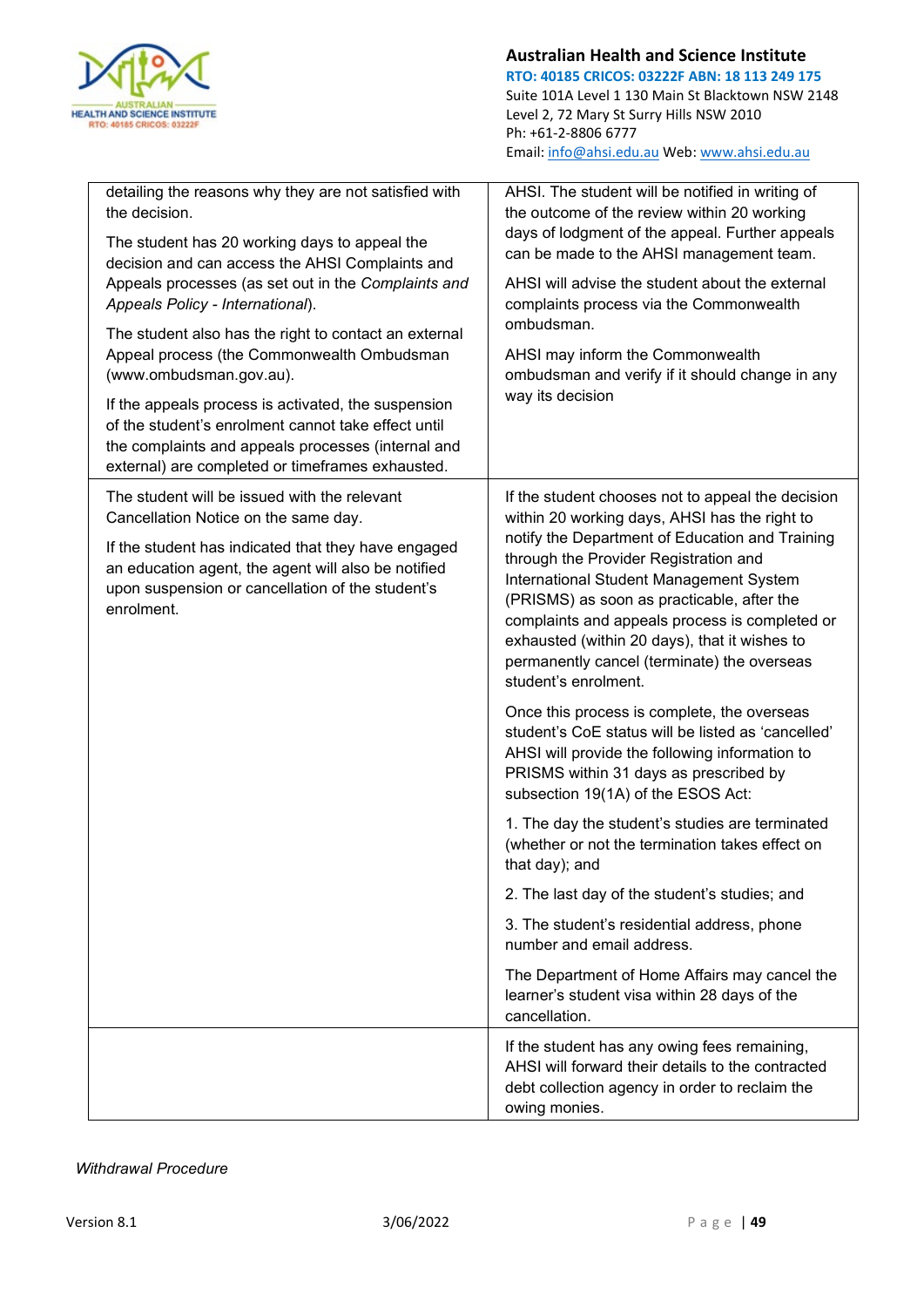

The full process can take a minimum of 10 days from application to full decision communicated to the student if all the conditions are met: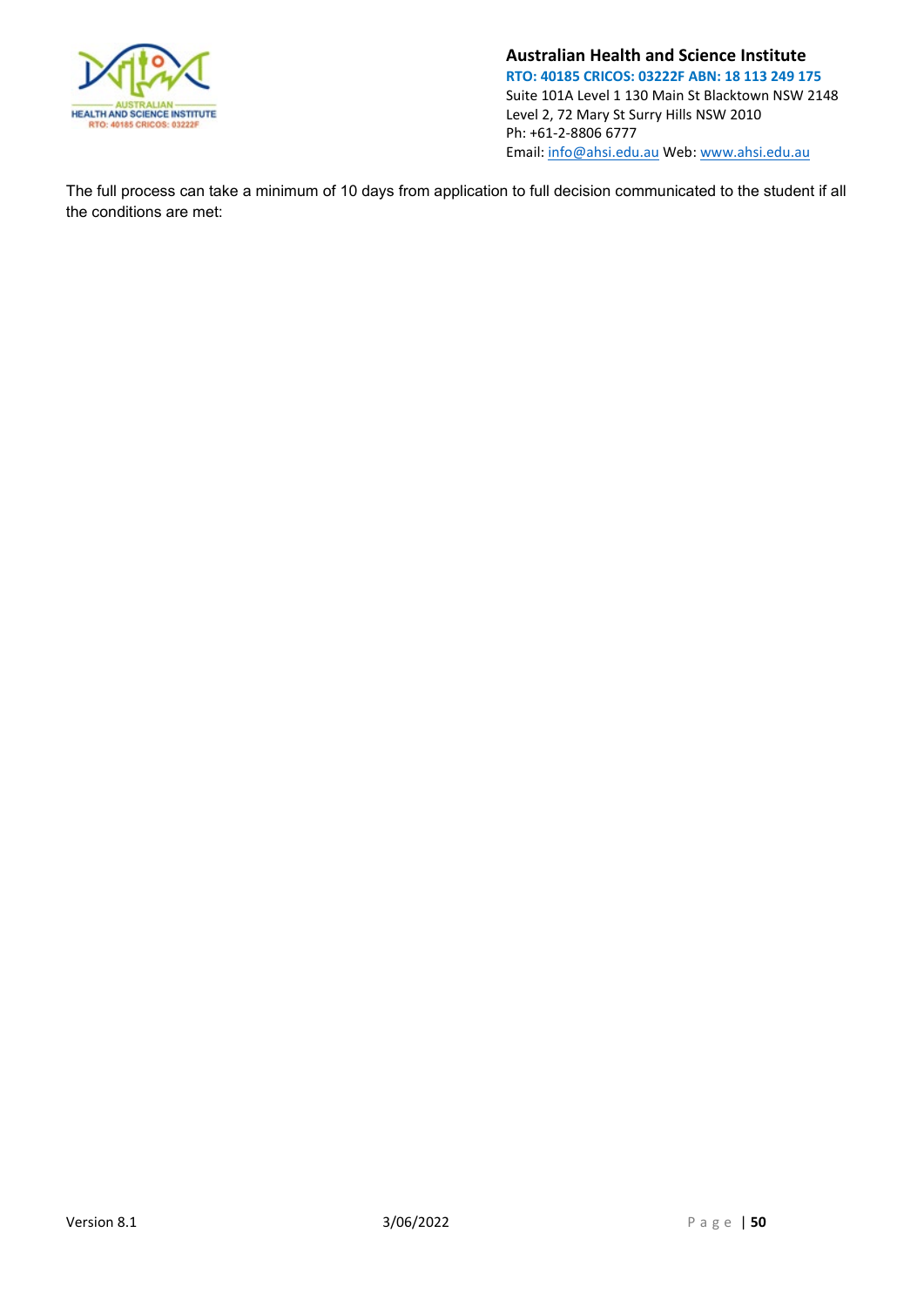

| <b>Student obligation</b>                                                                                                                                                                                                                   | <b>AHSI obligation</b>                                                                                                                                                                                                                                                                     |
|---------------------------------------------------------------------------------------------------------------------------------------------------------------------------------------------------------------------------------------------|--------------------------------------------------------------------------------------------------------------------------------------------------------------------------------------------------------------------------------------------------------------------------------------------|
| The student ensures they met all the conditions<br>listed in the policy above that can lead to AHSI<br>approving a withdrawal form.                                                                                                         |                                                                                                                                                                                                                                                                                            |
| Students intending to withdraw from a course(s)<br>should notify AHSI in writing via the Defer, Suspend<br>Cancel or Withdraw from Enrolment Form Overseas<br>student. (available via AHSI Website or Reception of<br>AHSI)                 | AHSI will respond within 5 business days from<br>receipt of the Defer, Suspend Cancel or<br><b>Withdraw from Enrolment Form Overseas</b><br>student                                                                                                                                        |
| The student will pay the \$500 fee for withdrawal.<br>(please note if the student has outstanding tuition or<br>material fees, the amount will be applied firstly to the<br>outstanding fees)                                               | AHSI will process the payment, and notify the<br>student and the agent.<br>If there are outstanding amounts they must be<br>paid firstly and the payment will be applied in the<br>order of outstanding fees.                                                                              |
|                                                                                                                                                                                                                                             | AHSI will check and advice the student if any of<br>the conditions listed under the Withdrawal Policy<br>above is not met, in order to rectify the situation.<br>Any non-conformances (missing documents) will<br>be advised by AHSI to the student                                        |
| The student must meet all conditions listed as non-<br>conformant by the student within three (3) business<br>days; all missing documents or conditions must be<br>met.<br>The student must advise AHSI of completion of the<br>conditions. | AHSI will respond to the student, after<br>considering all the documents within two (2)<br>business days.<br>(this brings the total consideration by AHSI to<br>ten -10- business days).                                                                                                   |
|                                                                                                                                                                                                                                             | If the student does not produce all the<br>documents, or meet all conditions then the<br>application will be automatically rejected and the<br>fee forfeited (retained by AHSI for processing)                                                                                             |
| The student receives the outcome of the application.<br>1. If the application is successful<br>The student may be invited to an exit interview with<br>an AHSI admissions representative.                                                   | AHSI will print and give/send the student the<br>online version and the printed certificate or<br>Transcript of unites completed within 5 business<br>days.<br>AHSI will make the student's record inactive in<br>RTOManager. Additionally the student's moodle<br>account will be locked. |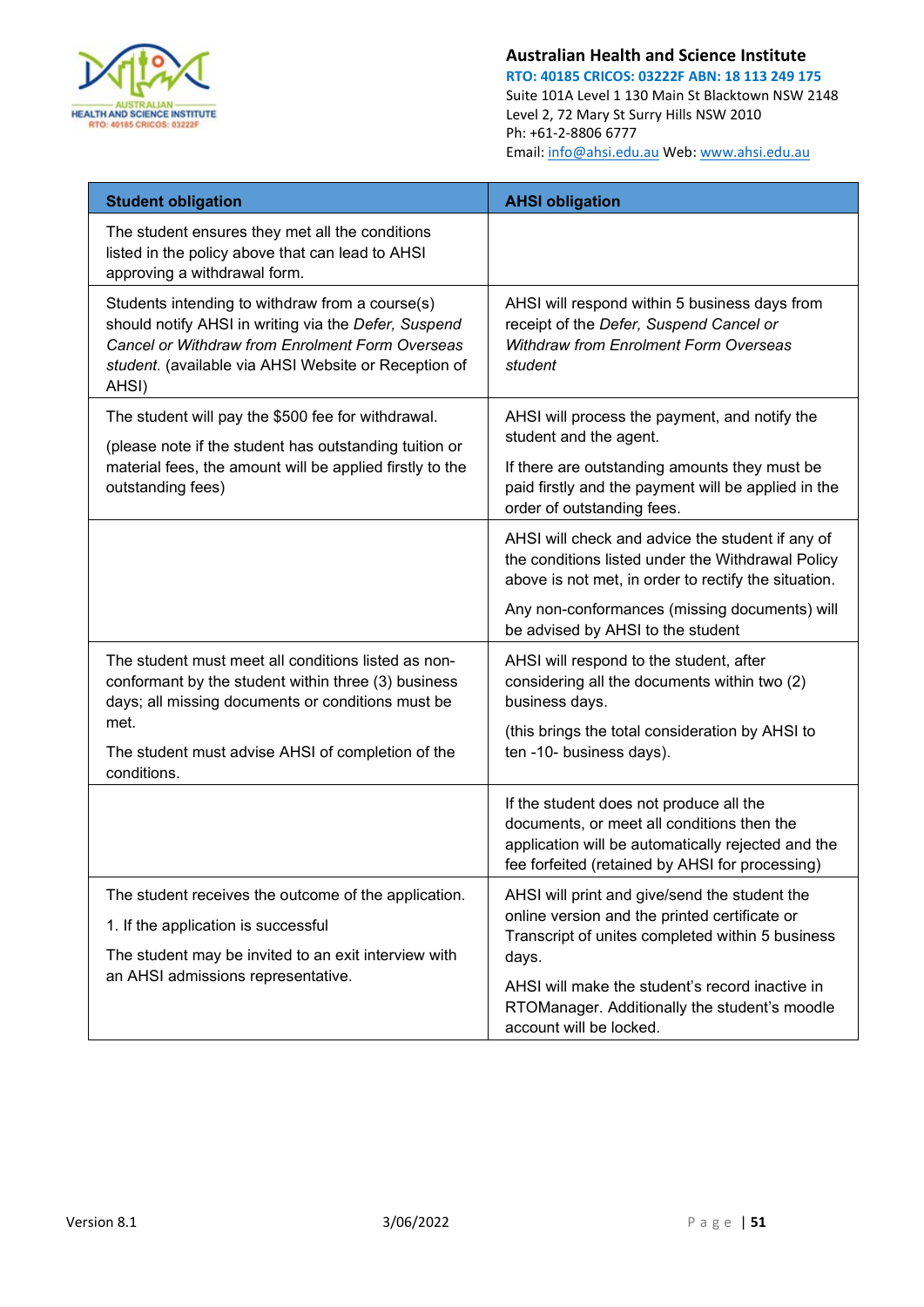

| The student receives the outcome of the application.<br>2. Where an application is unsuccessful and the                                                                                                                                       | Where a transfer request from AHSI has not<br>been approved, the student will be provided with<br>written reasons for refusing the request.                                                                                                                                  |
|-----------------------------------------------------------------------------------------------------------------------------------------------------------------------------------------------------------------------------------------------|------------------------------------------------------------------------------------------------------------------------------------------------------------------------------------------------------------------------------------------------------------------------------|
| request to transfer is refused, the student will be<br>informed of the reasons for this refusal. The student<br>is entitled to submit a new application that<br>addresses the reasons for refusal.                                            | If the student is not satisfied with the decision,<br>they may apply for a review of that decision<br>within 10 working days of receipt of the                                                                                                                               |
| Where an application is unsuccessful, the student<br>has the right to lodge an appeal with AHSI. The<br>student must continue to study their course until the<br>appeal has been heard and a decision issued.                                 | application outcome.<br>A review of the decision will be undertaken by<br>AHSI. The student will be notified in writing of<br>the outcome of the review within 20 working<br>days of lodgement of the appeal. Further<br>appeals can be made to the AHSI management<br>team. |
| The student must complete a Feedback &<br>Complaints form detailing the reasons why they are<br>not satisfied with the decision (which will be used to<br>improve the withdrawal process in AHSI as part of<br>its Quality Management System) |                                                                                                                                                                                                                                                                              |
|                                                                                                                                                                                                                                               | AHSI will advise the student about the external<br>complaints process via the Commonwealth<br>ombudsman.                                                                                                                                                                     |
| The student has 10 working days to appeal the<br>decision. Throughout this period, the student will<br>continue to owe fees to AHSI and the student's<br>enrolment with AHSI will be maintained.                                              | AHSI may inform the Commonwealth<br>ombudsman and verify if it should change in any<br>way its decision.                                                                                                                                                                     |
| The consideration by AHSI was of a maximum of ten<br>(10) business days, which combined with these<br>business days give the student the opportunity to<br>have the application & appeal processed within<br>twenty (20) business days.       |                                                                                                                                                                                                                                                                              |
|                                                                                                                                                                                                                                               | If the student lodges and appeal, AHSI must<br>consider the student's appeal and inform the<br>student of the outcome within the next 10<br>working days from the date the student lodged<br>the appeal.                                                                     |
|                                                                                                                                                                                                                                               | If further evidence is needed, AHSI will ask the<br>student to provide such evidence, however will<br>not delay the decision of the appeal if additional<br>evidence is not produced.                                                                                        |
|                                                                                                                                                                                                                                               | AHSI will communicate the decision of the<br>appeal.                                                                                                                                                                                                                         |
| If the appeal decision is successful, the student will<br>be notified and asked to complete the Feedback &<br>Complaints form and attend an Exit interview.                                                                                   |                                                                                                                                                                                                                                                                              |
| If the initial AHSI decision is upheld and the student<br>application is refused, the student has the right to<br>apply to an External complaints body<br>(Commonwealth Ombudsman)                                                            | AHSI will communicate with the External<br>complaints body and inform them of the decision<br>process.                                                                                                                                                                       |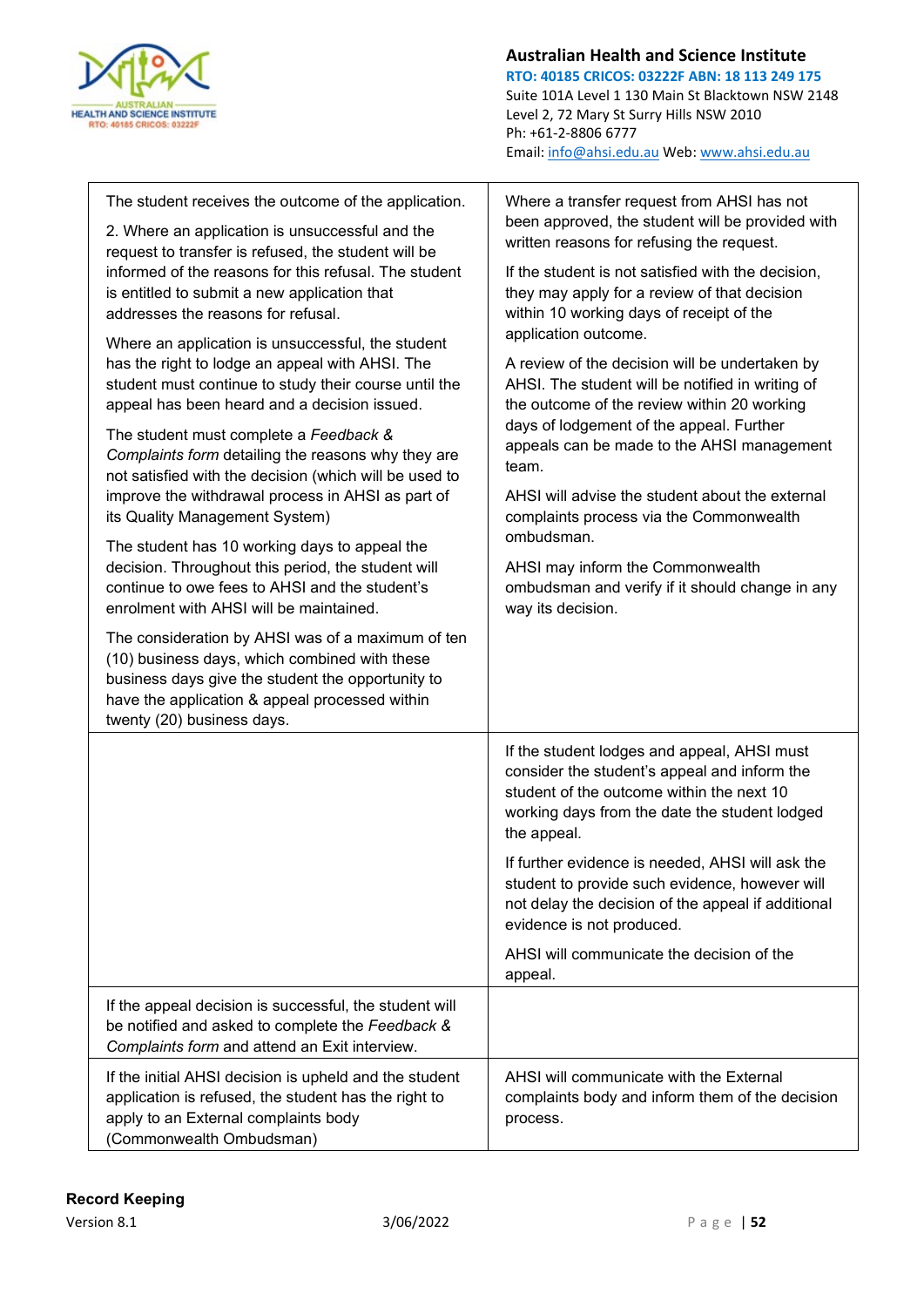

AHSI will fully document, and keep on record in the student's file, all correspondence, documentary evidence and associated materials of the assessment of the student's application for deferral, suspension or cancellation of enrolment.

All information about the student payment, attendance, correspondence is kept by AHSI in RTOManager (the Student Management System).

## **Forms**

- *Complaints and Appeals form*
- *Student Deferment, Suspension, Cancellation and Withdrawal form*
- *AHSI Refund form*

## *Medical Certificate Requirement*

As you are aware it is a condition of your student visa that you are required to maintain satisfactory attendance and achieve satisfactory academic results.

In line with the requirements of the National Code 2018 AHSI attendance and course progress policies state that students are required to attend at least 80% of all scheduled classes (unless specified otherwise).

If you are unwell and unable to attend classes, you should visit a General Practitioner and ask for a Medical Certificate. The Certificate must specify the dates and duration of your absence from studies due to the need to recover from the illness.

If are unable to attend classes for more than two weeks, you will need a specialist certificate.

## *Can a medical certificate excuse me from missing class?*

A medical certificate does not excuse your absence from a scheduled class or give you a class credit. An absence supported by a medical certificate will be counted towards the student's total absence when calculating total attendance. Arriving late or leaving early from a class also counts toward a student's total absence, regardless if a student has a medical certificate.

This means if a student is sick and absent for a period of more than 20% of the course or unit, a medical certificate does not influence the standard attendance and course progress policies. This includes the obligation of AHSI to report any policy breach to DHA.

## *What happens if I am sick and miss more than 20% of classes?*

AHSI understands that students cannot avoid missing classes due to health conditions. Outlined below is a list of actions recommended a student should take in this situation:

The student must see a medical practitioner and get a medical certificate as evidence as soon as is practicable

- Provide copies of medical certificates to the Student Support officer either in person or by scanned copy via email
- Keep copies of your medical certificates in the event DHA must be notified
- Contact the Student Support officer as soon as you can about your condition and absence to discuss options available to you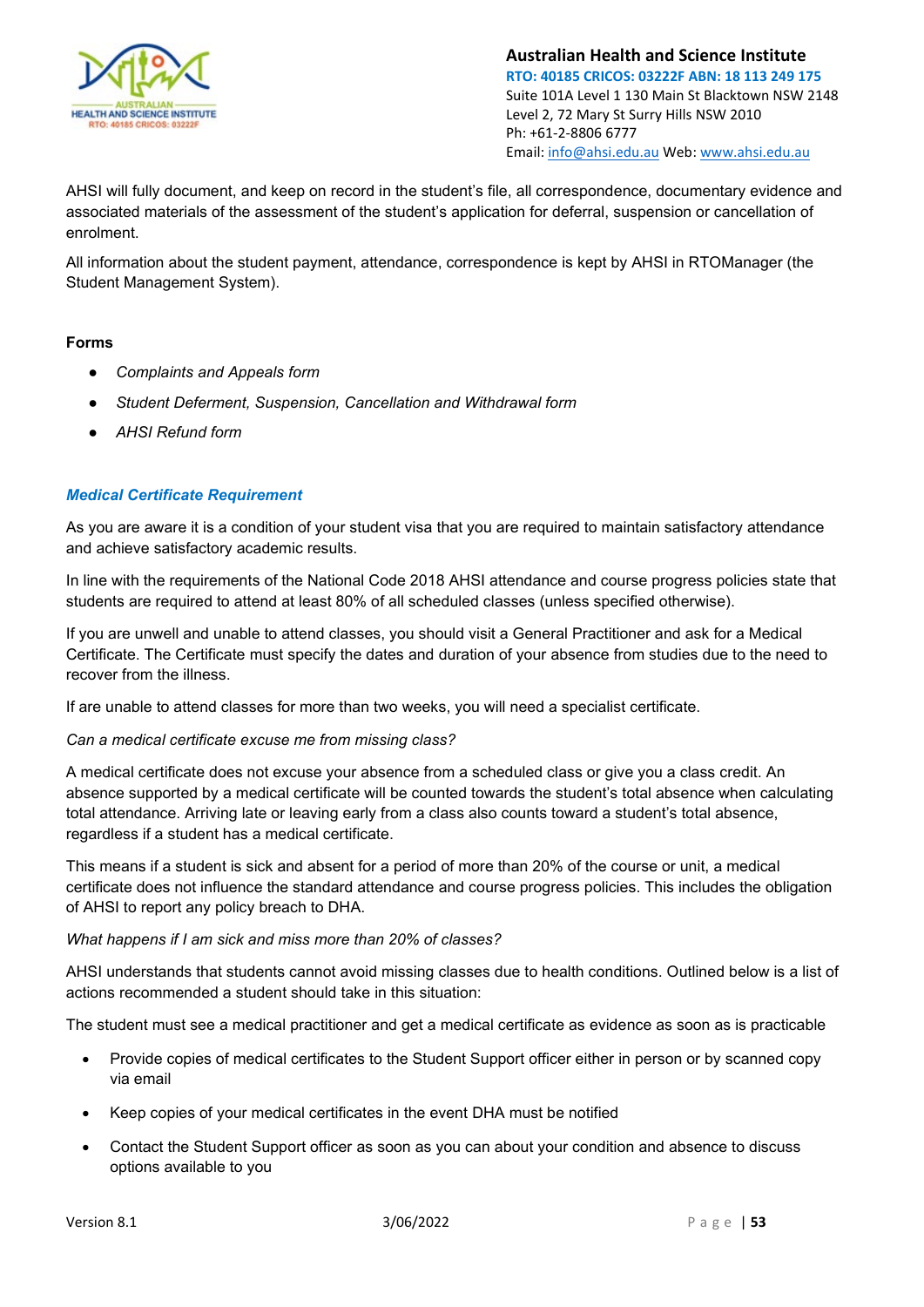

- Request from the Student Support officer your current attendance status due to the missed classes from illness
- Talk to the Student Support officer to assist in booking in for make-up classes as soon as is practicable
- Never wait till the end of the term to explain why they missed classes
- Never assume that a medical certificate is an exemption for missed classes

### *Can I continue my course if I miss more than 20% due to illness?*

Depending upon a student's individual situation the student should be able to continue with their course either based on course progress considerations, catch up classes or repeating a term of studies that may require an extension of their original COE and visa.

Should students be required to apply for a deferral, including a retrospective deferral, students need to speak with the Student Support officer about their options and contact DHA for information on how it may or could impact on their student visa.

### *Does my attendance breach get reported to immigration if I was sick?*

If the attendance policy is breached due to illness, and no intervention action has been taken by the student such as to request for deferral of studies, then AHSI must fulfil its obligation to report to DHA.

In this event, AHSI will advise DHA of the reasons for the breach. AHSI strongly advises students keep copies of all medical certificates as supporting evidence for AHSI.

Please feel free to seek advice from the Student Support officer should you have any questions in relation to medical certificates and course deferrals.

### *Change in visa status*

Deferment, suspension or cancellation of a student's enrolment status with AHSI may affect the student's visa. When a student's enrolment is deferred, suspended or cancelled, AHSI will notify the Department of Education via the Provider Registration and International Student Management System (PRISMS) of the change in enrolment status.

Students are to refer to the DHA web site [\(https://www.homeaffairs.gov.au/\)](https://www.homeaffairs.gov.au/) or Helpline (131 881) for information and their local DHA office for advice on how the potential change to enrolment status may impact upon their visa.

Regardless of whether the suspension of enrolment is the result of a student request for suspension or a suspension imposed by AHSI, the period of suspension of enrolment (as entered in PRISMS) will not be included in attendance monitoring calculations.

Where a suspension of enrolment is granted, AHSI will suspend an enrolment for an agreed period - to a maximum of 6 months. If the suspension is required for longer than 6 months the student shall have to re- apply once the initial suspension period has finished. If a student's enrolment is suspended for a period of 28 days or longer, the student must return home (unless special circumstances exist). Students will be referred to DHA via the DHA helpline on 131 881 regarding whether they may remain in Australia during a period of suspension of enrolment.

AHSI will always use its professional judgement to assess each student's case on its individual merits when determining whether compassionate or compelling circumstances exist.

In cases where a student's enrolment is cancelled, the student must leave Australia, obtain enrolment in an alternative course or apply for a different visa within 28 days of cessation. If the student leaves Australia, the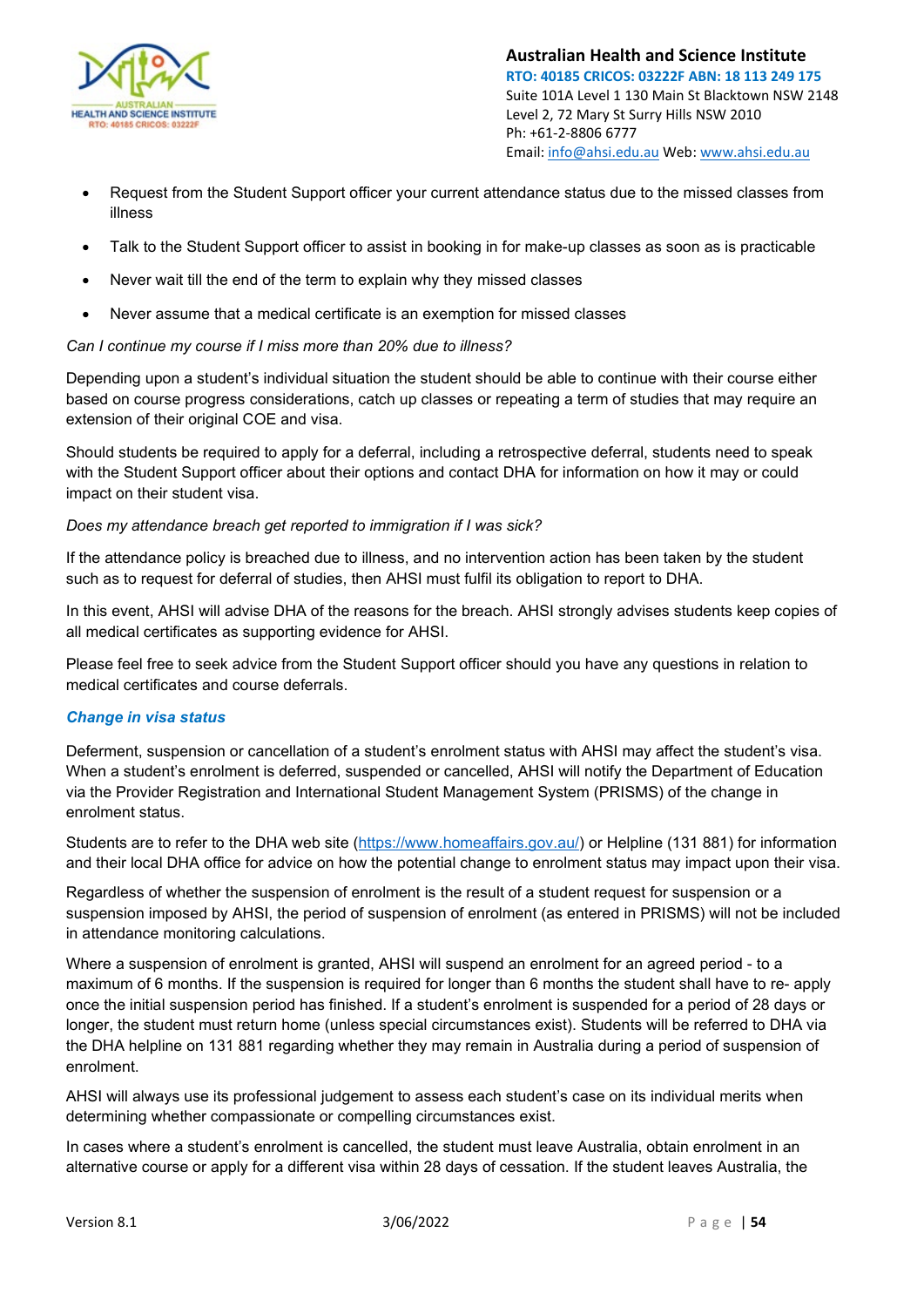

student's visa will be cancelled. A student who has left Australia and wishes to return to his or her studies must apply for a new student visa.

## *Complaints and appeals process during deferral, suspension or cancellation*

Where AHSI initiates the suspension or cancellation of a student's enrolment, the student will be notified of this intention and will be informed that they have 20 working days to access AHSI's Complaints and Appeals Policy and Procedure, unless extenuating circumstances relating to the welfare of the student apply.

Extenuating circumstances relating to the welfare of student may include where the student refuses to maintain approved care arrangements (only for students under 18 years of age), is missing; has medical concerns, severe depression or psychological issues which lead the provider to fear for the student's wellbeing; has engaged or threatens to engage in behaviour that is reasonably believed to endanger the student or others; or is at risk of committing a criminal offence.

AHSI will not notify the Department of Education of a change in enrolment status until the internal complaints and appeals process is completed.

Students may choose to access an external appeal process as per AHSI Complaints and Appeals Policy. In the case of an external appeal, AHSI is not required to wait for the outcome of the external appeal before notifying the Department of Education of the change to the student's enrolment status.

In most cases, AHSI will continue to provide learning opportunities to students during the appeal process. However, where it is considered that a student should not attend classes during the appeals process, students will be provided with course work that can be completed outside of the classroom environment. If the student does not engage with AHSI in the management of the Complaint or Appeal, then AHSI is under no obligation to provide course materials, or recordings of classes.

### *Code of conduct*

It is important to uphold the Values, Principles and Vision of AHSI, which adopted a Quality management system embracing the Kaizen methodology (continuous improvement). AHSI wishes to maintain a high quality and positive environment in which to learn, grow, be mentored and develop with the utmost concern for the welfare of students, staff and Workplacement and community partners. AHSI is committed to providing a safe, caring and academic environment to ensure that students have the opportunity to learn.

Students have an obligation to behave in a professional and respectful manner at all times in a way that is commensurate with studying in a professional organisation. A student must at all times maintain a positive approach to studying and display appropriate behaviour while engaged with the College, either within the premises of the College, online via video conferencing facilities or at any other location where students may be engaged in course delivery or workplacement. A breach of student conduct will attract disciplinary action by AHSI. In some cases, this may result in the cancellation of a student's enrolment.

An instance of misconduct (inappropriate behaviour) is a disciplinary offence. Misconduct includes both academic misconduct and behavioural misconduct.

At no time will AHSI tolerate disrespect or aggression towards other students, staff members or clients.

### **Respectful and positive learning environment**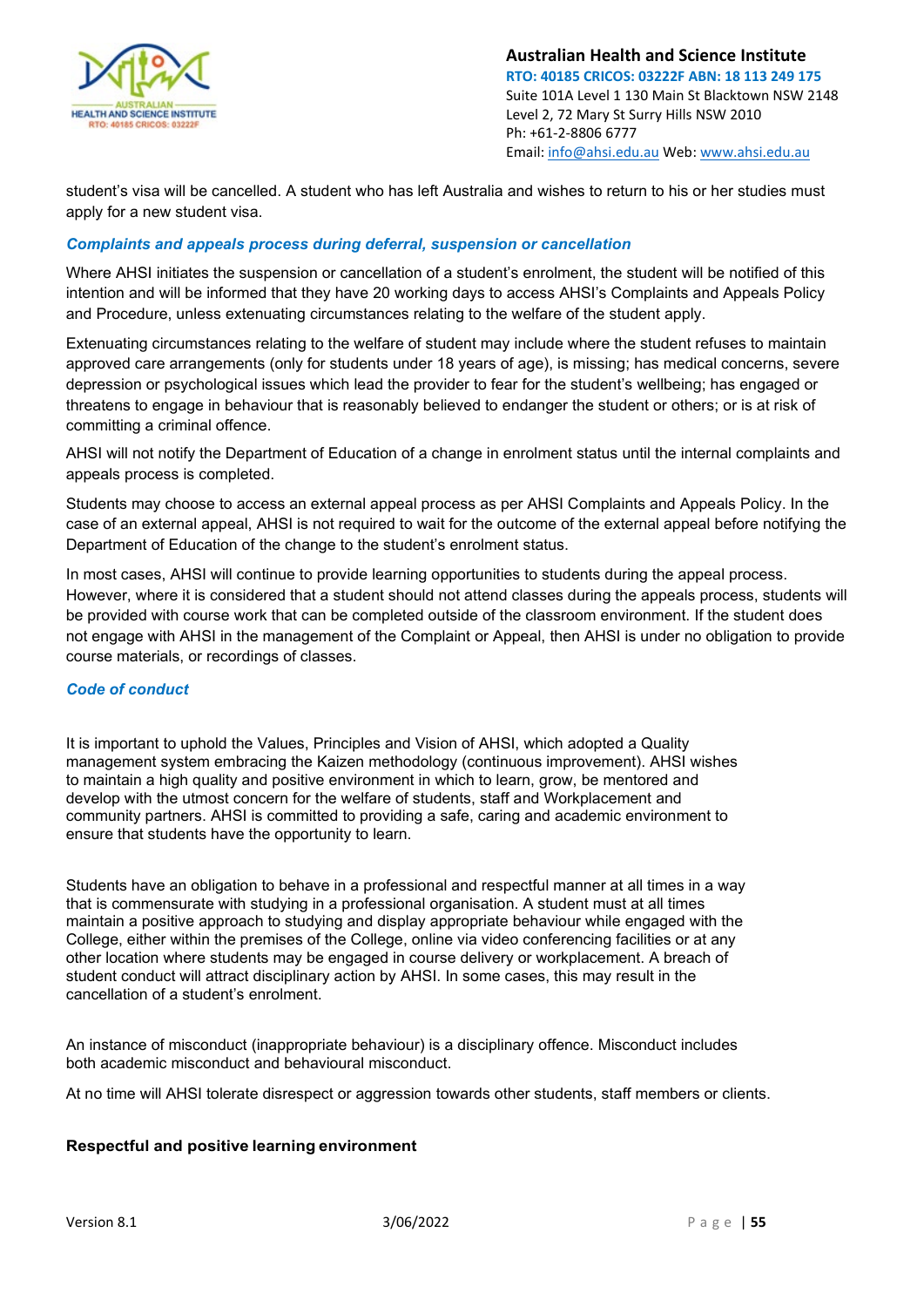

As a student of AHSI, either within the premises of the College, online (via video conferencing) or at another location used by AHSI for workplacements, students have responsibilities to support a positive learning environment for all students, staff and AHSI stakeholders and partners.

Expectations include but are not limited to:

- a. Abidance by the Student Code of Conduct and all AHSI policies and procedures
- b. Active participation in theclassroom
- c. Showing a general interest in the teachings delivered
- d. Following a trainer's instructions
- e. Being respectful to fellow students and teachers
- f. Familiarising themselves with the Student Handbook prior to each term
- g. Being respectful and following the instructions of workplacement supervisors and staff

All members of AHSI (students and staff) are prohibited from engaging in the following behaviours whilst on AHSI premises or undertaking AHSI activities on workplacement partner premises, regardless of the location of the activities:

- h. harassment, bullying or vilification
- i. racial vilification or racist behaviour
- j. sexual harassment
- k. discrimination on the basis of a personal characteristic such as age, gender, relationship status, pregnancy, sexuality or race
- l. discrimination on the grounds of disability or medical condition
- m. discrimination on the grounds of religion, political opinion, criminal record (when irrelevant), freedom of movement or trade union activity
- n. discrimination on the grounds of family responsibilities
- o. discrimination because of an association with someone identified on the basis of a personal characteristic
- p. victimisation of any member of AHSI who makes a complaint under this policy

For the purposes of this policy, harassment and bullying do not include:

- q. reasonable direction from a staff member
- r. fair application of appropriate teaching, including guidance and assessment feedback
- s. implementation, with procedural fairness, of academic or non-academic misconduct procedures.
- t. requests from the Trainer or staff to comply with normal procedures, engaging in the classroom with the Trainer or colleagues, writing on the whiteboard, undertaking class practical activities, group activities, simulations of tasks that are usual to the industry for which the student is trained
- u. In the case of video conferencing, the students must turn the camera on if so required by the Trainer.

### **Visitors/ Support persons/ Family members of the students**

Any visitor / support person / family member of a student must behave in a respectful manner and respect the Code of Conduct when:

- Visiting the college either alone or together with a student
- Communicating with the AHSI staff
- In writing or verbally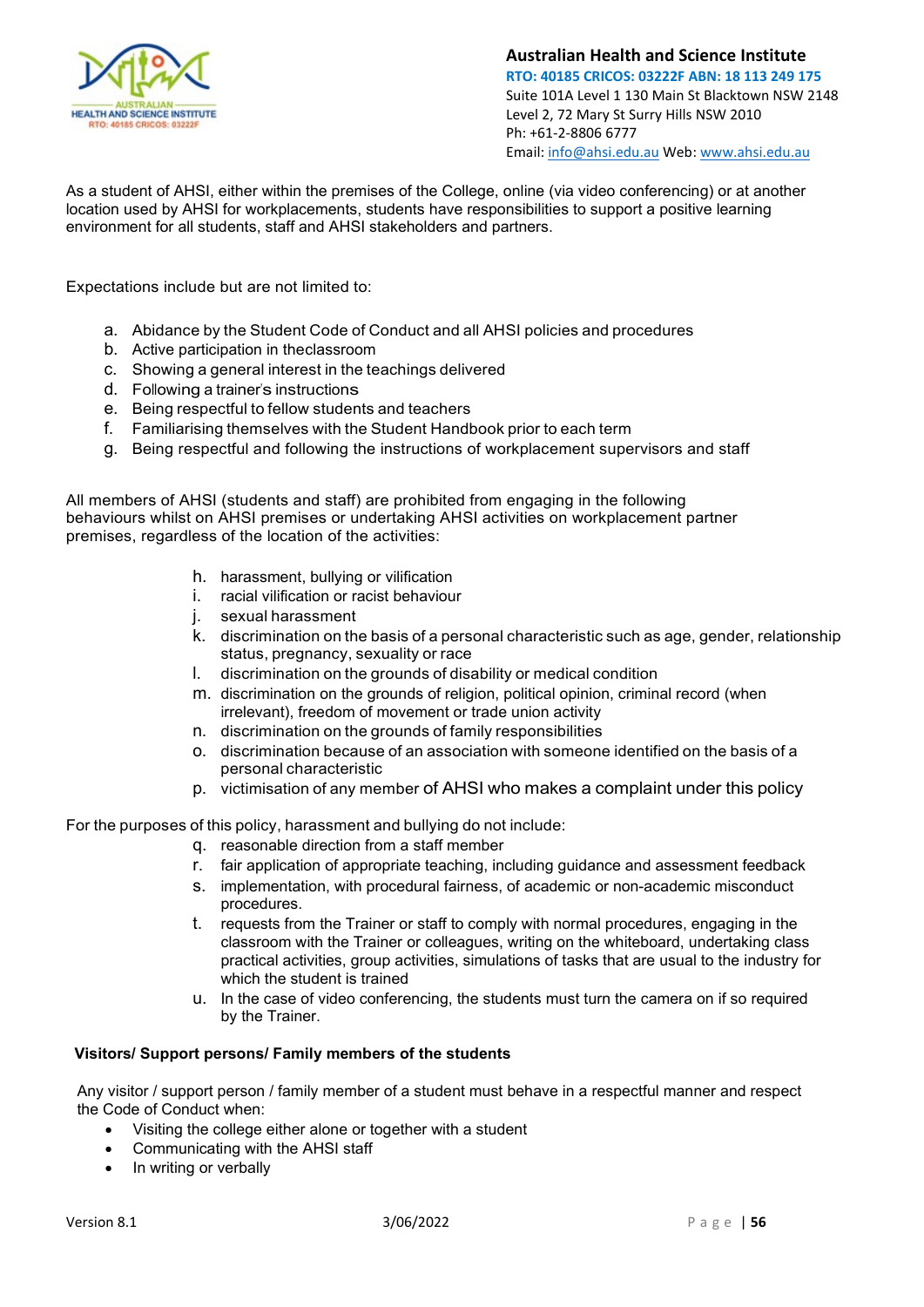

Any breach of the Code of Conduct by a person related to a student will have an impact on the Student situation and relationship with AHSI and may trigger all the consequences and penalties that would be triggered if the Student acted in a manner contradictory to the rules in the Code of Conduct.

## **Medical Conditions**

Most of the AHSI courses are in healthcare; as such the medical and psychological condition of the student must be notified if affected in any way prior to enrolment or during enrolment as soon as changes occur. AHSI has a duty of care towards its partner Healthcare, Childcare and Community care organisations and their Clients/Patients/Participants (which may be vulnerable members of the community).

If at any time before or during the enrolment with AHSI a condition or event that may jeopardise the safety of these AHSI Partner clients, the enrolment will be terminated and a Statement of attainment for completed units will be issued.

It is the student's responsibility to advise AHSI in writing:

- Prior to enrolment, if the student is pregnant or has any medical condition that may put them or the AHSI Partner Clients at risk during their training and course of studies.
- If a student's medical condition changes adversely during their studies, that may from that point onwards put them or the AHSI Partner Clients at risk during their training, the student is responsible to undertake no further classes or training until they advise AHSI and get written advice from their practitioner if they can continue their studies.
- If the student is in any doubt of medical conditions that may put them at risk during their training, the student needs to seek medical advice from a suitably qualified Australian registered health practitioner for clarification before training with AHSI.
- If a student requires any changes to the standard delivery of their program with AHSI, they should request reasonable adjustments via the [admissions@ahsi.edu.au](mailto:admissions@ahsi.edu.au)

### **Breaches to the student code of conduct**

The following outlines possible breaches to the Student Code of Conduct:

### *Academic Misconduct*

Academic misconduct includes but is not limited to:

- *Contract cheating (submitting assignments in the name of a student that were not created by that student)*– including supporting others in cheating
- *plagiarism, collusion*  including working in groups not approved by the trainer, electronic plagiarism (refer to the *Plagiarism, cheating and collusion* chapter in this document)
- *falsifying* information
- *ghost writing* someone else's assignments or answers to questions
- *Sharing the password to the moodle account with other students to see one's answers*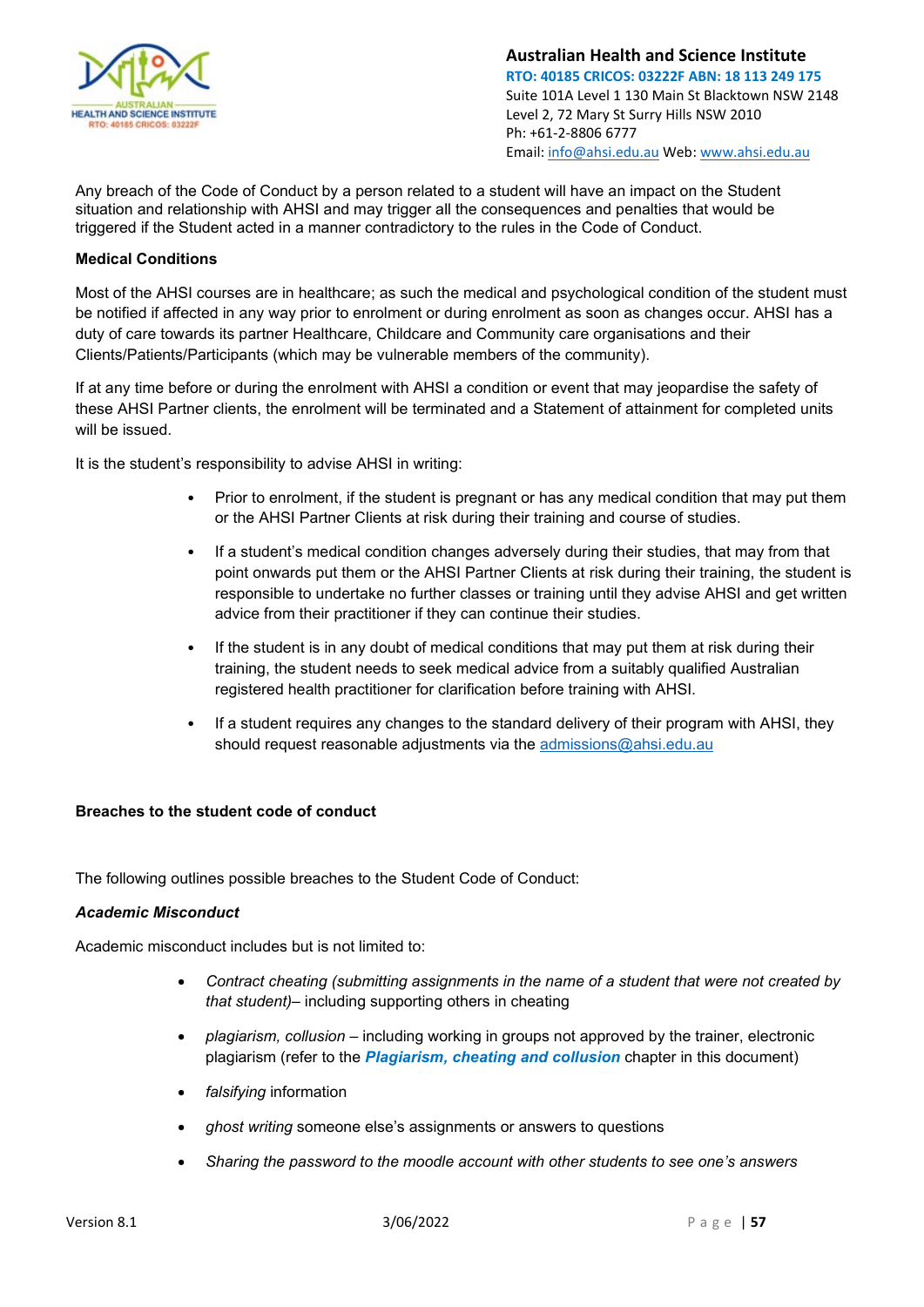

• *Impersonating AHSI staff in front of Publishers and other AHSI partners to obtain free resources or advantages*

## *Behavioural Misconduct*

Behaviours that will not be tolerated include but are not limited to:

- **Major offences**
	- Breaches of Commonwealth or State law which underlie AHSI's operations.
	- Behaviour that impairs the reasonable freedom of other persons to pursue their studies and participate in the activities of the Colleges
	- Refusing or failing to identify themselves truthfully (either for enrolment or during video conferencing classes where the trainer requests to have the cameras turned on, on the premises of workplacement partners, during visits organized by AHSI to different places of worship, libraries, court, etc)
	- Any act or failure to act that endangers the safety or health of any other person
	- Actions that impair any person's participation in a legitimate Institute activity or, by act or omission, disrupts the peace or good order of the Institute or workplacement provider premises
	- Acting in a way that causes students or staff or other persons within the Institute to fear for their personal safety
	- Acting in a way that causes damage to AHSI's property
	- Willfully obstructing or disrupting any official AHSI meeting, ceremony, activity, class or examination/assessment
	- Any form of harassment, whether based on gender, race, age, ability, sexual preference or religious belief
	- Willfully damaging or wrongfully dealing with any College property, or the property within the Colleges of any person, including theft
	- Being under the influence of prohibited drugs and/or substances including alcohol.
	- Possession of dangerous articles or banned substances
	- Trespassing or knowingly entering any place within the premises of the Institute that is out of bounds to students
	- Engaging in abusive behaviour verbally and/or physically
	- Rudeness or aggression towards fellow students or teachers and staff of AHSI
	- Any form of bribery, flattery, coercive behaviour or cheating
	- Making threats to staff or colleagues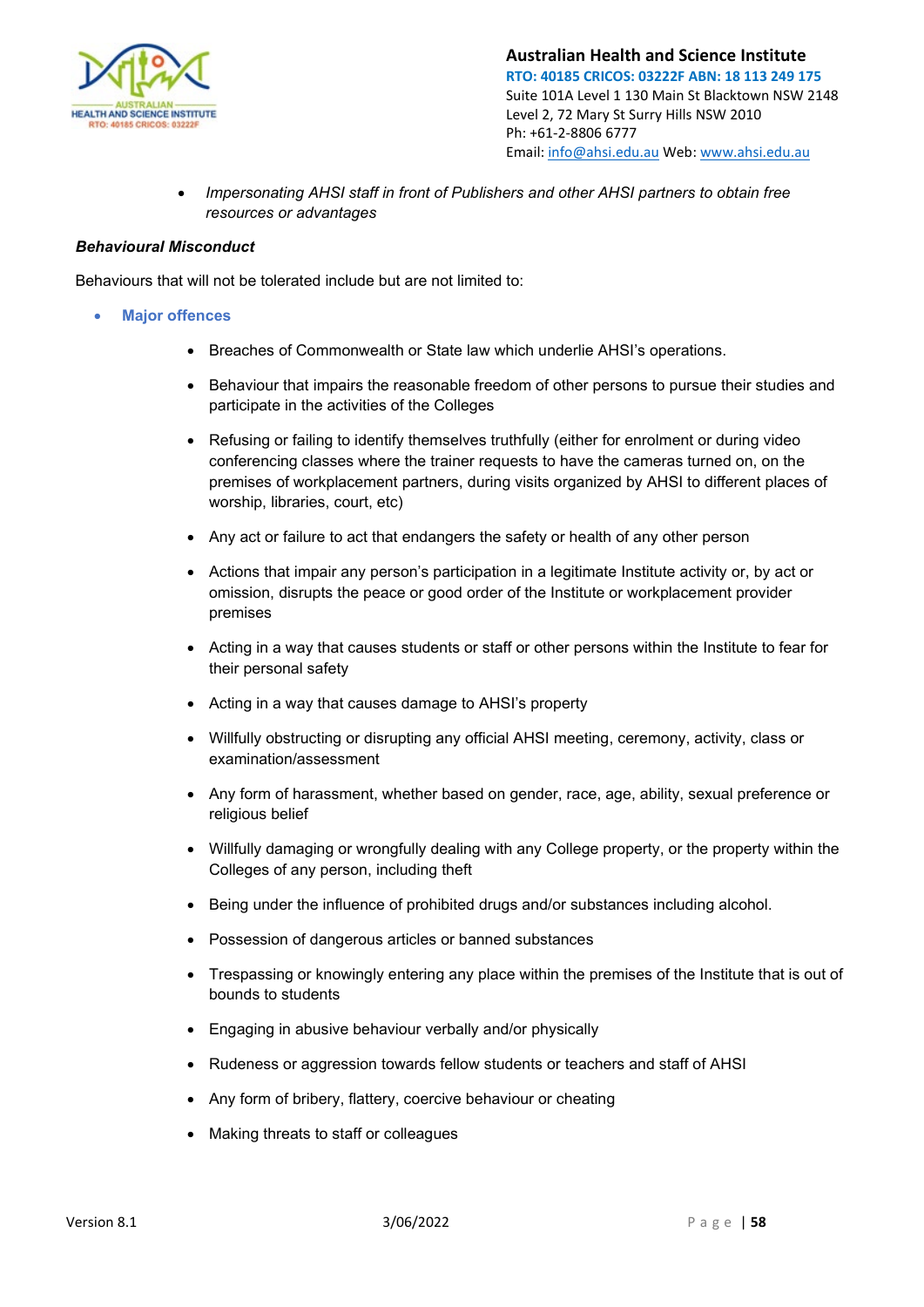

• Displaying risky, unruly and disrespectful and disruptive behaviour in the classroom, during breaks, during visits to other places while under AHSI supervision, or under the supervision of AHSI workplacement Partners

## • **Minor offences**

- Making a false representation as to a matter affecting student status such as medical condition, absence from a class, payment of fees, etc (minor if this is a one-off)
- Sleeping in the class during lectures
- Inappropriate use of electronic devices during class time, including, but not limited to mobile phones, iPods, iPad, video recorders and any other devices of a similar nature. Inappropriate usage refers to the use of devices in the classroom for anything other than educational purposes, including, but not limited to, accessing social media, entertainment, and making or receiving phone calls and texts.
- Failing to comply with the reasonable directions of the AHSI trainers and staff (if this is the first time, if the behaviour is repeated it is a Major)
- Speaking in another language than English in front of colleagues and staff that do not understand the language
- Demanding information that is not relevant to the course of study and is personal to the trainers. Demanding information about the financial aspects of the Institute.
- Asking trainers to speak with agents or undertake tasks on the student's behalf

### **Consequences of breaching the student code of conduct**

The Admissions Officer or Academic and Placements Manager will determine the level of the misconduct breach and will take appropriate action as determined below. If the breach of the Code of Conduct is severe, the matter will be escalated to the CEO/PEO.

In some behavioural breach cases, the Academic and Placements Manager will seek guidance from the Insurance Broker (that covers the insurance for students while on Workplacement) and if the advice given is that the student's profile presents a risk for the workplacement, the student will not be covered by the Student volunteer insurance.

Not being able to attend the Workplacement component of the courses will automatically disqualify the student from completing the qualification and this will lead to the termination of enrolment.

In such a case, the enrolment will be terminated and the student will be issued with a Statement of Attainment for the Units completed that do not require workplacement. Any advance fees for such units will be repaid to the student upon filling in the Refund form.

**NB (nota bene):** the majority of the AHSI qualifications require a workplacement component, as per the definitions of the Units of competency in training.gov.au.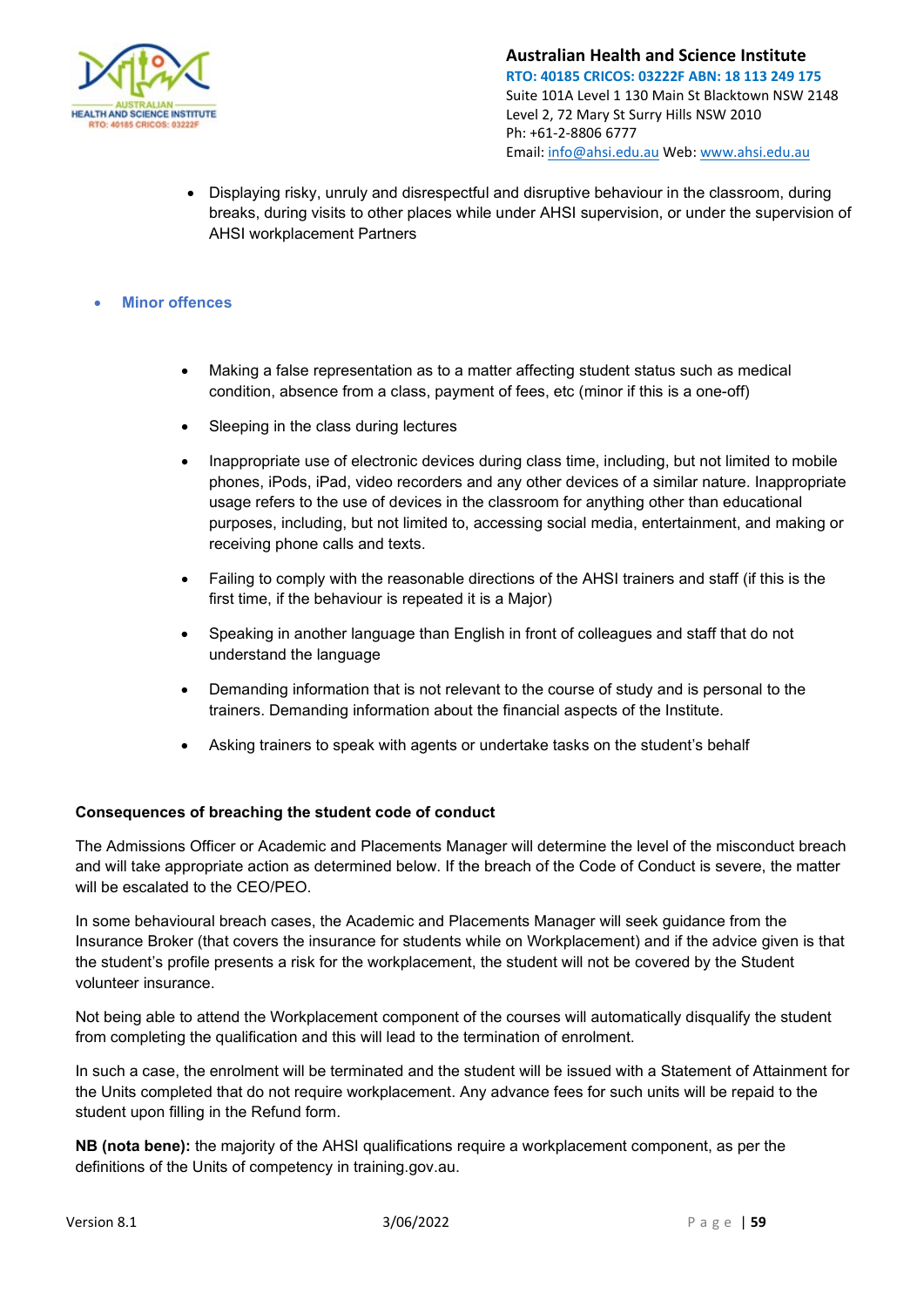

## **First offence and/or minor breaches**

The goal of AHSI is to empower trainers to manage situations in their classrooms. Where suitable, situations should be addressed between the trainer and a student by referencing this policy.

Should a situation arise whereby a student is considered to be acting as a first offence and/or minor breach of the Student Code of Conduct or other policies and procedures of AHSI, the Academic Manager should investigate and resolve within 5 business days.

A student facing allegations of misconduct will be provided in writing with specific information about the allegations and with an opportunity for the student to respond and/or provide evidence on this matter.

After the investigation, the Academic and Placements Manager may decide:

- That the investigation concluded that the allegations were not substantiated and no further action was required.
- That the student is directed to cease actions that are subject to the allegation.
- The student is directed to provide a formal apology to the aggrieved party.
- That the student provides an undertaking in writing to not repeat the misconduct.
- The student will be given a written warning.

The student will be advised in writing of the determination and the reasons for reaching the determination.

The Academic and Placements Manage can refer the allegation to the PEO/CEO at any time during the investigation if it becomes clear the allegation is too serious or complex to be dealt with at the local level.

Once the investigation is completed, the Academic & Placements Manager will include the details of the misconduct and action decided in the student's profile in RTOManager.

If the breach is related to risky behaviour and the student is no longer approved for participating in workplacement, then the enrolment will be terminated as soon as possible and the unused fees will be refunded.

### **Repeated offence and/or major breaches**

In cases of serious misconduct or repeated offence, this must be referred to the CEO/PEO. In cases of criminal offences, AHSI will immediately refer the matter to the relevant external authorities (Police, Department of Human Affairs, etc).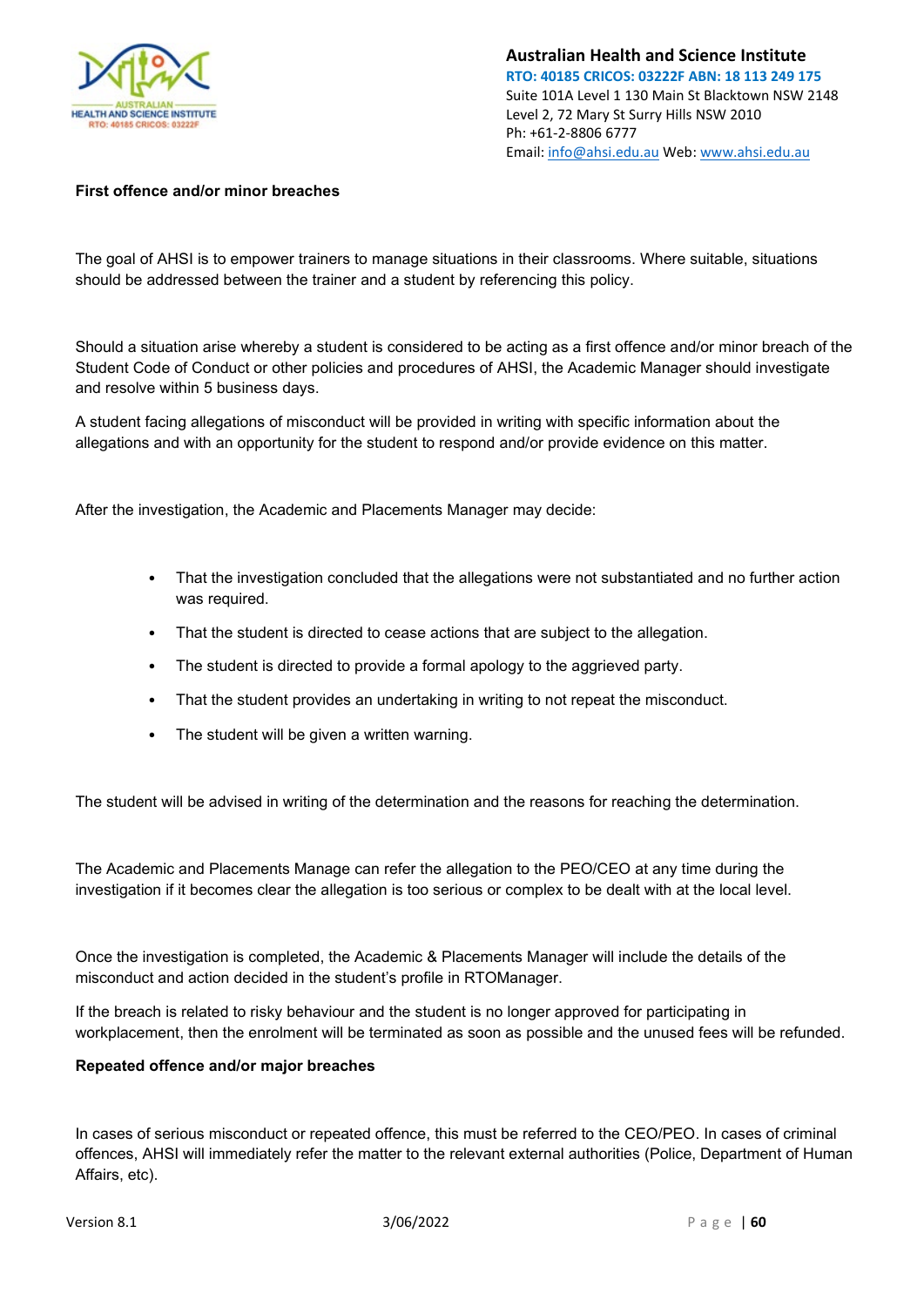

Any student facing allegations of misconduct will be provided with specific information about the allegations and with an opportunity to respond and/or provide evidence on the matter. After investigating, the Director of Academic & Student Engagement (or delegate) may make one of the following determinations:

- that no further action is required, as the investigation concluded that the allegations were not substantiated.
- that the student is given a second and final written warning.
- that the student pays restitution to the value of repair/replacement costs for property damaged or stolen.
- that the student's outcome be adjusted to Not Yet Competent (where the misconduct involved a form of academic misconduct relating to the subject). Note: this may result in non-issuance of a qualification or the revocation of a previously provided qualification.
- that the student's enrolment be suspended for a defined period. For further information, please see the *Deferral, Suspension and Cancellation Policy and Procedure*.
- that the student's enrolment with AHSI be cancelled. For further information, please see the *Deferral, Suspension and Cancellation Policy and Procedure*.

In determining the penalties, AHSI will take into account:

- the nature and seriousness of the misconduct.
- the student's previous record of misconduct and the penalties imposed.
- whether there are any mitigating circumstances.
- Whether there are compelling and compassionate circumstances
- whether the student admits their misconduct and has expressed remorse.
- the potential impact on the student, including their capacity to complete their course.
- the potential impact on any other students or staff members involved.
- The potential impact on the Clients/Participants/Patients of the workplacement provider should the student continue or commence the Workplacement.

The student will be advised in writing of:

• the determination and the reasons for reaching the decision.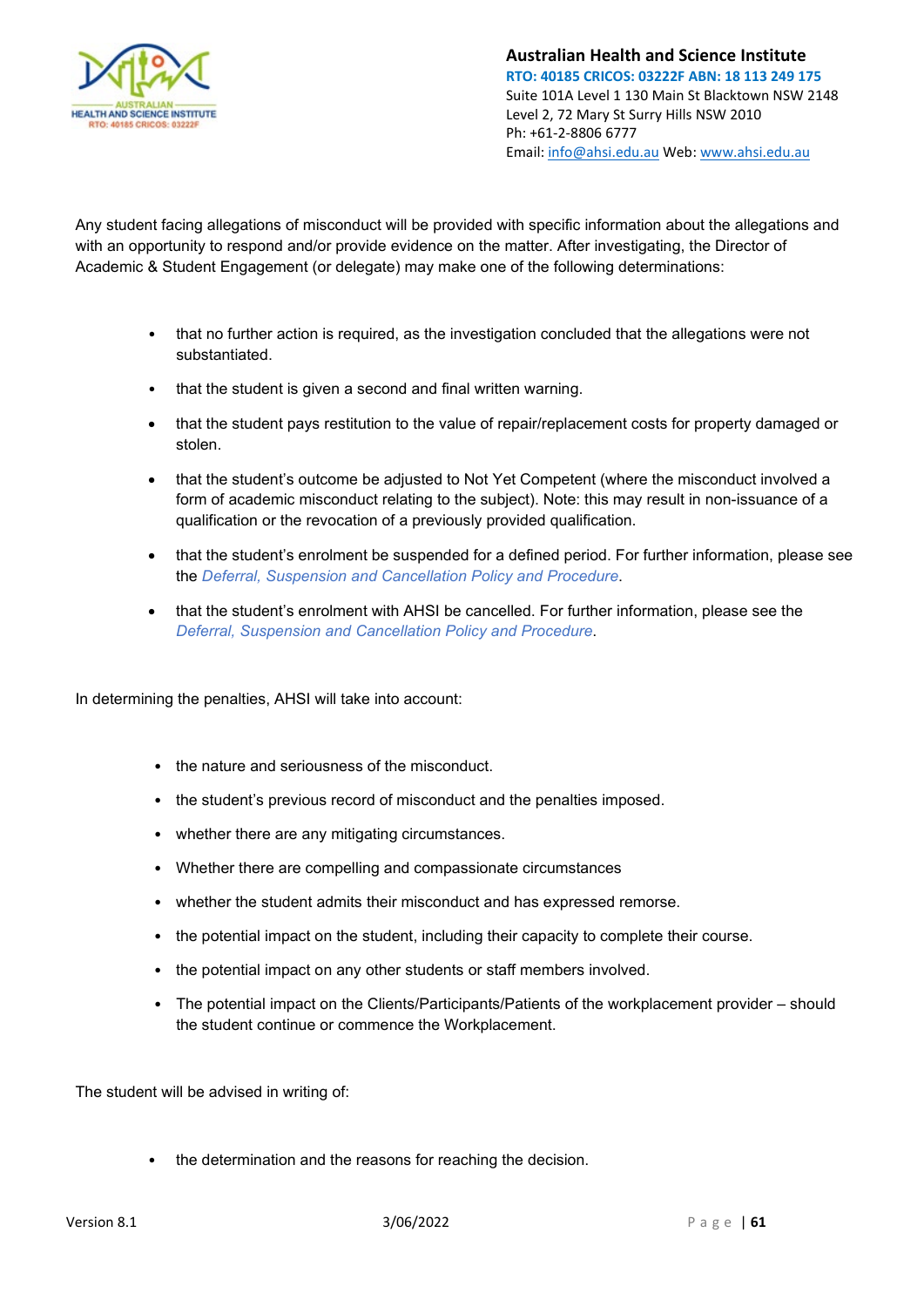

• For international students, if the determination was a suspension or cancellation of the student's enrolment, AHSI will send a notification with an intention to suspend or cancel the student's enrolment. Once the internal appeal process is complete, AHSI will notify the Department of Home Affairs through PRISMS.

Once the investigation is completed, the Academic and Placements Manager will include the details of the misconduct and action decided in the student's profile in RTOManager.

The availability of internal misconduct resolution processes does not preclude AHSI from referring a student to external authorities.

## **Records of misconduct**

When misconduct is determined to have taken place, a full record will be kept of all stages of misconduct proceedings including all actions, evidence, correspondence, meetings and minutes. These records must be saved in the student's profile in RTOManager.

Any email from the student sent to the direct AHSI staff member email must be quoted and copied into RTOManager response to the student or if there is no response, the email will be saved in RTOManager under a folder called Correspondence (in Uploads).

## **Internal Appeal**

Under the Complaints and Appeals Policy, a student may lodge an internal appeal with ALG against a misconduct decision made under this policy within 20 working days of the date of notification of the decision.

The Procedure for the internal Appeal is shown below:

| <b>Student initiates internal appeal</b>                                                                                                | <b>AHSI obligation -</b>                                                                                                                                                                                                                                                                                                                                                                                                                                                                                     |
|-----------------------------------------------------------------------------------------------------------------------------------------|--------------------------------------------------------------------------------------------------------------------------------------------------------------------------------------------------------------------------------------------------------------------------------------------------------------------------------------------------------------------------------------------------------------------------------------------------------------------------------------------------------------|
| The student applies to appeal the decision made by<br>AHSI to suspend or cancel the enrolment.<br>Student must complete the Appeal form | AHSI will review the application within five (5)<br>business days from the receipt of the form. The<br>AHSI academic team may request to interview the<br>student and will make a decision and inform the<br>student within the five (5) business days from<br>receipt of the Appeal form.<br>AHSI will also inform the student that a<br>suspension of their studies may affect their<br>student visa. The student will be advised to<br>contact the Department of Home Affairs for further<br>information. |
| The student will be able to appeal to external bodies<br>within the 20 days from initial appeal                                         | AHSI will inform the student of the final decision<br>within 5 business days from the interview or<br>Intervention meeting.                                                                                                                                                                                                                                                                                                                                                                                  |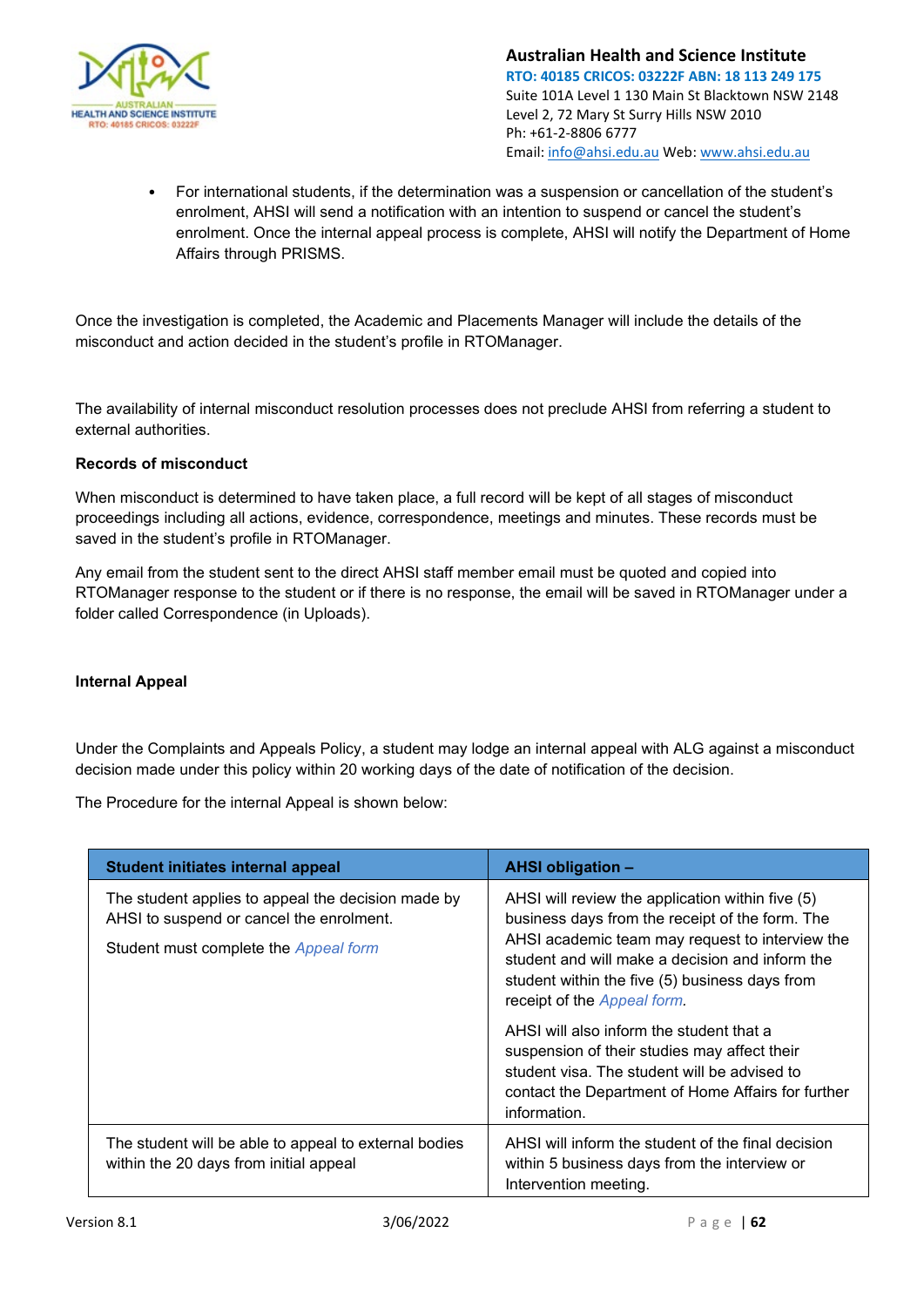

| AHSI will maintain the student enrolment while |
|------------------------------------------------|
| this process is taking place.                  |

### **Exception to these rules:**

If the student lodges a complaint with ASQA, the Overseas Students Ombudsman, or any other external body, AHSI is no longer obliged to follow the internal process and the appeal.

AHSI will suspend the student's enrolment, investigate any complaint (either made by the student or internal complaint against the student) internally and inform the external body of its decision.

### **Code of conduct – online and virtual delivery**

AHSI expects students to behave professionally and respectfully whilst attending face to face as well as online and virtual classes. This includes, but not limited to, forum discussions, webinars, emails, social media platforms.

Interactions with the trainers and other students:

- Communicate with AHSI's team members, trainers and other students politely and in a courteous manner.
- Not use obscene, threatening or disrespectful language or images.
- Consider the views and opinions of others.
- Respond in a timely manner when dealing with requests and requirements of the course.
- Communicate and act honestly.
- Respect any confidential information.
- Acknowledgement and being responsible for their own actions.
- Ensure compliance with AHSI's Policies and Procedures, Student Handbook, legislation and regulations at all times.
- Value diversity and respect differences between people.
- Awareness and respect of cultural backgrounds, race, age, gender, marital status, religious belief, political affiliation, disability or sexual preference.

### **Online and Virtual Professional Behaviour**

- Dress appropriately for virtual classrooms.
- Allow others to speak and respect other's ideas.
- Be aware of any background noise. The student should keep distractions to a minimum or mute the microphone.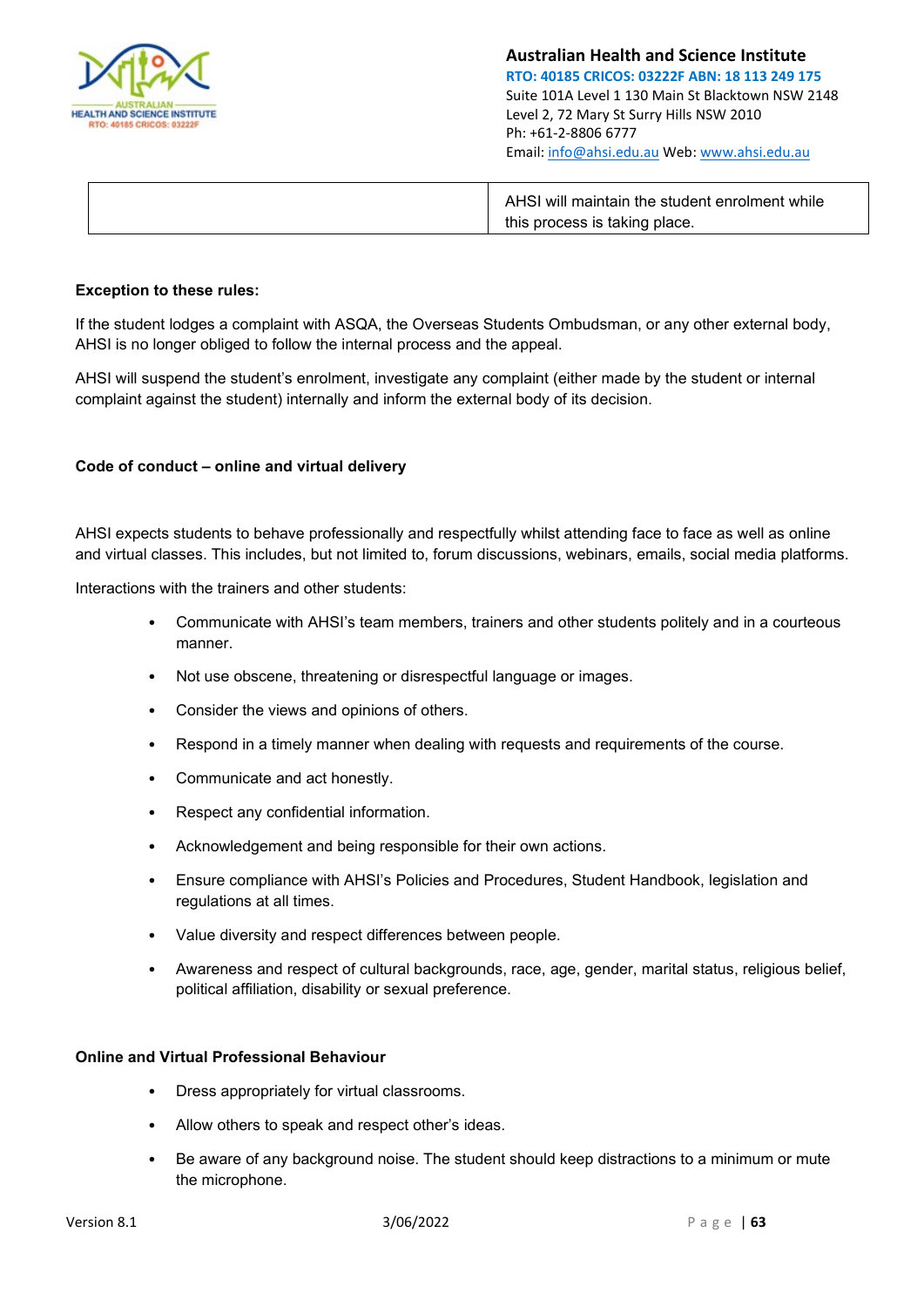

- Avoid side conversations or multitasking.
- Turn on the camera if the Trainer requests so
- Turn off your microphone if you are in a noisy environment when you are not speaking
- Dress appropriately for virtual classrooms.
- Allow others to speak and respect other's ideas.
- Be aware of any background noise. The student should keep distractions to a minimum or mute the microphone.
- Avoid side conversations or multitasking.

The attendance will be taken by the trainer every two hours; if you are present online but not responsive, you will be marked absent by the trainer for the entire day.

The procedure outlined above will also apply for any misconduct during online or virtual delivery.

## *Student laboratory code of conduct*

When working in the Student Laboratory students are expected to:

- Wear AHSI College uniform (if provided), name badge, black or navy-blue pants and closed shoes (not runners).
- Be ON TIME for the agreed laboratory hours.
- Perform all duties and tasks as directed by the Laboratory Assistant or Trainer.

## *Student workplacement code of conduct*

AHSI has a number of conditions Students must abide by before being accepted for a Workplacement, which include but are not limited to:

- NDIS certificate (following the completion of the online module)
- HHA certificate (following the completion of the online module)
- Police clearance certificate
- Working with children certificate
- Red card (vaccinations up to date according to Australian healthcare requirements)
- First aid course certificate this may incur an additional fee to the fees listed
- Other study requirements (units that must have been completed) please discuss the course by course requirements with the Academic and workplacement Manager
- COVID19 vaccine proof required by most workplacement providers

Some of these requirements may incur an additional cost payable to the respective organisation.

When working on the premises of the Workplacement provider & partner of AHSI, students are expected to:

• Wear AHSI College uniform (if provided & if requested/allowed by the workplacement provider), name badge, black or navy-blue pants and closed shoes (not runners). Please note that some of the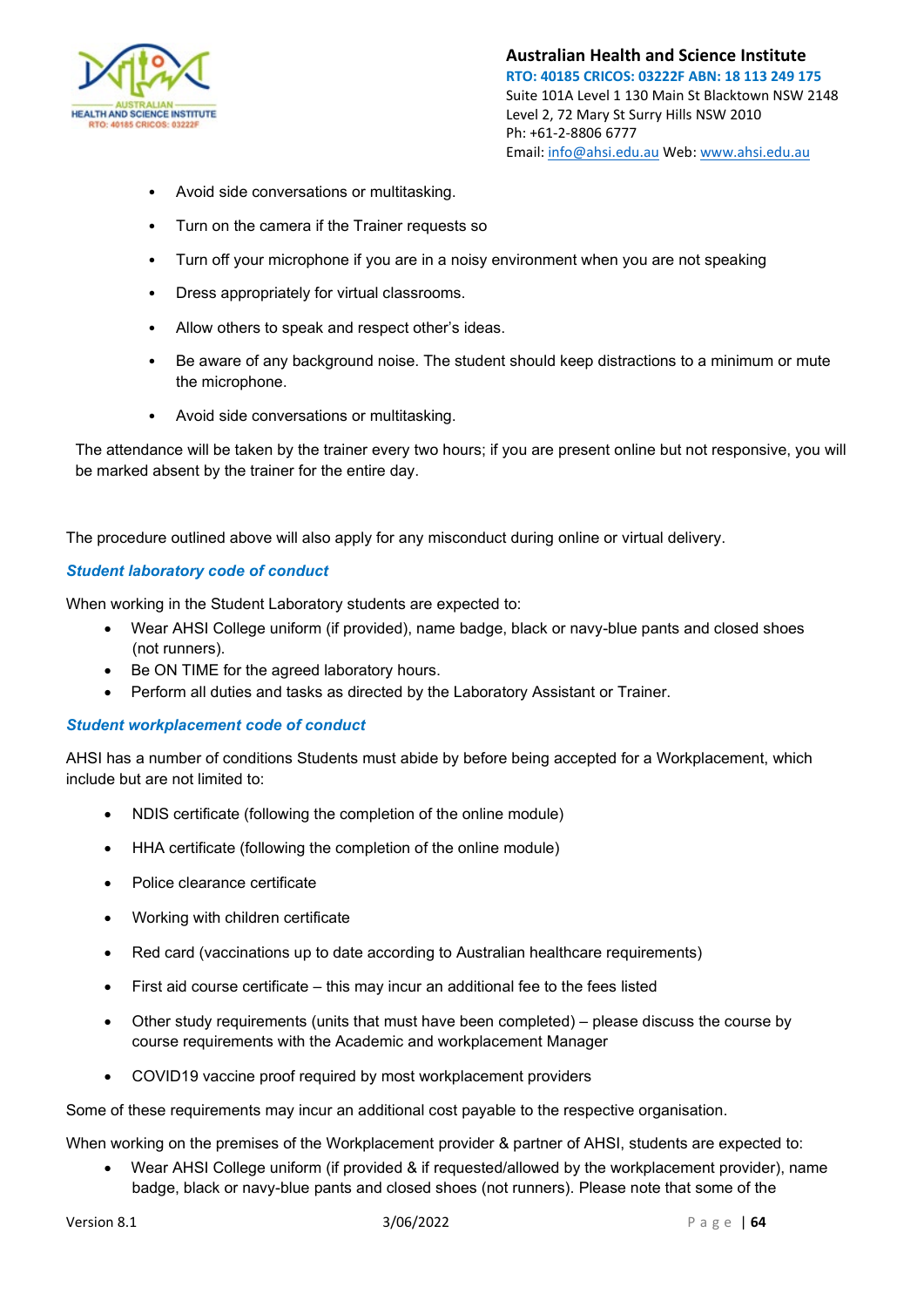

Disability services providers will require students to come in their usual clothes so as not to overshadow their participants/clients in the activities undertaken.

- Be ON TIME for the agreed workplacement hours.
- Perform all duties and tasks as directed by the Workplacement Supervisor, AHSI Academic and workplacement Manager or AHSI Trainer.
- Sign the Tripartite Agreement between the Student, AHSI and the Workplacement provider prior to commencing the workplacement, which will be provided upon being accepted as a Student of AHSI.

If the Workplacement provider lodges a complaint against a student or terminates the Workplacement due to the student's misconduct, the student will be informed and invited to discuss with the Academic & Placements Manager the issue.

If the student is offered a second and final Workplacement, this will incur a fee as per the Fees table shown earlier in the document.

If the student commits another breach of the Code of Conduct in the second workplacement, then AHSI will no longer organise a third one. The responsibility will belong to the student to find a third provider. This provider must however sign the Workplacement contract/MoU (Memorandum of understanding).

## *Legislation and you*

As an international student studying in Australia, you have certain rights and responsibilities under Australian legislation as follows.

## *Education Services for Overseas Students*

The Australian Government wants overseas students in Australia to have a safe, enjoyable and rewarding place to study. Australia's laws promote quality education and consumer protection for overseas students. These laws are known as the ESOS Framework and they include the Education Services for Overseas (ESOS) Act 2000 and the National Code 2007. For more information about your rights and responsibilities under the ESOS Framework, visit the following website:

https://internationaleducation.gov.au/Regulatoryinformation/Documents/ESOSFrameworkfactsheetfinaldraft9May2014(2).pdf.

If you are unable to access this information, contact us via email or phone and we will provide the information to you.

You also have certain rights and responsibilities under the following legislation as discussed below.

## *Workplace Health and Safety*

Under the Workplace Health and Safety Act 2011, AHSI must provide a safe environment for both staff and students, as well as providing information to staff and students in relation to health and safety and welfare. AHSI has policies and procedures in place to ensure your safety and on commencement of your course you will provide information about health and safety.

As a student you also have a responsibility to follow instructions and rules and to behave in ways that are safe and do not endanger the health and safety of others. Always ensure that you:

- Immediately report hazards to your trainer/assessor.
- Seek assistance from a member of staff if you become ill or injured on campus.
- Only assist another person who is ill or injured if it is safe to do so. If you're not sure, call on a member of staff for assistance.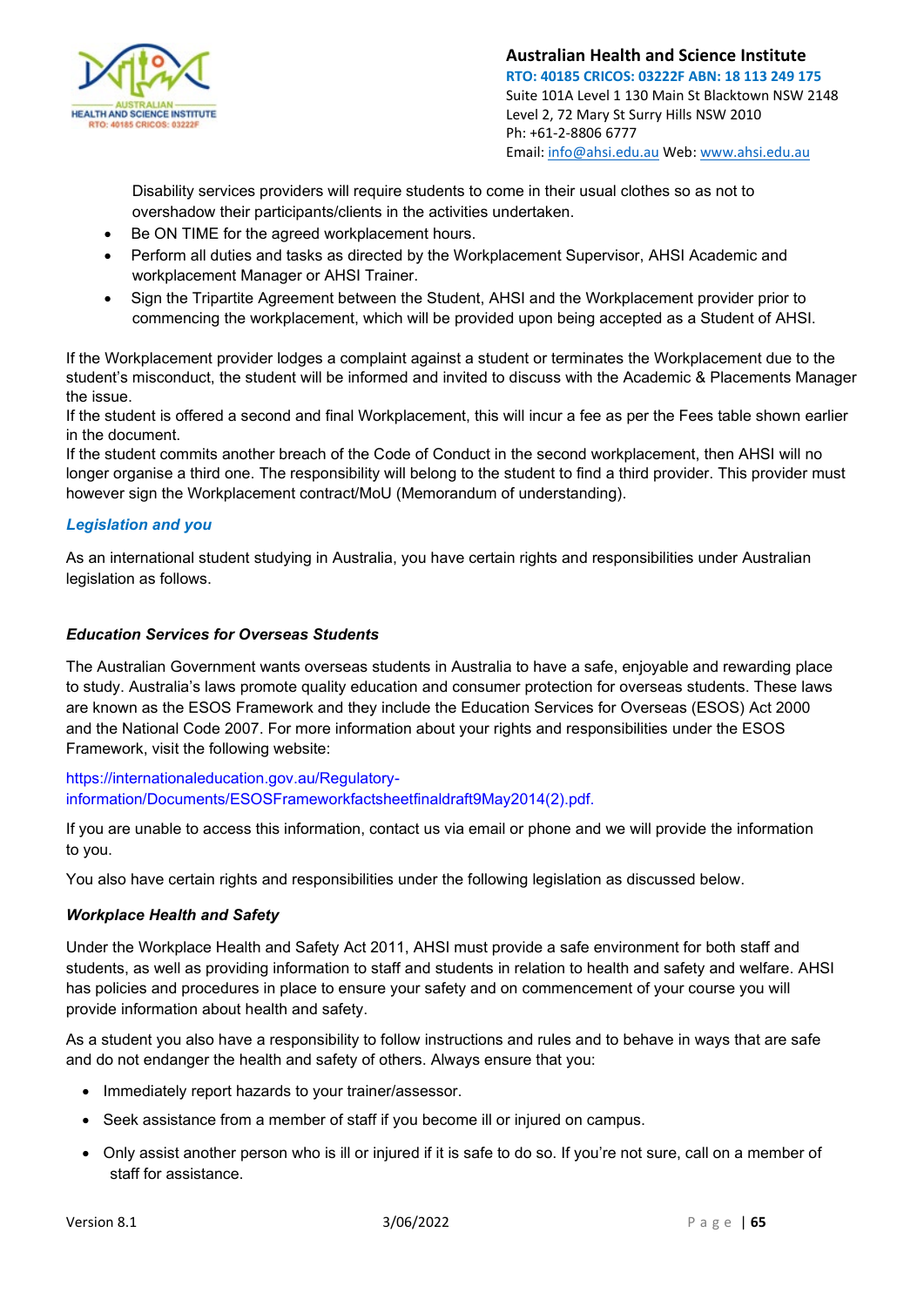

- Complete an incident report as required.
- Ensure you are familiar with AHSI emergency evacuation procedures and in the case of an emergency, follow the instructions given to you.
- Do not leave bags or personal belongings lying around where someone else could trip over them.
- Do not smoke or drink alcohol on the premises.
- Observe basic hygiene practices such as hand washing before handling and eating food and leaving toilets and wash basins clean and tidy, etc).
- Respect and do not damage the property of AHSI and report immediately to the Office Manager if you notice that one of your colleagues has damaged any item that belongs to AHSI or to any student.
- Report if you see any damage to the property of AHSI to the Office Manager

## *Harassment, Victimisation or Bullying*

AHSI is committed to providing all people with an environment free from all forms of harassment, victimisation and bullying. AHSI will not tolerate any behaviour that harms, intimidates, threatens, victimises, offends, degrades or humiliates another person. Anti-discrimination law defines harassment as any form of behaviour that you do not want, that offends, humiliates or intimidates you and that creates a hostile environment.

Examples of harassment are making fun of someone, spreading rumours, offensive jokes, ignoring someone, speaking in another language that other colleagues don't understand. The only language accepted on the premises of the college is English. If you do not respect this rule you may be asked by a Trainer or Staff member to leave the college premises and you will be marked as absent.

Victimisation is where a person is treated unfairly because they have made a discrimination complaint. Bullying is verbal, physical, social or psychological abuse by a staff member or student. Bullying falls under health and safety legislation. If you at any time feel that you are being harassed, victimised or bullied by a staff member or student, you should follow the steps instructed below:

- If you feel that you are being harassed, victimised or bullied, ideally you should tell the person that you don't like the behaviour and ask them to stop.
- However, if you are not comfortable doing this, you should lodge a complaint as per AHSI Complaints and Appeals procedure and detailed in this Handbook.

## *Equal opportunity*

The principles and practices adopted by AHSI aim to ensure, that current and prospective students, clients and other stakeholders are treated fairly and equitably in their dealings with AHSI.

All people will be treated courteously and expeditiously throughout the process of enquiry, selection and enrolment and throughout their participation in a course.

AHSI provides equity in access to the level of training and support required by each student. All students are supported in a manner that enables them to achieve their full potential and success in their training outcomes. All students are provided with opportunities to develop and successfully gain skills, knowledge and experience through education and training.

## *National VET Regulator Act 2011*

As a student in Australia's vocational education and training (VET) sector, you should expect high-quality training in your area of interest, leading to a qualification that improves your prospects of gaining the job you want or provides a pathway to further study.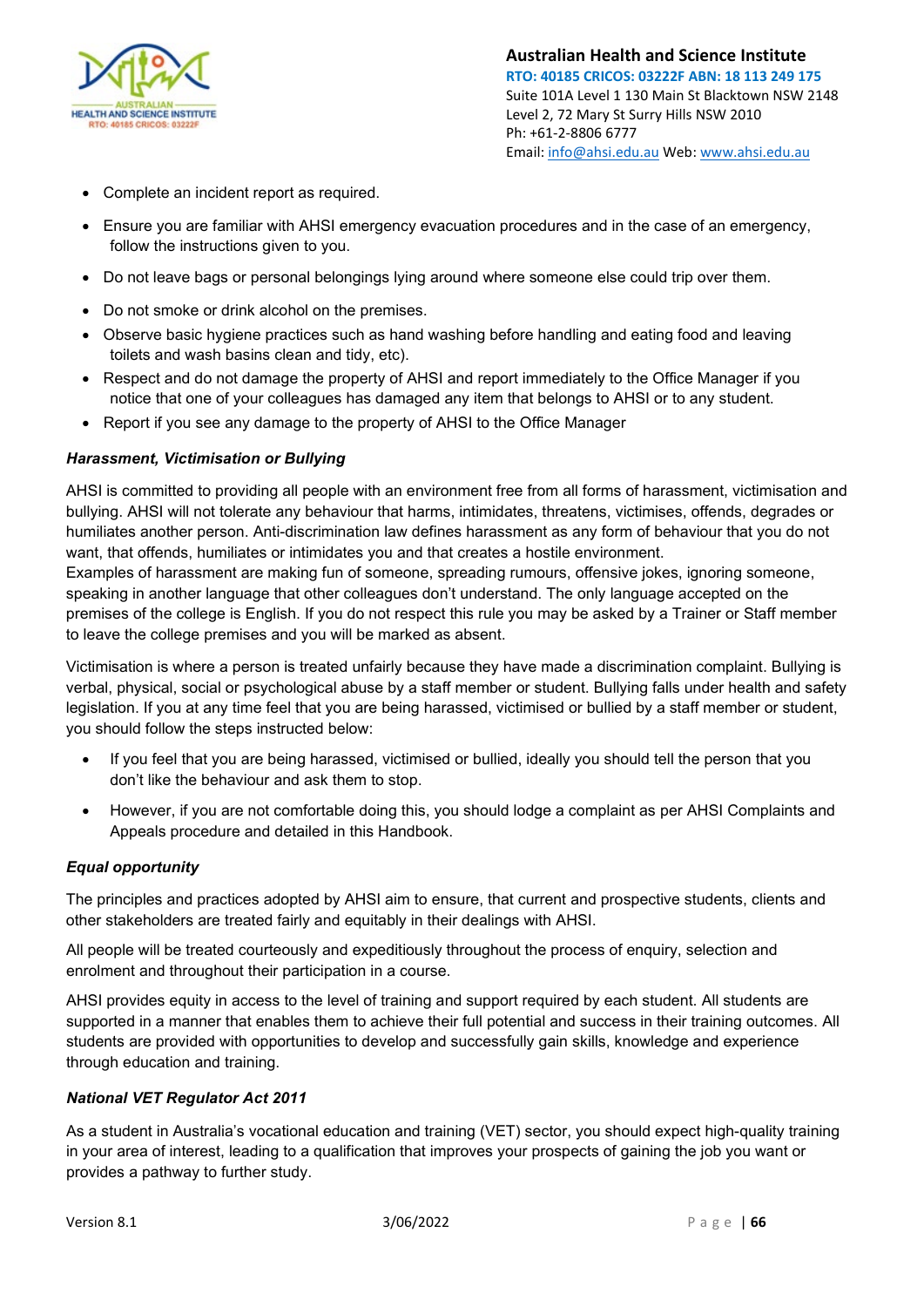

As a Registered Training Organisation that is registered with the Australian Skills Quality Authority, we are required to comply with the National VET Regulator Act 2011. This involves meeting a series of Standards that ensure that the training and assessment and support services are provided to you in accordance with nationally mandated standards.

## *Australian Privacy Principles*

In collecting your personal information AHSI will comply with the requirements set out in the Privacy Act 1988 and its National Privacy Principles, this means that we will:

- Inform you of the purpose for which the information is collected.
- Only use the personal information that you provide to us in relation to your study with us.
- Ensure your personal information is securely handled and stored.
- We will inform you of any organisation and the type of organisation to which we disclose personal information e.g. the Australian Government or the National Centre for Vocational Education Research, as well as the purpose of disclosing this information e.g. for statistical purposes. We will also disclose your personal information to the Workplacement organisations that AHSI has partnered with to provide you with workplacement opportunities.
- We will not disclose your personal information to another person or organisation unless we have made you aware that information of that kind is usually passed to that person or organization and without your written consent.
- We believe that the disclosure is necessary to prevent or lessen a serious and imminent threat to your life or health or that of another person.
- The disclosure is required or authorised by or under law.
- The disclosure is reasonably necessary for the enforcement of the criminal law or of a law imposing pecuniary penalty, or for the protection of the public revenue.

## Access to your records

You may access or obtain a copy of the records that AHSI holds about you at any time. This includes personal information and records of participation and progress.

If you want to access or obtain a copy of the records we hold in your file, you must make a request in writing to the Student Support officer using the Access to Records Request Form. There is no charge to access your records however there may be a fee for photocopying.

Within 10 days of receiving a request, you will be advised that you may either access the records in person or that the requested records will be sent to your home address.

Where access is provided to review the contents of a file, photo ID will be required to ensure that the person viewing the file is the student. Access will occur in the presence of an AHSI staff member. Where copies of records are to be provided via post, records will only be sent to the home address AHSI holds on file for the student.

A student may request a Statement of Attainment at any time via email or phone without using the Access to Records Request Form.

Access to records may be provided by:

- making copies of documents held in a file;
- giving access to the student to review their file;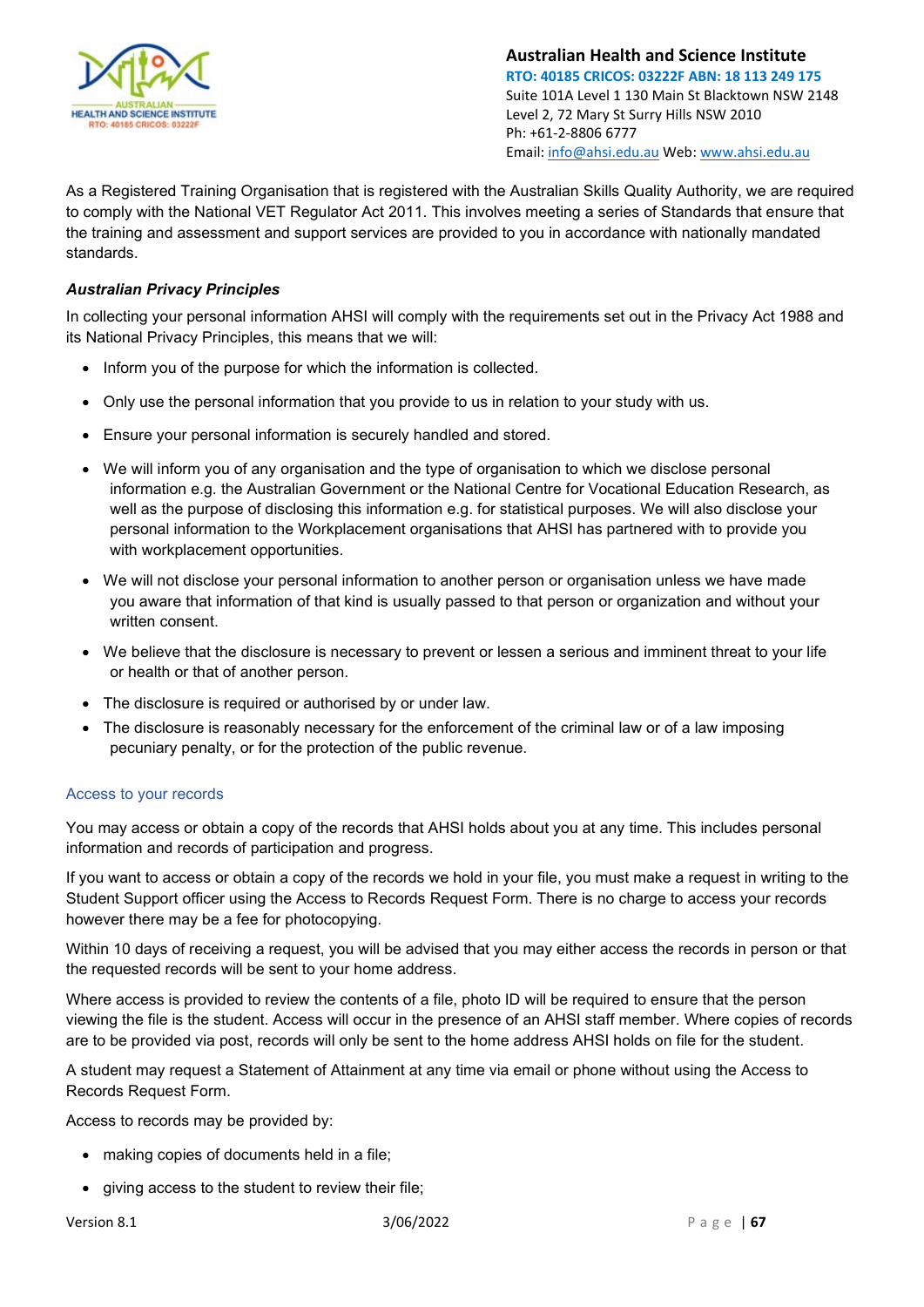

- providing a copy of an up-to-date Statement of Attainment; or
- other means necessary to grant access to current and up-to-date records.

### Amendment to records

If you consider the information that we hold about you to be incorrect, incomplete, out of date or misleading, you can request that the information is amended.

Where a record is found to be inaccurate, a correction will be made. Where you request that a record is amended because it is inaccurate, but the record is found to be accurate, the details of the request for amendment will be noted on the record.

### Recordings photos media

Your photo and details will be recorded by AHSI in its student management system RTOManager.

You will be recorded in all meetings that are conducted face to face and also via video conferencing means. You will participate in the NSW Government COVID app and login in when you come to the premises of AHSI.

You may have to use the Face/Fingerprint recognition system when you come to any of the AHSI premises.

## *Complaints and appeals policy*

#### *Purpose*

The purpose of this policy is to set out a framework for handling all the complaints and appeals and ensure that all the complaints and appeals are addressed quickly and resolved in a timely manner to the satisfaction of all parties involved.

### *Policy*

AHSI takes all complaints and appeals seriously and investigates these to resolve them quickly and equitably, using the principles of natural justice. The procedures for complaints and appeals are fair, objective and accessible.

AHSI will respond to any complaint made by a student, whether overseas/international student or local student.

In the case of overseas students, AHSI responds to any complaints or appeal the overseas student makes regarding his or her dealings with the registered provider, the registered provider's education agents or any related party the registered provider has an arrangement with to deliver the overseas student's course or related services.

The internal complaints and appeals processes take place at no cost to the student who lodges the complaint or appeal. Any decision to be implemented as an outcome of a complaint or appeal (internal and/or external) which is in favour of the student who lodged it will be immediately implemented along with any preventative or corrective action required. The student will be advised within 5 (five) business days of the outcome.

The complaints and appeals process is an integral part of the AHSI continuous improvement process and provides opportunities for AHSI to review and enhance the quality of its services.

Separate registers are kept of both complaints and appeals; they are reviewed on a regular basis with a summary report produced bi-monthly and tabled to the Academic Board for consideration and discussion.

### *Procedure*

During student orientation, the Student Support officer will outline and inform students about the complaints and appeals policy and procedures. The student handbook, supplied to students during the first day of enrolment, contains details of the complaints and appeals process. The student will also be informed about the complaints and appeals policy and the complaints and appeals form will be available via the AHSI web site.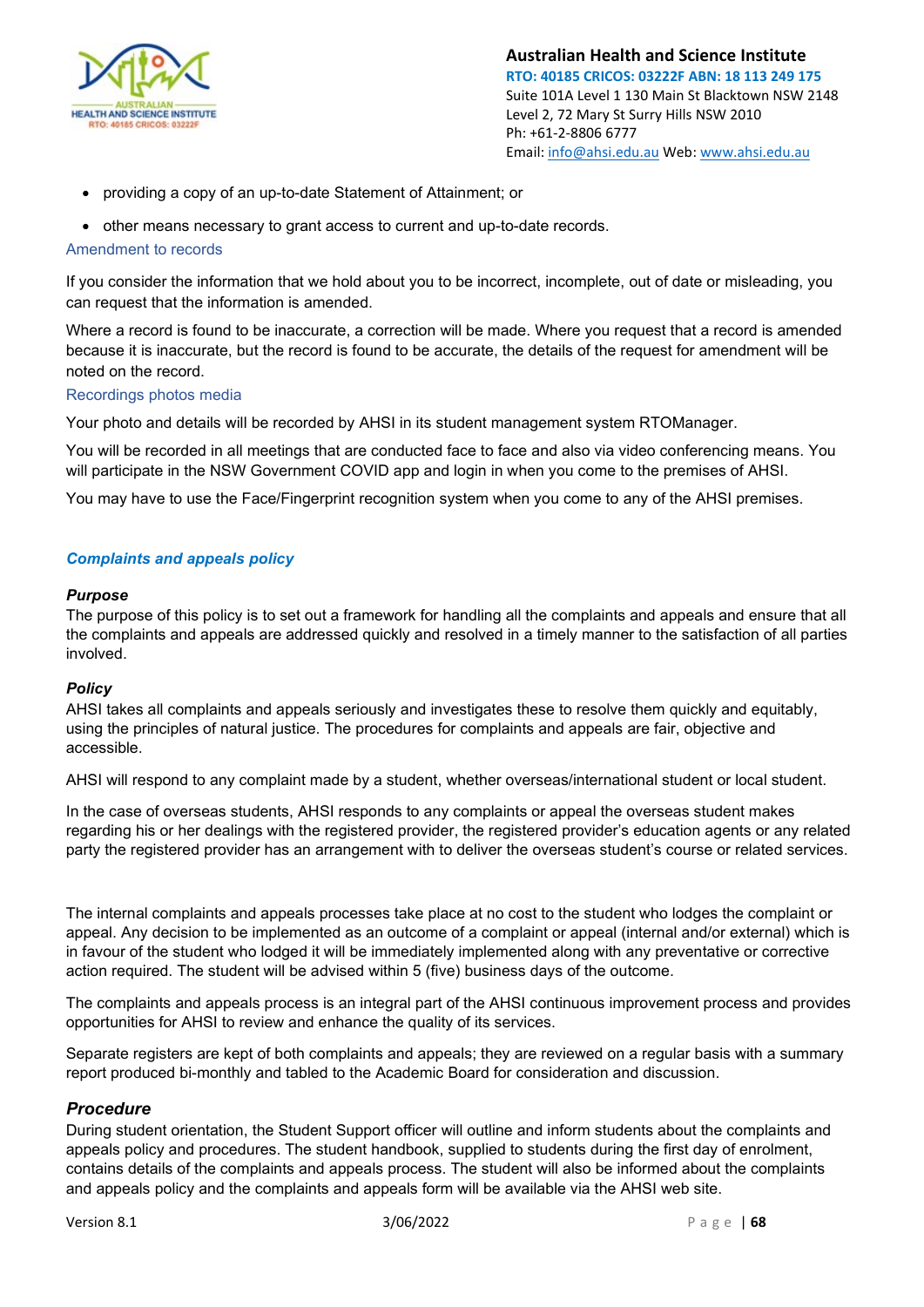

Applicants for enrolment are provided with information about the complaints and appeals process in the preenrolment information with which they are supplied. The PEO (Principal Executive Officer) is responsible for ensuring that all management staff, the Student Support officer, marketing staff and trainers and assessors are aware of the policies and procedures for complaints and appeals. The provision of information about the complaints and appeals process is part is an important aspect of the induction process for new members of staff.

## *Informal complaint and resolution*

Students who wish to make a complaint about an aspect of AHSI's service or a decision made by AHSI are encouraged to initially engage in an informal discussion about the matter with the relevant staff member or staff members involved.

Students can, additionally or alternatively, discuss the matter with the Student Support officer or the PEO (by appointment only).

All staff involved in the discussion of an informal complaint or appeal are required to do their best to resolve the matter effectively.

## *Lodging a formal complaint*

If a student has complained about an issue informally and did not get a satisfactory and fair resolution, the student can lodge a formal complaint by using the AHSI complaint form, available from the Student Support officer or [www.ashi.edu.au/students.](http://www.ashi.edu.au/students) 

Students should submit the form signed and dated with all relevant supporting documentation to the Student Support officer. Supporting documentation should include original documents or certified copies of original documents.

Students may be provided with support in completing the complaint and appeals form if needed.

## *Acknowledging the receipt of a formal complaint*

Each receipt of a formal complaint form lodged by a student will be acknowledged in writing by the Student Support officer. The acknowledgement will be provided to the student in person and sent as an email to the student. A hard copy of the acknowledgement will be added to the student's file.

## *Acting on a formal complaint (Complaint process)*

The Student Support Officer will forward the complaint received within 5 business days to the person in charge of the area that is the subject of the complaint.

For example:

- If the complaint is about a trainer, the complaint will be forwarded to the PEO, who is in charge of the **Trainers**
- If the complaint is about resources (course materials, access to Moodle, materials for projects or practical activities), this should be directed to the Trainer in charge of the class the student is enrolled in; if the Trainer cannot act on this, the complaint will be directed to the PEO.
- If the complaint is about the facilities or a deficiency in the facilities offered by AHSI, the complaint will be directed to the Principal Executive Officer.
- If the complaint is about another student, the complaint should be addressed to the Trainer or Assessor
- If the complaint is about a Third party (including workplacement facility or staff), the complaint should be addressed to the PEO.
- If the complaint is about a staff member, the complaint should be directed to the manager of the staff, who is: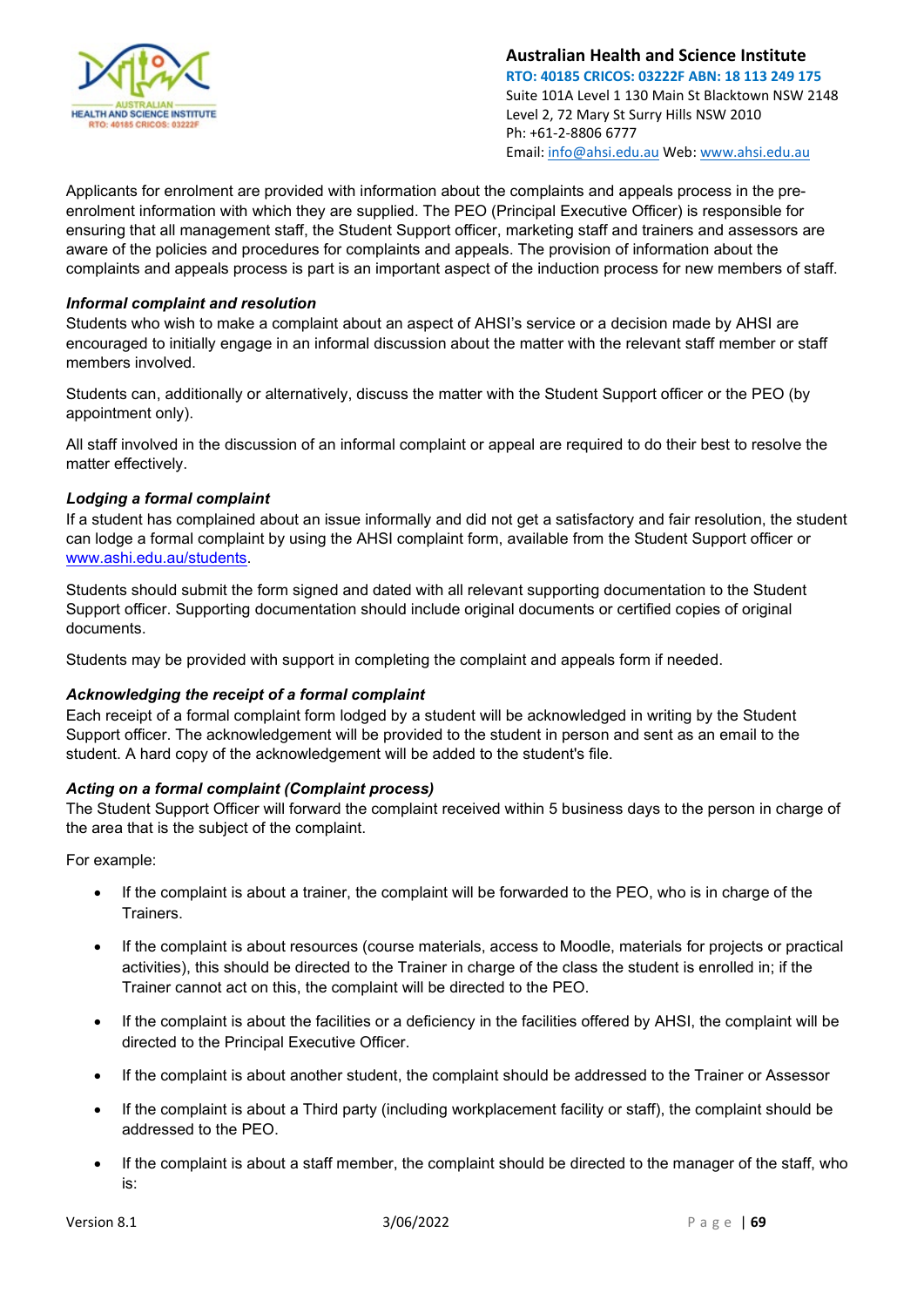

- $\circ$  PEO (Principal executive officer) in charge of all Trainers
- $\circ$  PEO (Principal executive officer) if the complaint is about the Student Support officer
- $\circ$  PEO (Principal executive officer) complaint about any other manager mentioned above

### *The right to be accompanied by a support person during the complaints/appeals process*

At any meeting to discuss a complaint, each party involved may be accompanied and assisted by a support person, according to the principles of natural justice.

### *Examples of reasons for complaints*

A formal complaint can and should be made when:

- a student claims to be unfairly treated by fellow students or staff:
- a student claims to be unfairly treated and in breach of the AHSI Policies and Procedures;
- a student claims a disadvantage because the trainer did not provide a subject outline;
- a student claims a disadvantage because the trainer varied without consultation or in an unreasonable way the assessment requirements as specified in the subject outline;
- a student claims a disadvantage because the assessment requirements specified by the trainer were unreasonably or prejudicially applied to him or her and not applied to other students;
- a student is of the view that a clerical error has occurred in the documenting of the assessment outcome; and
- a student claims that there is a discrepancy between the practical observation of formative assessments or role playing and the comments documented by the trainer following such observation.
- Complaint about trainers and assessors, and other staff
- Complaint about a third party providing services on AHSI's behalf, its trainers, assessors or other staff or
- Complaint about another student (learner) of AHSI

### *Lodging an appeal*

If a student disagrees with a decision made by AHSI Manager (Trainer, Student Support officer, Academic and workplacement Manager), the student may lodge a formal appeal. The appeal should be submitted through the Student Support officer using the AHSI complaint and appeal form. It must be lodged within twenty (20) working days of notification of the decision which is being appealed against and directed to the PEO (Principal Executive Officer).

Notifications of decisions which are provided to students in writing will include a date from which the twenty (20) working days available to lodge an appeal applies. The date specified will allow for time for delivery to the student of the notification.

The PEO will investigate the matter and discuss with the student. If the student considers the outcome is unfair, the student may take the matter to an external body such as the Overseas Students Ombudsman.

## *Notification of the outcome of an appeal*

In the case of an appeal, the document notifying the student of the outcome will summarize the information provided by the student during the appeal process, why the information was or was not taken into consideration, how much weight was given to the supporting documents and why it did or did not meet the grounds of appeal.

If the overseas student's appeal relates to a decision to cancel the student's enrolment, the provider must wait for the internal complaints process to be completed before they can proceed with the notification to DHA.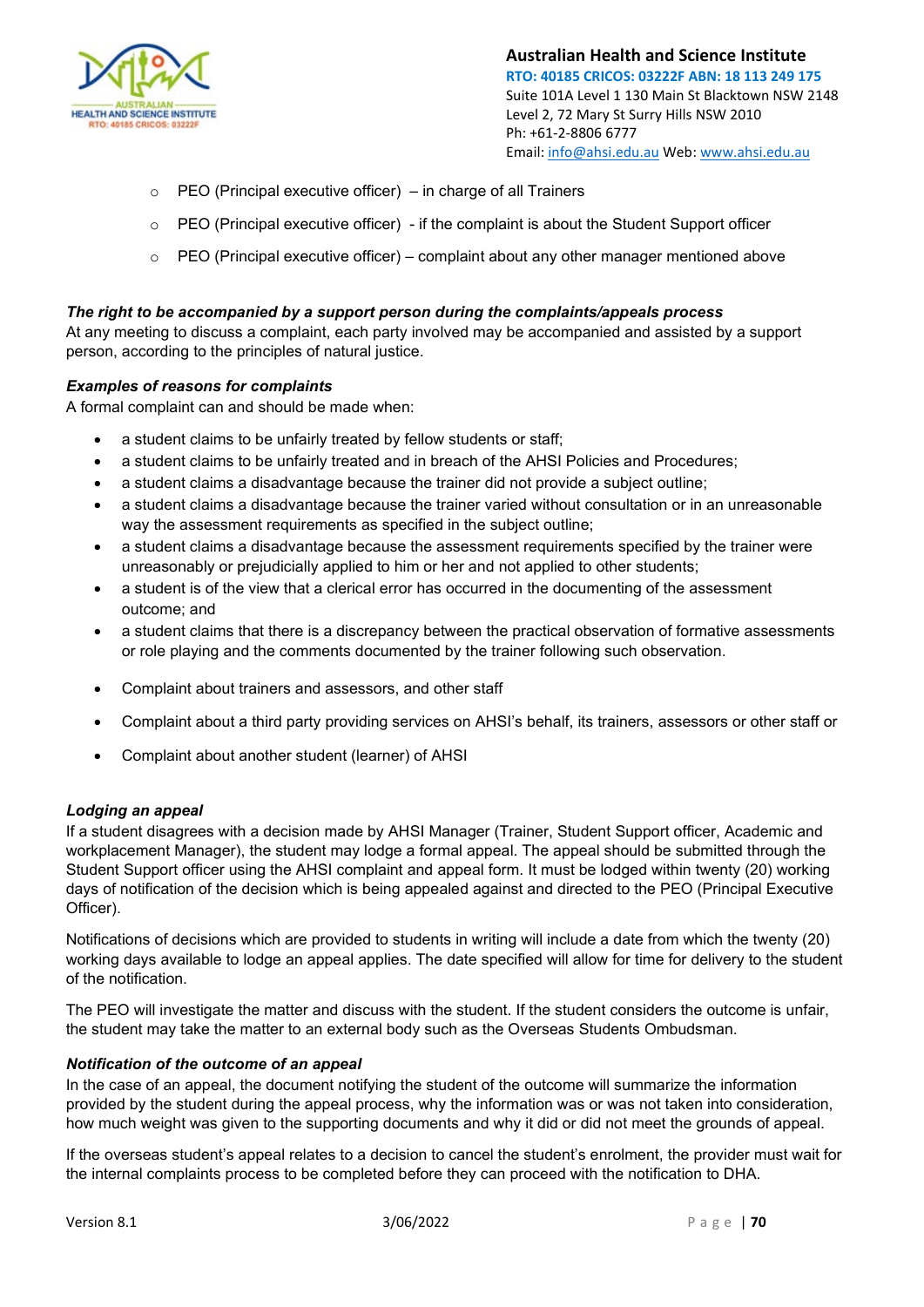

However, AHSI would not report the overseas student through PRISMS for unsatisfactory course progress or attendance until the overseas student has accessed the internal and external complaints handling and appeals process, and the decision or recommendation supports the registered provider.

### *External complaint avenues*

If a student is still dissatisfied with the decision handed down by AHSI, the student may wish to escalate the matter to one of the government authorities listed below. Generally these External agencies will not consider a complaint unless the internal complaint and appeal process has taken its course.

### • *National Training Complaints Hotline:*

The National Training Complaints Hotline is a national service for consumers to register complaints concerning vocational education and training. The service refers consumers to the appropriate agency/authority/jurisdiction to assist with their complaint. Consumers can register a complaint with the National Training Complaints Hotline by:

- o **Phone:** 13 38 73, Monday–Friday, from 8am to 6pm nationally.
- o **Email:** [ntch@education.gov.au](mailto:ntch@education.gov.au)

### • **Australian Skills Quality Authority (ASQA):**

Complainants may also complain to AHSI's registering body, the Australian Skills Quality Authority (ASQA). ASQA can investigate complaints about AHSI in relation to:

- o the quality of AHSI training and assessment
- o AHSI marketing and advertising practices

For students:

- ASQA may not be able to investigate a complaint if you do not include evidence that you have already exhausted our formal internal complaints process as above.
- $\circ$  If your complaint does not fall within ASQA's jurisdiction, it may be resolved more quickly if you directly contact the agency responsible as listed on the relevant webpage below.
- $\circ$  Please refer to the relevant webpage below before making a complaint to ASQA:
	- o **Domestic students:**[https://www.asqa.gov.au/complaints/make-complaint-domestic](https://www.asqa.gov.au/complaints/make-complaint-domestic-students/before-you-make-complaint)[students/before-you-make-complaint](https://www.asqa.gov.au/complaints/make-complaint-domestic-students/before-you-make-complaint)
	- o **International students:**[https://www.asqa.gov.au/complaints/make-complaint-overseas](https://www.asqa.gov.au/complaints/make-complaint-overseas-students/before-you-submit-complaint)[students/before-you-submit-complaint](https://www.asqa.gov.au/complaints/make-complaint-overseas-students/before-you-submit-complaint)

For other stakeholders:

 $\circ$  Information about the process and information you should provide is available here: <https://www.asqa.gov.au/complaints/make-complaint-other-stakeholders>

## • **The Overseas Student Ombudsman (OSO)**

International students may complain to the OSO if their complaint is in relation to AHSI:

- refusing admission to a course
- course fees and refunds
- course or provider transfers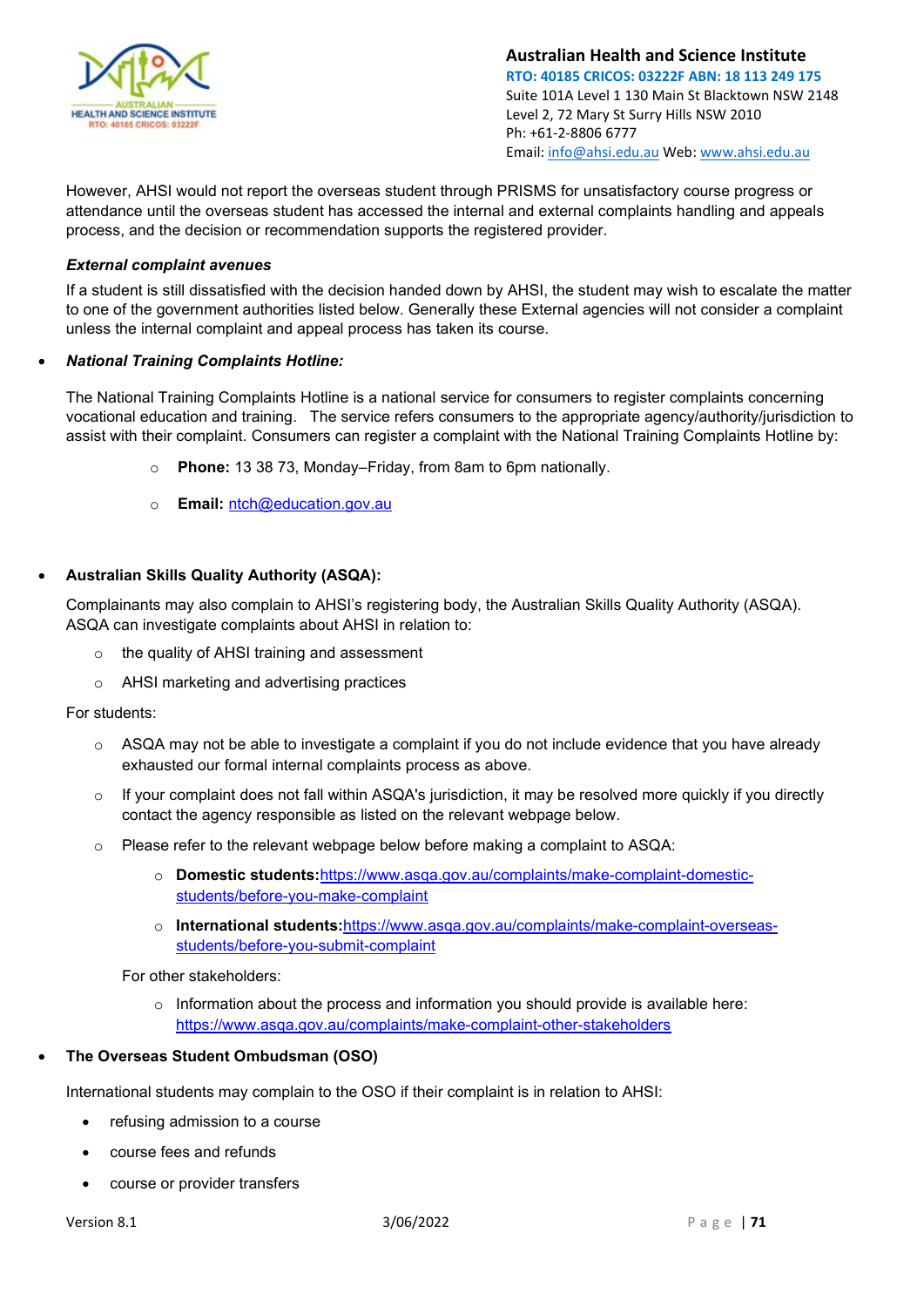

- course progress or attendance
- cancellation of enrolment
- accommodation or work arranged by your provider
- Incorrect advice is given to the student by the education agent through which the student came to AHSI .
- If you believe we have failed to act or are taking too long to take some action. This might include (for example), failing to provide your results in the normal timeframe, or failing to provide services included in your written agreement with AHSI.

The OSO may not be able to investigate your complaint if you have not already exhausted the AHSI formal internal complaints process as above.

Please refer to the following website if you are considering making a complaint:

<http://www.ombudsman.gov.au/making-a-complaint/overseas-students#quality-of-education-provider>

### *Records of complaints and appeals*

AHSI will maintain a record of all complaints and appeals and their outcomes and reasons for the outcomes in the Complaints and Appeals Register, which will be securely stored with all organisational compliance documentation and records.

#### *Continuous improvement*

AHSI has adopted a Quality Management System based on the Kaizen methodology, which is based on small continuous improvements that take place all the time. Staff and management are empowered to make such improvements in a formalised way using the Kaizen Gazette and the Improvements register.

AHSI welcomes suggestions from students, staff and stakeholders in its quest to offer high quality education and academic and practical experiences to its students.

AHSI is running student surveys on a quarterly basis and implements all suggestions that do not contravene ASQA rules or that would diminish the quality of the academic outcome.

### *Staff Awareness and Training in the Complaints and Appeals policy*

All staff is trained in the Complaints and appeals policy and procedures as part of the staff induction program; the policy is reviewed on a 3 year cycle of review. Staff acknowledges and signs on the Checklist form, which ensures the details of the policy and associated process are well understood and will be respected and followed.

### *Records of complaints and appeals*

AHSI will maintain a record of all complaints and appeals and their outcomes and reasons for the outcomes on the Complaints and Appeals Register, which will be securely stored according to the Privacy Policy and Procedures.

### *Publication*

This policy and procedure will be published in the Student Handbook and on the Australian Health and Science Institute (AHSI)'s website.

### *Enrolment status during complaints and appeals process*

For domestic students, where a student chooses to access this policy and procedure, AHSI will maintain the student's enrolment while the complaints and appeals process is ongoing.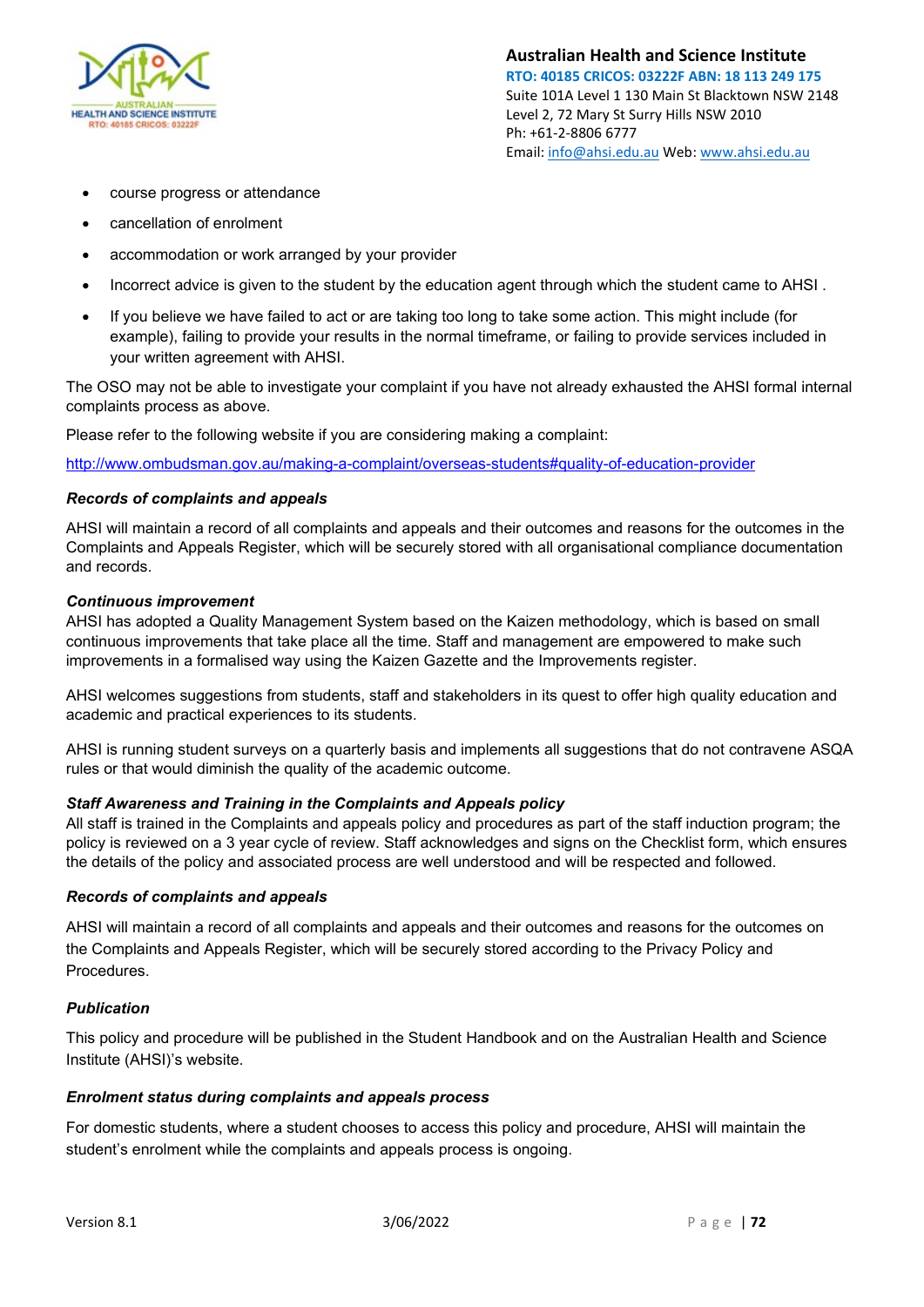

**Australian Health and Science Institute RTO: 40185 CRICOS: 03222F ABN: 18 113 249 175** Suite 101A Level 1 130 Main St Blacktown NSW 2148 Level 2, 72 Mary St Surry Hills NSW 2010 Ph: +61-2-8806 6777 Email[: info@ahsi.edu.au](mailto:info@ahsi.edu.au) Web[: www.ahsi.edu.au](http://www.ahsi.edu.au/)

Except in cases of suspected serious misconduct, students must continue to attend classes. There may be some cases where it is considered more appropriate for the student to complete work outside of the classroom environment and this will be discussed with the student when the complaint or appeal is lodged.

For international students, AHSI will maintain a student's enrolment throughout the internal appeals processes. In the case of an external appeals process it will depend on the type of appeal as to whether AHSI maintains the student's enrolment as follows:

- If the appeal is against AHSI's decision to report the student for unsatisfactory course progress or attendance, the student's enrolment will be maintained until the external process is completed and has supported or not supported AHSI's decision to report.
- If the appeal is against AHSI's decision to defer, suspend or cancel a student's enrolment due to misbehaviour, AHSI will notify the Department of Education through PRISMS of a change to the student's enrolment after the outcome of the internal appeals process, not the external appeals process as outlined above.
- For international students, maintaining the student's enrolment means not notifying the Department of Education of any change to the student's enrolment status through the Provider Registration and International Student Management System (PRISMS).

### *Issuing of Qualifications and Statements of Attainment*

On completion of your course or withdrawal from the course and payment of final fees, AHSI will issue you with a qualification or statement of attainment within 30 calendar days. Qualifications will be accompanied by a record of results showing the units of competency achieved in the course. A record of results will only be provided with a statement of attainment if requested.

A statement of attainment showing any units completed will be issued if you partially complete a qualification in the case of withdrawal.

AHSI reserves the right to withhold the issuance of qualifications until all fees related to the course the qualification relates to have been paid, except where AHSI is not permitted to do so by law.

#### *Re-Issuing Statements and Qualifications*

Records of qualifications and statements of unit achievement are kept on record for a period of at least thirty (30) years. Students can request copies of any of these statements or qualifications at any time for an additional charge. Refer to the current Fees, Charges and Refund Policy for the current fee.

#### *Your feedback*

Your feedback is important to us and assists in ensuring that our services meet your needs. Please help us by completing the surveys that are provided to you by your trainer/assessor throughout the course.

We also welcome feedback from you at any time by email to [ceo@ahsi.edu.au o](mailto:ceo@ahsi.edu.au)r contact 02 8806 6777 to arrange an appointment with the Student Support officer or AHSI Management.

Once a Term (every 3 months) AHSI will conduct a survey seeking students' opinion about trainers, resources, new ideas and ways to improve the AHSI student experience. The feedback will be used to improve all aspects of the AHSI students experience as part of the AHSI Quality management system framework based on the Kaizen methodology.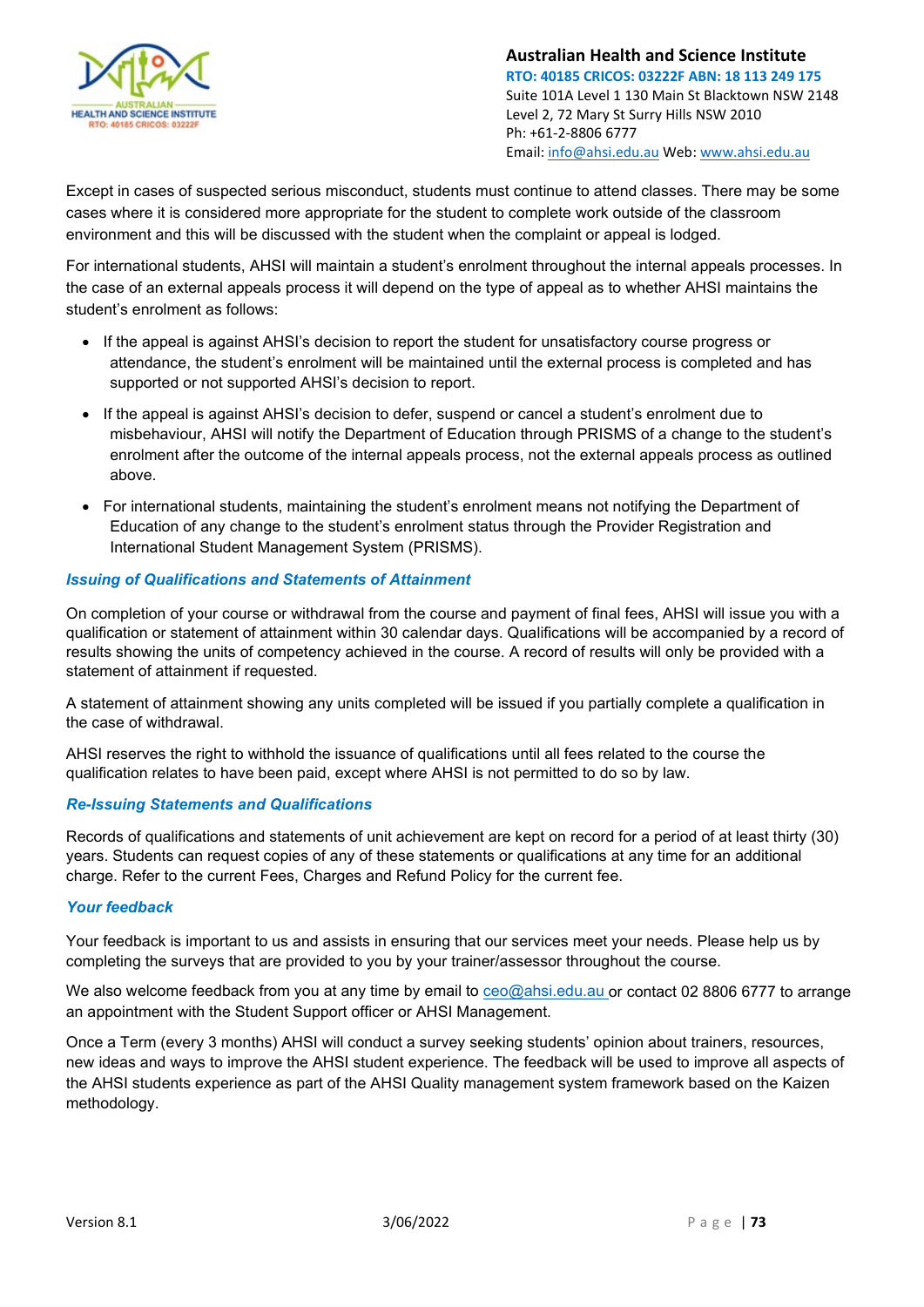

**Australian Health and Science Institute**

**RTO: 40185 CRICOS: 03222F ABN: 18 113 249 175** Suite 101A Level 1 130 Main St Blacktown NSW 2148 Level 2, 72 Mary St Surry Hills NSW 2010 Ph: +61-2-8806 6777 Email[: info@ahsi.edu.au](mailto:info@ahsi.edu.au) Web[: www.ahsi.edu.au](http://www.ahsi.edu.au/)

## *Version Control*

| <b>Date</b> | <b>Version</b>   | <b>Author</b>          | <b>Changes</b>                                                    |  |  |  |
|-------------|------------------|------------------------|-------------------------------------------------------------------|--|--|--|
| 05/19       | 1.0              | M Schlesinger          | Initial version                                                   |  |  |  |
| 18/12/19    | 3.0              | M Schlesinger          | Added version control                                             |  |  |  |
|             |                  |                        |                                                                   |  |  |  |
| 21/12/19    | 4.0              | M Schlesinger          | Corrected many sections and added the students obligation         |  |  |  |
|             |                  |                        | to bring a laptop/tablet to the campus                            |  |  |  |
| 27/12/19    | 4.1              | MS & RJ                | Discussed all changes and approved them                           |  |  |  |
| 29/12/19    | $\overline{4.2}$ | $\overline{\text{MS}}$ | Finalising all changes to reflect recommendations of              |  |  |  |
|             |                  |                        | 360RTO audit                                                      |  |  |  |
|             |                  |                        | Fixed up the Student complaints policy description and            |  |  |  |
|             |                  |                        | procedures. Also role of the AB.                                  |  |  |  |
| 31/12/19    | 4.3              | <b>MS</b>              | Incorporated internal audit recommendations                       |  |  |  |
| 01/01/20    | 4.4              | <b>MS</b>              | Incorporated video and biometric data surveillance                |  |  |  |
| 03/01/20    | 4.5              | <b>MS</b>              | Addition of quality obligations                                   |  |  |  |
| 09/01/20    | 4.6              | <b>MS</b>              | Strengthened the student attendance rule                          |  |  |  |
| 10/01/20    | 4.7              | <b>MS</b>              | Minor correction to link to study in Australia, addition of \$100 |  |  |  |
|             |                  |                        | re-issuance of certif. fee, refund for materials \$0 and English  |  |  |  |
|             |                  |                        | test validity 3->2 year correction                                |  |  |  |
| 25/02/2020  | 4.8              | MS & Shayma            | Clarified that students need to sit in class while the Unit for   |  |  |  |
|             |                  |                        | which they have credit is taught. If the trainer notices a gap,   |  |  |  |
|             |                  |                        | AHSI will provide support                                         |  |  |  |
| 11/05/2020  | 4.9              | MS & Navneet           | Corrected/clarified the non-refundable portion of the initial     |  |  |  |
|             |                  |                        | deposit                                                           |  |  |  |
| 12/05/2020  | 4.10             | <b>MS</b>              | Deleted unnecessary references                                    |  |  |  |
| 06/06/2020  | 5.0              | <b>MS &amp; NK</b>     | Changed and augmented the Deferment cancellation and              |  |  |  |
|             |                  |                        | suspension policy                                                 |  |  |  |
| 11/03/2021  | $\overline{5.2}$ | <b>MS &amp; SS</b>     | Addressed scope of practice issue                                 |  |  |  |
| 28/07/2021  | 6.0              | JC, KD, NL, MS         | Change the Deferral, cancellation, suspension and                 |  |  |  |
|             |                  |                        | withdrawal policy and procedure                                   |  |  |  |
|             |                  |                        | Added COVID19 vaccination                                         |  |  |  |
| 17/11/2021  | 7.0              | MS, KD, NL             | Improved the code of conduct and the conditions for wp            |  |  |  |
| 21/01/2022  | 7.1              | MS, NL                 | Added requirement for camera to be switched on during             |  |  |  |
|             |                  |                        | zoom classes and the NoC (No objection Certificate)               |  |  |  |
| 3/06/2022   | 8.1              | <b>MS</b>              | MS added the workplacement rules and code of conduct              |  |  |  |
|             |                  |                        | applying to relatives/ friends/ support persons of the student    |  |  |  |
|             |                  |                        | Support plans fee of \$250                                        |  |  |  |